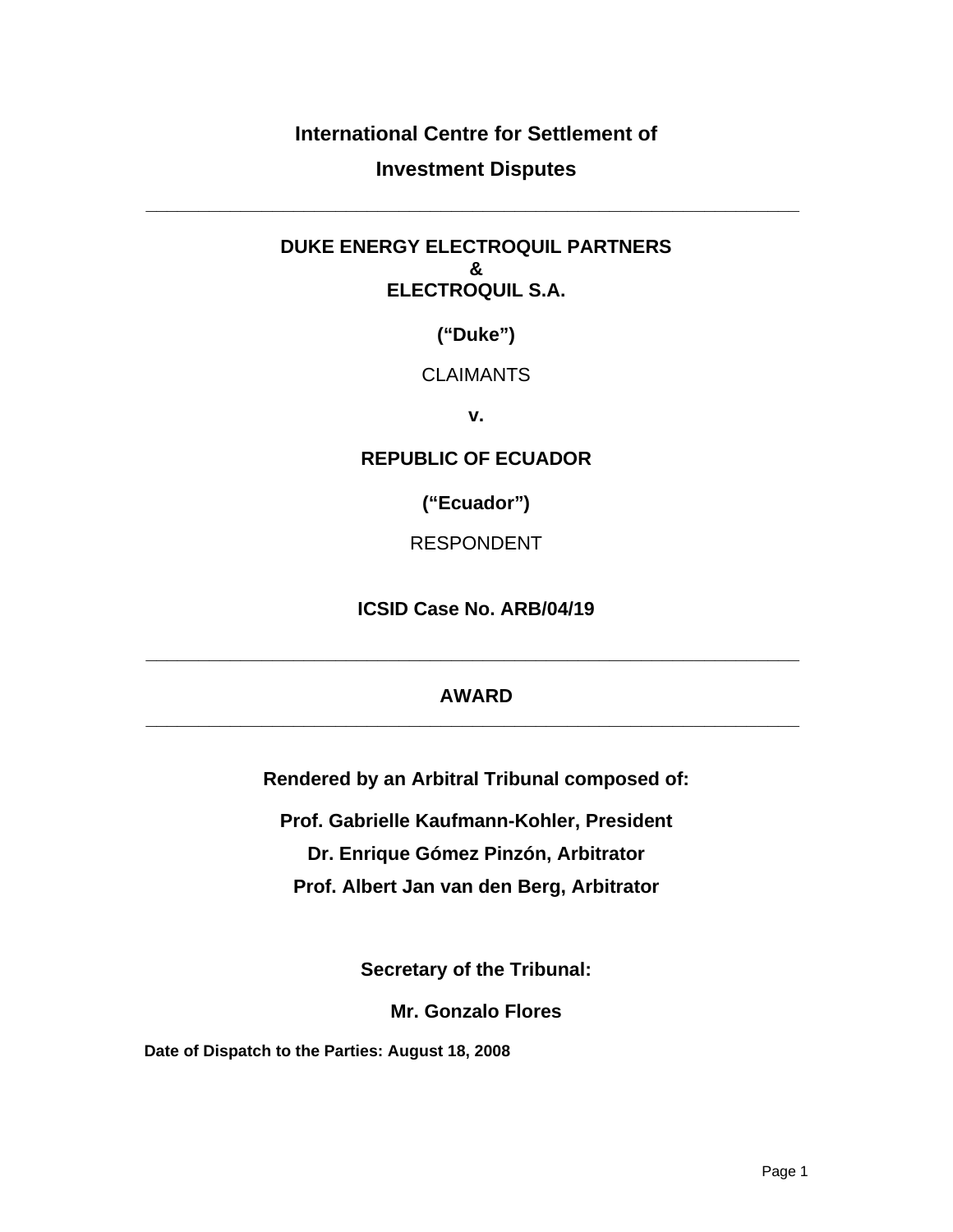| Ι.            |     |       |                                                                           |  |  |  |  |  |
|---------------|-----|-------|---------------------------------------------------------------------------|--|--|--|--|--|
| $\mathbf 1$ . |     |       |                                                                           |  |  |  |  |  |
|               | 1.1 |       |                                                                           |  |  |  |  |  |
|               | 1.2 |       |                                                                           |  |  |  |  |  |
| 2.            |     |       |                                                                           |  |  |  |  |  |
|               | 2.1 |       |                                                                           |  |  |  |  |  |
|               | 2.2 |       |                                                                           |  |  |  |  |  |
|               | 2.3 |       | The payments under the PPAs and the constitution of the Payment Trusts 11 |  |  |  |  |  |
|               | 2.4 |       |                                                                           |  |  |  |  |  |
|               | 2.5 |       | Duke Energy's indirect involvement in the PPAs through its investment in  |  |  |  |  |  |
|               | 2.6 |       |                                                                           |  |  |  |  |  |
|               | 2.7 |       |                                                                           |  |  |  |  |  |
|               | 2.8 |       |                                                                           |  |  |  |  |  |
|               | 2.9 |       |                                                                           |  |  |  |  |  |
| Ш.            |     |       |                                                                           |  |  |  |  |  |
| 1.            |     |       |                                                                           |  |  |  |  |  |
| 2.            |     |       |                                                                           |  |  |  |  |  |
| 3.            |     |       |                                                                           |  |  |  |  |  |
| 4.            |     |       |                                                                           |  |  |  |  |  |
| III.          |     |       |                                                                           |  |  |  |  |  |
| 1.            |     |       |                                                                           |  |  |  |  |  |
|               | 1.1 |       |                                                                           |  |  |  |  |  |
|               | 1.2 |       |                                                                           |  |  |  |  |  |
| 2.            |     |       |                                                                           |  |  |  |  |  |
|               | 2.1 |       |                                                                           |  |  |  |  |  |
|               |     | 2.1.1 |                                                                           |  |  |  |  |  |
|               |     | 2.1.2 |                                                                           |  |  |  |  |  |
|               | 2.2 |       |                                                                           |  |  |  |  |  |
|               |     | 2.2.1 |                                                                           |  |  |  |  |  |
|               |     | 2.2.2 |                                                                           |  |  |  |  |  |

# **TABLE OF CONTENTS**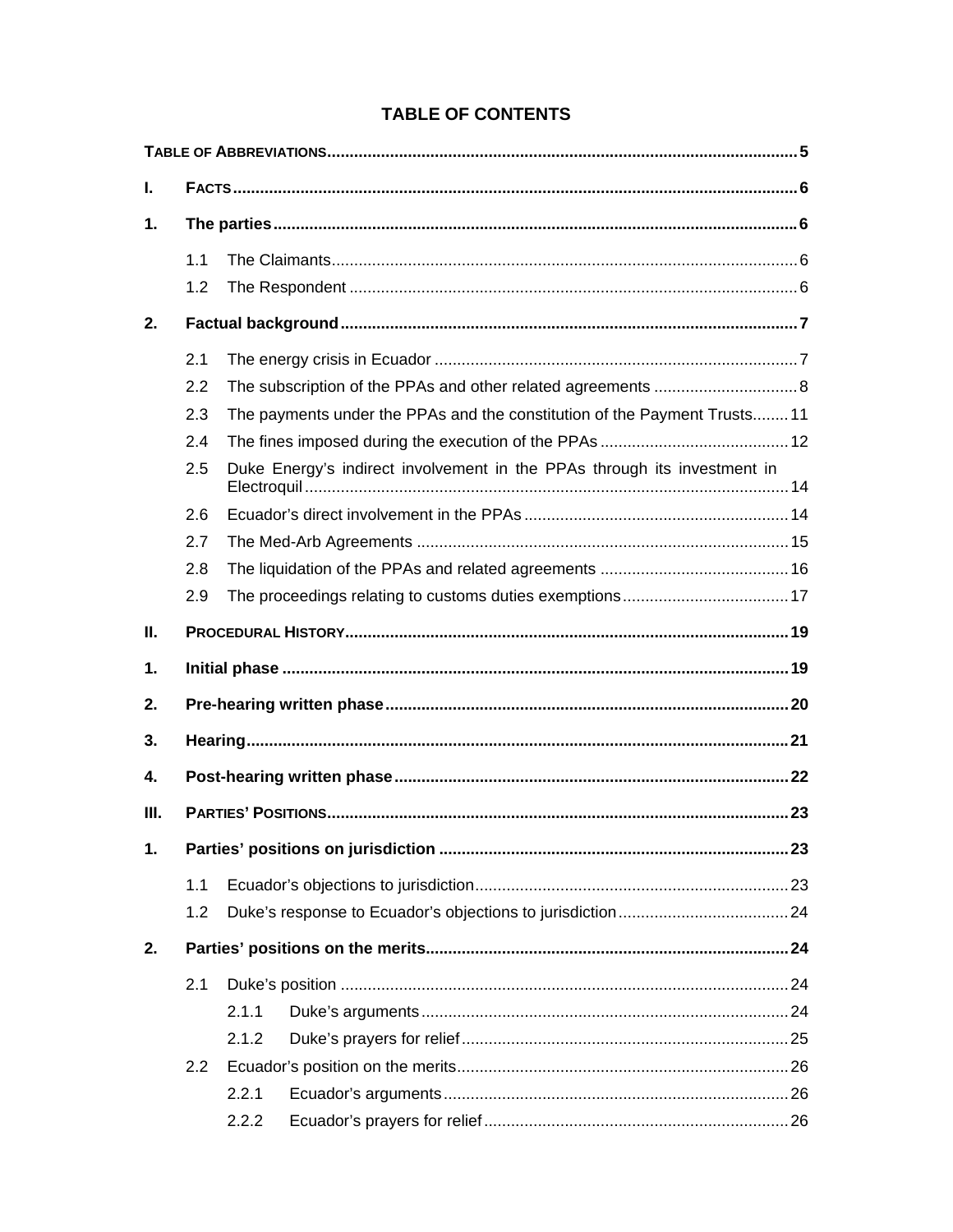| IV.   |               |       |              |                                                                 |  |  |
|-------|---------------|-------|--------------|-----------------------------------------------------------------|--|--|
| 1.    |               |       |              |                                                                 |  |  |
| 2.    |               |       |              |                                                                 |  |  |
|       | 2.1           | 2.1.1 |              |                                                                 |  |  |
|       |               |       | a)           |                                                                 |  |  |
|       |               |       | b)           |                                                                 |  |  |
|       |               |       | $\mathsf{C}$ |                                                                 |  |  |
|       |               | 2.1.2 |              |                                                                 |  |  |
|       | $2.2^{\circ}$ |       |              |                                                                 |  |  |
|       |               | 2.2.1 |              |                                                                 |  |  |
|       |               | 2.2.2 |              |                                                                 |  |  |
|       |               |       | a)           |                                                                 |  |  |
|       |               |       | b)           |                                                                 |  |  |
|       |               |       | C)           | The implementation of the Payment Trusts and the scope of       |  |  |
|       |               |       | d)           | Customs duties and the scope of the BIT on matters of           |  |  |
| 3.    |               |       |              |                                                                 |  |  |
|       | 3.1           |       |              |                                                                 |  |  |
|       | 3.2           |       |              |                                                                 |  |  |
|       |               | 3.2.1 |              |                                                                 |  |  |
|       |               | 3.2.2 |              |                                                                 |  |  |
| 4.    |               |       |              |                                                                 |  |  |
|       | 4.1           |       |              |                                                                 |  |  |
|       |               | 4.1.1 |              |                                                                 |  |  |
|       |               |       | a)           |                                                                 |  |  |
|       |               |       | b)           |                                                                 |  |  |
|       |               | 4.1.2 |              |                                                                 |  |  |
|       |               |       | a)           |                                                                 |  |  |
|       |               |       | b)           |                                                                 |  |  |
|       |               | 4.1.3 |              | Fines and penalties imposed during the execution of the PPAs 66 |  |  |
|       |               |       | a)           |                                                                 |  |  |
|       |               |       | b)           |                                                                 |  |  |
|       |               |       | $\mathsf{c}$ |                                                                 |  |  |
| 4.1.4 |               |       |              |                                                                 |  |  |
|       |               |       | a)           |                                                                 |  |  |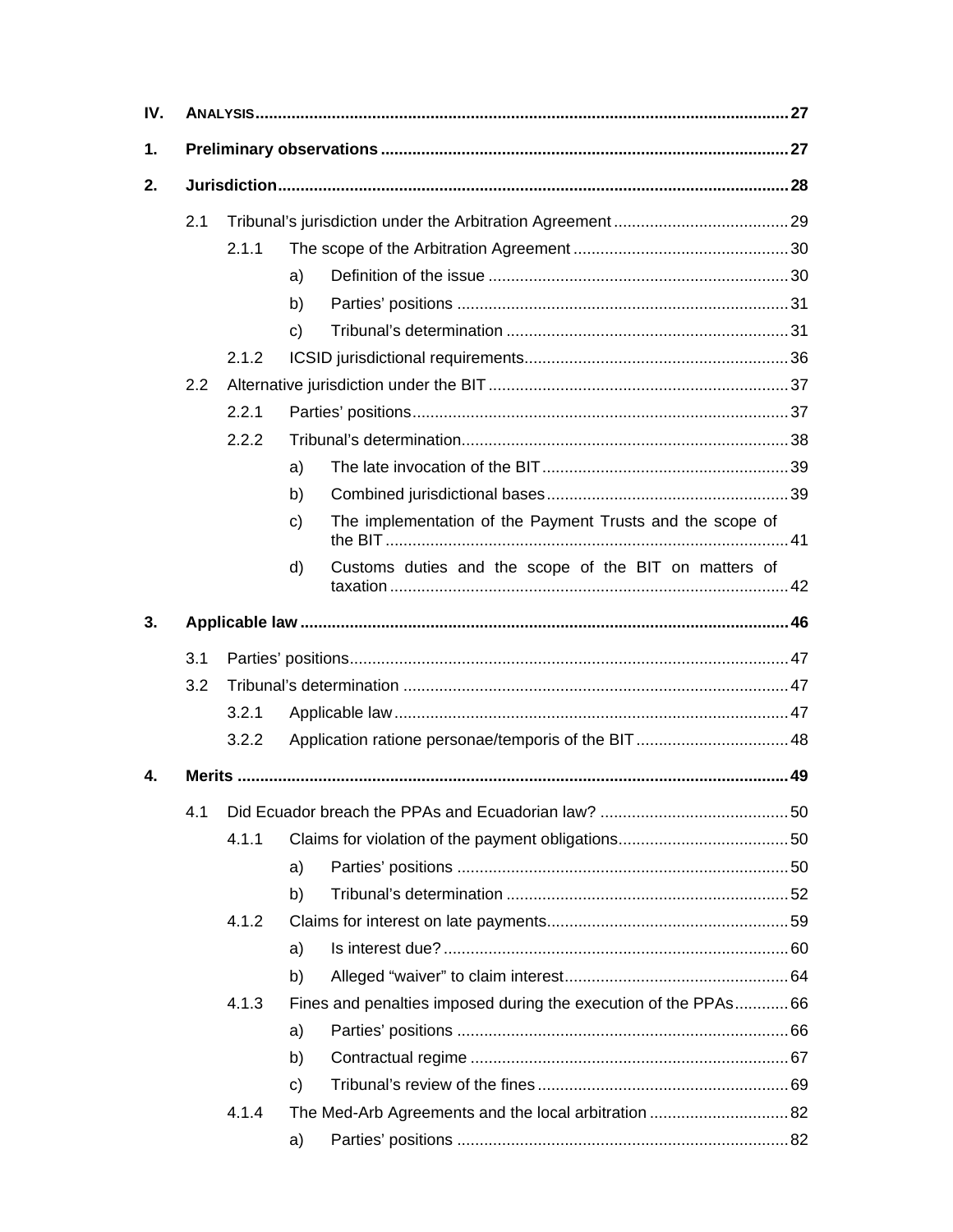| 4.1.5 |    |                                                                                                                                                                                                                                                                                                                                                                                                             |
|-------|----|-------------------------------------------------------------------------------------------------------------------------------------------------------------------------------------------------------------------------------------------------------------------------------------------------------------------------------------------------------------------------------------------------------------|
|       |    |                                                                                                                                                                                                                                                                                                                                                                                                             |
|       | a) |                                                                                                                                                                                                                                                                                                                                                                                                             |
|       | b) |                                                                                                                                                                                                                                                                                                                                                                                                             |
|       |    |                                                                                                                                                                                                                                                                                                                                                                                                             |
| 4.2.1 |    |                                                                                                                                                                                                                                                                                                                                                                                                             |
| 4.2.2 |    |                                                                                                                                                                                                                                                                                                                                                                                                             |
|       | a) |                                                                                                                                                                                                                                                                                                                                                                                                             |
|       | b) |                                                                                                                                                                                                                                                                                                                                                                                                             |
| 4.2.3 |    |                                                                                                                                                                                                                                                                                                                                                                                                             |
|       | a) |                                                                                                                                                                                                                                                                                                                                                                                                             |
|       | b) |                                                                                                                                                                                                                                                                                                                                                                                                             |
|       | C) |                                                                                                                                                                                                                                                                                                                                                                                                             |
| 4.2.4 |    |                                                                                                                                                                                                                                                                                                                                                                                                             |
|       | a) |                                                                                                                                                                                                                                                                                                                                                                                                             |
|       | b) |                                                                                                                                                                                                                                                                                                                                                                                                             |
|       | C) |                                                                                                                                                                                                                                                                                                                                                                                                             |
| 4.2.5 |    |                                                                                                                                                                                                                                                                                                                                                                                                             |
|       | a) |                                                                                                                                                                                                                                                                                                                                                                                                             |
|       | b) |                                                                                                                                                                                                                                                                                                                                                                                                             |
|       |    |                                                                                                                                                                                                                                                                                                                                                                                                             |
| 4.3.1 |    |                                                                                                                                                                                                                                                                                                                                                                                                             |
|       | a) |                                                                                                                                                                                                                                                                                                                                                                                                             |
|       | b) |                                                                                                                                                                                                                                                                                                                                                                                                             |
| 4.3.2 |    |                                                                                                                                                                                                                                                                                                                                                                                                             |
|       | a) |                                                                                                                                                                                                                                                                                                                                                                                                             |
|       | b) |                                                                                                                                                                                                                                                                                                                                                                                                             |
|       | C) |                                                                                                                                                                                                                                                                                                                                                                                                             |
|       | d) |                                                                                                                                                                                                                                                                                                                                                                                                             |
|       | e) |                                                                                                                                                                                                                                                                                                                                                                                                             |
|       |    |                                                                                                                                                                                                                                                                                                                                                                                                             |
|       |    | Did Ecuador violate the duty to observe obligations entered into with<br>Did Ecuador violate the duty of fair and equitable treatment (Art.<br>Did Ecuador violate the duty not to impair the investment by<br>Did Ecuador violate the duty to provide effective means of asserting<br>Consequences of the violation of the PPAs and Ecuadorian<br>Consequences of the violations of the BIT standards  123 |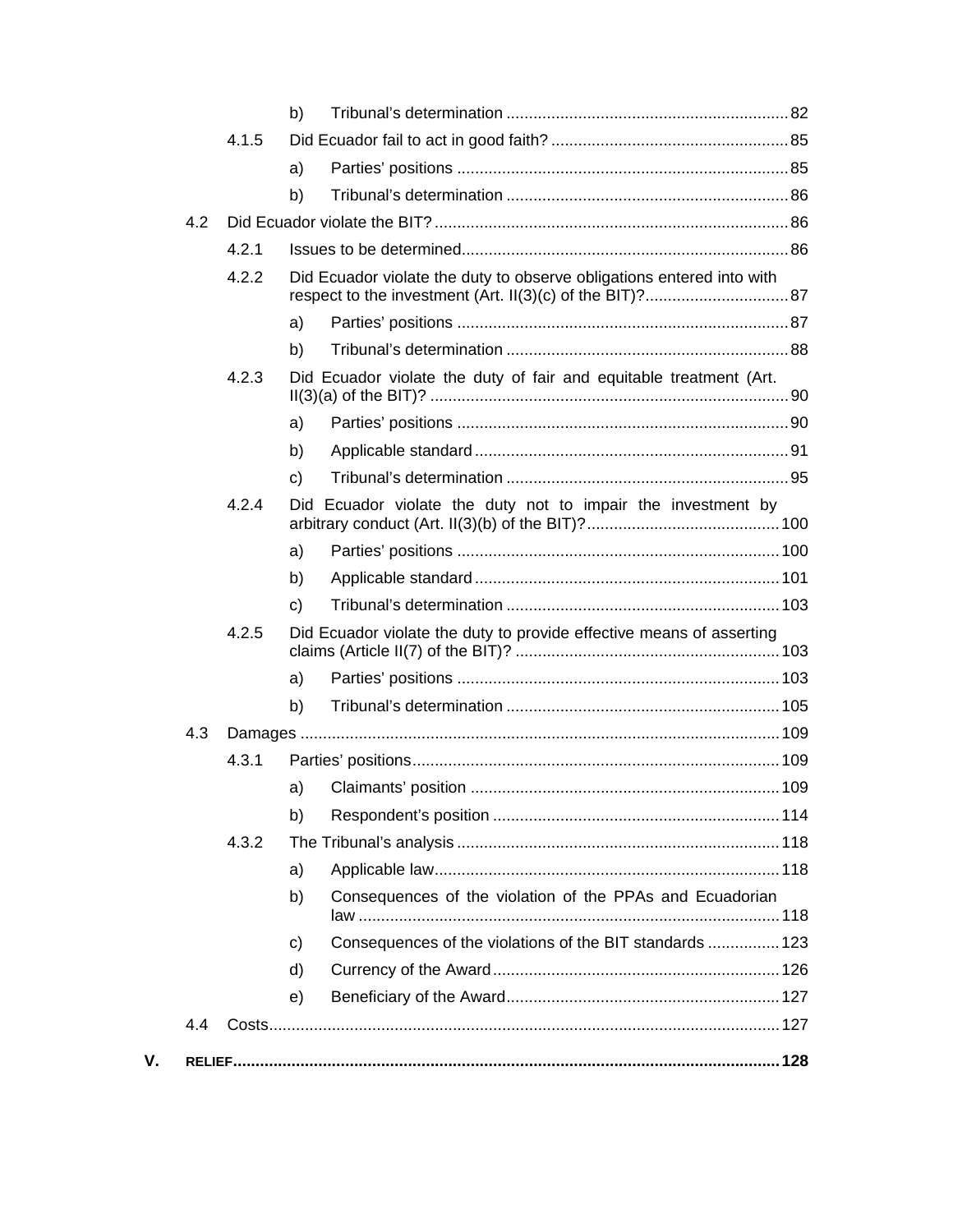## TABLE OF ABBREVIATIONS

| <b>Arbitration Rules</b>  | <b>ICSID Rules of Procedure for Arbitration Proceedings</b>                                                                                                                                                      |  |  |
|---------------------------|------------------------------------------------------------------------------------------------------------------------------------------------------------------------------------------------------------------|--|--|
| <b>BIT</b>                | Bilateral investment treaty; specifically "Agreement Between the United<br>States of America and the Republic of Ecuador Concerning the Reciprocal<br>Promotion and Protection of Investments" of 27 August 1993 |  |  |
| Cl. Exh.                  | Claimants' Exhibit [Documentary evidence & legal materials]                                                                                                                                                      |  |  |
| CI. $1st$ PHB / $2nd$ PHB | Claimants' First Post-Hearing Brief of 30 June 2006 / Second Post-Hearing<br>Brief of 21 July 2006                                                                                                               |  |  |
| CI. Mem.                  | Claimants' Memorial in Chief of 2 September 2005                                                                                                                                                                 |  |  |
| Cl. Rejoinder             | Claimants' Rejoinder on Jurisdiction of 31 March 2006                                                                                                                                                            |  |  |
| CI. Reply                 | Claimants' Reply Memorial and Counter-Memorial on Jurisdiction of 18<br>January 2006                                                                                                                             |  |  |
| ER.                       | <b>Expert Report</b>                                                                                                                                                                                             |  |  |
| Exh. C-                   | Claimants' Exhibit [Request for Arbitration]                                                                                                                                                                     |  |  |
| <b>ICSID</b>              | International Centre for Settlement of Investment Disputes                                                                                                                                                       |  |  |
| <b>ICSID Convention</b>   | Convention on the Settlement of Investment Disputes between States and<br>Nationals of other States                                                                                                              |  |  |
| MEM                       | Ministry of Energy and Mines                                                                                                                                                                                     |  |  |
| <b>PPAs</b>               | Power Purchase Agreements (PPA 95 and PPA 96)                                                                                                                                                                    |  |  |
| R. $1st$ PHB / $2nd$ PHB  | Respondent's First Post-Hearing Brief of 30 June 2006 / Second Post-<br>Hearing Brief of 21 July 2006                                                                                                            |  |  |
| R. Answer                 | Respondent's Answer to the Memorial in Chief of 22 November 2005<br>("Memorial de Contestación a la Demanda")                                                                                                    |  |  |
| R. Exh.                   | Respondent's Exhibit [Documentary evidence & legal materials]                                                                                                                                                    |  |  |
| R. Reply                  | Respondent's Reply on Jurisdiction and Rejoinder on the merits of 6 March<br>2006                                                                                                                                |  |  |
| RforA                     | <b>Request for Arbitration</b>                                                                                                                                                                                   |  |  |
| Tr.                       | Transcript of the Hearing of 24-28 April 2006                                                                                                                                                                    |  |  |
| WS                        | <b>Witness Statement</b>                                                                                                                                                                                         |  |  |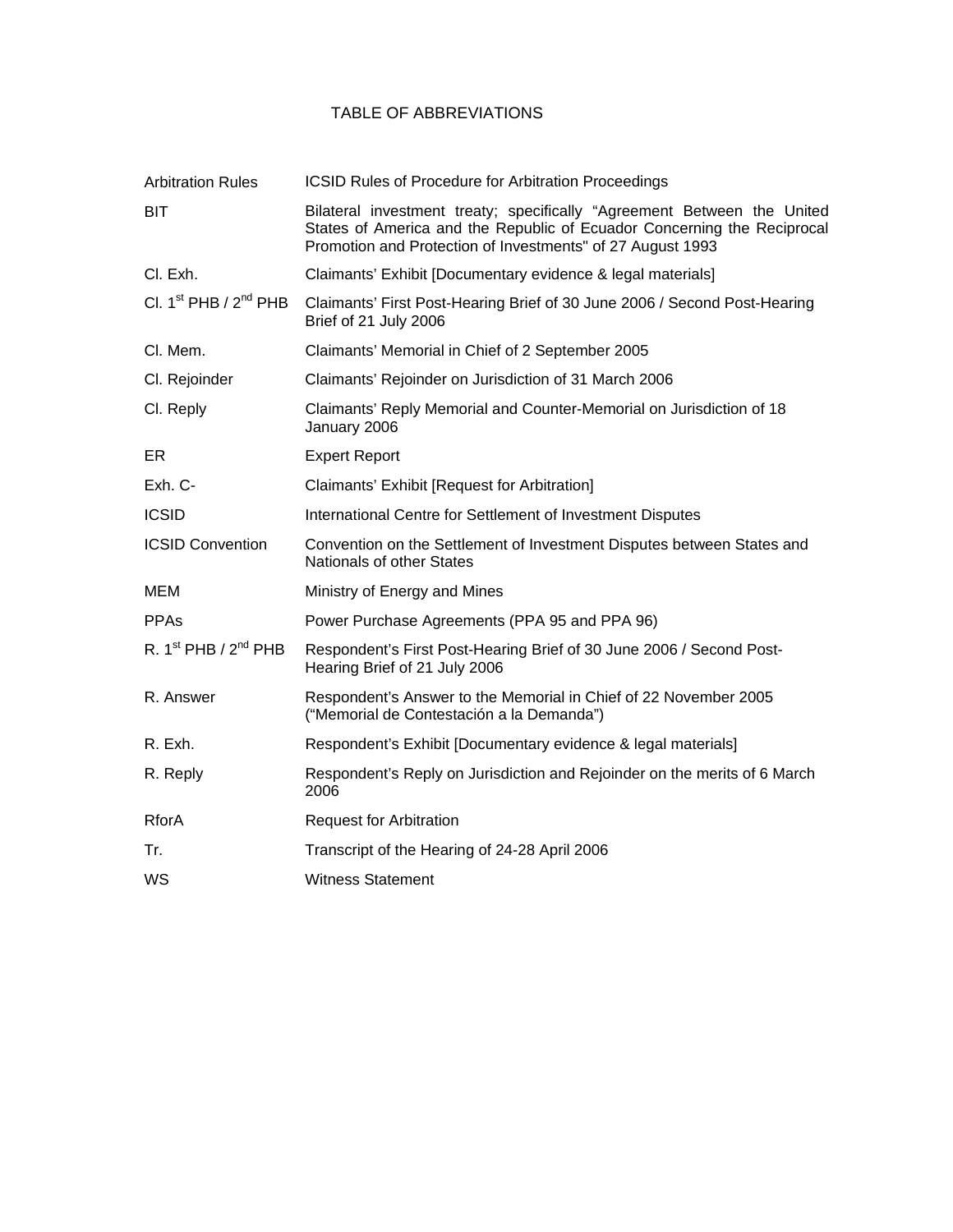## **I. FACTS**

1. This chapter summarizes the main facts of this dispute. Additional facts may be addressed in the chapter entitled "Analysis" as and when appropriate.

## **1. THE PARTIES**

## **1.1 The Claimants**

- 2. The Claimants in these proceedings are (i) Duke Energy Electroquil Partners ("Duke Energy" or the "First Claimant") and (ii) Electroquil S.A. ("Electroquil" or the "Second Claimant") (collectively "Duke" or the "Claimants").
- 3. The first Claimant, Duke Energy, is a partnership created and incorporated under the laws of the State of Delaware, USA (Exh. C-4 RforA). Its registered office is located at 5400 Westheimer Ct. 77056-5310, PO Box 1642, Houston, Texas, USA.
- 4. Duke Energy is the sole parent company of Duke Energy International del Ecuador Cía Ltda ("Duke Ecuador" or "DEI"), through which it acquired an ownership interest in Electroquil, on 23 February 1998.
- 5. The second Claimant, Electroquil, is a power generation company created and incorporated under the laws of Ecuador. Its registered office is located at Calle José Salcedo, no. 410, Guayaquil, Ecuador (Exh. C-5 RforA).
- 6. The Claimants are represented in this arbitration by Mr. Arif H. Ali and Mr. Baiju S. Vasani, Crowell & Moring L.L.P; Mr. C. Mark Baker, Mr. Anibal Sabater, Ms. Caroline M. Mew, Ms. Hdeel Abdelhady and Mr. David Chung, Fulbright & Jaworski L.L.P, and Dr. César Coronel and Dr. Hernán Pérez Loose, Coronel y Pérez Abogados, Guayaquil.

### **1.2 The Respondent**

- 7. The Respondent is the Republic of Ecuador ("Ecuador" or the "Respondent").
- 8. The Respondent is represented in this arbitration by Dr. Diego García Carrión, Procurador del Estado de la República del Ecuador, Mr. Alberto Wray Espinosa, Mr. Ernesto Albán Ricaurte, Mr. Alvaro Galindo, Estudio Jurídico Cabezas y Wray, Quito; and Mr. Robert Volterra, Latham & Watkins, London.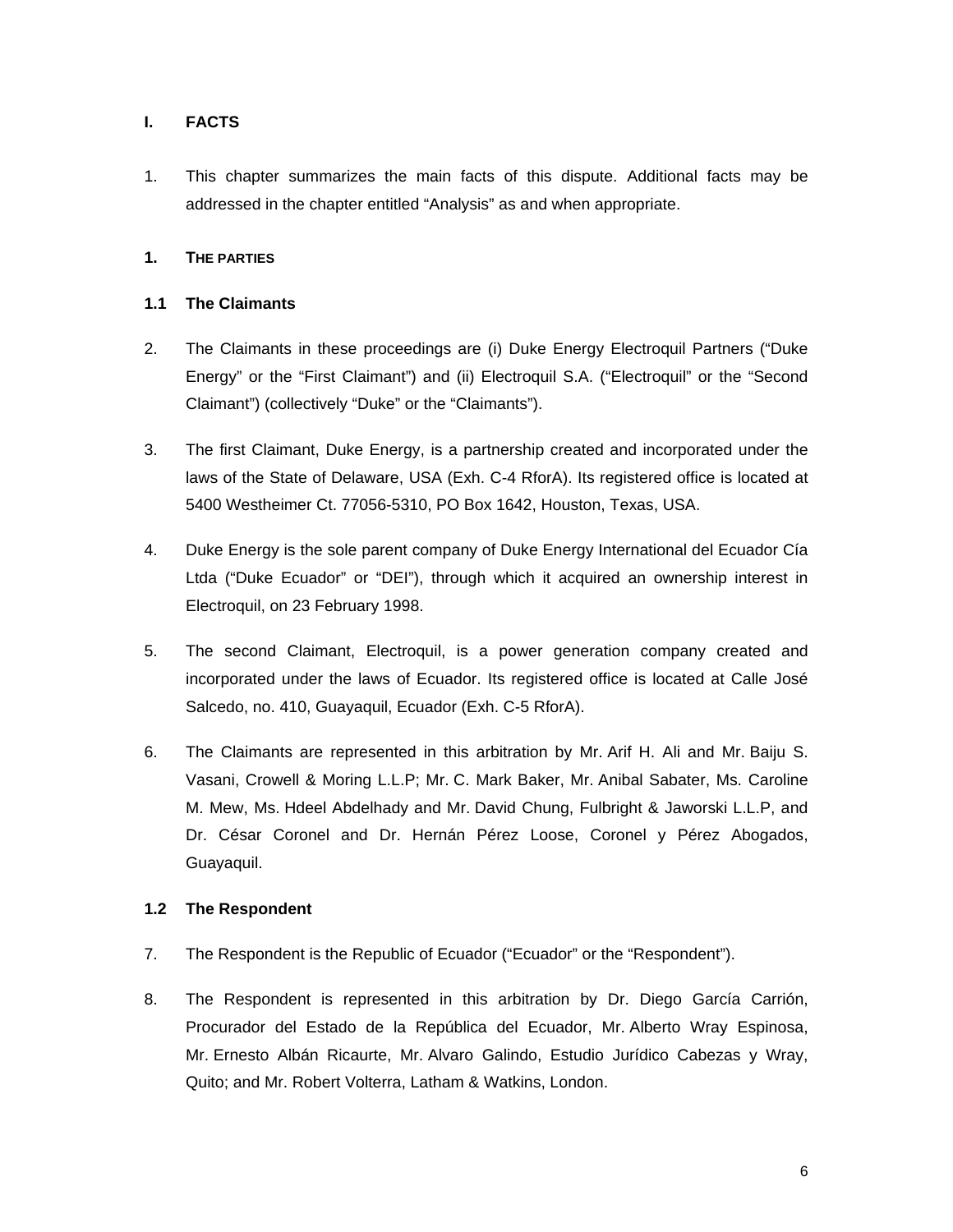#### **2. FACTUAL BACKGROUND**

9. The present dispute arises out of several contracts entered into between the parties for electrical power generation in Ecuador. For the sake of clarity and expediency, the Tribunal will address the factual background thematically, each topic being developed chronologically, whenever possible.

#### **2.1 The energy crisis in Ecuador**

- 10. In 1973, the Government of Ecuador established the *Instituto Ecuatoriano de Electrificación* ("INECEL") pursuant to the Basis Electricity Law of 1973, as a stateowned entity under the Ministry of Natural Resources and Energy, to carry out the functions of power generation, transmission, and distribution (Exh. C-11 RforA; Cl. Exh. 028). INECEL was the only entity authorized to produce and provide electricity.
- 11. The electricity sector began to deteriorate and, in 1992, a crisis resulted in a national power shortage (Exh. C-10 RforA). This event prompted Ecuador to issue the First Emergency Decree No. 3071 (the "First Emergency Decree") on 7 February 1992, declaring a state of emergency "*because of the shortfall in power generation, due to the scarcity of rainfall*" (Art. 1) and ordering the Ministry of Finance to allocate funds to enable INECEL to purchase energy (Cl. Exh. 002).
- 12. "*In the midst of and in response*" to the electricity crisis (RforA, ¶ 18), Electroquil was created on 10 January 1992 (Exh. C-5 RforA, R. Exh. 003). It was the first private power generator established in Ecuador and the only private generator in the Guayaquil area. Mr. Gustavo Larrea Real became Electroquil's Executive President in 1992 upon the request of his former employer, *La Cemento Nacional*, which was a large electricity consumer and a stakeholder of Electroquil.
- 13. In the month following its creation on 9 February 1992, Electroquil established the first non-hydro thermal power generation facility in Ecuador, located in the city of Guayaquil.
- 14. Three and a half years later, on 3 October 1995, the President of the Republic of Ecuador issued a Second Emergency Decree No. 3099 (the "Second Emergency Decree"). The Second Emergency Decree, in particular, reinstated the state of emergency and authorized INECEL to execute power purchase agreements on an emergency basis with private power generators to respond to the pressing demand for electricity (Exh. C-15 RforA; Cl. Exh. 004).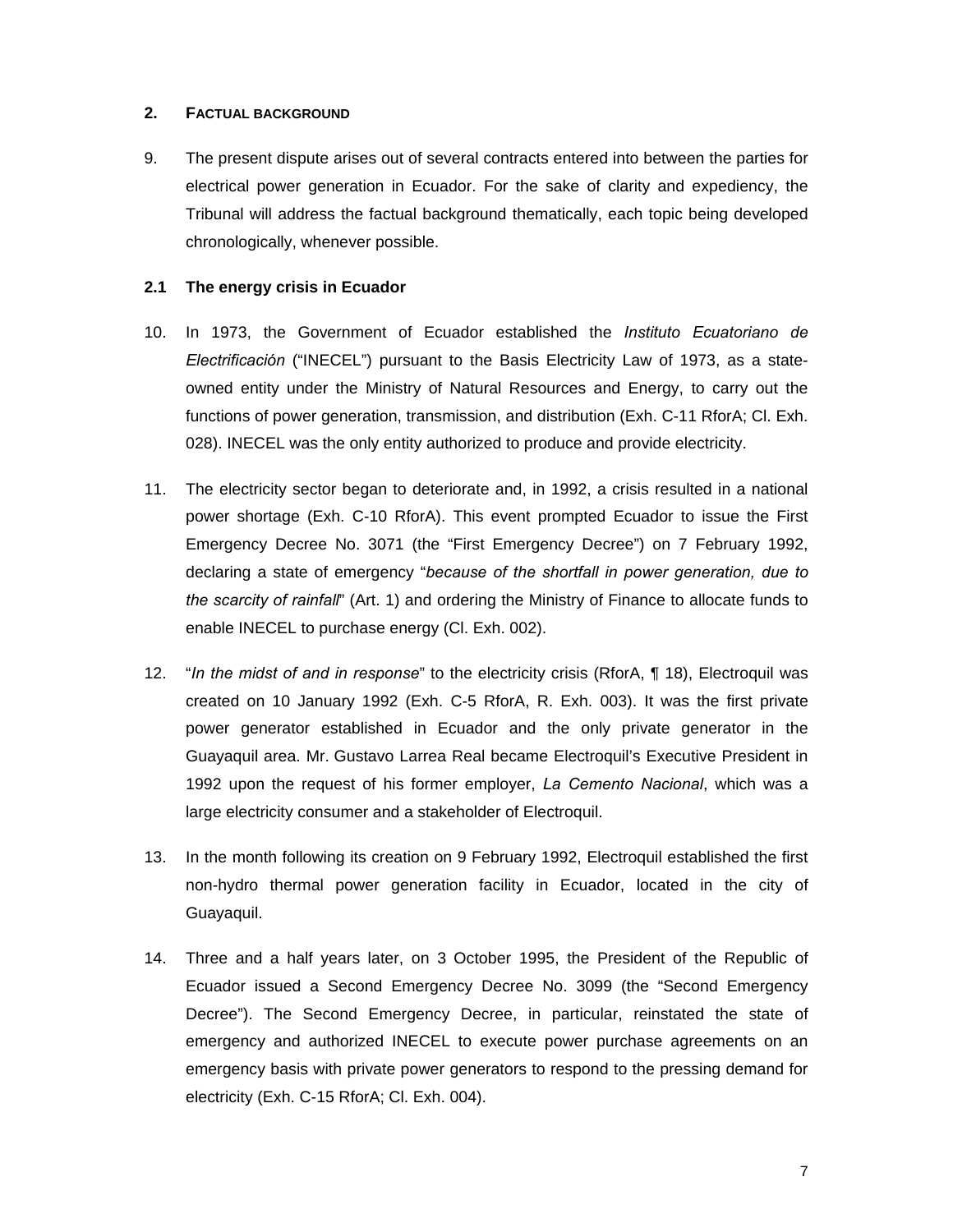15. The Ecuadorian Parliament enacted the *Ley de Régimen del Sector Eléctrico* on 10 October 1996, providing inter alia that INECEL be liquidated within a certain time period. As explained by Dr. Juan Larrea Holguín and Dr. Alejandro Ponce Martínez in their legal report, this liquidation resulted from the process of liberalization of contracting in the electricity sector (ER, ¶ 3.7).

#### **2.2 The subscription of the PPAs and other related agreements**

- 16. On 31 October 1995, INECEL and Electroquil entered into a power purchase agreement (the "PPA 95") for the importation, assembly, installation, and putting into service by Electroquil of two new Stewart & Stevenson branded gas turbine generators ("Units 1 and 2") of 42 megawatts each on Electroquil's Guayaquil plant (the "Plant") in order to remedy the power supply shortage (Clauses 2 and 5; Exh. C-18 RforA and Cl. Exh. 005/R. Exh. 006). Units 1 and 2 were to be put into service no later than the end of December 1995.
- 17. The PPA 95 was valid for a duration of five years from the commencement of commercial operation of the units (Clause 6.01).
- 18. As a fixed cost for the power it supplied to INECEL, Electroquil was to be paid a fixed amount of USD 12 per kilowatt provided as a charge for ISO capacity and a monthly energy payment of USD 0.0045 per kilowatt hour provided applicable to the monthly rounded-off amount of 433 hours of operation at ISO capacity, i.e. 5,200 hours per year (Clause 7.1 of PPA 95).
- 19. As a variable cost, at the end of each year, INECEL was to pay for the supply of power in excess of 5,200 hours at the rate of USD 0.0045 per kilowatt hour (Clause 7.2 of PPA 95). Furthermore, should the contract administrator not approve Electroquil's invoices with regard to variable costs within five days, the invoice in question was to be considered approved and paid by INECEL within 30 days. On the other hand, if an invoice was disputed, the corresponding amount was to be transferred into a pending account awaiting final approval or denial, and any portion of the invoice which was accepted was to be processed and paid within 15 days. Electroquil was then to provide INECEL with all supporting documents pertaining to the disputed amounts, failing which, INECEL would deny the disputed amounts. If the disputed amounts were justified to INECEL's satisfaction, the latter was to pay the invoice within 15 days.
- 20. Fuel was to be supplied by the *Empresa Estatal de Comercialización y Transporte de Petróleos del Ecuador* ("Petrocomercial") for the plant operation and payment was to be reimbursed by INECEL on a monthly basis, within 30 days of receipt of the related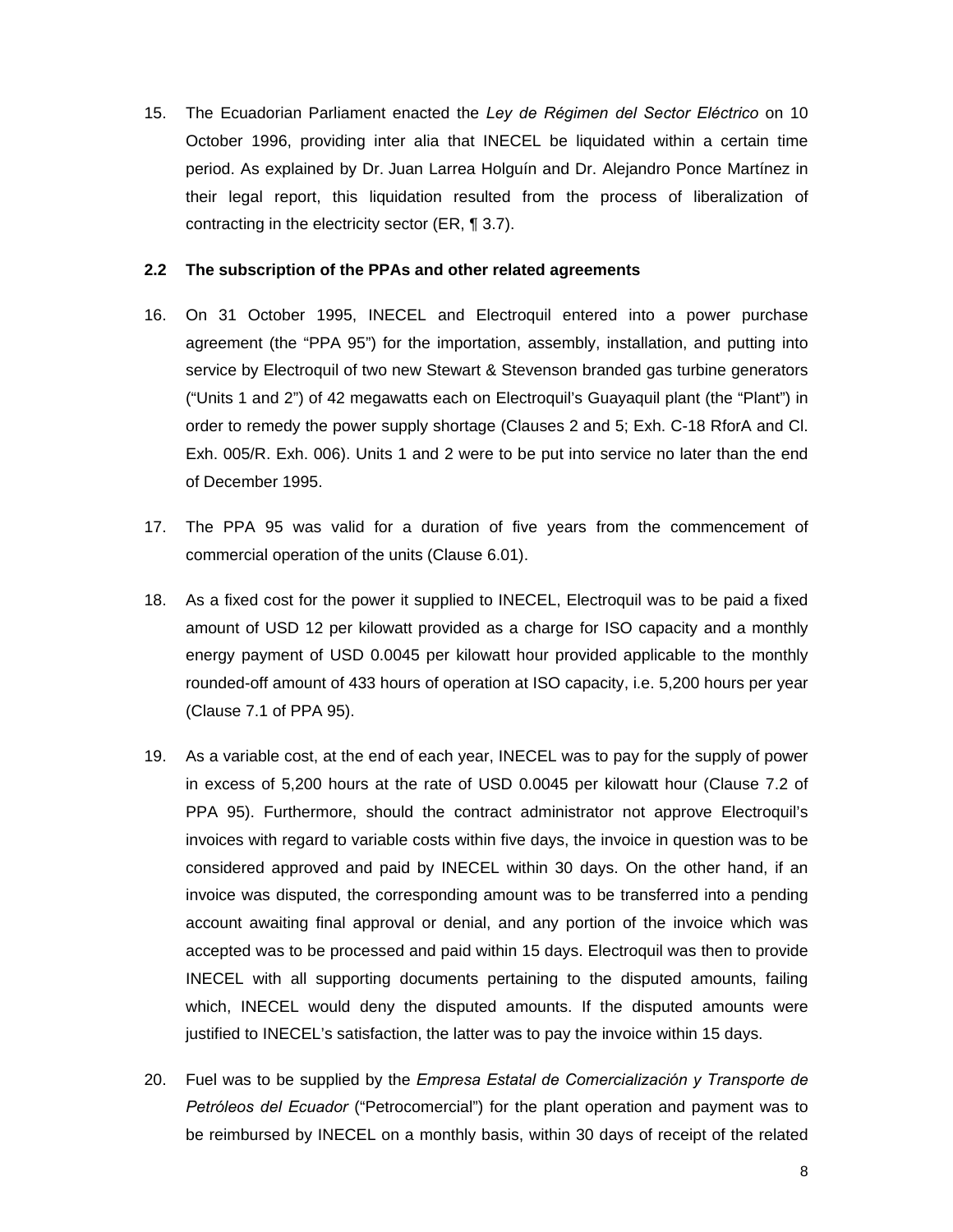invoice, based on the fuel consumption measured at the inlet to the turbines (Clauses 7.4 and 15.3 of PPA 95).

- 21. Prior to signing the PPA 95, Electroquil was to submit an unconditional, irrevocable and immediately collectible performance bond issued by a bank or surety company payable to INECEL in the amount of USD 3,052,800, representing 5% of the total value of the PPA 95 estimated at USD 61,056,000 (Clause 8).
- 22. The PPA 95 also provided for several warranties and penalties in the event that such warranties were not met. In particular, if the availability of Electroquil's generating units was less than the warranted 7,500 hours per year (Clause 10.3), INECEL was entitled to impose a fine of USD 500 per hour of difference between the warranted and actual availability (Clause 12.1).
- 23. Furthermore, if the number of kilowatt hours generated with a gallon of fuel was less than the amount warranted in Electroquil's offer, INECEL could impose a penalty equivalent to the cost of fuel required to produce the energy not generated for this reason during the month in question (Clause 12.2). The warranted performance was to be based on the fuel characteristics attached to PPA 95.
- 24. Moreover, in the event that the actual energy provided was less than the amount warranted in Electroquil's bid, INECEL could impose a monthly penalty of USD 250 per percentage point below the amount warranted from the time operations commenced until the difference was corrected (Clause 12.3).
- 25. These penalties could not be imposed if Electroquil's defaults were due to force majeure, or to an act of God, as provided in Article 3 of the Ecuadorian Civil Code, or to other reasons not attributable to Electroquil. Furthermore, within the same month, the penalties could not exceed the amount of the payment that Electroquil received monthly for the availability of the warranted power. If during a given month the penalties exceeded the latter amount, INECEL could take action to remedy such default depending on its seriousness, without prejudice to its right to terminate the PPA 95 if appropriate (Clause 12.4).
- 26. The penalties were to be calculated once a year and paid within 15 days of INECEL's notice, failing which INECEL could partially call up the performance bond (Clause 12.5). Furthermore, the amount of the penalties was limited to 5% of the total value of the PPA 95 (Clause 12.6).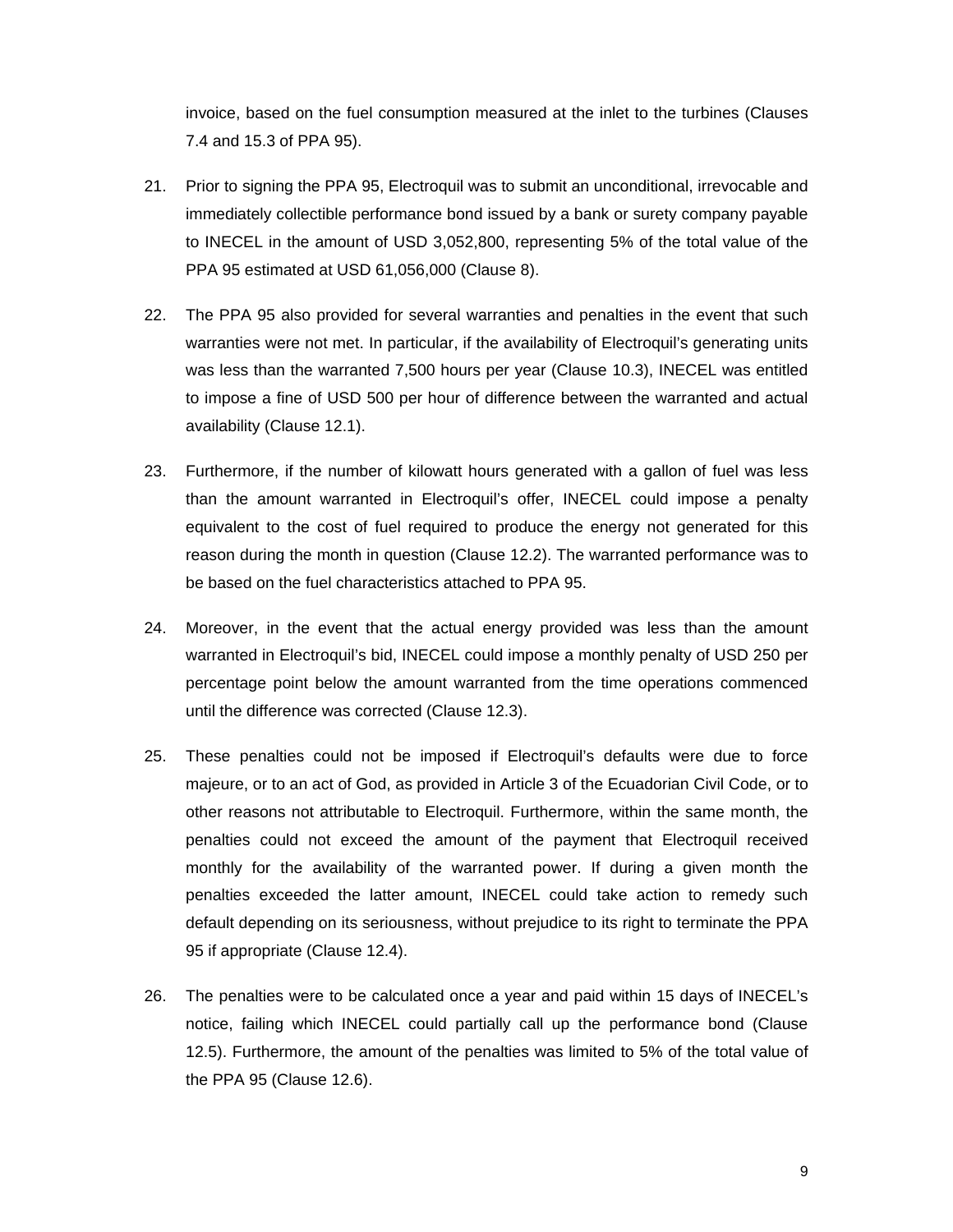- 27. The PPA 95 also provided for penalties for delay in the commencement of the commercial operation of each unit. Electroquil was to pay INECEL a penalty of USD 5,000 for each day of delay, beginning 150 days from the execution of the PPA 95, except if it was not possible to continue the functional tests for safety reasons, in which case the testing period was to be extended by an equal number of days (Clause 12.7).
- 28. Patricio Burbano de Lara of INECEL was designated as contract administrator under the PPA 95 on 12 February 1996 (the "Contract Administrator"; R. Exh. 009).
- 29. On 3 May 1996, a letter of intent was signed between INECEL and Electroquil regarding the installment of an additional power generation unit by Electroquil and the selling of the additional energy generated to INECEL (the "LOI"; R. Exh. 011 and 066). This LOI was followed by an offer to INECEL, dated 17 May 1996, to install two new gas turbines, that later materialized in the signature of a second purchase agreement (Cl. Exh. 06).
- 30. The commercial operation of Units 1 and 2 began on 10 May 1996 (R. Exh. 012). However, on 26 June 1996, a technical failure occurred on Unit 2 leading to its replacement (R. Exh. 018).
- 31. An issue arose around that time regarding the payment by Electroquil of the fuel provided by Petrocomercial and its corresponding reimbursement by INECEL. To resolve this issue, the parties agreed that INECEL would buy the fuel directly from Petrocomercial and would then deliver it to Electroquil (Cl. Exh. 22). On 2 August 1996, a fuel supply agreement (the "Fuel Supply Agreement") was entered into between Petrocomercial and Electroquil, under which Petrocomercial was to supply fuel from the Libertad-Pascuales fuel pipeline to Electroquil's plant (Cl. Exh. 048).
- 32. As foreseen in the LOI and the subsequent Electroquil offer, INECEL and Electroquil entered into a second power purchase agreement on 8 August 1996 ("PPA 96"; PPA 95 and PPA 96 will be jointly referred to as the "Agreements" or "PPAs") for two additional generating units ("Units 3 and 4"; Clause 2 of PPA 96; Cl. Exh. 006).
- 33. INECEL agreed to pay Electroquil a monthly payment for both capacity and power for a 60-month period for Units 3 and 4. Rather than relying upon the ISO capacity to determine capacity payments like in PPA 95, the PPA 96 contemplated the invoicing of capacity based upon a contracted rate of 80 MW. The monthly capacity rate was set at US\$ 9 per kW while the rate for power was set at US\$ 0.0055 per kWh (Clause 8).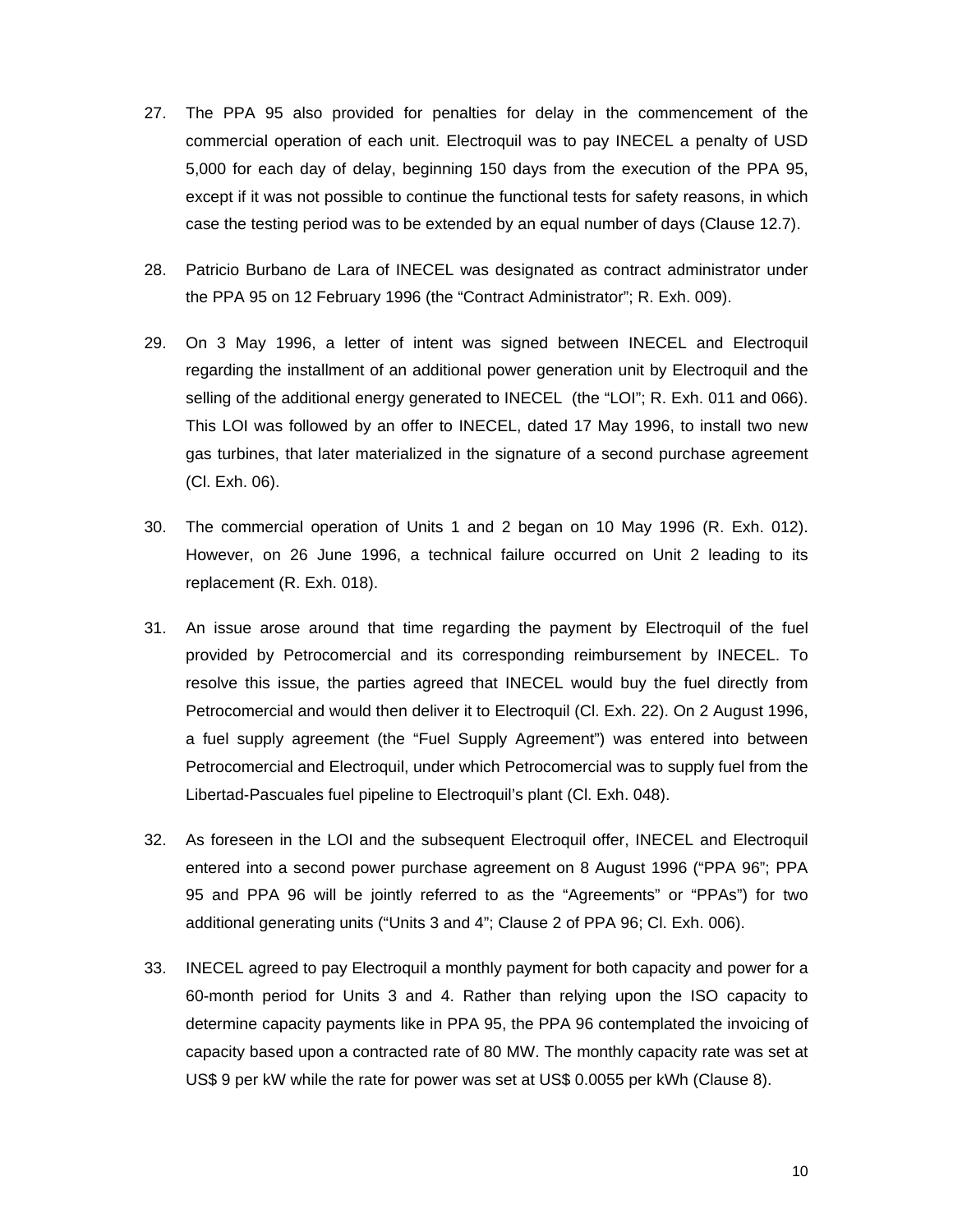- 34. Unlike the PPA 95, the PPA 96 did not provide or guarantee Electroquil a payment for a minimum number of kWh (i.e. take or pay). Instead, the PPA 96 contemplated that Units 3 and 4 would provide a probable 250 hours per month of power. Actual payment for power would be based upon actual power delivered.
- 35. The terms and conditions of PPA 96 with respect to the penalty system (Clause 13) were similar (but not identical) to those of PPA 95. To avoid lengthy repetitions in this section, the relevant provisions will be referred to in more detail or quoted in the Chapter entitled "Analysis" when and where appropriate.
- 36. The commercial operation of Units 3 and 4 began on 19 June 1997.

#### **2.3 The payments under the PPAs and the constitution of the Payment Trusts**

- 37. Fixed costs for the supply of energy were to be paid under Clause 7.1 of PPA 95 within 30 days of the invoice date through a payment trust established at the Central Bank of Ecuador in Electroquil's name. To establish such a trust, INECEL was to execute the corresponding payment trust agreements prior to the commercial operation of the Plant (Clause 7.1 of PPA 95). Variable costs for power in excess of 5,200 hours followed a different regime and were paid directly at the end of each year pursuant to Clause 7.2 of the PPA 95.
- 38. PPA 96 provided primarily for the payment of a fixed monthly charge (Clause 8.1), energy charges (Clause 8.2), and fuel costs (Clause 8.4). Payments were to be made on a monthly basis through a payment trust at the Central Bank of Ecuador in Electroquil's name which was also to be established before the commencement of the commercial operation of the plant. In addition, PPA 96 provided that the Minister of Finance would take part in the trust on behalf of the Ecuadorian State in order to make payments to Electroquil of funds from the Ministry's account at the Central Bank in the event that INECEL's or the trust's funds were insufficient (Clause 8.5 of PPA 96; Cl. Exh. 006).
- 39. By the time the Plants had entered into commercial operation, none of the payment trusts had been established. Payments under the PPAs were partial, irregular and made using different means such as cash and State bonds (R. Reply, ¶¶ 171-172).
- 40. The first step towards establishment of the payment trusts was the issuance by the President of the Republic of the Payment Guarantee Decree No. 804 (the "Payment Decree") on 10 November 1997. This Decree authorized the Minister of Finance to act on behalf of the State and create the guarantees of payment for the trusts to be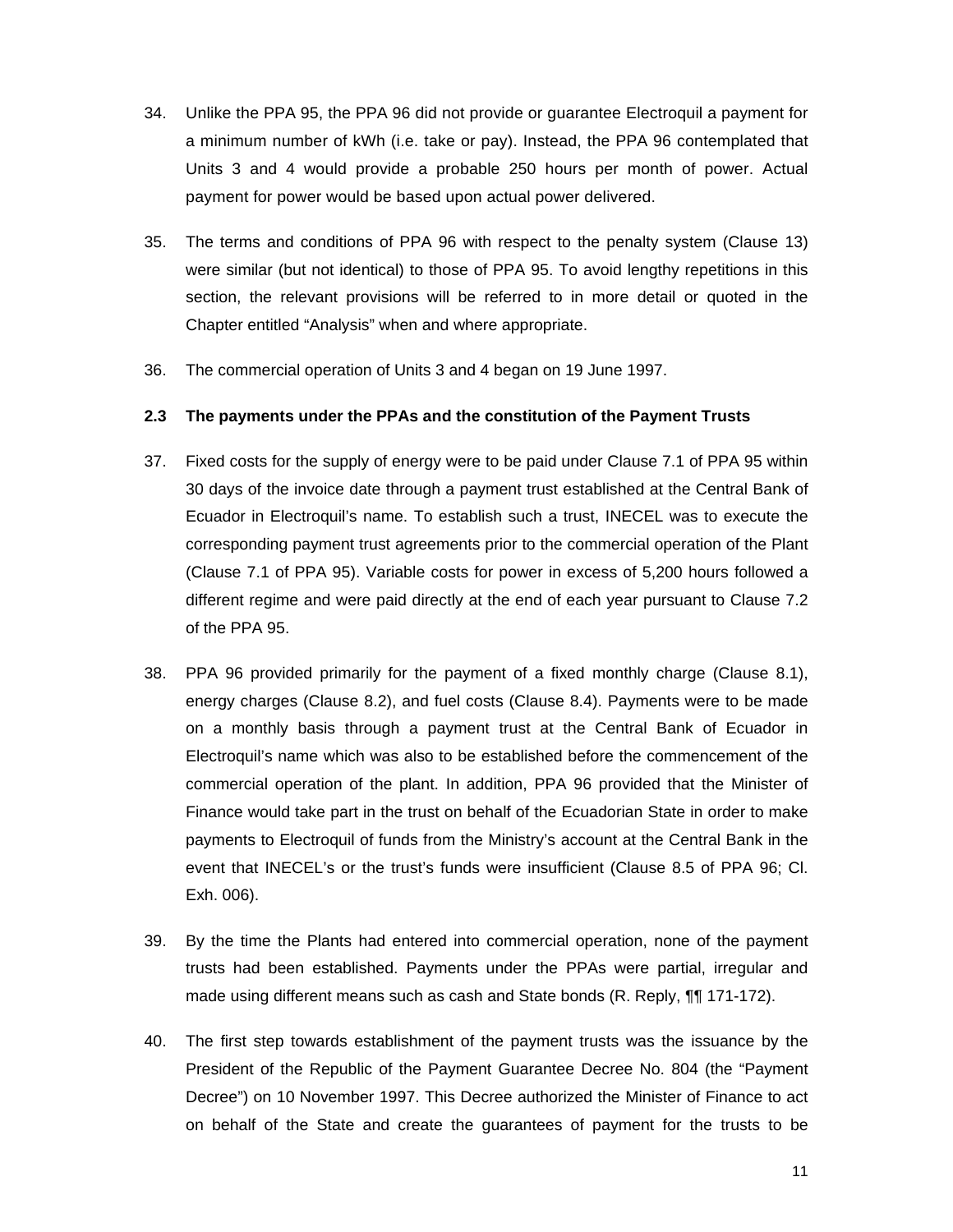established at the Central Bank by INECEL and Electroquil. These guarantees empowered the Central Bank to transfer from the Ministry of Finance to the trusts the necessary funds to pay Electroquil's outstanding invoices in the event that INECEL failed to make payments under the PPAs (Cl. Exh. 007). In addition, the Payment Decree stipulated that INECEL should authorize the trusts to retain from its accounts the necessary funds in order to assure payment of the monthly invoices submitted by Electroquil under the PPAs. As the Tribunal understands it, payment trusts and collateral trusts are often used in project finance transactions, as the trust allows a single lender to control all the security interests, reducing administration and transaction costs, and facilitating the enforcement of the security interests.

41. Subsequently, on 17 February 1998, the Ministry of Finance, INECEL and the Central Bank of Ecuador executed two identical payment trusts under the PPAs (the "Payment Trusts", the "Payment Trust Agreements" or the "95 Payment Trust" and the "96 Payment Trust"). Clause 5 of each Payment Trust provided that, as authorized by the Payment Decree, the Ministry of Finance grant INECEL a "*guarantee to secure compliance with the payment obligations assumed by"* INECEL to Electroquil under the PPAs. To this end, the Payment Trusts authorized the Central Bank of Ecuador to debit the Ministry of Finance's accounts in the event that INECEL were unable to meet its obligations (Cl. Exh. 010, Cl. Exh. 011, R. Exh. 054).

#### **2.4 The fines imposed during the execution of the PPAs**

- 42. As of mid-1996, INECEL started levying a series of fines against Electroquil under the PPAs for years 1 to 4 of operation. Six fines were levied against Electroquil prior to Duke Energy's investment from July 1996 to late 1997 in relation to the supply of energy and the delay in starting commercial operations. Electroquil was then fined five times in 1998. No fines were imposed during the next three years. However, a series of new fines were imposed from August 2001 to June 2002. In total Electroquil was fined 15 times for USD 8.18 million. Eleven of these fines are now discussed in this arbitration for a nominal amount of USD 7,292,114 million.
- 43. The following chart sets out the disputed fines, the dates on which they were imposed and settled (by set-off or otherwise), and the date on which Electroquil objected to their imposition.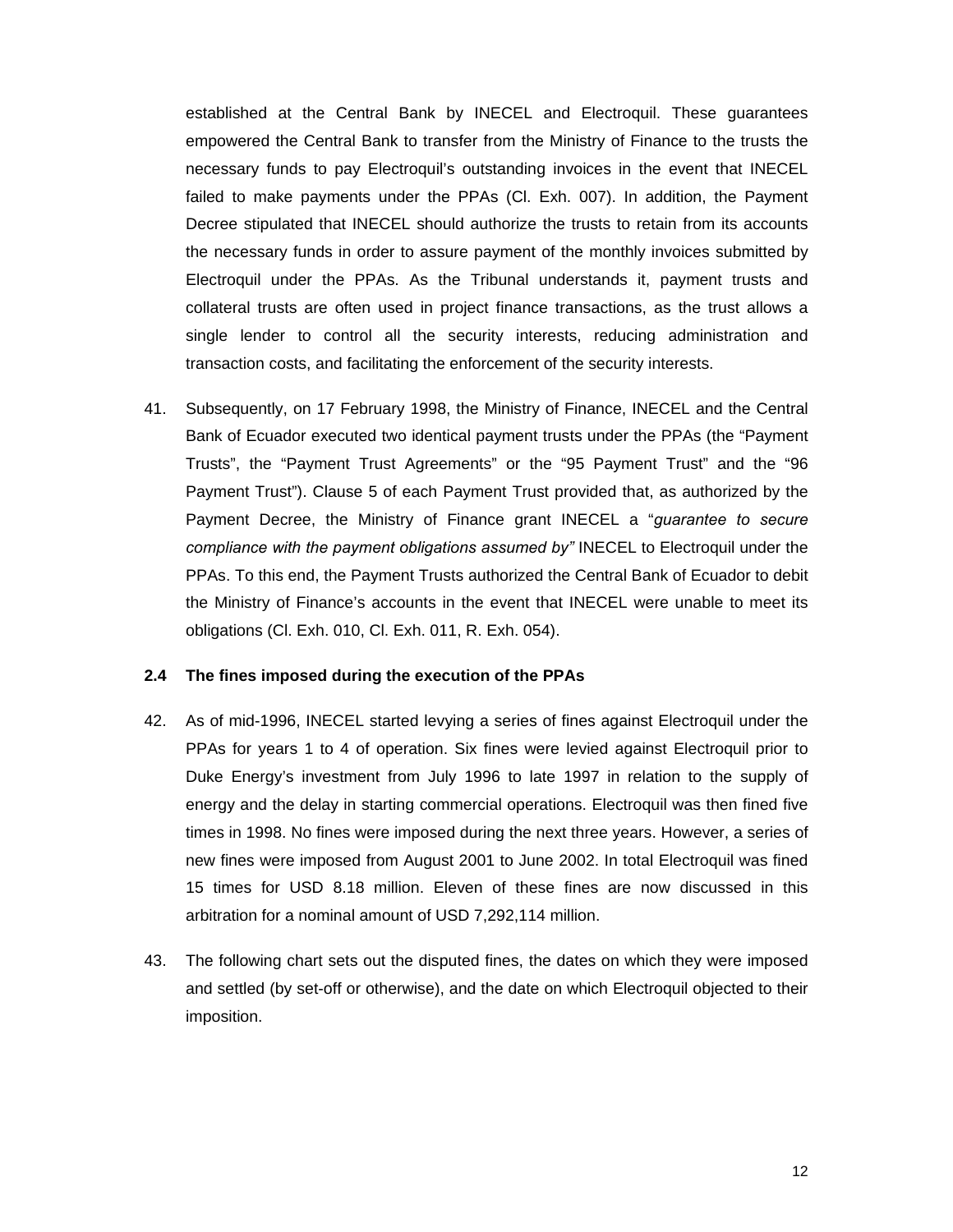| Fine No.                                         | Date     | <b>Fines</b>                                                                                                                                                                                                                                                                                                                                                                                                                                                                                                                                                                 | Set-off or date of<br>liquidation                                                                                                                                                | Date of<br>Electroquil's<br><b>Objections</b>                                                                          |
|--------------------------------------------------|----------|------------------------------------------------------------------------------------------------------------------------------------------------------------------------------------------------------------------------------------------------------------------------------------------------------------------------------------------------------------------------------------------------------------------------------------------------------------------------------------------------------------------------------------------------------------------------------|----------------------------------------------------------------------------------------------------------------------------------------------------------------------------------|------------------------------------------------------------------------------------------------------------------------|
| Fine<br>No. 1                                    | 8/07/96  | INECEL levied a USD 400,000 fine in<br>connection with the alleged start-up delay<br>under PPA 95.<br>(Exh. C-24 RforA, Cl. Exh. 047, R. Exh.<br>013)                                                                                                                                                                                                                                                                                                                                                                                                                        | Set-off against invoice No.<br>008 which was paid on<br>17/07/96 (Statement of<br>Mr. Tumbaco, Annex 5,<br>page 1).                                                              | 31/07/96,<br>(R. Exh. 014)                                                                                             |
| Fine<br>No. 2                                    | 18/11/97 | INECEL imposed a USD 619,102 fine, of<br>which, USD 550,000 was for the delay in<br>starting up Units 3 and 4 under PPA 96.<br>(Exh. C-25 RforA, Cl. Exh. 073, Cl. Exh.<br>075, R. Exh. 074)                                                                                                                                                                                                                                                                                                                                                                                 | Set-off against<br>Electroquil's invoice No.<br>137 dated 31 October<br>1997 in the amount of<br>USD 864,616, which was<br>paid on 23/12/97<br>(Tumbaco, annex 5, page<br>$3)$ . | 22/05/98<br>(R. Exh. 075)                                                                                              |
| Fine<br>No. 3                                    | 12/03/98 | INECEL imposed a USD 901,637 fine in<br>connection with PPA 96, claiming that<br>Electroquil<br>failed<br>had<br>to<br>meet<br>the<br>contractual energy generation quotas for<br>the month of February 1998.<br>(Exh. C-28 RforA, Cl. Exh. 080, Cl. Exh. 81,<br>CI. Exh. 083, R. Exh. 088)                                                                                                                                                                                                                                                                                  | Set-off against invoice No.<br>165 dated 28 February<br>1998 which was liquidated<br>on 15/03/98 (Tumbaco,<br>annex 5, page 3, R. 1st<br>PHB, ¶ 150).                            | 16/03/98<br>(Cl. Exh. 082,<br>R. Exh. 089)                                                                             |
| Fine<br>No. 4                                    | 20/04/98 | INECEL imposed a USD 554,592 fine in<br>connection with PPA 96, claiming that<br>Electroquil<br>had<br>failed<br>meet<br>to<br>the<br>contractual energy generation quotas for<br>the month of March 1998.<br>(Exh. C-29 RforA, Cl. Exh. 084, Cl. Exh.<br>088, R. Exh. 096)                                                                                                                                                                                                                                                                                                  | Set-off against<br>Electroquil's invoice No.<br>171 dated 31 March 1998.<br>Date of payment or<br>liquidation could not be<br>established.                                       | Prompt<br>objection<br>according to<br>Duke (annex A<br>of Cl. 1 <sup>st</sup> PHB<br>but no<br>evidence on<br>record) |
| Fine<br>No. 5<br>Fine<br>No. 6<br>Fine<br>No. 7  | 29/05/98 | INECEL imposed fines on Electroquil<br>totaling USD 748,118 as follows: (i) an<br>amount of USD 274,550 based on the<br>alleged unavailability of Units 1 and 2 during<br>the first year of commercial operation, (ii) an<br>amount of USD 444,387 based on the<br>alleged excessive consumption of diesel by<br>Electroquil's turbines, and (iii) an amount of<br>USD 29,181 based on a claim that<br>Electroquil had failed to<br>reach<br>the<br>contractually guaranteed power output due<br>to the lack of chillers.<br>(Exh. C-31 RforA, Cl. Exh. 091, R. Exh.<br>022) | Set-off against invoices<br>No. 135, 149 and 150<br>which were liquidated with<br>the 95 Liquidation<br>Agreement on 27/11/01.                                                   | 23/06/98<br>(R. Exh. 032)                                                                                              |
| Fine<br>No. 8<br>Fine<br>No. 9<br>Fine<br>No. 10 | 14/08/01 | The Contract Administrator imposed fines<br>totaling USD 3,467,250 as follows: (i) an<br>amount of USD 2,243,675 based on the<br>alleged unavailability of Units 1 and 2 for at<br>least 7,500 hours per year per unit during<br>years 2 to 5 of PPA 95, (ii) an amount of<br>USD 1,019,033 based on the alleged<br>excessive consumption of fuel during years<br>2 to 5 of PPA 95, and (iii) an amount of<br>USD 204,542 based on a claim that                                                                                                                              | Alleged set-off against<br>invoices No. 135, 149 and<br>150, which were liquidated<br>with the 95 Liquidation<br>Agreement on 27/11/01.<br>(R. Exh. 052)                         | 16/08/01<br>(R. Exh. 048)                                                                                              |

<sup>1</sup> The determination of the payment date of the fine or rather the date on which it was set-off or liquidated proved to be critical. The Claimants did not address this issue. The date indicated by the Respondent in Annex A attached to its  $1<sup>st</sup>$  PHB are not always consistent with the exhibits. Therefore, the Tribunal has based itself on the information contained in Annex 5 of the first witness statement of Mr. Tumbaco, controller and CFO for Electroquil since 2000, to which the Respondent also referred.

 $\overline{a}$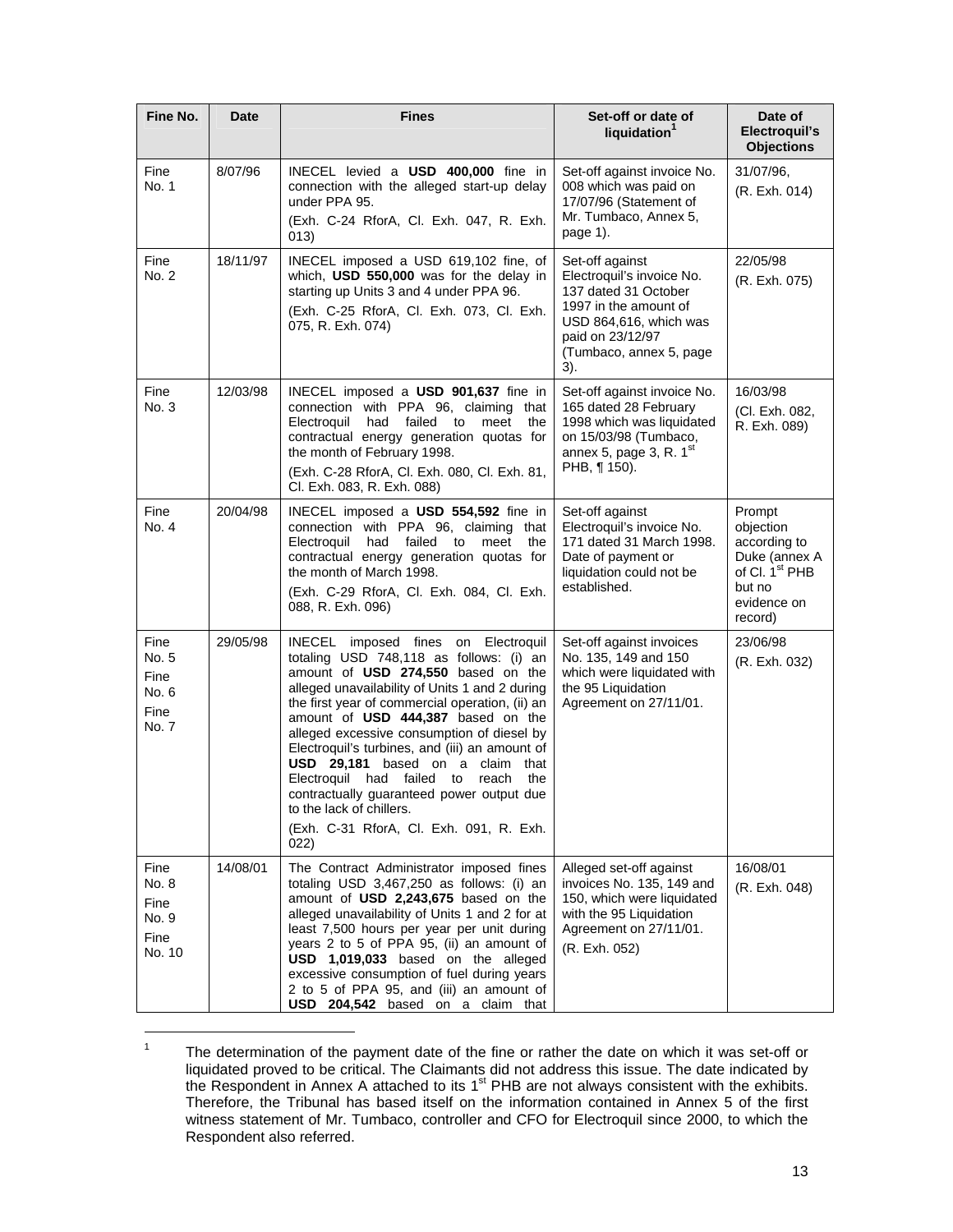| Fine No.       | Date     | <b>Fines</b>                                                                                                                                                                                                                                                                                                                                                                                                                                                                                                                                                                                      | Set-off or date of<br>liquidation                                                 | Date of<br>Electroquil's<br><b>Objections</b> |
|----------------|----------|---------------------------------------------------------------------------------------------------------------------------------------------------------------------------------------------------------------------------------------------------------------------------------------------------------------------------------------------------------------------------------------------------------------------------------------------------------------------------------------------------------------------------------------------------------------------------------------------------|-----------------------------------------------------------------------------------|-----------------------------------------------|
|                |          | Electroquil<br>failed<br>had<br>the<br>to<br>reach<br>contractually guaranteed power output<br>during years 2 to 5 of PPA 95.<br>(Exh. C-33 RforA, Cl. Exh. 109, R. Exh.<br>047).                                                                                                                                                                                                                                                                                                                                                                                                                 |                                                                                   |                                               |
| Fine<br>No. 11 | 10/12/01 | The Contract Administrator imposed a fine<br>of USD 641,469 on Electroquil, which was<br>raised to <b>USD 734,366</b> on 24 July 2002,<br>based on the alleged unavailability of Units<br>3 and 4 during October and November<br>2001.<br>(Exh. C-34 and C-35 RforA, Cl. Exh. 113, R.<br>Exh. 100)<br>On 24 July 2002, the Contract Administrator<br>revised Fine No. 11 and reduced it to<br>USD 560,913.68 with respect to the month<br>of October 2001 and to USD 173,452.74<br>with respect to the month of November<br>2001, i.e. a total of USD 734,366.42.<br>(Cl. Exh. 114, R. Exh. 104). | Liquidated with the 96<br>Liquidation Agreement on<br>28/08/2002<br>(R. Exh. 105) | 14/12/01<br>(R. Exh. 101)                     |

# **2.5 Duke Energy's indirect involvement in the PPAs through its investment in Electroquil**

44. Duke Energy entered the scene, on 12 November 1997, when it signed a letter of intent for the acquisition of a controlling interest in Electroquil (Cl. Exh. 017). A few months later, on 23 February 1998, it indeed acquired a 51.5% ownership of Electroquil for an amount of USD 45 million through its wholly-owned subsidiary, DEI (Exh. C-17 RforA, Cl. Exh. 008, Annex NAV-15 to  $1<sup>st</sup>$  ER Kaczmarek). Allegedly, Duke Energy's actual investment represented only USD 38.5 million due to certain trade receivables on the books of Electroquil (Cl. 1<sup>st</sup> PHB,  $\P$  208). Duke Energy's share of Electroquil's capital increased over time. At the time of the Request for Arbitration, DEI owned 72.3% of Electroquil's share capital, which later went up to 79.7% (Cl. Exh. 026, Cl. Exh. 027).

#### **2.6 Ecuador's direct involvement in the PPAs**

- 45. The Ecuadorian Parliament provided in "*Ley 98-14*" of 30 September 1998 that INECEL was to enter into a liquidation process and would cease to exist as of 31 March 1999 (Cl. Exh. 015), as envisaged under *the Ley de Régimen del sector Eléctrico* of 16 October 1996.
- 46. As a consequence of INECEL's liquidation, the President of Ecuador ordered, by Executive Decree No. 506 of 28 January 1999, that the Ecuadorian State, through the Ministry of Energy and Mines ("MEM"), assume the rights and obligations of INECEL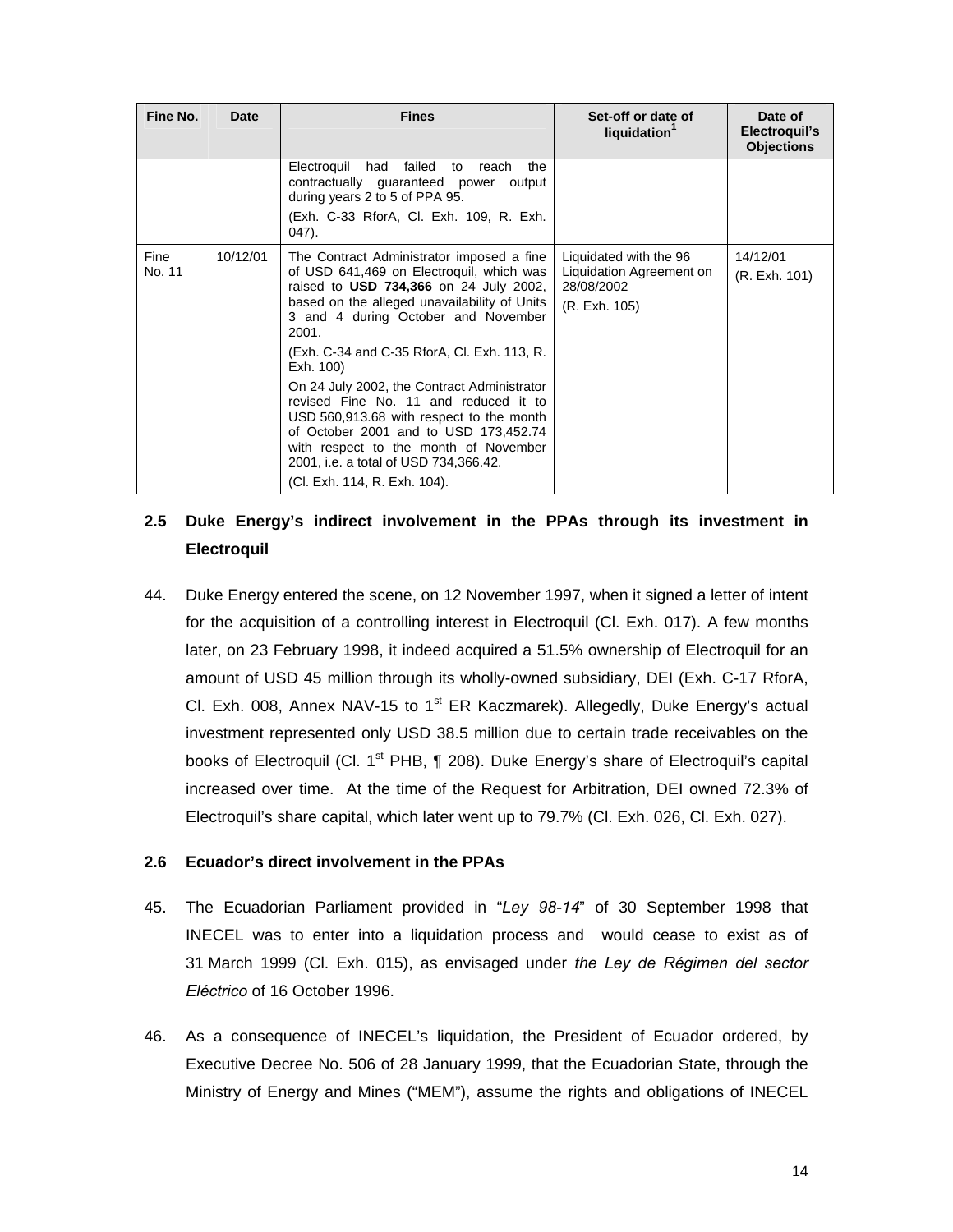under the PPAs as of 1 April 1999 (Cl. Exh. 016). INECEL was accordingly dissolved on 31 March 1999.

- 47. INECEL and Electroquil then signed an agreement, on 31 March 1999, setting out the amounts owed by INECEL to Electroquil for capacity and energy payments under the Agreements in order to "*settle the outstanding payment figures and to establish in a transparent and accurate manner all those areas that have been the subject of administrative claims from Electroquil S. A. until March 31, 1999*" before the State's subrogation of INECEL's obligations (the "Interim Liquidation Agreement"; Cl. Exh. 103; R. Exh. 116).
- 48. Later that year, on 25 May 1999 and 1 June 1999, the State of Ecuador, through the MEM, entered into two subrogation agreements with Electroquil (the "Subrogation Agreements"). Through these agreements, the Ecuadorian State assumed the rights and obligations of INECEL under the PPAs (Exh. C-12 RforA, C-13 RforA, Cl. Exh. 017, Cl. Exh. 018).

#### **2.7 The Med-Arb Agreements**

- 49. On 30 May 2000, the MEM and Electroquil entered into two identical arbitration and mediation agreements (the "Med-Arb Agreements") in connection with the disputes over fines and the first year of performance of the PPAs (Exh. C-37 and Exh. C-38 RforA, Cl. Exh. 019, Cl. Exh. 020).
- 50. Electroquil and the MEM entered into mediation on 19 December 2000 under the auspices of the Center for Mediation of the Office of the State Attorney-General. The mediation failed, as evidenced in the related certificate (Cl. Exh. 105).
- 51. As a consequence, on 29 January 2001, Electroquil commenced arbitration against the MEM before the Arbitration and Mediation Center of the Guayaquil Chamber of Commerce (Cl. Exh. 106; the "local arbitration").
- 52. In March 2001, the Attorney-General submitted to the local arbitrators that the Med-Arb Agreements were null and void for breach of Article 4 of the Arbitration Law (Exh. C-44 RforA).
- 53. The local arbitral tribunal suspended the proceedings on the merits to review its jurisdiction on 27 July 2001 (Tr., Vol. 3, 26 April 2006, Dr. Álvarez Grau, pp. 762-763, Cl. Exh. 120).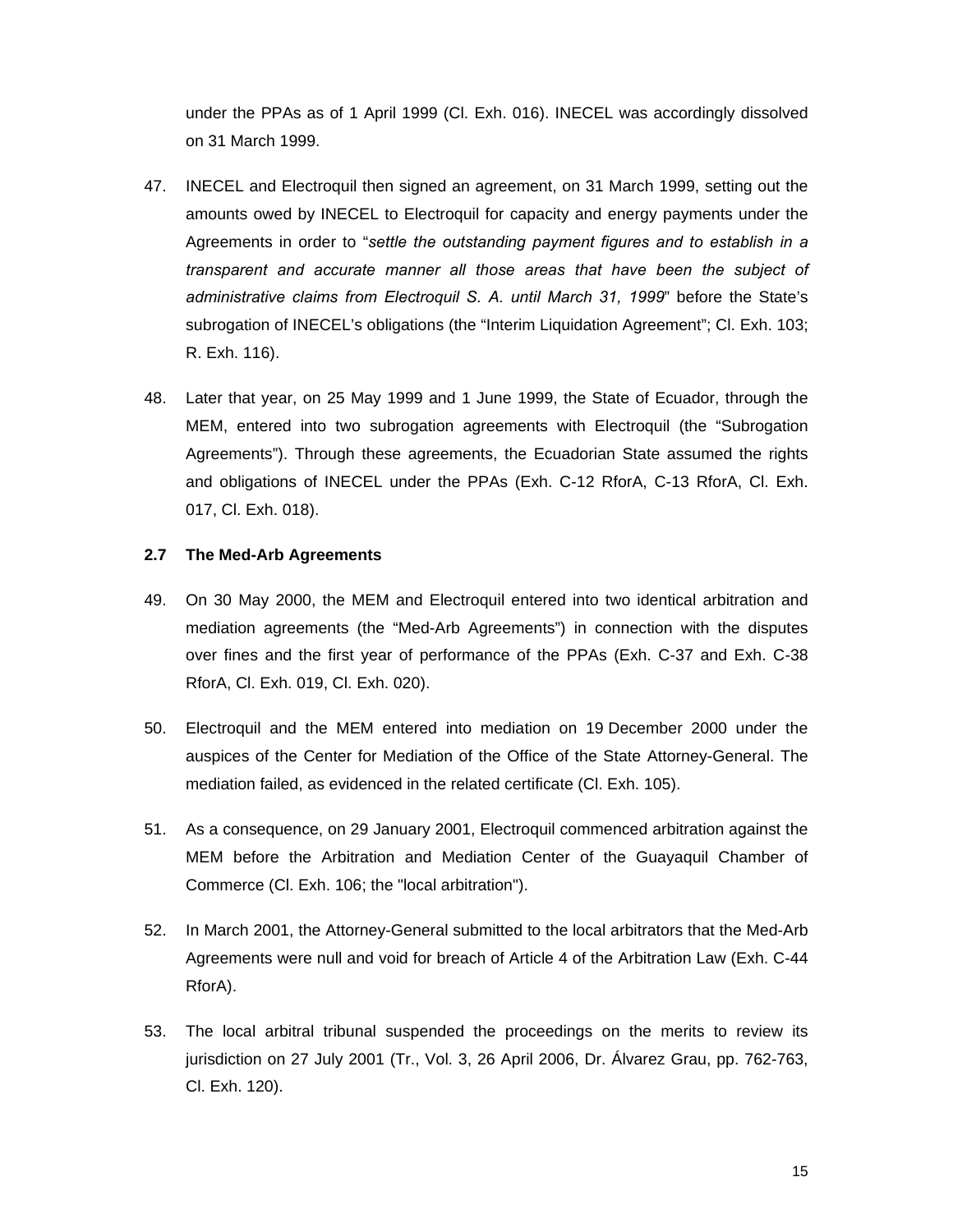- 54. On 3 August 2001, the local arbitral tribunal dismissed the Attorney-General's objection to jurisdiction and asserted jurisdiction after having heard the observations of the MEM, the Attorney-General and Electroquil (Exh.C-43 RforA). The Attorney-General filed a motion for reconsideration on 27 August 2001 (Cl. Exh. 110). The local tribunal reiterated its denial of the jurisdictional objection in an order of 20 September 2001 (Exh. C-45 RforA). The president of the local arbitral tribunal, Mr. Álvarez Grau, confirmed during his examination that the August and September orders were "firm decisions" (Tr. Vol. 3, 26 April 2006, pp. 728-729).
- 55. Nonetheless, the local arbitral tribunal issued a final award on 11 March 2002, declaring that, pursuant to Ecuadorian Arbitration Law, the arbitration was null and void due to the invalidity of the arbitration clause (Cl. Exh. 023).

#### **2.8 The liquidation of the PPAs and related agreements**

- 56. The MEM and Electroquil entered into a liquidation agreement on 27 November 2001 (the "95 Liquidation Agreement") in connection with the termination of PPA 95, which inter alia identified the disputes pending between the parties. This agreement showed a final balance in favor of Electroquil of USD 4,173,718.65 (Clause 6.2.2) (Exh. C-46 RforA, Cl. Exh. 022, R. Exh. 052).
- 57. In connection with the termination of PPA 96, the MEM and Electroquil entered into a liquidation agreement on 28 August 2002 (the "96 Liquidation Agreement"), which also set out the disputes pending between the parties and the amounts due. This second agreement showed a final balance in favor of Electroquil of USD 96,980.64 (Clause 6.2.2) (Exh. C-47 RforA, Cl. Exh. 024, R. Exh. 105).
- 58. Both Liquidation Agreements expressly acknowledged the existence of pending arbitral proceedings under the Med-Arb Agreements (Clause 7 of the 95 and 96 Liquidation Agreements).
- 59. By letter dated 3 September 2002, the MEM requested from the Ecuadorian Central Bank that the liquidation amount of USD 96,980.64 be paid to Electroquil (R. Exh. 108).
- 60. Other contractual relationships were also liquidated at that time. The MEM, Electroquil and Petroecuador (the state-owned oil and gas monopoly which had sold the fuel to operate and maintain the power plant through its subsidiary, Petrocomercial) entered into the so-called *Convenio de Reconocimiento y Extinción Recíproca de Obligaciones* (the "Reciprocal Obligations Agreement") on 30 May 2003. This agreement provided for (i) the extinction of the payment obligation in favor of Electroquil, which had been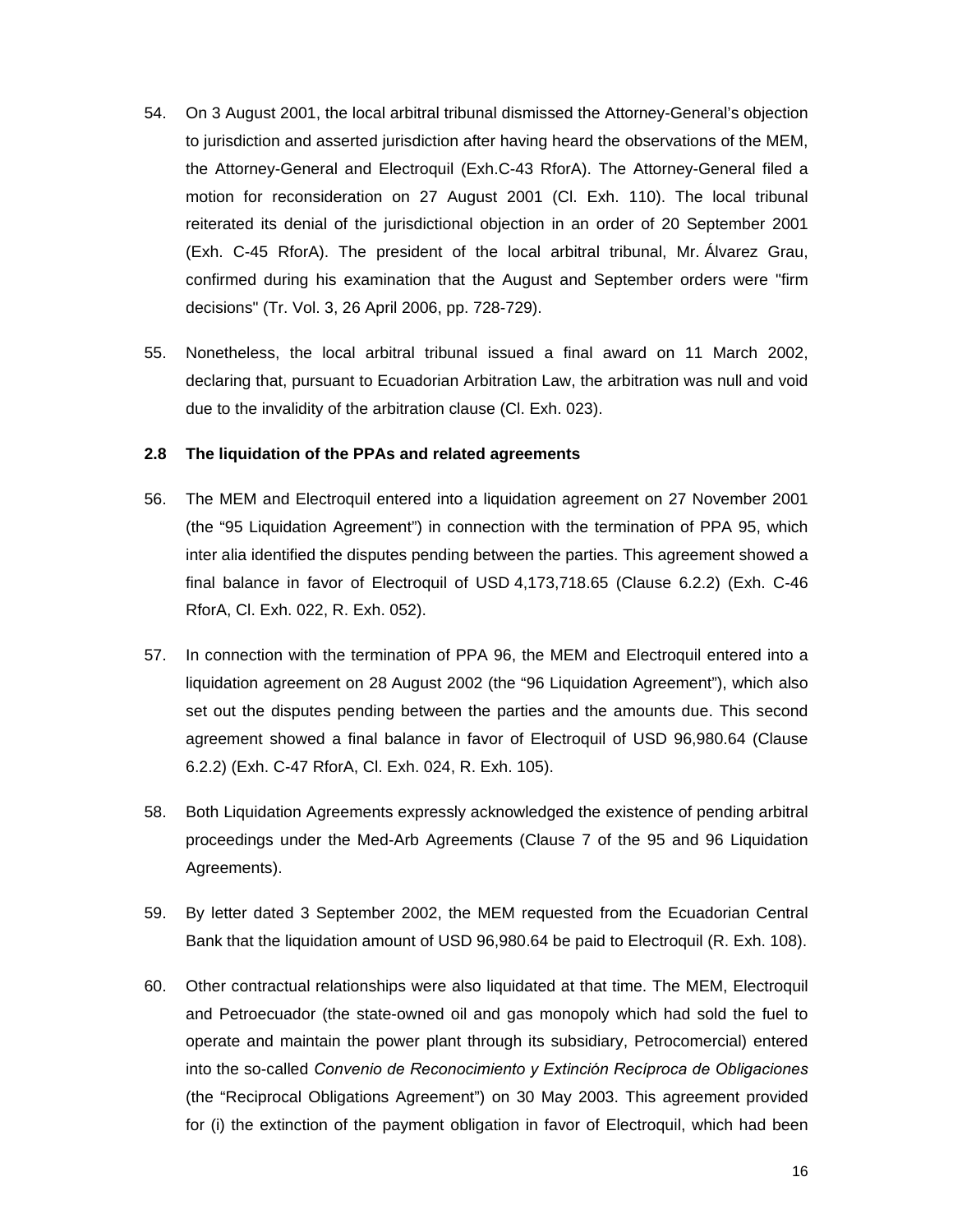recognized by the MEM in the 95 Liquidation Agreement, of USD 4,173,718.65; (ii) the extinction of Electroquil's payment obligation towards Petrocomercial of USD 4,173,718.65 for outstanding payments for fuel purchases; and (iii) the extinction of Petroecuador's obligations towards the Ecuadorian State of USD 3,693,190 (R. Exh. 059) for the payment of due financial obligations.

- 61. Almost a year later, on 23 April 2004, an agreement was signed for the offset of the reciprocal interest accrued on the delayed fuel payments between Electroquil, the Ecuadorian Government and Petrocomercial (the "Undisputed Amount Interest Agreement"; R. Exh. 063).
- 62. Finally, Duke Energy and Electroquil, both referred to as the "Investors", and Ecuador entered into an arbitration agreement (the "Arbitration Agreement"; Exh. C-1 RforA, Cl. Exh. 025) on 26 April 2004 to submit to the jurisdiction of ICSID certain disputes that had not been addressed by the Liquidation Agreements. The relevant provisions of the Agreement will be described and analyzed below.

#### **2.9 The proceedings relating to customs duties exemptions**

- 63. On 23 June 1989, the Ecuadorian Government passed "*Ley Número 30 de Exoneración de Impuestos a Importaciones del Sector Público para Obras y Servicios Prioritarios*" (Law Number 30 on the Exoneration of Taxes for Imports of the Public Sector for Primary Works and Services; "Law Number 30"). According to Law Number 30, goods imported into Ecuador were entitled to duty exemptions if (a) the goods were needed for an industry or activity that CONADE (*Consejo Nacional de Desarrollo* – the National Council for Development) had listed as a priority for the country, and (b) the Ministry of Finance had specifically authorized their exemption.
- 64. Responding to a request from Electroquil, CONADE declared on 8 November 1995 that goods needed for the generation of electricity were a priority for the country and, therefore, were eligible for duty free importation under Law Number 30. In addition, on 23 November 1995, the Ministry of Finance of Ecuador confirmed that the turbines imported under PPA 95 were tax and duty exempt in light of Clause 23.01 PPA 95.
- 65. Upon Electroquil's request, CONADE reaffirmed its view, on 19 September 1996, that goods required to generate electricity were a national priority and were thus eligible for tax-free importation. On 11 December 1996, the Ministry of Finance of Ecuador confirmed that the turbines under PPA 96 were tax and duty exempt in light of Clause 24.1 PPA 96.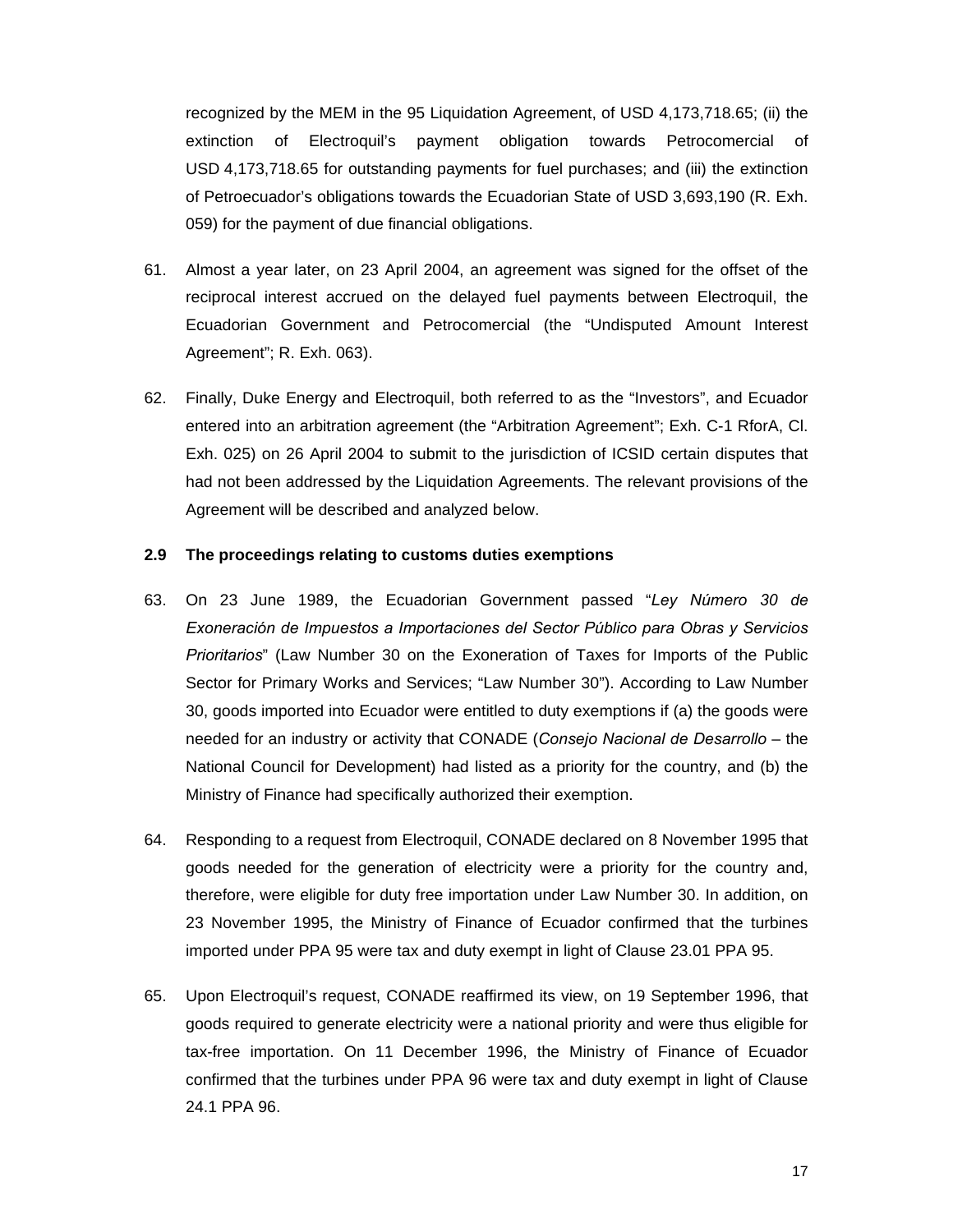- 66. In May 1998, after several months of operation, one of the turbines that Electroquil had imported in connection with PPA 96 ("Turbine 185-209") broke down and had to be shipped back to its manufacturer in the United States for repair.
- 67. The Ecuadorian State passed "*Ley Orgánica de Aduanas*" (the "Customs Law") on 13 July 1998. This law established inter alia that a public body (*Corporación Aduanera Ecuatoriana*, "CAE") had exclusive competence over customs-related matters. Under the Customs Law, only certain public institutions were eligible for duty exemption. The Customs Law did not provide for duty exemption for private companies.
- 68. Turbine 185-209, which had been repaired in the United States, was loaded on a vessel to be shipped back to Ecuador on 30 July 1998. Two days later, the vessel sank in the port of Houston and the turbine was lost. Consequently, the turbine manufacturer offered to ship a spare turbine 185-207, identical to the lost Turbine 185-209, to Ecuador at no additional cost to Electroquil. Electroquil agreed and the manufacturer shipped turbine 185-207 on 31 August 1998.
- 69. On 1 September 1998, Electroquil requested from the CAE a duty exemption of USD 1,008,614, for the replacement turbine. Having received no response, it filed a second request before the Ministry of Finance on 24 March 1999. On 14 May 1999, the latter replied that as a consequence of the entry into force of the Customs Law, this was a matter to be resolved by the CAE, thus declining to deal with the duty exemption request.
- 70. One month later, on 17 June 1999, the CAE denied the duty exemption requested by Electroquil.
- 71. In November 2001, Electroquil then filed a claim before the Ecuadorian district tax court on the grounds of denial of duty exemption. This claim was dismissed on 28 January 2004 (R. Exh. 125 and R. Exh. 126). Electroquil appealed this decision before the Ecuadorian Supreme Court (R. Exh. 127) on 5 March 2004.
- 72. The Ecuadorian Supreme Court declared Electroquil's appeal admissible on 15 July 2004. A hearing was scheduled for 27 January 2005, which Electroquil did not attend (R. Exh. 128).
- 73. In April 2005, the President of Ecuador dismissed all justices on the Ecuadorian Supreme Court. The Supreme Court was re-established on 30 November 2005. The parties have not rendered evidence as to any later events in this respect.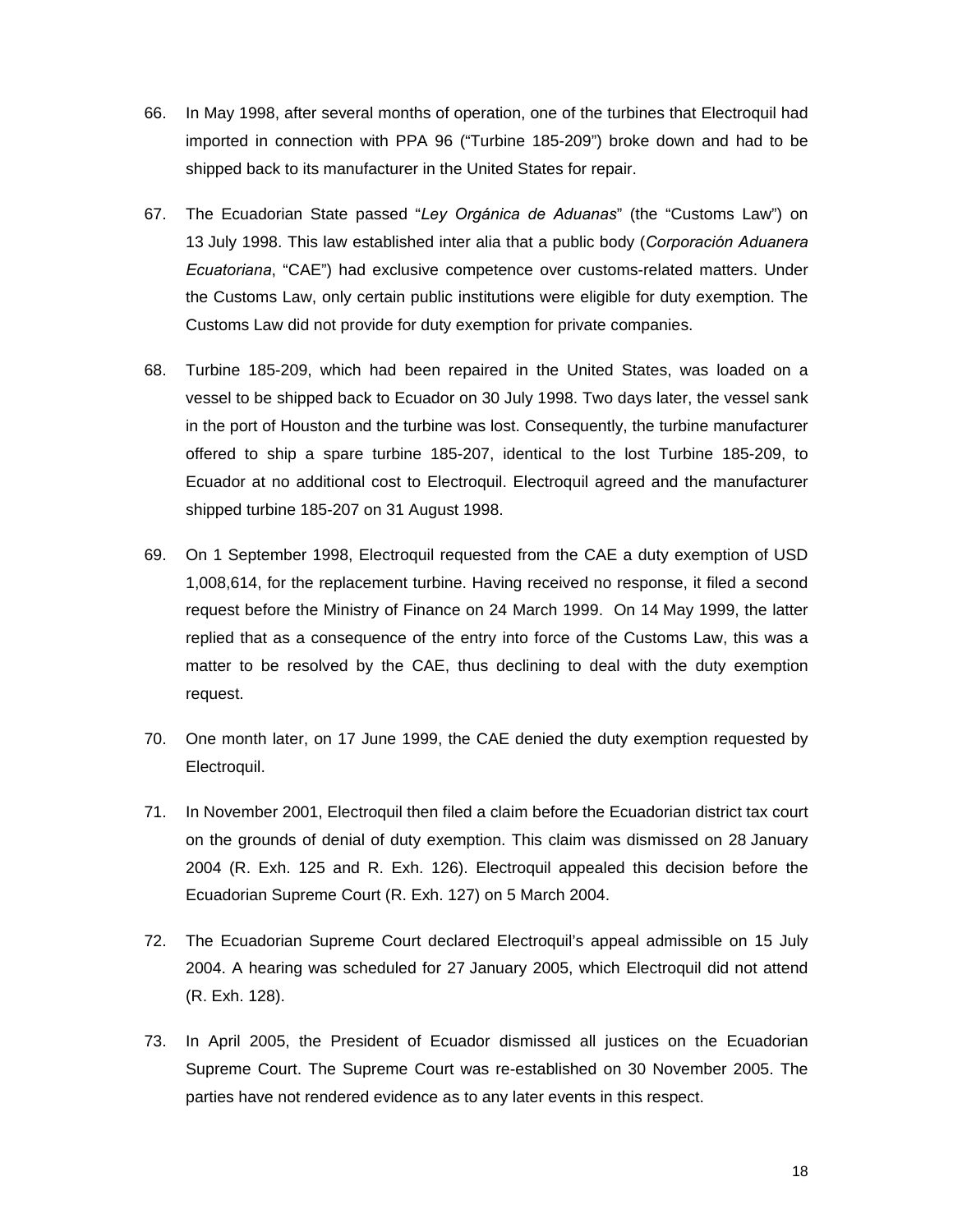#### **II. PROCEDURAL HISTORY**

#### **1. INITIAL PHASE**

- 74. On 25 August 2004, Duke submitted its Request for Arbitration to ICSID accompanied by 48 exhibits (Exh. C-1 to C-48).
- 75. On 30 August 2004, the Centre, in accordance with Rule 5 of the ICSID Rules of Procedure for the Institution of Conciliation and Arbitration Proceedings ("Institution Rules"), acknowledged receipt and transmitted a copy of the Request for Arbitration to Ecuador and to the Ecuadorian Embassy in Washington D.C.
- 76. On 7 October 2004, the Secretary General of ICSID registered the Request for Arbitration and notified the parties of the registration in accordance with Rules 6 and 7 of the Institution Rules. The Secretary General further invited the parties to proceed to the constitution of an Arbitral Tribunal.
- 77. In the absence of an agreement between the parties, on 9 December 2004, Duke elected to submit the arbitration to a panel of three arbitrators pursuant to Article 37(2)(b) of the ICSID Convention and appointed Dr. Enrique Gómez Pinzón, a national of Colombia, as arbitrator. On 10 January 2005, Ecuador appointed Prof. Albert Jan van den Berg, a national of the Netherlands, as arbitrator. On 4 May 2005, the parties agreed to appoint Prof. Gabrielle Kaufmann-Kohler, a national of Switzerland, as the President of the Tribunal
- 78. In accordance with Rule 6(1) of the ICSID Rules of Procedure for Arbitration Proceedings ("Arbitration Rules"), the Secretary General of ICSID notified the parties, on 18 May 2005, that all three arbitrators had accepted their appointments and that the Tribunal was therefore deemed to be constituted and the proceedings to have begun on that date. The same letter informed the parties that Mr. José Antonio Rivas, ICSID Counsel, would serve as Secretary to the Tribunal. By letter of 27 December 2005 from the Centre, the Tribunal was informed that Mr. Gonzalo Flores, ICSID Senior counsel, would replace Mr. Rivas as the Secretary of the Tribunal.
- 79. The Arbitral Tribunal and the parties held the first session of the Arbitral Tribunal at the seat of the Centre in Washington, D.C., on 15 June 2005. During the first session, the parties in particular agreed to the constitution of the Tribunal and to the application of the Arbitration Rules which came into force on 1 January 2003, and of certain additional procedural rules. The Minutes of the First Session further provided for two alternative procedural timetables depending on whether jurisdictional objections were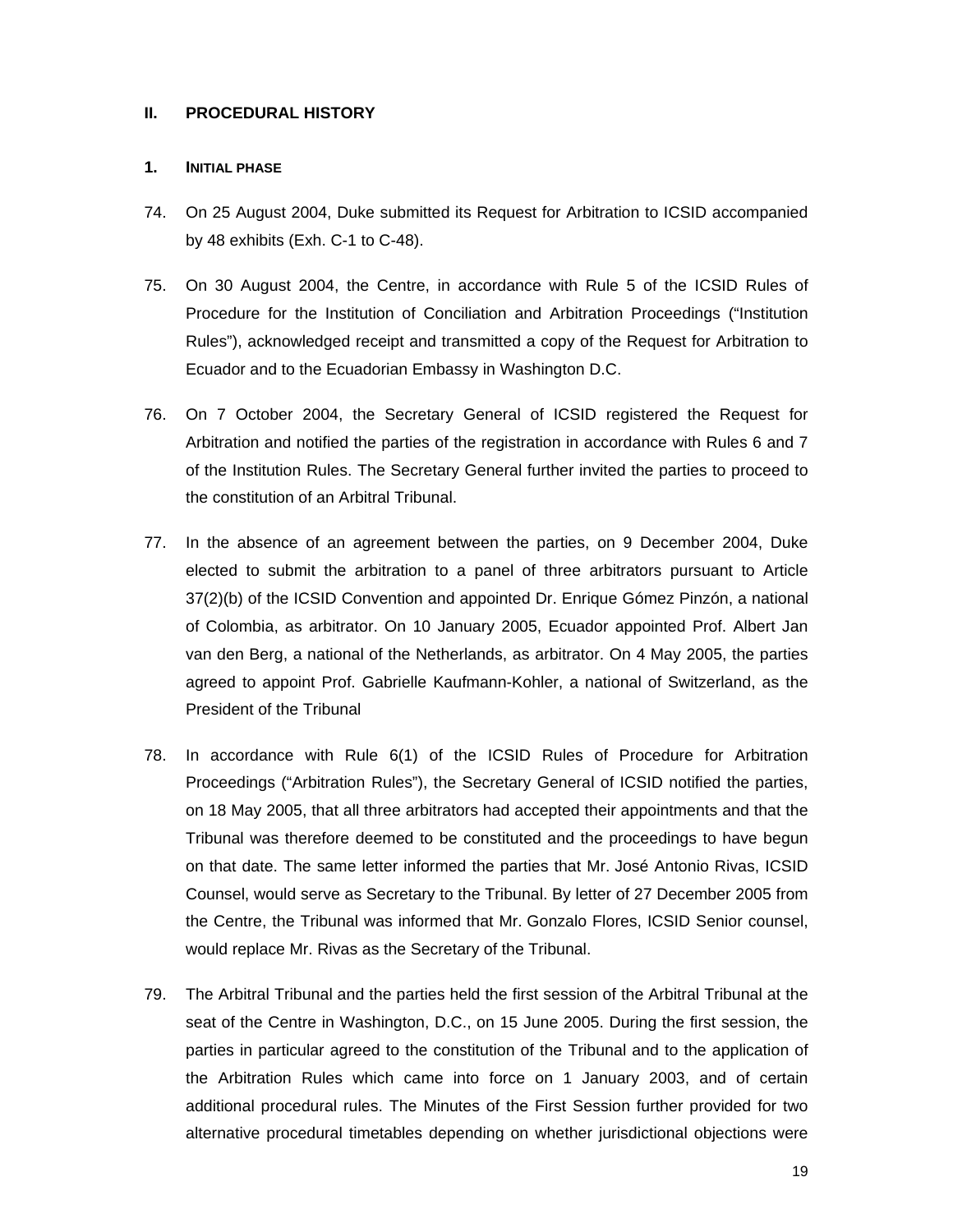raised by the Respondent. In the event that jurisdictional objections were raised, the timetable provided for further alternatives depending on whether the proceedings on jurisdiction and on the merits would be joined. It was also specified that the language of the proceedings would be English and Spanish and that the Tribunal would render its decision and award in both languages.

#### **2. PRE-HEARING WRITTEN PHASE**

- 80. In accordance with the timetable agreed on during the first session and revised upon the parties' request on 9 January 2006, the parties filed the following written briefs with accompanying submissions.
- 81. On 2 September 2005, the Claimants submitted their Memorial in Chief accompanied by supporting documents (Cl. Exh. 001-117), as well as the witness statements of Messrs. Gustavo Larrea Real, Mickey John Peters, John Theodore Sickman, Ramiro Tumbaco, Dr. Jacinto Velázquez Herrera, Dr. Santiago Velázquez Coello, and the expert reports of Mr. Brent C. Kaczmarek, Prof. Dr. Rudolf Dolzer, Dr. Juan Larrea Holguín and Dr. Alejandro Ponce Martínez.
- 82. The Respondent informed the Tribunal by a letter of 1 November 2005 that it would raise objections to jurisdiction that could be joined to the merits. On 2 November 2005, the Arbitral Tribunal thus confirmed that the objections to jurisdiction would be joined to the merits and that the timetable provided in the Minutes of the first session for such situation would be followed.
- 83. On 22 November 2005, the Respondent filed its Answer to the Memorial in Chief accompanied by supporting documents (R. Exh. 001-115) and legal authorities (R. Exh. D-001-075), as well as the witness statements of Messrs. Hernán Salgado Pesantes, Galo García Feraud, Walter Spurrier Baquerizo, Edgar Santos Játiva and Ms. Ximena Cárdenas Yandún, and the expert reports of Messrs. Nico Schrijver, Luis Parraguez Ruiz, Juan Pablo Aguilar, Alfredo Mancero Samán.
- 84. On 18 January 2006, the Claimants submitted their Reply Memorial and Counter-Memorial on Jurisdiction accompanied by Exhibit 118, the witness statement of Mr. Wilson Vergara, the rebuttal witness statements of Messrs. Gustavo Larrea Real and Ramiro Tumbaco, and the rebuttal expert reports of Mr. Brent C. Kaczmarek, Prof. Dr. Rudolf Dolzer, Dr. Juan Larrea Holguín and Dr. Alejandro Ponce Martínez.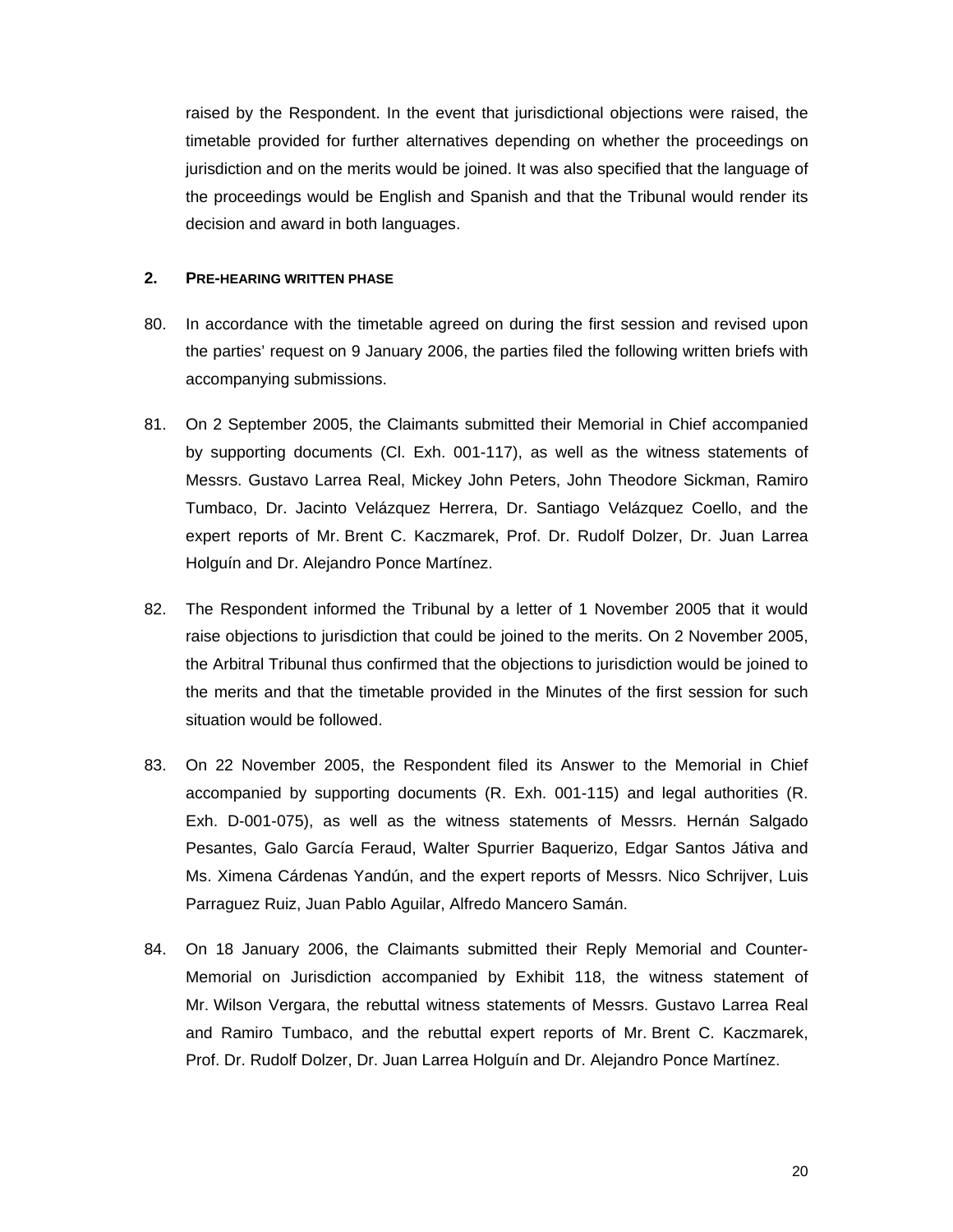- 85. The Arbitral Tribunal issued Procedural Order No. 1 ("PO 1") on 24 February 2006, denying the Respondent's request of 6 February 2006 regarding the alleged broad scope of the Claimant's rejoinder.
- 86. On 6 March 2006, the Respondent filed its Reply on Jurisdiction and Rejoinder on the Merits accompanied by supporting documents (R. Exh. 116-124) and legal authorities (R. Exh. D-076-097), as well as the witness statements of Messrs. Pablo Terán Ribadeneira, Raúl Baca Carbo, Fidel Jaramillo, the rebuttal witness statements of Messrs Edgar Santos Játiva and Ms. Ximena Cárdenas Yandún, and the rebuttal expert reports of Messrs. Nico Schrijver, Luis Parraguez Ruiz, Juan Pablo Aguilar, Alfredo Mancero Samán. On 6 March 2006, the Secretary of the Tribunal informed the Arbitral Tribunal and the parties that it was distributing a written statement submitted by Dr. Vladimiro Álvarez Grau.
- 87. On 14 March 2006, the President of the Arbitral Tribunal and the parties held a prehearing telephone conference pursuant to Article 12 of the Minutes of the first session, in order to discuss any outstanding organizational matters. Decisions made during the pre-hearing telephone conference were restated in Procedural Order No. 2 ("PO 2") of 23 March 2006.
- 88. On 31 March 2006, the parties simultaneously exchanged their lists of witnesses and experts for the hearing.
- 89. On that same date, the Claimants filed their Rejoinder on Jurisdiction, together with supporting documents (Cl. Exh. 119) and the rebuttal expert opinion of Prof. Dr. Rudolf Dolzer.

### **3. HEARING**

- 90. The Arbitral Tribunal and the parties held the hearing on jurisdiction and the merits from 24 to 27 April 2006 at the seat of the Centre in Washington, D.C.
- 91. The following witnesses and experts testified on behalf of Duke at the hearing:
	- Gustavo Larrea Real
	- Mickey John Peters
	- John Theodore Sickman
	- Ramiro Tumbaco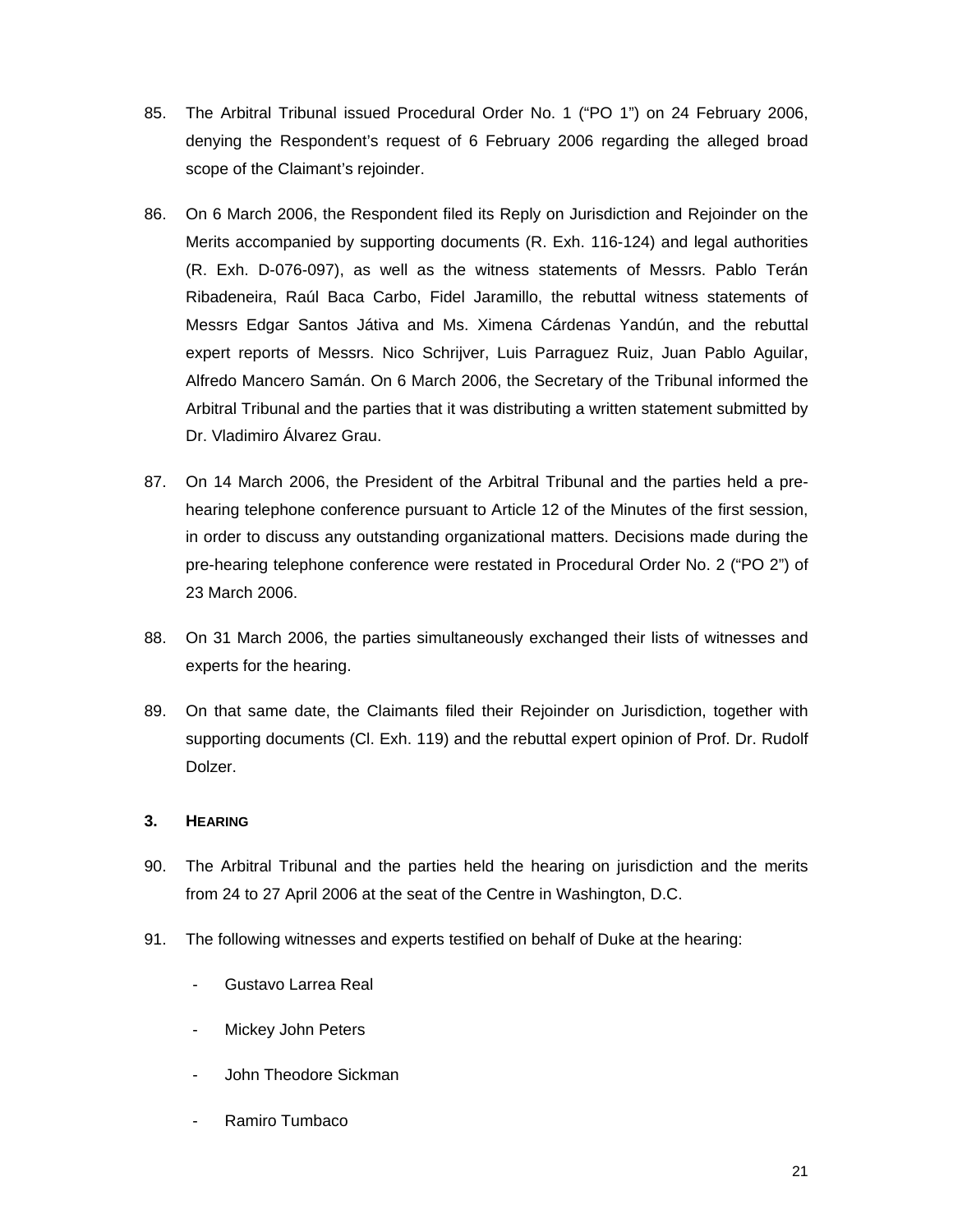- Alejandro Ponce Martínez
- Brent C. Kaczmarek

The following witnesses and experts testified on behalf of Ecuador at the hearing:

- Edgar Santos Játiva
- Pablo Terán Ribadeneira
- Vladimiro Álvarez Grau
- Luis Parraguez Ruiz
- Alfredo Mancero Samán
- Walter Spurrier Baquerizo.
- 92. An audio-recording and a verbatim transcript of the hearing were made and later distributed to the Tribunal and the parties ("Tr.").

### **4. POST-HEARING WRITTEN PHASE**

- 93. On 4 May 2006, the Arbitral Tribunal issued Procedural Order No. 3 ("PO 3") in which it confirmed and supplemented the decision made at the end of the hearing. Specifically, it granted both parties time limits for their post-hearing briefs and, without limiting the parties' freedom to put forward any aspect deemed appropriate, it invited the parties to address certain specific matters.
- 94. On 30 June 2006, the parties simultaneously submitted their First Post-Hearing Brief and their submissions on costs.
- 95. On 21 July 2006, the parties simultaneously submitted their Second Post-Hearing Brief and further submissions on costs.
- 96. On 30 August 2007, counsel for the Claimants submitted a letter to the Centre, calling the Tribunal's attention to certain "new facts." By email of 31 August 2007, counsel for the Respondent requested the ICSID Secretariat not to transmit the above letter to the Tribunal "*until the parties have been heard on the question of further submissions on points of fact and law*." By letter of 4 October 2007, the Secretary, acting on behalf of the Tribunal, invited the parties to state their position on this matter and informed them that the Tribunal was close to completing its task and to communicating its findings to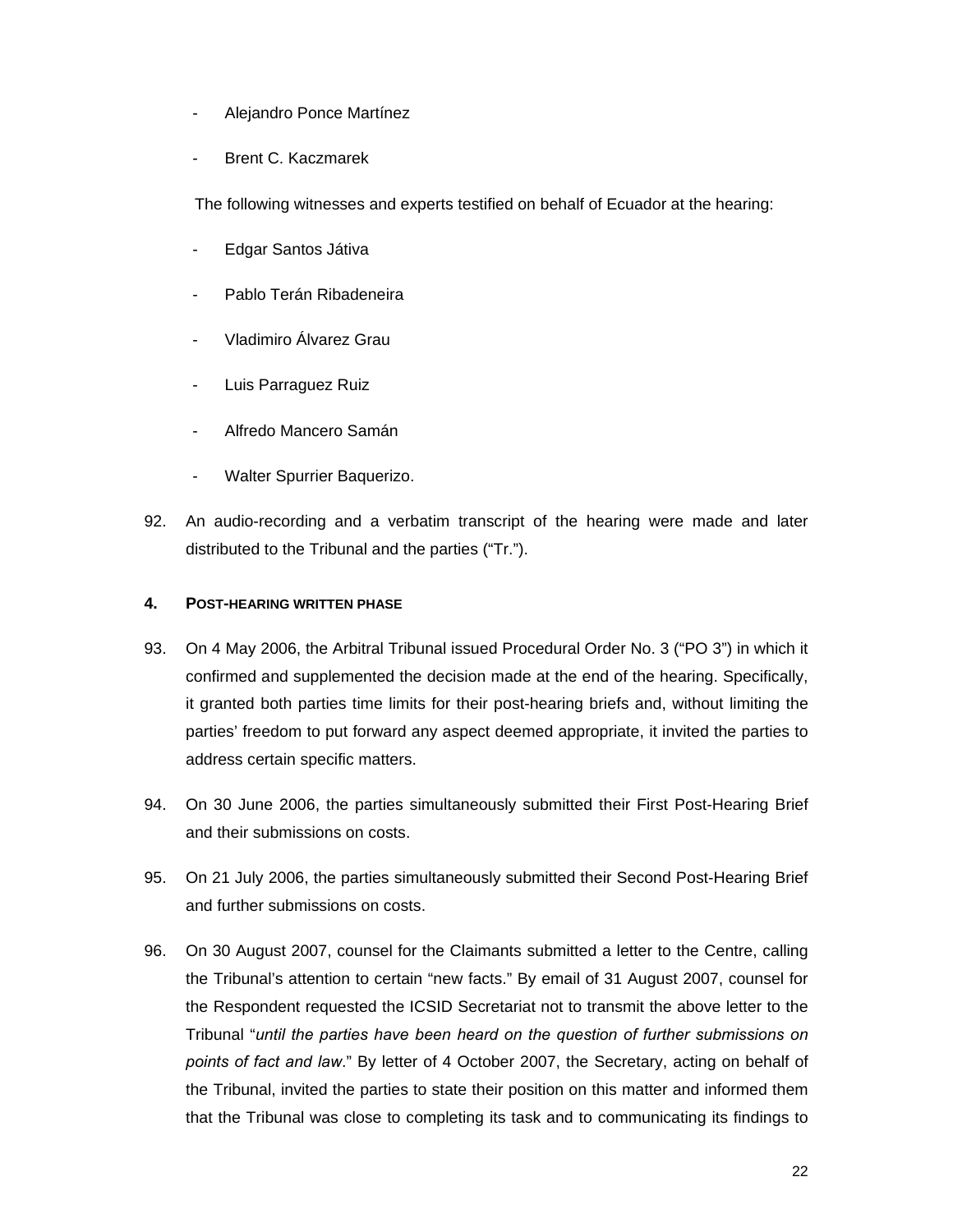the parties. By letter of 12 October 2007, the Claimants withdrew their letter of 30 August 2007.

97. On 11 June 2008, the Tribunal declared the proceedings closed pursuant to Rule 38(1) of the Arbitration Rules.

## **III. PARTIES' POSITIONS**

98. The positions of the parties are summarized in this Chapter and will be further elaborated upon in the Chapter entitled "Analysis" as and when a specific issue is reviewed.

### **1. PARTIES' POSITIONS ON JURISDICTION**

- 99. The Claimants invoke the ICSID arbitration provision contained in the Arbitration Agreement and alternatively Article VI of the "Agreement between the United States of America and the Republic of Ecuador Concerning the Reciprocal Promotion and Protection of Investments", dated 27 August 1993 (the "BIT" or "Treaty"), which entered into force on 11 May 1997 (Exh. C-48 RforA and Cl. Exh. 003) to support their complaint regarding the following conduct of the Respondent:
	- (i) late and inappropriate implementation of the Payment Trusts;
	- (ii) non-payment of interest on late payments;
	- (iii) wrongful imposition of fines and penalties;
	- (iv) disregard of customs duties application; and
	- (v) failure to entertain the Claimants' suits under local arbitration.

### **1.1 Ecuador's objections to jurisdiction**

- 100. Ecuador acknowledges the Tribunal's jurisdiction for disputes regarding fines and penalties pursuant to the Arbitration Agreement but objects to the Tribunal having jurisdiction over claims relating to the Payment Trusts, interest on late payments and customs duties. Ecuador's argument can be summarized as follows:
- 101. The scope of the Tribunal's jurisdiction, as defined in paragraphs 2 and 3 of the Arbitration Agreement, does not cover claims regarding the Payment Trusts, interest on late payments and customs duties.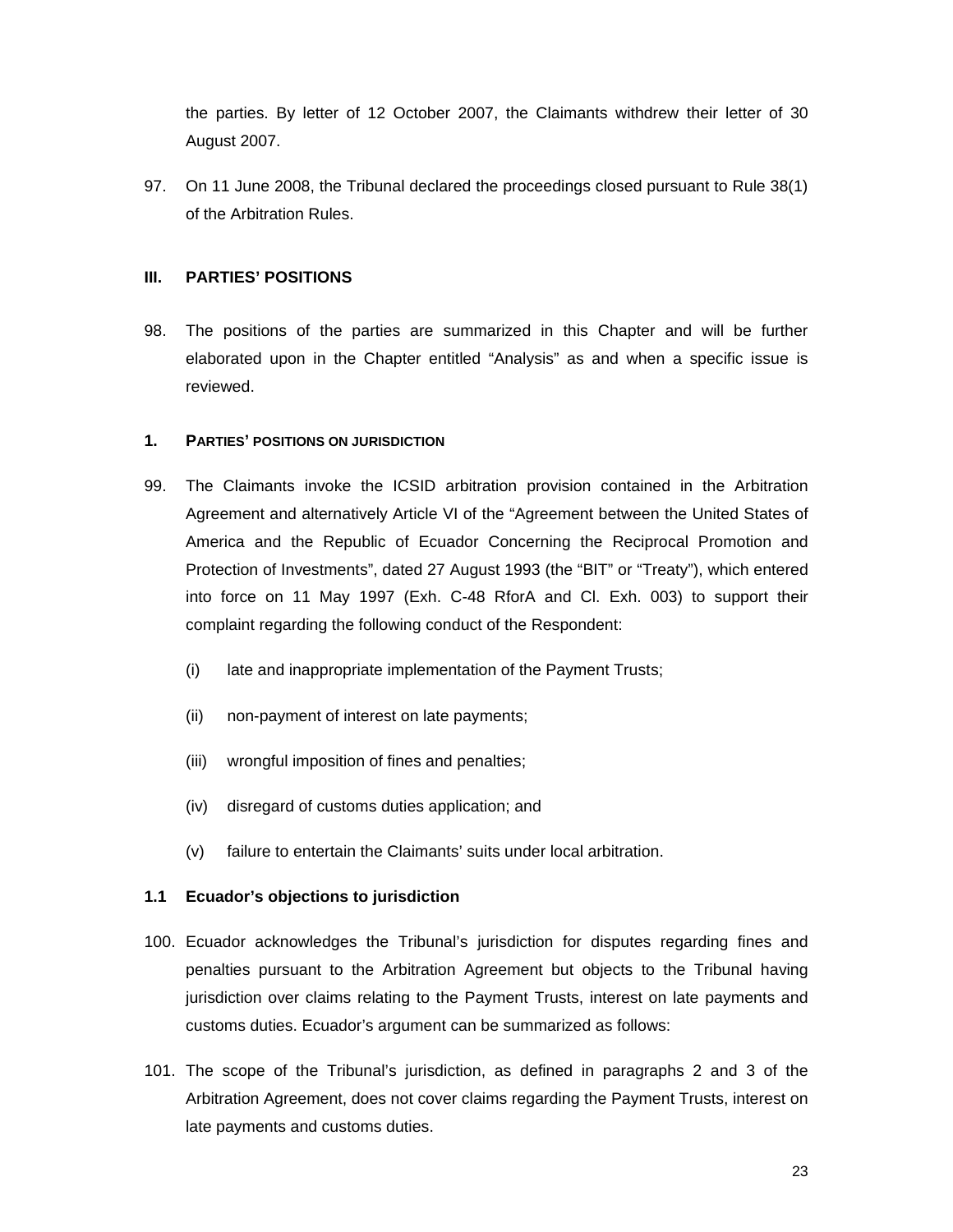102. The Claimants cannot bring additional claims before the Arbitral Tribunal pursuant to the BIT. The parties have agreed that the present proceedings would be based exclusively on the Arbitration Agreement. Therefore, failing express consent by the parties to proceed otherwise, Treaty claims cannot be combined with claims arising out of the Arbitration Agreement.

#### **1.2 Duke's response to Ecuador's objections to jurisdiction**

- 103. In response to Ecuador's objections, the Claimants put the following arguments forward:
	- (i) The Arbitration Agreement, at paragraphs 2 and 3, extends the Tribunal's jurisdiction over all of the claims.
	- (ii) In the event that the Tribunal were to consider that its jurisdiction does not extend to matters of Payment Trusts, interest on late payments and customs duties under the Arbitration Agreement, the BIT provides a parallel basis for jurisdiction and the Claimants would thus be entitled to submit these three claims pursuant to the BIT. Neither the Arbitration Agreement nor the ICSID Convention prevent parties from combining their claims in a single arbitration. The Arbitration Agreement was not meant as a waiver of the Claimants' right to pursue any potential claims under the BIT.

### **2. PARTIES' POSITIONS ON THE MERITS**

#### **2.1 Duke's position**

### *2.1.1 Duke's arguments*

- 104. Duke has made the following main contentions:
	- (i) Ecuador failed to meet its obligation to establish the Payment Trusts prior to commercial operation. It has generally breached the payment regime of the PPAs by not complying with the calendar and manner of performing payments – including poor implementation of the Payment Trusts – and with the penalty regime, by assessing fines both without justification and in violation of the agreed time frames. It has also breached the customs duties regime of the PPAs in violation of the PPAs, Ecuadorian law and its general obligation of good faith.
	- (ii) Article II(3)(c) of the BIT constitutes an umbrella clause, which entails that Ecuador is bound to observe any and all obligations – including contractual ones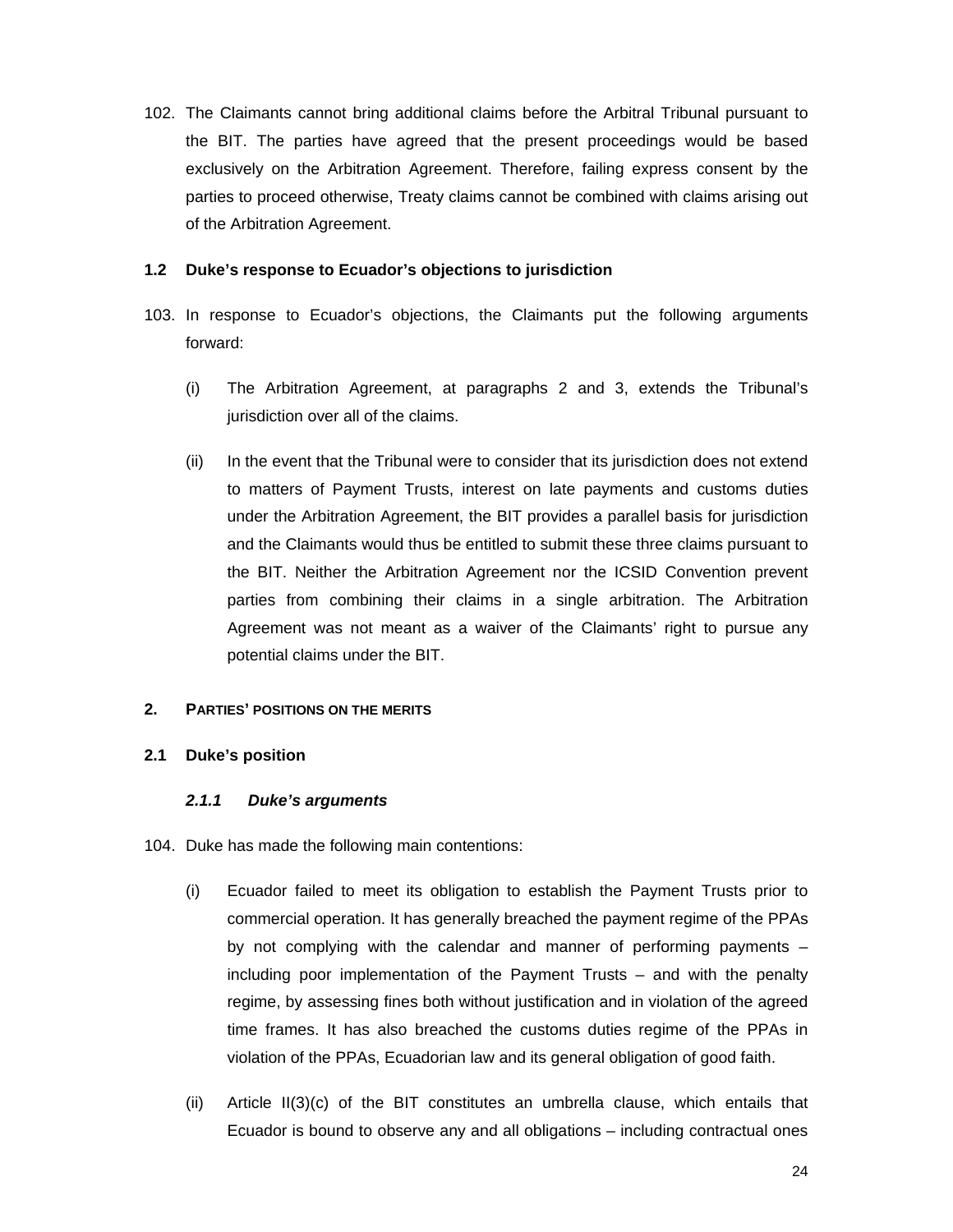– with regard to the investment and, namely, its payment obligations and the penalty and customs duties regimes under the PPAs.

- (iii) Ecuador has failed to treat Duke's investment fairly and equitably pursuant to Article II(3)(a) of the BIT.
- (iv) Ecuador has breached Article II(3)(b) of the BIT and impaired the Claimants' investment by arbitrary conduct.
- (v) Ecuador has failed to provide the Claimants with effective means of asserting claims and enforcing rights with respect to their investment, in violation of Article II(7) of the BIT, which amounts to a denial of justice.
- 105. As a result, the Claimants request the Tribunal to declare that Ecuador has breached the PPAs, the Payment Trust Agreements, Ecuadorian law and the BIT and that they are therefore entitled to damages for the impairment of their investment and the losses suffered by Electroquil.

#### *2.1.2 Duke's prayers for relief*

106. In their Reply, the Claimants request the following relief:

*Claimants hereby respectfully request the following relief, which reflects, inter alia, supplemental damage calculations performed since the time of Claimants' initial filing:* 

- *1. a. The amount of US\$ 24,720,904, representing Electroquil's damages as a result of Ecuador's unlawful conduct. This amount includes interest, compounded annually, through December 31, 2005. See Table 2 to Expert Reply Report of Brent C. Kaczmarek, CFA*
- *b. In the alternative to the amount stated in (1)(a), the amount of US\$ 19,263,434, representing the impairment to the value of DEI's investment in Electroquil as a result of Ecuador's unlawful conduct. This amount includes interest, compounded annually, through December 31, 2005. See paragraph 67 to Expert Report of Brent C. Kaczmarek, CFA*
- *2. The amount of US\$ 358,954, representing the damages incurred based on Ecuador's denial of justice, measured by the costs incurred in arbitration in Guayaquil. This amount includes interest, compounded annually, through December 31, 2005. See Table 5 to Expert Reply Report of Brent C. Kaczmarek, CFA*
- *3. All costs and attorneys' fees associated with this arbitration*
- *4. Post-December 31, 2005 pre-award and post-award interest, as appropriate in light of the other items of relief requested, at the highest lawful rate*
- *5. Such other and further relief as the Tribunal may deem appropriate*

(Cl. Reply, pp. 121-122)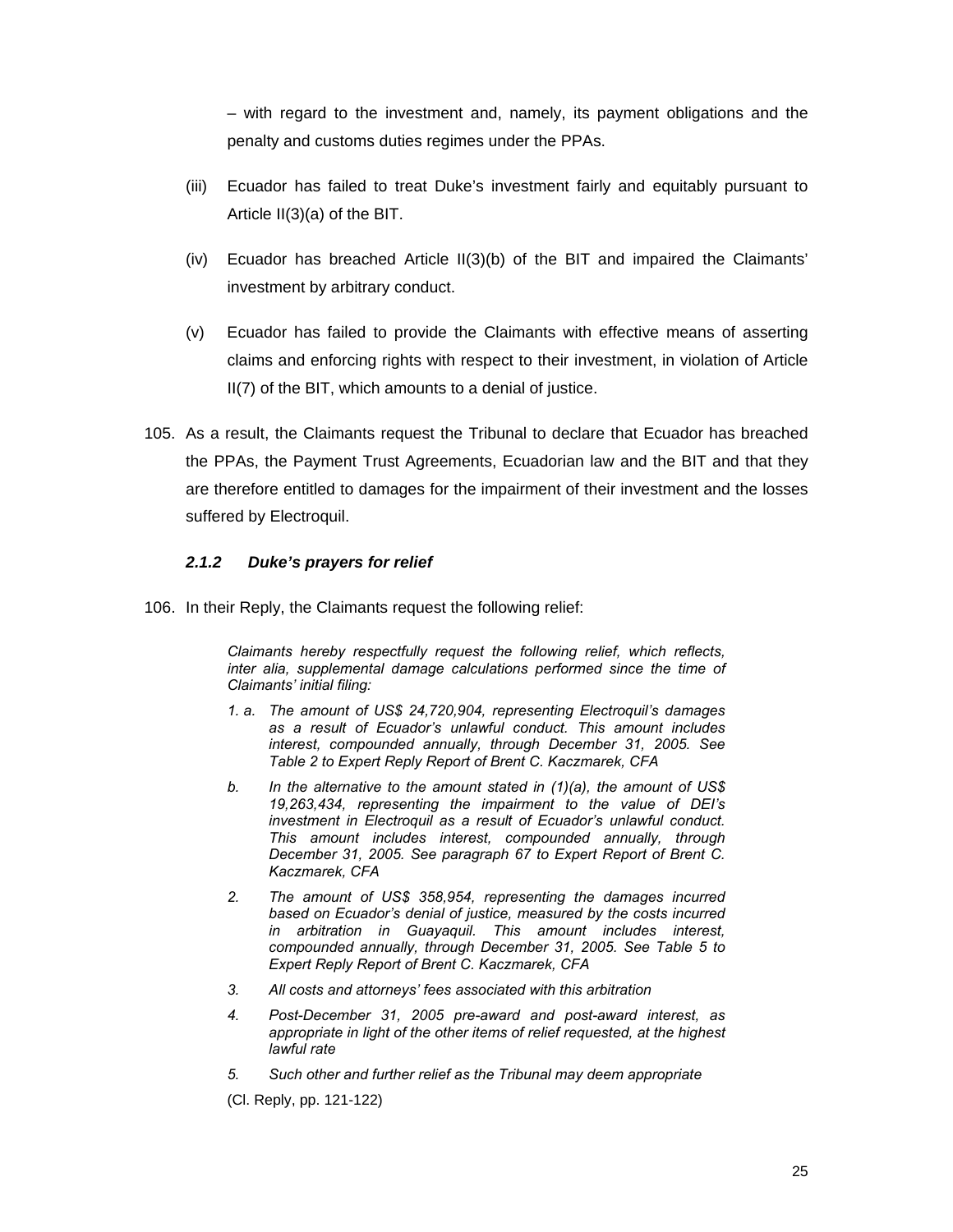107. In their 1<sup>st</sup> PHB, the Claimants make the following final request:

*Claimants respectfully request that their claims be heard in their entirety, that their requested relief be granted, that they be awarded interest at the applicable rate until the time of payment, that all costs and attorneys' fees associated with this arbitration be awarded against Respondent, and that the Tribunal award such other and further relief as the Tribunal may deem appropriate.* 

(Cl.  $1^{\text{st}}$  PHB, p. 121)

### **2.2 Ecuador's position on the merits**

#### *2.2.1 Ecuador's arguments*

- 108. In its written and oral submissions, Ecuador has raised the following main contentions:
	- (i) The facts of the case do not establish any violation of the Payment Trusts, of the PPAs, nor more generally, any violation of Ecuadorian Law or the BIT.
	- (ii) The scope of the umbrella clause in Article II(3)(c) of the BIT does not cover Ecuador's conduct in the present case, as such a provision requires that the host State breach its obligations in its sovereign capacity. At any rate, Ecuador denies any breach of its obligations under the PPAs, whether with respect to payment or fines, and in relation to customs duties.
	- (iii) Ecuador has not violated its obligation to provide fair and equitable treatment guaranteed in Article II(3)(a) of the BIT. This obligation cannot be extended beyond the standards provided by customary international law; it does not protect the investor from commercial risk.
	- (iv) Ecuador denies any discriminatory or arbitrary conduct within the meaning of Article II(3)(b) of the BIT.
	- (v) Ecuador has not violated its duty to provide an adequate and impartial dispute resolution forum as set forth in Article II(7) of the BIT.
	- (vi) Duke is not entitled to any damages for the impairment of its investment.

### *2.2.2 Ecuador's prayers for relief*

109. In its  $2^{nd}$  PHB, Ecuador requests the following relief:

*On the basis of the evidence submitted throughout this proceeding, the Republic of Ecuador ratifies its request to the Tribunal:* 

*a) To uphold the objections to jurisdiction, limiting its ruling on the merits to the dispute over the fines;*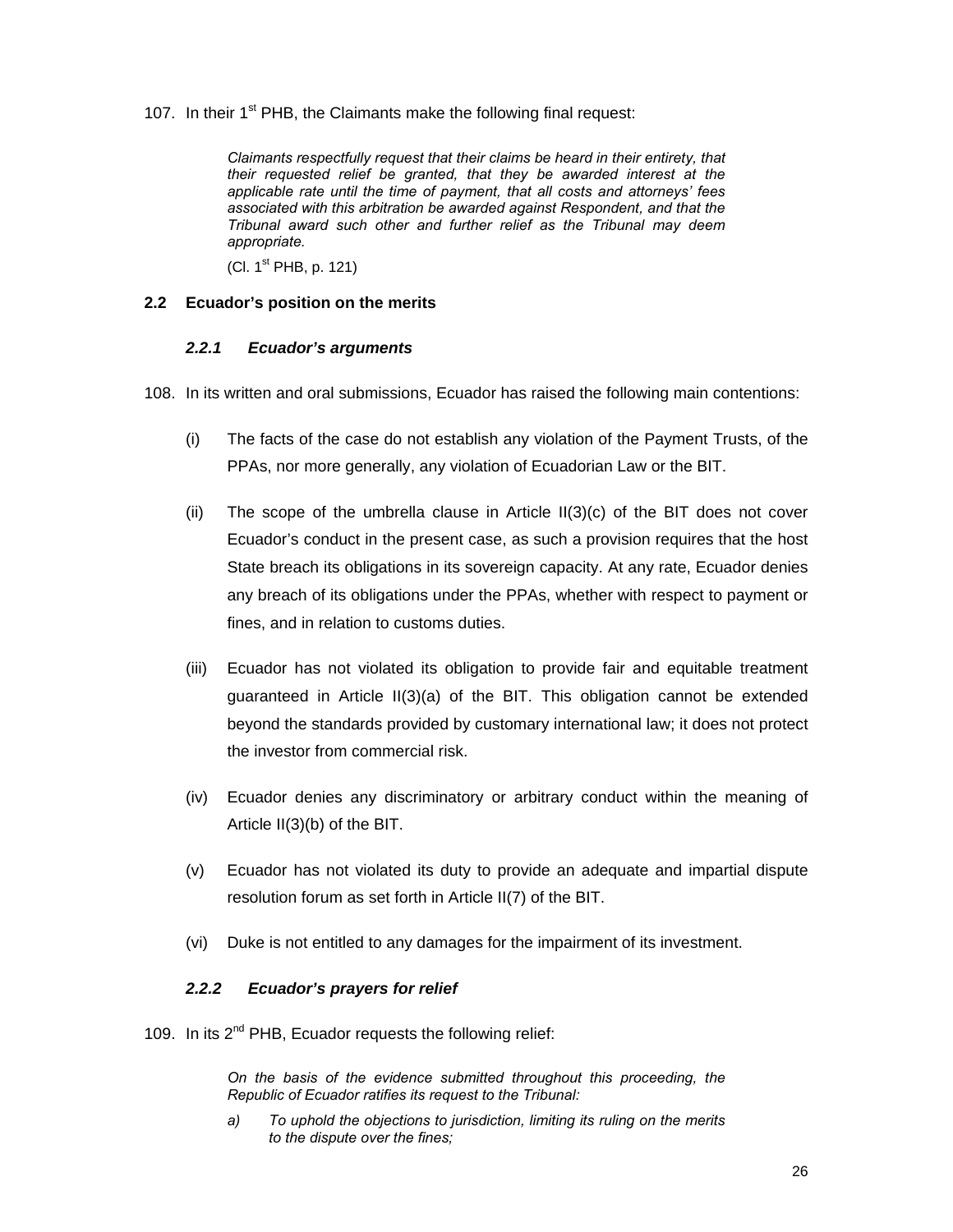- *b) To reject the Claimants' request for reimbursement of the value of the fines with their respective interest, as it is a purely contractual matter over which no conduct from the Republic of Ecuador that can be considered in breach of the BIT has been proven; and*
- *c) To order the Claimants to pay the costs and expenses associated to this proceeding, for having advanced a frivolous claim. In no other way can be qualified the attempt to bring before the Tribunal matters that clearly fall outside the scope defined by the Arbitration Agreement, with the obvious purpose of increasing the value of a claim that should have been brought before the courts envisaged in the contract.*

 $(R. 2<sup>nd</sup> PHB, 137, Spanish original, Tribunal's translation)$ 

## **IV. ANALYSIS**

110. Before turning to the analysis of the jurisdiction (2), the applicable law (3), and of the merits (4), the Tribunal wishes to briefly address certain preliminary matters (1).

## **1. PRELIMINARY OBSERVATIONS**

- 111. The Tribunal is faced with two complex issues: first, the potential combination of two different bases for ICSID jurisdiction: the Arbitration Agreement and the BIT, and secondly, the dual invocation of the BIT as a basis for jurisdiction and as the applicable law under the Arbitration Agreement.
- 112. The Claimants invoke the Arbitration Agreement as the primary basis for the Tribunal's jurisdiction. Only as an alternative option – in the event of lack of jurisdiction under the Arbitration Agreement – they rely on the BIT for the rest of their claims. They have not invoked the BIT as a general basis for jurisdiction, nor has it been discussed as such by the parties.
- 113. In addition, in their Memorial in chief, the Claimants initially distinguished between violations of the PPAs and Ecuadorian law on the one hand, and violations of the BIT on the other. In their subsequent submissions, however, they focused on violations of the BIT, while stating in general terms, in a footnote in their first PHB, that they did not waive prior arguments.
- 114. While the Respondent opposes the invocation of the BIT as a basis for jurisdiction, it expressly acknowledges the application of the BIT as part of the "substantive framework" of the disputes covered by the Arbitration Agreement. It insists, however, that the principal source of law be, in any event, Ecuadorian Law.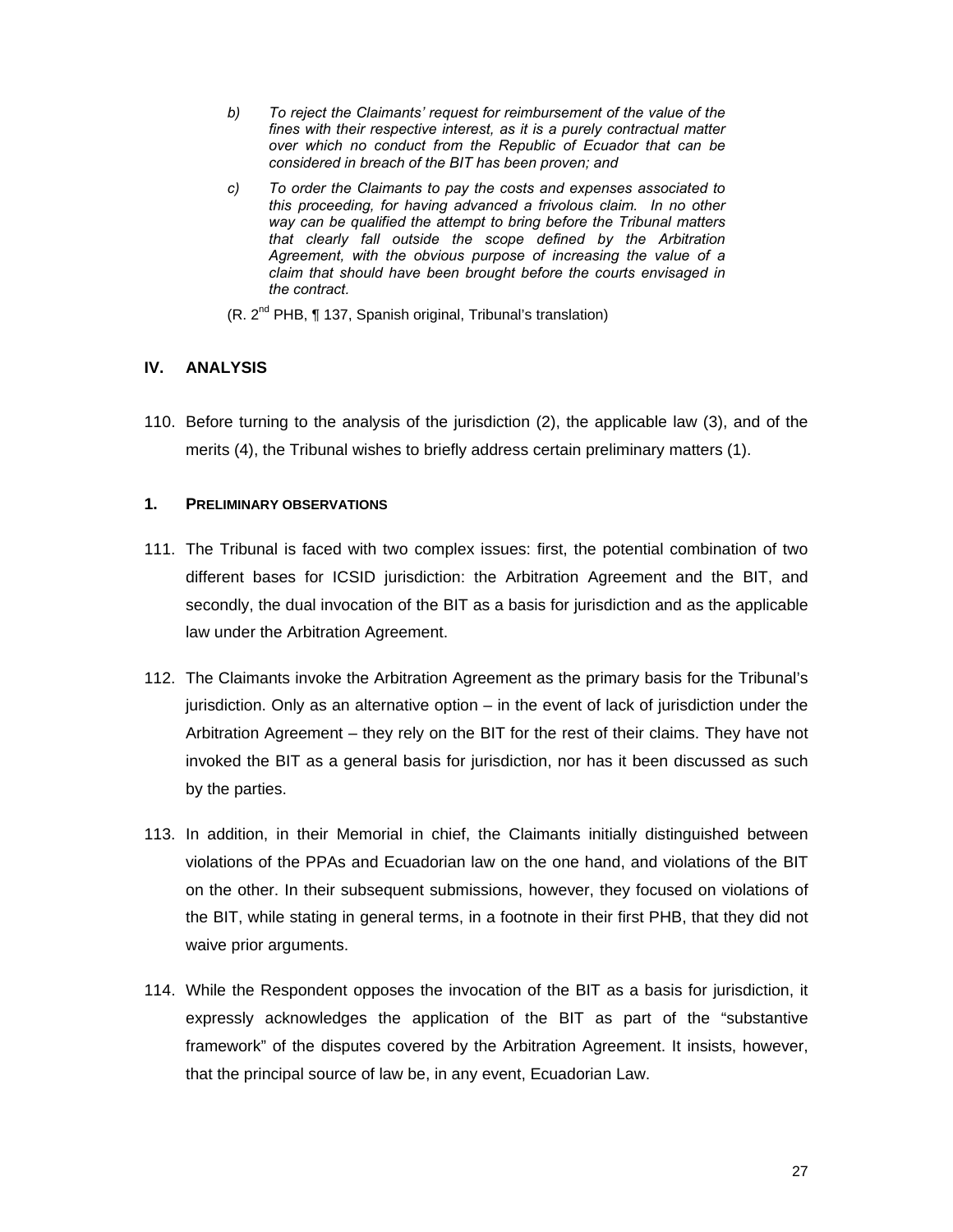- 115. Accordingly, the Tribunal will first determine the proper basis for its jurisdiction (2) and the applicable law (3). It will then proceed to examine the Claimants' claims in light of the contractual provisions and Ecuadorian law (4.1), to then determine whether Ecuador's conduct breached the BIT (4.2). Finally the Tribunal will analyze the arguments regarding damages and decide whether the Claimants are entitled to compensation.
- 116. Before turning to its analysis, the Tribunal would like to comment on the relevance it will accord to ICSID precedents in this case since both parties have relied extensively on previous ICSID decisions and awards in support of their position, either to conclude that the same solution should be adopted in the present case or in an effort to explain why this Tribunal should depart from that solution.
- 117. While the Tribunal considers that it is not bound by previous decisions, it is of the opinion that it must pay due consideration to earlier decisions made by other international tribunals. It believes that, subject to compelling contrary grounds, it has a duty to consider the solutions consistently established in prior similar cases. Subject to the specifics of a given treaty and of the circumstances of the case under review, it has a duty to seek to contribute to the harmonious development of investment law, and thereby to meet the legitimate expectations of the community of States and investors towards establishing certainty in the rule of law<sup>2</sup>.

## **2. JURISDICTION**

- 118. There is no dispute as to the jurisdiction of this Tribunal to decide the jurisdictional challenges raised by Ecuador (Art. 41 of the ICSID Convention). The issue of jurisdiction has been joined to the merits of the dispute with the result that the Tribunal will deal with it as a preliminary matter within the present award (Art. 41(2) of the ICSID Convention).
- 119. Given that the principal basis for jurisdiction invoked by the Claimants is the Arbitration Agreement, the Tribunal will analyze its jurisdiction under the agreement and will determine which of the claims are encompassed by it (2.1.1). Having done so, it will proceed to verify whether the conditions imposed by the ICSID Convention are fulfilled with regard to these claims (2.1.2). The Tribunal will subsequently examine whether the Claimants can rely upon the BIT as an additional basis for jurisdiction for the claims not

 $\frac{1}{2}$  On the precedential value of ICSID decisions, Gabrielle Kaufmann-Kohler, Arbitral Precedent: Dream, Necessity or Excuse? Arbitration International 2007, p. 357.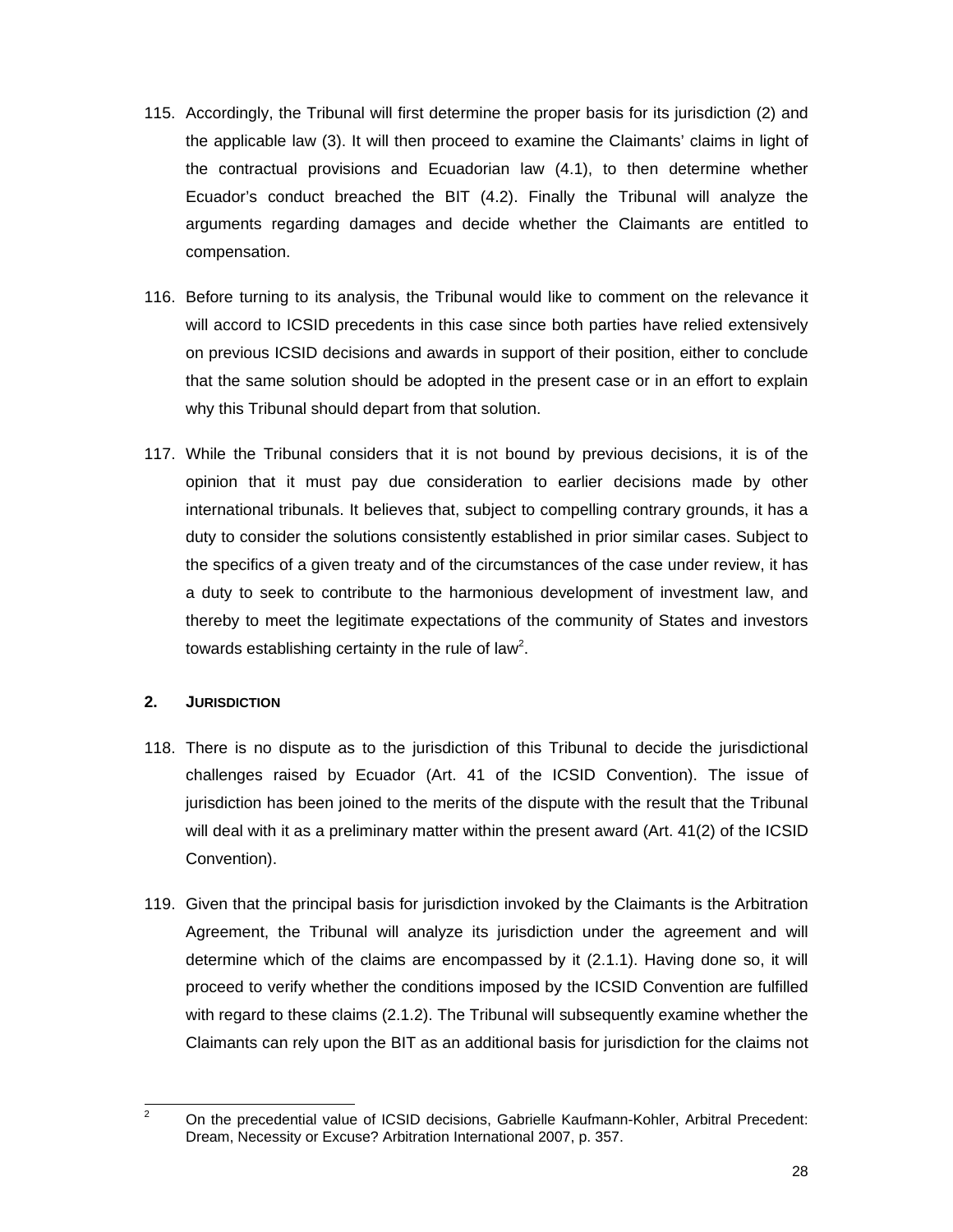covered by the Arbitration Agreement (if any) and, in the affirmative, whether the requirements for jurisdiction under the ICSID Convention and the BIT are met (2.2).

### **2.1 Tribunal's jurisdiction under the Arbitration Agreement**

- 120. The Arbitration Agreement (Cl. Exh. 025) contains the following relevant provisions:
	- *2. If the Parties fail to reach an agreement within 70 days, as provided in Item 1, following the date this Agreement is signed, the RDE and the Investors agree to submit the differences described in Item 3 of this instrument to the International Center for Settlement of Investment Disputes (the "Center") for full and final resolution by legal arbitration pursuant to the 1965 Convention on the Settlement of Investment Disputes Between States and Nationals of Other States ("ICSID Convention") and the Treaty between the United States of America and the Republic of Ecuador on Promotion and Protection of Investments signed on August 27, 1993, in effect since May 11, 1997 (the "Treaty").*
	- *3. The following differences are defined as the "differences related to or originating from an investment" for the purposes of said Convention, of the Parties' consent established in Item 2, of the ICSID Convention, and of the Treaty: Any and all claims, controversies, complaints, and causes originating from or in connection with (i) the fines and penalties imposed by the RDE based on the Power Purchase Agreement signed on October 31, 1995 with ELECTROQUIL S.A. (PPA 95), plus interest, and any other matter and/or agreement related to said concerns, (ii) the fines and penalties imposed by the RDE under the Power Purchase Agreement signed on August 8, 1996 with ELECTROQUIL S.A. (PPA 96), plus interest, and any other matter and/or agreement related to said concerns.*
	- *4. The Parties waive the right to challenge the jurisdiction of any arbitration court constituted under this Agreement.*
	- *5. PPA 95, PPA 96, and the interest of Duke Energy Electroquil in Electroquil will constitute jointly and separately and "investment" for the purposes of the ICSID Convention.*
	- […]
	- *9. The Court will rule on the Differences regarding Investment in accordance with the laws of the Republic of Ecuador and the applicable principles of International Law. All matters related to the validity, efficacy, application or interpretation of this Agreement will be resolved by the Court in accordance with International Law.* […]
	- […]
	- *12. The Arbitration held pursuant to this Agreement will be the exclusive means for resolving all Differences related to the Investment. Neither the Investors nor the RDE will perform any act or initiate any proceeding to detain, prevent or terminate the arbitration proceeding provided hereunder.*
	- *13. At the end of the seventy-day period provided in the first item hereunder, the RDE will not demand that the Investors exhaust local administrative or judicial remedies or any other type of remedy as a condition precedent for giving consent to the arbitration hereunder.*
	- *14. This Agreement replaces any other agreements or understandings that may have been entered into by the Parties regarding resolution of*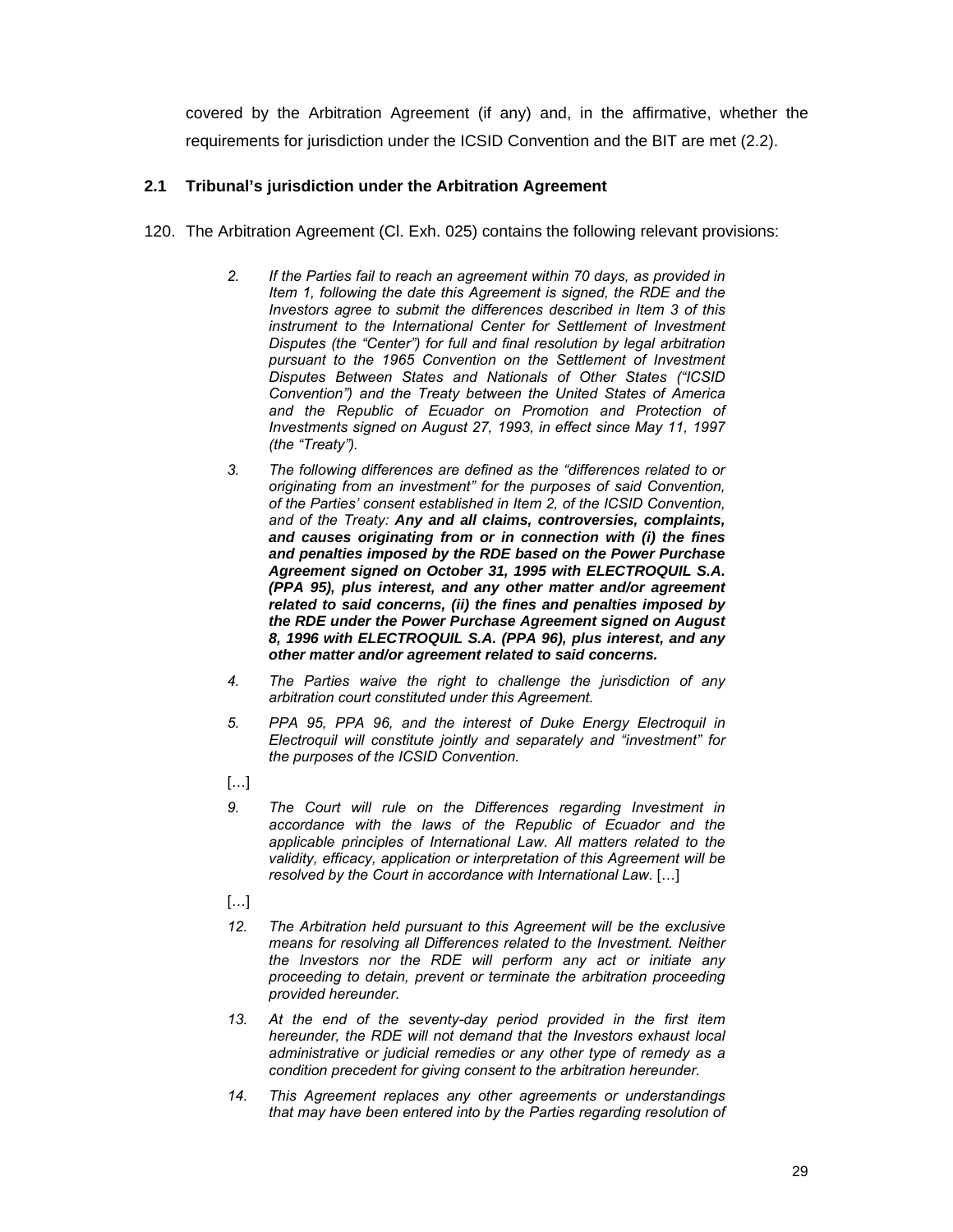*Differences regarding Investment.* (Emphasis added, Spanish original, English translation provided by the Claimants)

## *2.1.1 The scope of the Arbitration Agreement*

## *a) Definition of the issue*

- 121. As noted above, the Claimants object to the following conduct of the Respondent: (i) late constitution and poor implementation of Payment Trusts; (ii) non-payment of interest on late payments; (iii) wrongful imposition of fines and penalties; (iv) disregard of customs duties application; and (v) failure to entertain the claims made in the local arbitration. The Respondent contends that the only basis for jurisdiction is the Arbitration Agreement and that it only covers claims relating to fines and penalties.
- 122. The Tribunal must establish whether it has jurisdiction to consider all of the Claimants' claims. In order to do so, it must first determine the scope of the Arbitration Agreement: Does it cover only claims relating to fines and penalties and, if so, which claims relate to fines and penalties?
- 123. The starting point for its analysis are the relevant clauses 2 and 3 of the Arbitration Agreement, mentioned above, that read:
	- *2. If the Parties fail to reach an agreement within 70 days, as provided in Item 1, following the date this Agreement is signed, the RDE and the Investors agree to submit the differences described in Item 3 of this instrument to the International Center for Settlement of Investment Disputes (the "Center") for full and final resolution by legal arbitration pursuant to the 1965 Convention on the Settlement of Investment Disputes Between States and Nationals of Other States ("ICSID Convention") and the Treaty between the United States of America and the Republic of Ecuador on Promotion and Protection of Investments signed on August 27, 1993, in effect since May 11, 1997 (the "Treaty").*
	- *3. The following differences are defined as the "differences related to or originating from an investment" for the purposes of said Convention, of the Parties' consent established in Item 2, of the ICSID Convention, and of the Treaty: Any and all claims, controversies, complaints, and causes originating from or in connection with (i) the fines and penalties imposed by the RDE based on the Power Purchase Agreement signed on October 31, 1995 with ELECTROQUIL S.A. (PPA 95), plus interest, and any other matter and/or agreement related to said concerns, (ii) the fines and penalties imposed by the RDE under the Power Purchase Agreement signed on August 8, 1996 with ELECTROQUIL S.A. (PPA 96), plus interest, and any other matter and/or agreement related to said concerns.* (Emphasis added, Spanish original, English translation provided by the Claimant*s*)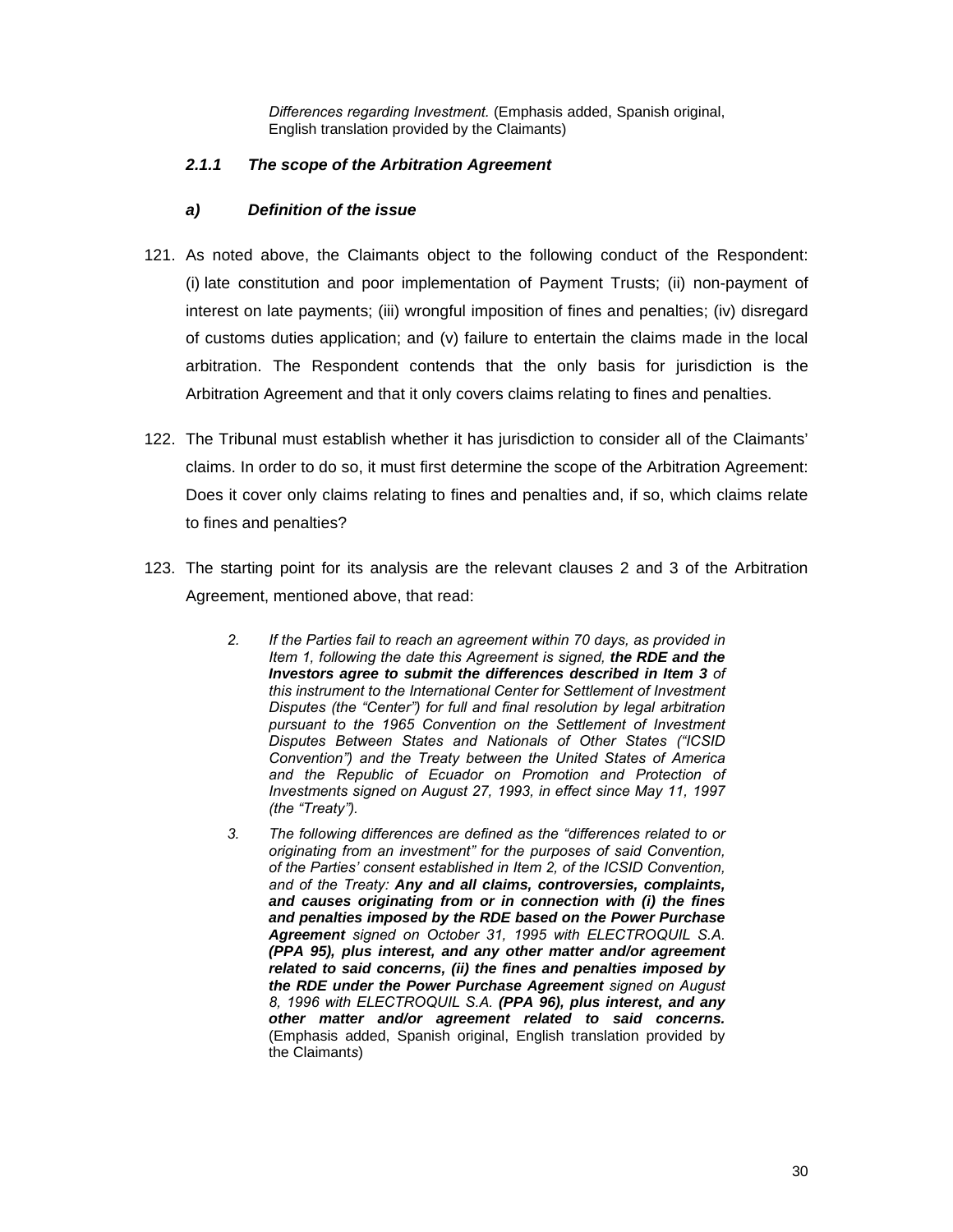#### *b) Parties' positions*

- 124. It is the Respondent's view that the phrase "*originating from or in connection with*" contained in paragraph 3 of the Arbitration Agreement must be interpreted restrictively and relates only to the claims for fines and penalties. Neither the claim for customs duties nor the claim for interest on late payments relate to fines and penalties. The former has been awaiting a decision of the Ecuadorian Supreme Court since March 2004, meaning a contrario, that it was not covered by the Arbitration Agreement entered into in April 2004 (Counsel for the Respondent, Tr. pp. 98-100). The Respondent finds support in Electroquil's letter of 26 April 2004, which it reads as confirmation that the parties intended to exclude such claims from the scope of the Arbitration Agreement.
- 125. By contrast, the Claimants argue that the Arbitration Agreement should receive a broad interpretation and that the parties had intended to arbitrate the entirety of their disputes before an ICSID tribunal. The phrase "*any and all claims, controversies, complaints and causes of action arising out of or in connection with*" is the result of due consideration and negotiation. It was included to ensure that any differences could be submitted to an ICSID tribunal. In this respect, the Claimants evoke the same letter of 26 April 2004 from Electroquil to the Ecuadorian Government, in which they state that their understanding of the Agreement was disclosed to Ecuador at the time the Arbitration Agreement was entered into. In addition, the Claimants allege that Mr. Larrea, Electroquil's Executive President, explicitly required that the words "*matter and/or agreement*" be added to the wording of paragraph 3.
- 126. The Claimants insist further that claims for interest on late payments are connected with the claims related to fines and penalties, as Ecuador improperly used fines and penalties to offset Ecuador's outstanding payment obligations. The Claimants have never waived their rights nor released their claims regarding delayed payment interest. Similarly, customs duties were paid in connection with the importation of a turbine, which was needed to implement the PPAs.

#### *c) Tribunal's determination*

127. In view of the parties' divergences as to the scope of the relevant provisions of the Arbitration Agreement, the Tribunal first needs to determine the applicable principles for their interpretation (i). On the basis of its findings, it will then proceed to interpret these provisions (ii).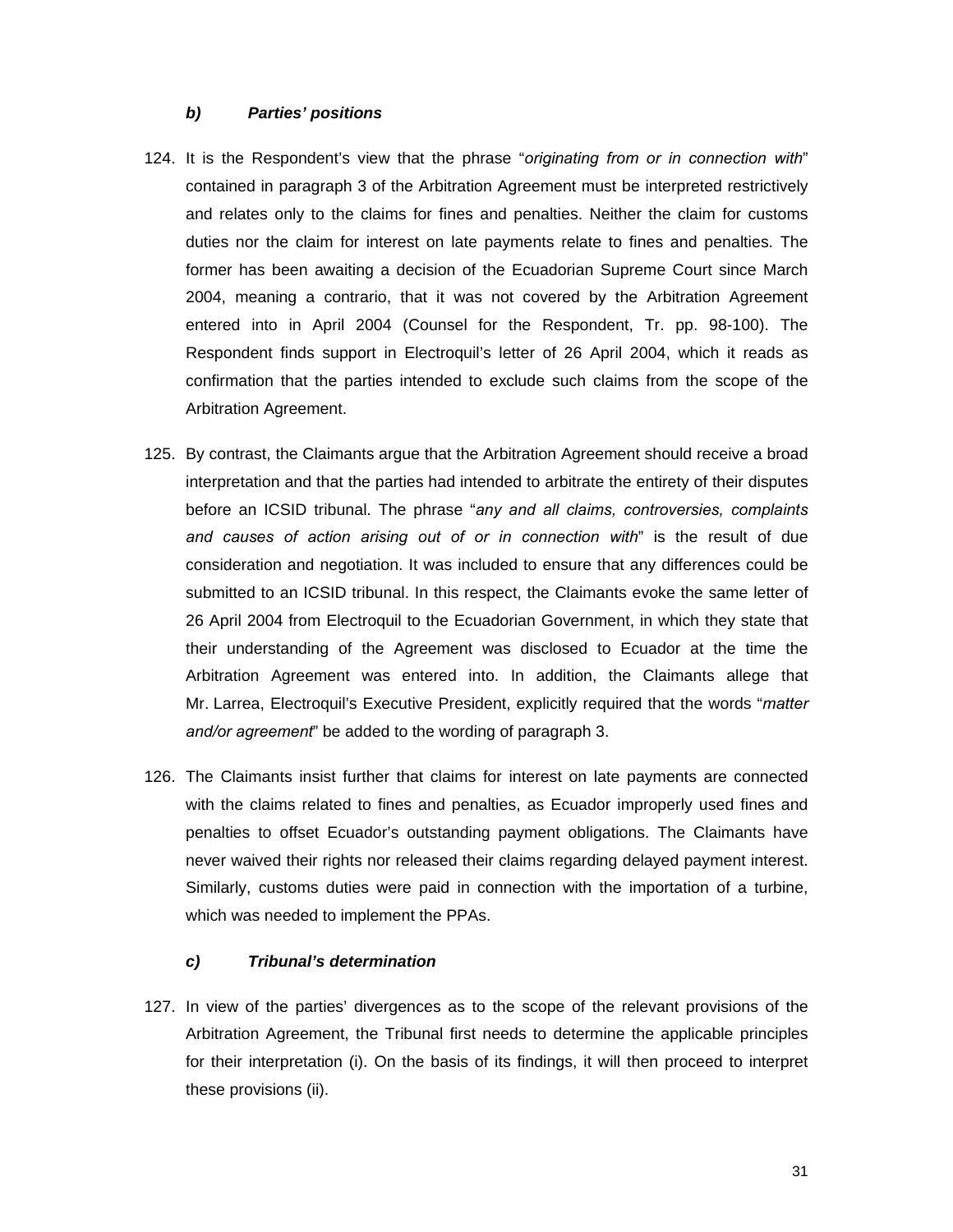- *(i) Principles governing the interpretation of the Arbitration Agreement*
- 128. The parties have specified in paragraph 9 of the Arbitration Agreement that "*[a]ny issue concerning the validity, efficacy, construction, scope or interpretation of this [Arbitration] Agreement shall be decided by the Tribunal in accordance with International Law*".
- 129. Must consent to arbitration be interpreted restrictively, as the Respondent claims, or broadly, as the Claimants submit? Numerous decisions – ranging from *Holiday Inns v. Morocco* to *Tradex v. Albania*, including *Amco v. Indonesia*, *SOABI v. Senegal* and *SPP v. Egypt*, to which Ecuador refers – have insisted on the need to interpret the real intentions of the parties in light of the circumstances and have refused to consider sovereignty as a factor limiting a State's consent to arbitrate.
- 130. Without addressing the details of these decisions, the Tribunal is of the opinion that the middle ground approach advocated in *SPP v. Egypt* is appropriate when interpreting a State's consent to ICSID jurisdiction:

*Thus, jurisdictional instruments are to be interpreted neither restrictively nor expansively, but rather objectively and in good faith, and jurisdiction will be found to exist if – but only if – the force of the arguments militating in favor of it is preponderant<sup>3</sup> .* 

131. This middle ground approach is echoed by other ICSID Tribunals, such as the tribunal for *ČSOB v. The Slovak Republic<sup>4</sup> :*

> [I]*n determining how to interpret agreements to arbitrate under the ICSID Convention, the Tribunal is guided by an ICSID decision [Amco v. Indonesia] which held that 'a convention to arbitrate is not to be construed restrictively, nor, as a matter of fact, broadly or liberally. It is to be construed in a way*  which leads to find out and to respect the common will of the parties [...] *Moreover* […] *any convention, including conventions to arbitrate should be construed in good faith, that is to say by taking into account the consequences of the commitments the parties may be considered as having reasonably and legitimately envisaged'.* (footnote omitted)

132. In ascertaining the parties' real intentions, a tribunal looks inter alia to the expectations of the parties in light of the agreement seen as a whole*<sup>5</sup>* . The importance of the parties'

<sup>-&</sup>lt;br>3 See *Southern Pacific Properties (Middle East) and Southern Pacific Properties Ltd* v. *The Arab Republic of Egypt*, ICSID Case No. ARB/84/3, Decision on Jurisdiction, 14 April 1988, 3 ICSID Reports 143/4.

*Ceskoslovenska Obchodni Banka, A.S. (CSOB) v. The Slovak Republic*, ICSID Case No. ARB/97/4, Decision on Jurisdiction, 24 May 1999, ¶ 35, 14 ICSID Rev. – FILJ 251 (1999).

See *Amco Asia Corp*. v. *Republic of Indonesia*, ICSID Case No. ARB/81/1, Award of 25 September 1983,¶ 14, 1 ICSID Reports 389.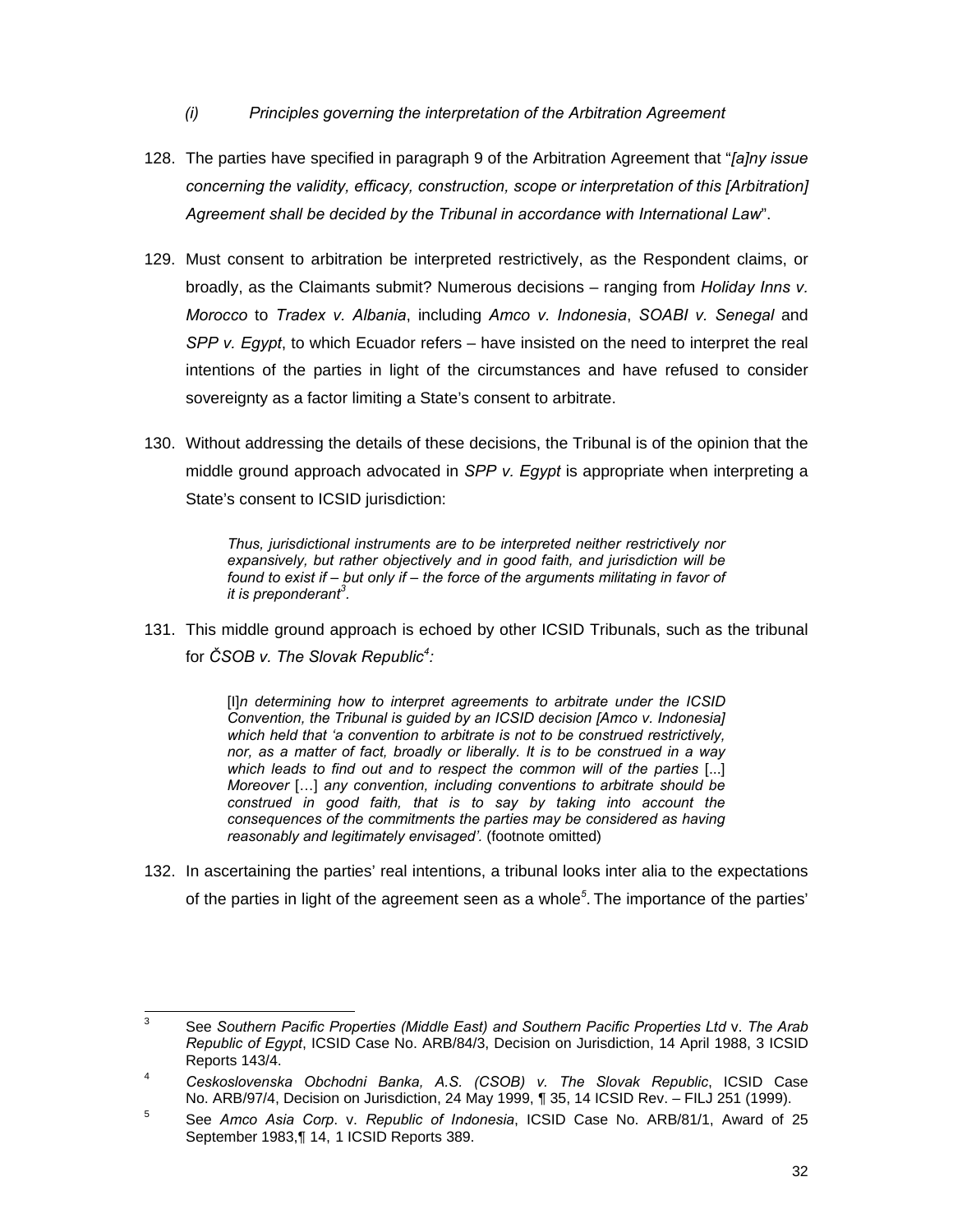reasonable and legitimate expectations in interpreting arbitration agreements has, for instance, been emphasized in *SOABI v. Senegal<sup>6</sup>:* 

*In other words, the interpretation must take into account the consequences which the parties must reasonably and legitimately be considered to have envisaged as flowing from their undertakings. It is this principle of interpretation, rather than one of a priori strict, or, for that matter, broad and liberal construction, that the Tribunal has chosen to apply.* 

- *(ii) Interpretation of the relevant provisions of the Arbitration Agreement*
- 133. Having identified the relevant principles of interpretation under the applicable international law, the Tribunal will now examine whether the parties' intent, expressed in paragraph 3 of the Arbitration Agreement, was to submit all of the claims at stake to ICSID arbitration.
- 134. In order to establish their intent, the parties have taken recourse to contemporary documents relating to the Agreement. Two of these documents appear to be of particular relevance. First, the authorization of the Attorney-General to sign the Arbitration Agreement dated 26 April 2004, which is attached to the Agreement as "*supporting documentation*" (in the Claimants' translation) or "*documentos habilitantes"* in the original Spanish version. In his authorization, the Attorney-General states that *"[…] the State Attorney General authorizes submitting the dispute, related exclusively to fines or penalties arising from the execution of the mentioned contracts, to international arbitration*" (Spanish original, Tribunal's translation). As a "*documento habilitante*", this authorization sets the limits on the State's consent to arbitration. It is therefore clear that the State did not intend to give its consent to arbitrate disputes other than those related to fines and penalties.
- 135. Second, the Claimants invoke a letter from Mr. Larrea, Executive President of Electroquil, to the Minister of Energy and Mines of the same day as the Attorney-General's authorization, i.e. 26 April 2004, which is also the date of the execution of the Arbitration Agreement. On such date, Mr. Larrea wrote to the MEM regarding the amendments to be made to the draft Arbitration Agreement that had been submitted to Electroquil (Cl. Exh. 118). The pertinent parts of this letter read as follows:

*The following disputes are defined as the "disputes related to or arising from an investment" for the purposes of this Agreement, the consent of the Parties established in Paragraph 2, the ICSID Convention, and the Treaty: Any and all claims, controversies, demands and causes of action arising from or in connection with (i) the fines and penalties imposed by the RDE based on the Power Purchase Agreement entered into on October 31, 1995* 

<sup>—&</sup>lt;br>6  *SOABI* v. *Senegal*, ICSID Case No. ARB/82/1, Award, 25 February 1988, ¶ 4.10, ICSID Rev. – FILJ 125 (1991).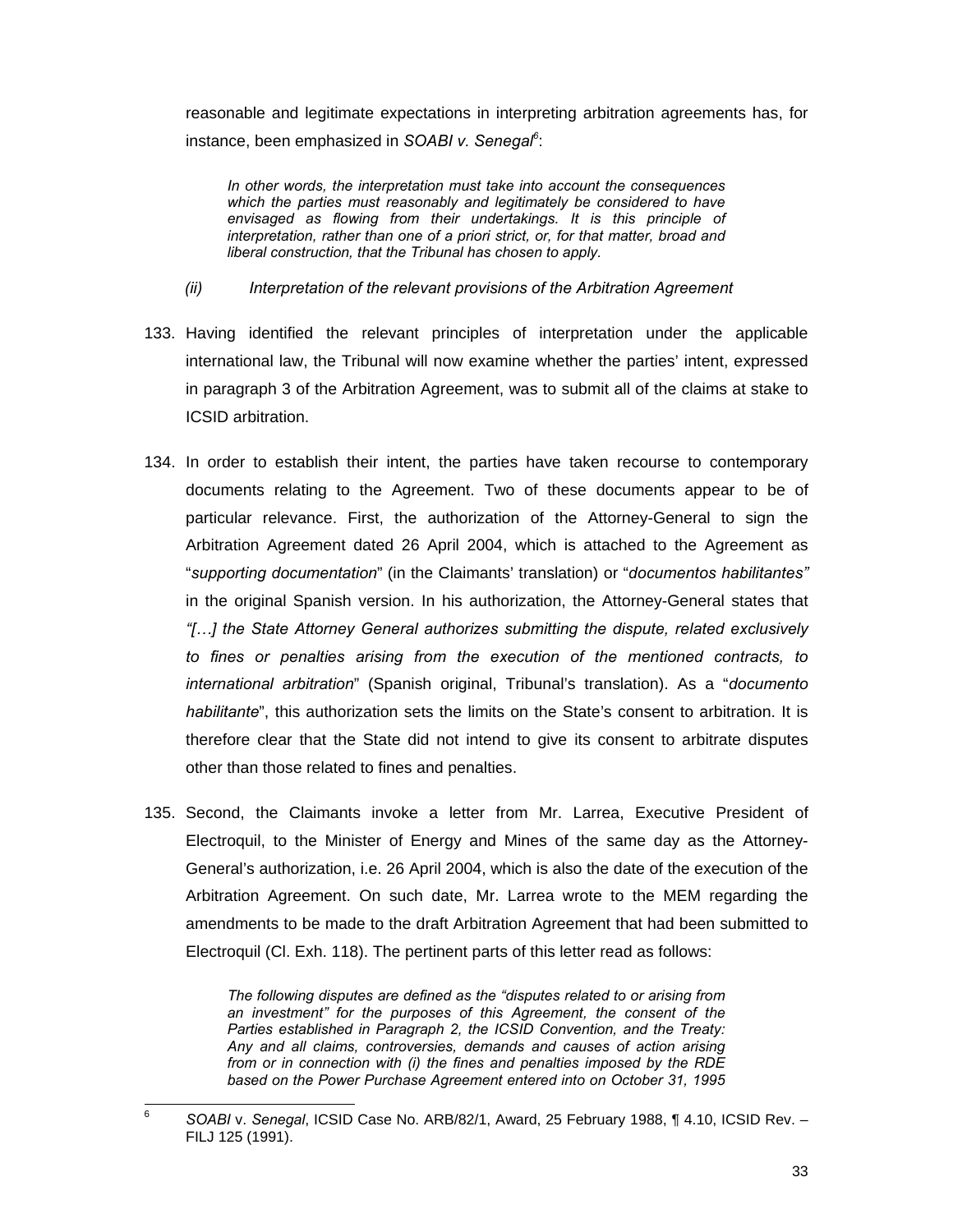*with ELECTROQUIL S.A. (PPA 95), and any interest thereon and any other matter and/or agreement related to such items, (ii) the fines and penalties imposed by the RDE under the Power Purchase Agreement entered into on August 8, 1996 with ELECTROQUIL S.A. (PPA 96), and any interest thereon and any other matter and/or agreement related to these items.* 

[…]

*In addition to the foregoing, and independently thereof, Duke notes for the record that the exclusion in Paragraph 3 of the Agreement proposed by the Government of any reference to the subject of customs duties payable for the importation of the turbines as well as any other matter related to the investors' business operation in Ecuador, may not be interpreted as either an agreement or acquiescence by Duke or its subsidiary ELECTROQUIL to the effect that any dispute related to such subjects is not arbitrable.*  (Emphasis added, English version provided by the Claimants)

- 136. Electroquil's addition of the words *"and/or agreement*" just quoted features in the final executed version of the Arbitration Agreement. The Claimants argue that Electroquil made this addition specifically to ensure that the Liquidation Agreements and the Med-Arb Agreements would be covered (Cl. Mem., ¶ 56). In his witness statement, Mr. Larrea also explains that the second paragraph of his letter of 26 April 2004 concerning customs duties insisted for such claims to become subject to the same arbitration (WS, ¶ 81).
- 137. The Tribunal cannot follow these arguments. First, they run contrary to the clear wording of the letter of the Attorney-General of the same date. Second, they are inconsistent with the Tribunal's understanding of the second paragraph of Mr. Larrea's letter. Indeed, it understands this passage to mean that, while Duke accepted that claims for customs duties would not be covered by the Arbitration Agreement, it did not acknowledge that they may not be submitted to arbitration at all. As a result, the Tribunal interprets the parties' intent to be that the Arbitration Agreement covers only claims relating to fines and penalties.
- 138. This said, the language referring to "*fines and penalties*" is broad. Terms such as "*any and all claims, controversies, complaints, and causes originating from or in connection with*" as well as "*any other matter and/or agreement related to said concerns*" appear to include a wide range of claims, provided these claims relate to "*fines and penalties*". The Tribunal must thus determine whether the claims regarding late payment, the Payment Trusts, the Med-Arb Agreements, and the customs duties are covered by the Arbitration Agreement because they bear a connection with fines and penalties and/or any agreement related to these items.
- 139. First, the Tribunal considers that the late payment of Electroquil's invoices was indeed connected with the imposition and disbursement of penalties. In this context, it notes the Claimants' contentions that Ecuador improperly used the fines and penalties to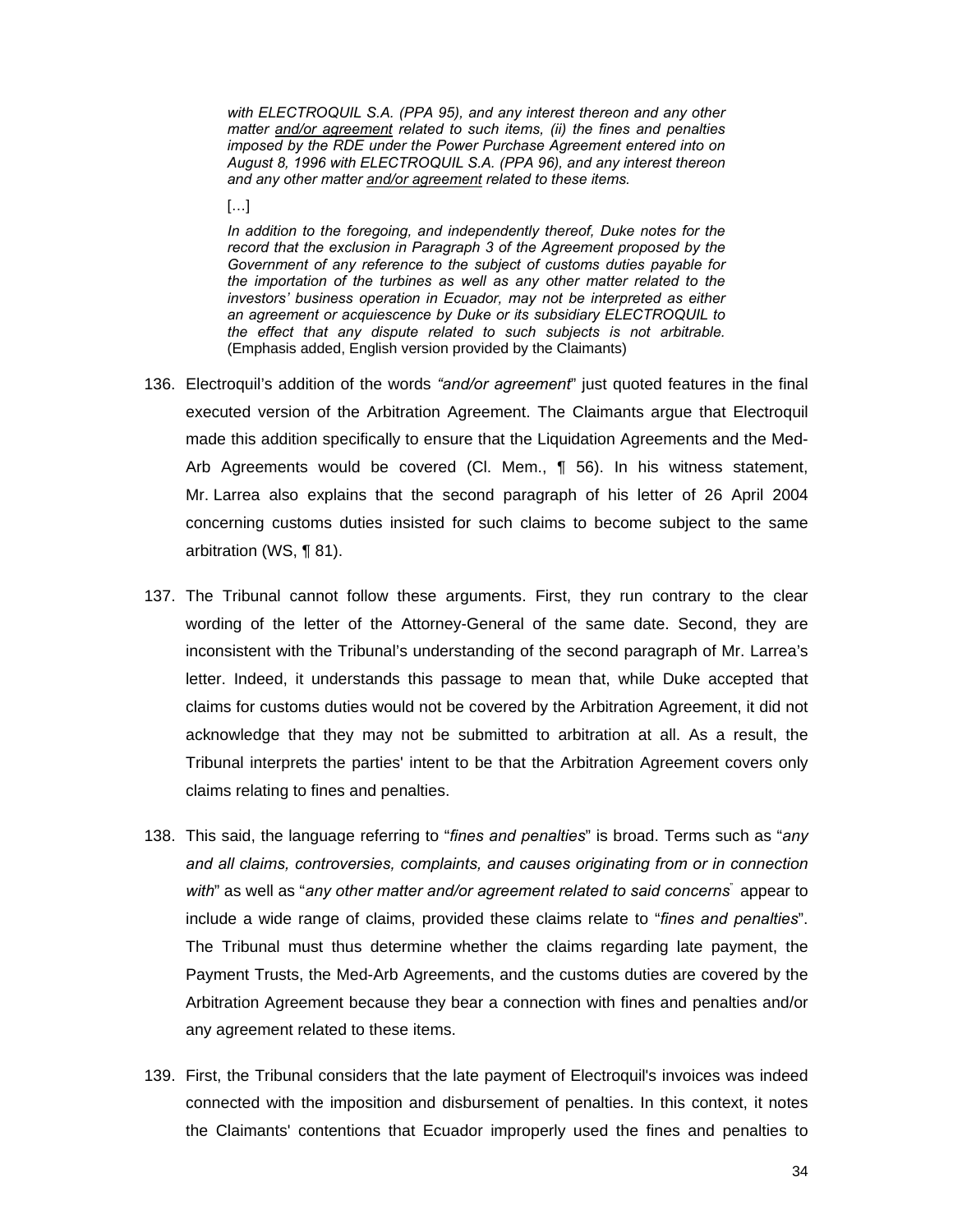offset Ecuador's outstanding payment obligations, that only 37 out of 122 invoices issued by Electroquil were paid within 30 days, and that, in any event, payment rarely covered the entire invoiced amount  $(1<sup>st</sup> ER Kaczmarek,  $\P\P$  49 and 50). More$ importantly, it observes that the 96 Liquidation Agreement refers to the "*fines deducted from the amounts invoiced by Electroquil*" (Spanish original, Tribunal's translation). Similarly, the opinion of the attorney of the MEM on the Arbitration Agreement states that fines of USD 7,982,187 were imposed on Electroquil and that this amount was "*deducted from Electroquil's outstanding invoices*" (R. Exh. 117, Spanish original, Tribunal's translation).

- 140. Second, the Tribunal turns to the connection between the fines and the Payment Trusts. The Claimants argue that Fines No. 1 and No. 2 were unfairly imposed as the delay in starting the units was caused by the late establishment of the Payment Trusts. To this extent, there is a relation between the claims regarding the establishment of the Payment Trusts and the fines. The same is not true with respect to the implementation of the payment guarantee, which the Claimants also allege to have been violated. Indeed, none of the fines shows a link to the implementation of the Payment Trusts. Therefore, the Tribunal is of the opinion that, in accordance with the parties' intent, it has jurisdiction under the Arbitration Agreement over any claim in connection with the establishment of the Payment Trusts but not their implementation. It will review below whether it has jurisdiction over such latter claims on the basis of the BIT.
- 141. Third, the Tribunal finds that the Med-Arb Agreements were directly related to fines and penalties. They were the initial recourse used by the Claimants to settle the disputes concerning fines levied from 1996 to 1998 (i.e. fines Nos. 1 to 7). This is recognized in the 95 and 96 Liquidation Agreements and further acknowledged by the Respondent in its Reply: *"The proper understanding is that there must be a direct relationship with the fines [footnote omitted], as is the case of the claims submitted to local arbitration*" (R. Reply, ¶ 33, Spanish original, Tribunal's translation).
- 142. By contrast, the Tribunal does not see any connection between the customs duties and the fines and penalties. The customs duties are connected with the imposition of taxes; they are not related to any contractual mechanisms for the imposition of fines and penalties.
- 143. On the basis of these considerations, the Tribunal considers that it has jurisdiction under the Arbitration Agreement to decide over the claims presented in this arbitration, except those relating to the implementation of the Payment Trusts and to the customs duties.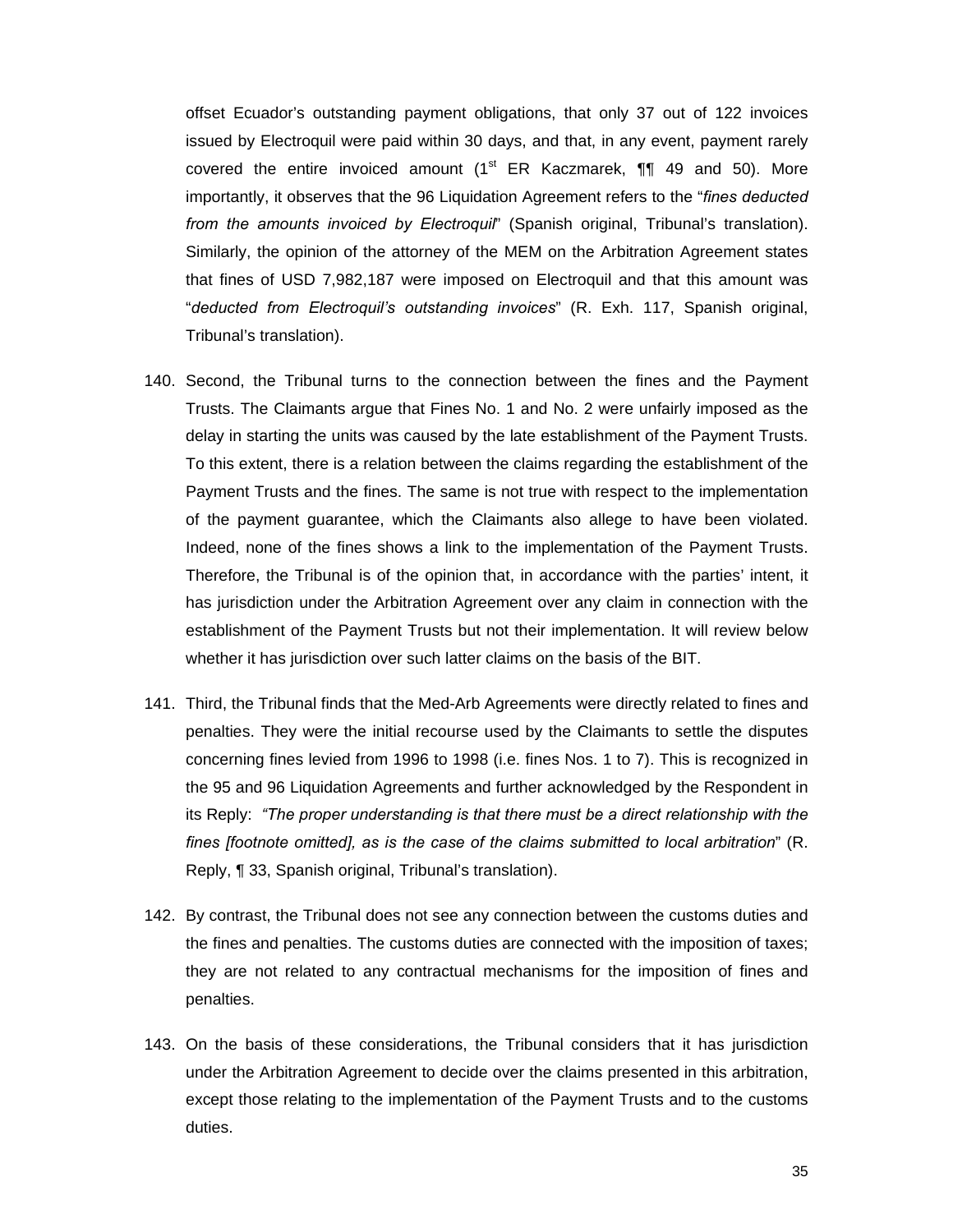144. The Tribunal must now consider whether the requirements of the ICSID Convention are met in connection with the claims for which it has jurisdiction under the Arbitration Agreement (2.1.2). It will subsequently determine whether it has jurisdiction over the claims regarding the implementation of the Payment Trusts and the customs duties on the basis of the BIT since the Claimants have relied upon the Treaty in the event that the Tribunal denies jurisdiction under the Arbitration Agreement (2.2).

#### *2.1.2 ICSID jurisdictional requirements*

145. The jurisdictional requirements are set forth in Article 25(1) of the ICSID Convention in the following terms:

> *The jurisdiction of the Centre shall extend to any legal dispute arising directly out of an investment between a Contracting State (or any constituent subdivision or agency of a Contracting State designated to the Centre by that State) and a national of another Contracting State, which the parties to the dispute consent in writing to submit to the Centre. When the parties have given their consent, no party may withdraw its consent unilaterally.*

- 146. Ecuador does not challenge the fact that (i) the disputes regarding fines and penalties are of a legal nature; (ii) they arise directly out of an investment; (iii) they exist between a contracting State and a national of another contracting State; and (iv) they have been submitted in writing to ICSID arbitration within the meaning of Article 25(1) of the ICSID Convention (R. Answer, ¶ 48). Moreover, the Tribunal assesses that, in paragraph 4 of the Arbitration Agreement, the parties agree that they would not challenge the Tribunal's jurisdiction over the disputes described in its paragraph 3.
- 147. The Tribunal notes, in particular, that the parties have agreed, in paragraph 5 of the Arbitration Agreement, that the Claimants would be treated as nationals of the United States of America. It further observes that, at the time of the Arbitration Agreement, there was no doubt that Electroquil was under foreign control and thereby meeting the requirement established by Article 25(2)(b) of the Washington Convention.
- 148. The Arbitration Agreement also specifies, in paragraph 5, that the PPAs and the interest which Duke Energy Electroquil holds in Electroquil constitute an investment for the purpose of the ICSID Convention. Hence, the Tribunal will assume here that, for the purposes of the ICSID Convention, both Duke Energy and Electroquil have an investment.
- 149. The Tribunal is therefore satisfied that the requirements of Article 25(1) of the ICSID Convention are met with respect to the disputes regarding fines and penalties which include: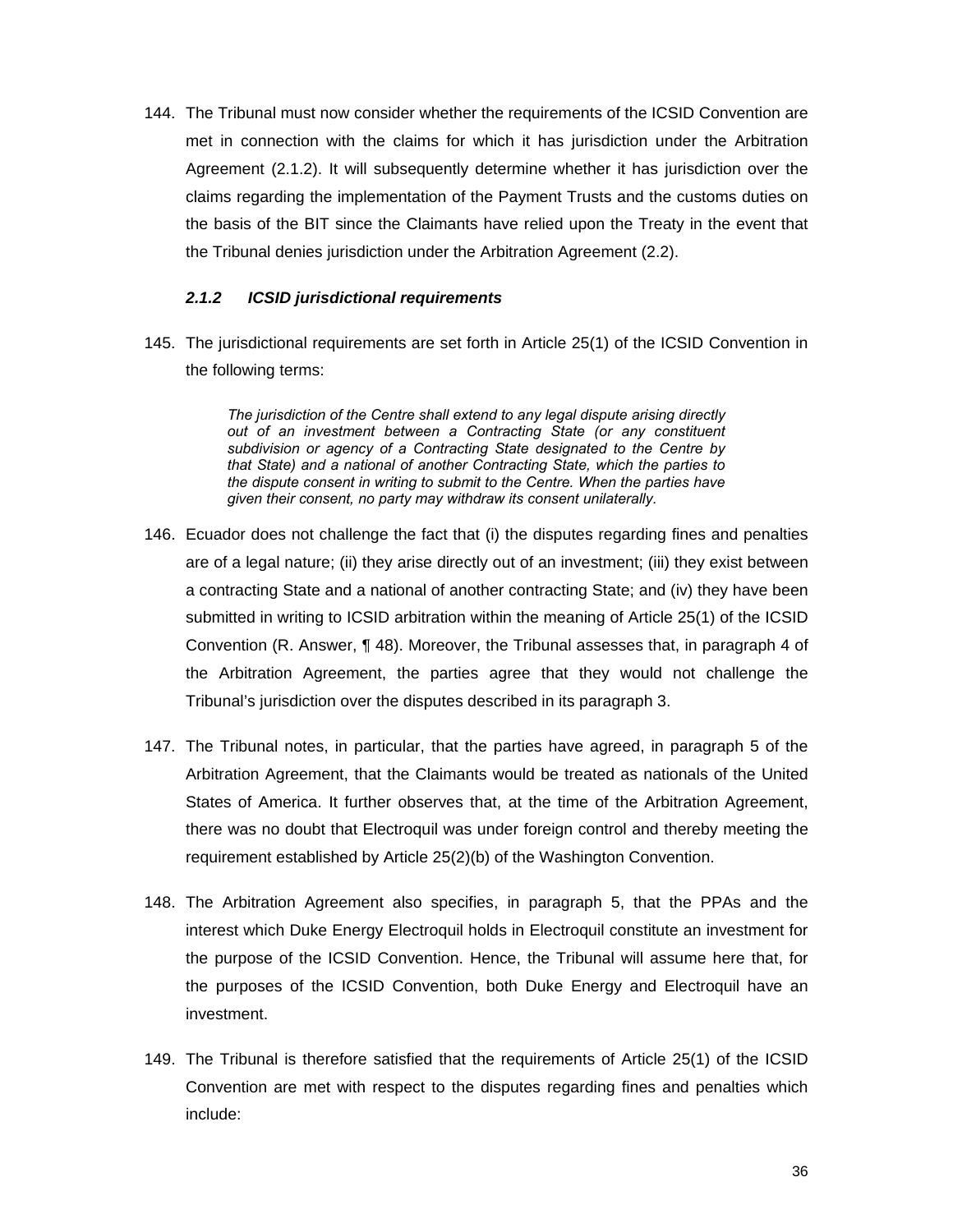- − claims regarding the establishment of the Payment Trusts;
- claims for interest on late payments of Electroquil's invoices;
- − claims for fines and penalties *stricto sensu*; and
- − the claim regarding the Med-Arb Agreements.

#### **2.2 Alternative jurisdiction under the BIT**

150. The Claimants have invoked the BIT as an additional basis for jurisdiction should certain claims not be covered by the Arbitration Agreement. The Tribunal will now consider whether the BIT can in fact be invoked in the present case.

### *2.2.1 Parties' positions*

- 151. The Respondent raises three fundamental objections to the Claimants' invocation of the BIT. First, it contends that treaty claims cannot be combined with claims arising out of the Arbitration Agreement. In its view, the Claimants cannot bring claims under the BIT in these proceedings because (i) they failed to invoke such basis in their Request for Arbitration; and (ii) the terms of the Agreement expressly exclude the possibility of cumulating contract-based proceedings with arbitration based on the BIT. Second, the Respondent alleges that customs duties, in any event, relate to tax matters that are outside the scope of the BIT pursuant to Article  $X(2)(c)$ . Finally, it argues that the Claimants have not met the jurisdictional and procedural requirements under the BIT and the ICSID Convention.
- 152. To defend their claim for alternative jurisdiction under the BIT, the Claimants argue first that they had expressed their consent under the BIT in their Counter-Memorial (Cl. Reply, ¶ 99) and that claims would, in any event, be admissible as ancillary claims under Article 46 of the ICSID Convention and Arbitration Rule 40. In addition, they assert that nothing in the Arbitration Agreement or the ICSID Convention limits the number of instruments by which consent can be expressed, the sole requirement being that consent be "in writing". Second, the Claimants deny that they request the review of a matter of taxation within the meaning of Article  $X(2)(c)$  of the Treaty and state that, even if it were the case, claims for customs duties would fall within the exceptions of Article X(2). Finally, the Claimants submit that the jurisdictional and procedural requirements under both the ICSID Convention and the BIT are met.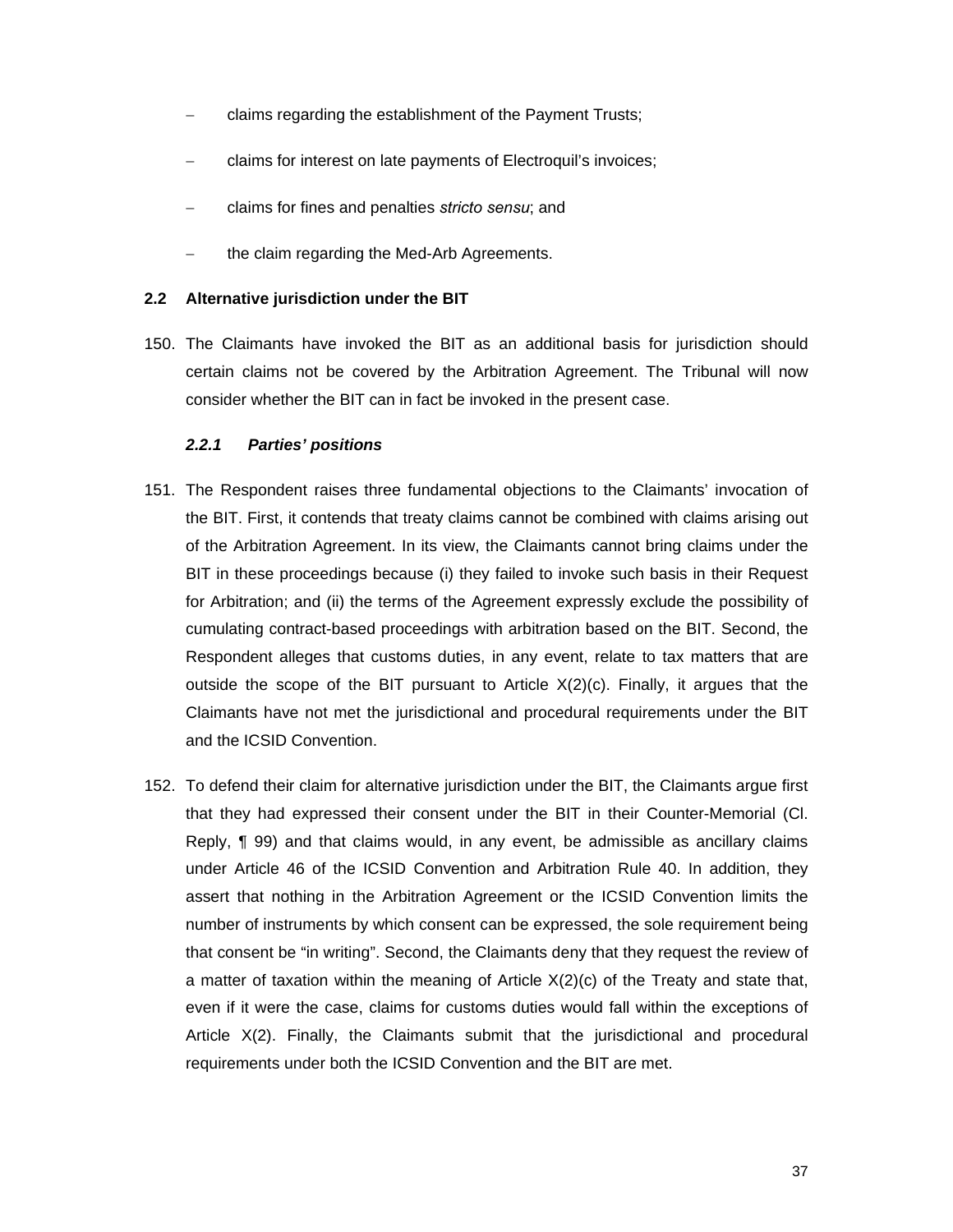#### *2.2.2 Tribunal's determination*

- 153. The Tribunal must first address whether the Claimants properly invoked the BIT (a). It must then consider whether it can assert jurisdiction both under the Arbitration Agreement and the Treaty (b). Finally, the Tribunal must determine whether the claims regarding the implementation of the Payment Trusts and customs duties fall within the scope of the BIT dispute resolution mechanism and, if so, whether the requirements for jurisdiction under the Treaty and the ICSID Convention are met (c to e).
- 154. Article VI of the BIT reads as follows:

*1. For purposes of this Article, an investment dispute is a dispute between a Party and a national or company of the other Party arising out of or relating to (a) an investment agreement between that Party and such national or company; (b) an investment authorization granted by that Party's foreign investment authority to such national or company; or (c) an alleged breach of any right conferred or created by this Treaty with respect to an investment.* 

*2. In the event of an investment dispute, the parties to the dispute should initially seek a resolution through consultation and negotiation. If the dispute cannot be settled amicably, the national or company concerned may choose to submit the dispute, under one of the following alternatives, for resolution:* 

- *(a) to the courts or administrative tribunals of the Party that is a party to the dispute; or*
- *(b) in accordance with any applicable, previously agreed dispute-settlement procedures; or*
- *(c) in accordance with the terms of paragraph 3.*

*3. (a) Provided that the national or company concerned has not submitted the dispute for resolution under paragraph 2 (a) or (b) and that six months have elapsed from the date on which the dispute arose, the national or company concerned may choose to consent in writing to the submission of the dispute for settlement by binding arbitration:* 

*(i) to the International Centre for the Settlement of Investment Disputes ("Centre") established by the Convention on the Settlement of Investment Disputes between States and Nationals of other States, done at Washington, March 18, 1965 ("ICSID convention"), provided that the Party is a party to such Convention; or* 

*(ii) to the Additional Facility of the Centre, if the Centre is not available; or* 

*(iii) in accordance with the Arbitration Rules of the United Nations Commission on International Trade Law (UNCITRAL); or* 

*(iv) to any other arbitration institution, or in accordance with any other arbitration rules, as may be mutually agreed between the parties to the dispute.* 

*(b) once the national or company concerned has so consented, either party to the dispute may initiate arbitration in accordance with the choice so specified in the consent.* 

*4. Each Party hereby consents to the submission of any investment dispute for settlement by binding arbitration in accordance with the choice specified in the written consent of the national or company under paragraph 3. Such consent, together with the written consent of the national or company when given under paragraph 3 shall satisfy the requirement for:*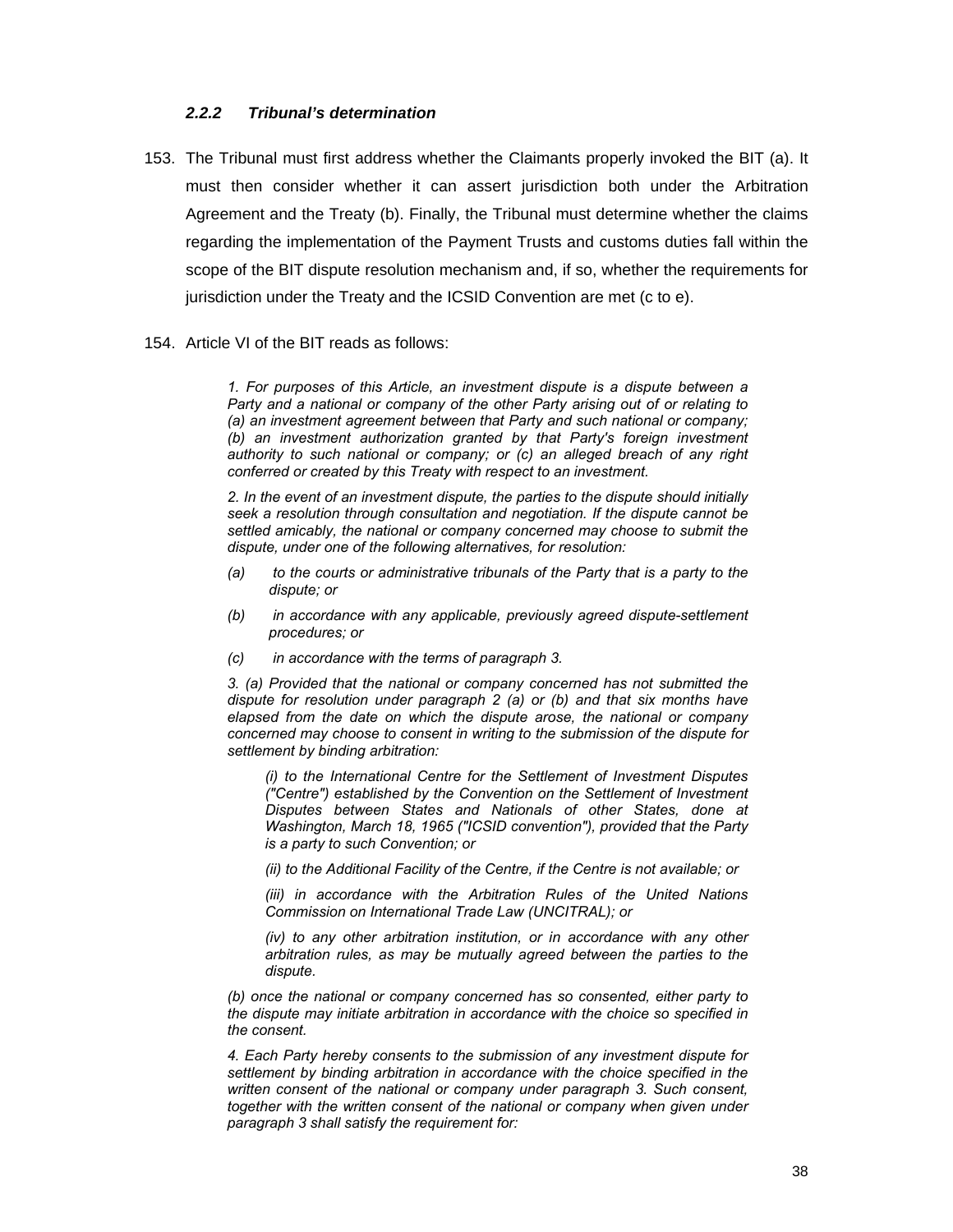- *(a) written consent of the parties to the dispute for Purposes of Chapter II of the ICSID Convention (Jurisdiction of the Centre) and for purposes of the Additional Facility Rules; and*
- *(b) an "agreement in writing" for purposes of Article II of the United Nations Convention on the Recognition and Enforcement of Foreign Arbitral Awards, done at New York, June 10, 1958 ("New York Convention").*

*5. Any arbitration under paragraph 3(a) (ii), (iii) or (iv) of this Article shall be held in a state that is a party to the New York Convention.* 

*6. Any arbitral award rendered pursuant to this Article shall be final and binding on the parties to the dispute. Each Party undertakes to carry out without delay the provisions of any such award and to provide in its territory for its enforcement.* 

*7. In any proceeding involving an investment dispute, a Party shall not assert, as a defense, counterclaim, right of set-off or otherwise, that the national or company concerned has received or will receive, pursuant to an insurance or guarantee contract, indemnification or other compensation for all or part of its alleged damages.* 

*8. For purposes of an arbitration held under paragraph 3 of this Article, any company legally constituted under the applicable laws and regulations of a Party or a political subdivision thereof that, immediately before the occurrence of the event or events giving rise to the dispute, was an investment of nationals or companies of the other Party, shall be treated as a national or company of such other Party in accordance with Article 25 (2) (b) of the ICSID Convention.* 

### *a) The late invocation of the BIT*

155. The Tribunal believes that the fact that the Claimants had not invoked the BIT as basis for jurisdiction until their Counter-Memorial on jurisdiction should not preclude them from relying upon it and agrees with the Claimants that holding otherwise would be excessively formalistic. Indeed, the Claimants have since invoked the BIT as an alternative basis for jurisdiction in response to the Respondent's objections. The Claimants cannot be considered to have waived this basis for jurisdiction by not mentioning it in their Request for Arbitration given that there would have been no grounds for raising such an argument at that point.

### *b) Combined jurisdictional bases*

156. The Tribunal sees nothing in the ICSID Convention that would prevent it from pursuing proceedings relying upon a cumulative basis for jurisdiction. What matters is the "*consent of the parties*". Consent by the parties for ICSID arbitration can take the form of an arbitration clause, or of a general offer by a State in a BIT, or in its national legislation followed by acceptance of this offer by the investor. The only requirement is that such consent be stated in writing<sup>7</sup>. If consent can be verified in both cases, nothing

<sup>—&</sup>lt;br>7 Lucy Reed, Jan Paulsson and Nigel Blackaby, "Guide to ICSID Arbitration", (2004) Kluwer Law International, pp.21 et seq.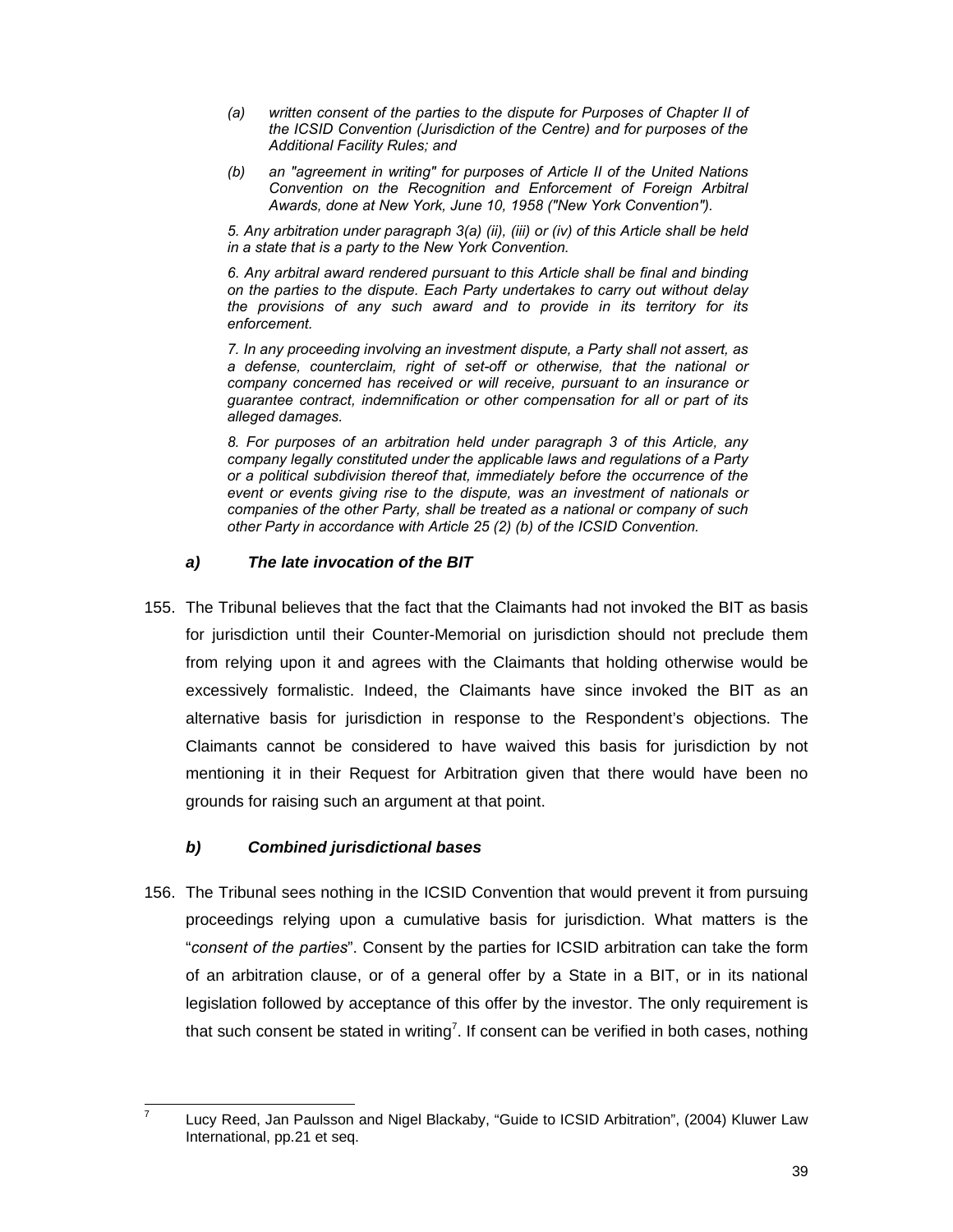seems to prevent cumulative reliance upon the diverse instruments for which such consent is expressed.

- 157. In the present case, consent for claims relating to fines and penalties is encompassed within the Arbitration Agreement. With regard to other matters relating to the Claimants' investment, Ecuador made an open and general offer for ICSID arbitration in the Treaty that was later accepted by the Claimants when instituting these proceedings and, in particular, when invoking the BIT as a basis for the jurisdiction of the Tribunal.
- 158. As a second objection against cumulative jurisdiction, the Respondent contends that the terms of the Agreement expressly rule out any reliance upon the BIT. It views paragraph 12, which provides that *"[t]he Arbitration held pursuant to this Agreement will be the exclusive means for resolving all Differences related to the Investment*" as proscribing the Claimants from commencing ICSID proceedings on the basis of the BIT. The Claimants reply that they did not waive their rights to invoke the BIT by entering into the Arbitration Agreement and that paragraph 12 was included simply to prevent potential conflicts with any other dispute resolution arising out of the parties' relationship.
- 159. The Tribunal finds that the fact that the parties agreed to submit some of their investment disputes to ICSID arbitration in the Arbitration Agreement, does not in and of itself preclude the Claimants from availing themselves of the Treaty for additional claims outside the scope of the Arbitration Agreement. It is true that the situation would be different had the Claimants specifically waived their right to invoke the Treaty. However, such a waiver, as the Claimants' expert, Professor Dolzer, notes, would have to be explicit and this is not the case $8$ .
- 160. Moreover, paragraph 12 of the Arbitration Agreement and the exclusivity of proceedings contemplated therein only apply to claims encompassed in such Agreement. As neither the customs duties claim nor the claim concerning the poor implementation of the Payment Trusts are encompassed by the Arbitration Agreement, they cannot be affected by this exclusivity.
- 161. Finally, the Tribunal notes that the Respondent does not generally oppose the submission of these claims to ICSID proceedings under the BIT. It merely objects to their submission in this arbitration, as stated in the Reply: *"Of course the Claimants may submit other claims under the BIT, but not in this proceeding*" (R. Reply, ¶ 40, Spanish original, Tribunal's translation).

<sup>-&</sup>lt;br>8 Second Opinion of Professor Dr. Rudolf Dolzer, 17 January 2006, ¶ 19.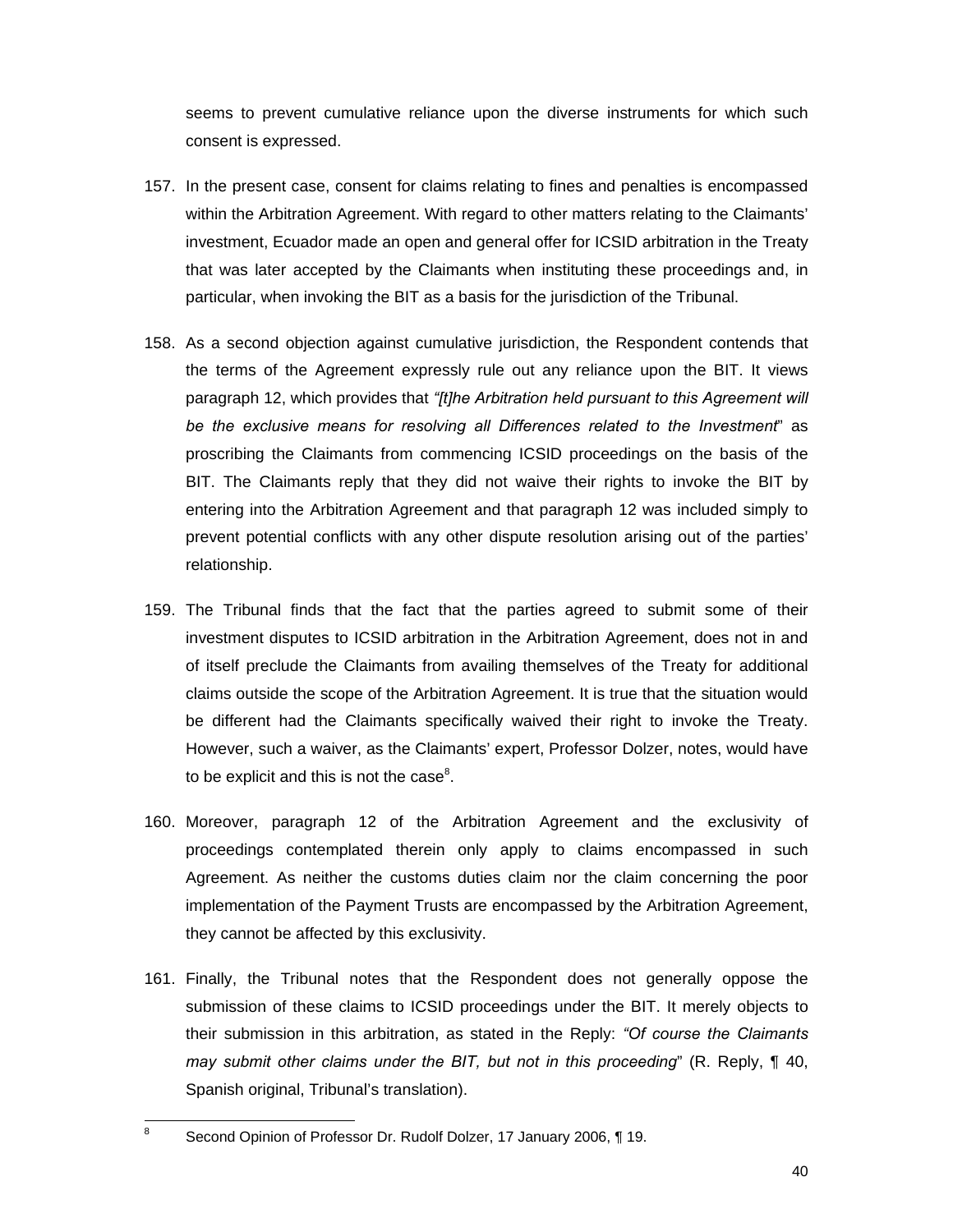162. Consequently, the Tribunal concludes that there is no reason to rule out reliance upon different bases of jurisdiction for different claims brought in the same ICSID arbitration and that the Claimants have not waived their right to invoke the BIT for claims not covered by the Arbitration Agreement.

#### *c) The implementation of the Payment Trusts and the scope of the BIT*

- 163. The Tribunal held above that the implementation of the Payment Trusts does not relate to fines and penalties and that it thus lacks jurisdiction under the Arbitration Agreement over claims arising out of such implementation. It follows that the Tribunal must therefore now examine whether it has jurisdiction over this claim on the basis of the BIT following the Claimants' general contention that the BIT could be used as a basis for jurisdiction for any claim not falling under the purview of the Arbitration Agreement. The Tribunal does not ignore that the Claimants did not invoke jurisdiction on this basis with respect to this particular claim. However, assessing jurisdiction in this fashion is in line with their general argument that the BIT constitutes an alternate basis for jurisdiction over claims not within the scope of the Arbitration Agreement. It is also in line with the methodology adopted by the Tribunal above (¶ 119) and the duty to ascertain jurisdiction under a treaty *ex officio*.
- 164. Article VI of the BIT provides that a dispute "*arising out of or relating to*" an investment between a party to the Treaty and a national of the other party which "*cannot be settled amicably*" may be submitted to ICSID arbitration provided it has "*not been submitted for resolution to [other mechanisms]*" and "*six months have elapsed from the date on which the dispute arose*". These requirements have been met.
- 165. There is no doubt that Duke Energy qualifies as a national of the United States for the purpose of the BIT. Similarly, Electroquil may be deemed a national of the United States for the purpose of the BIT since it can be considered as an" investment" of Duke Energy under Article VI(8) of the BIT.
- 166. The Tribunal is further satisfied that there is a dispute arising out of or relating to an alleged breach of a right conferred by the Treaty with respect to an investment. In this respect, it notes that Article I(1) of the BIT defines "investment" as including "*a claim to money or a claim to performance having economic value and associated with an investment*" and "*any right conferred by law or contract*".
- 167. The Tribunal is also satisfied that the dispute could not be settled amicably and that it was not previously submitted to the other resolution mechanisms provided in the Treaty. Indeed, the Med-Arb Agreements do not deal with the implementation of the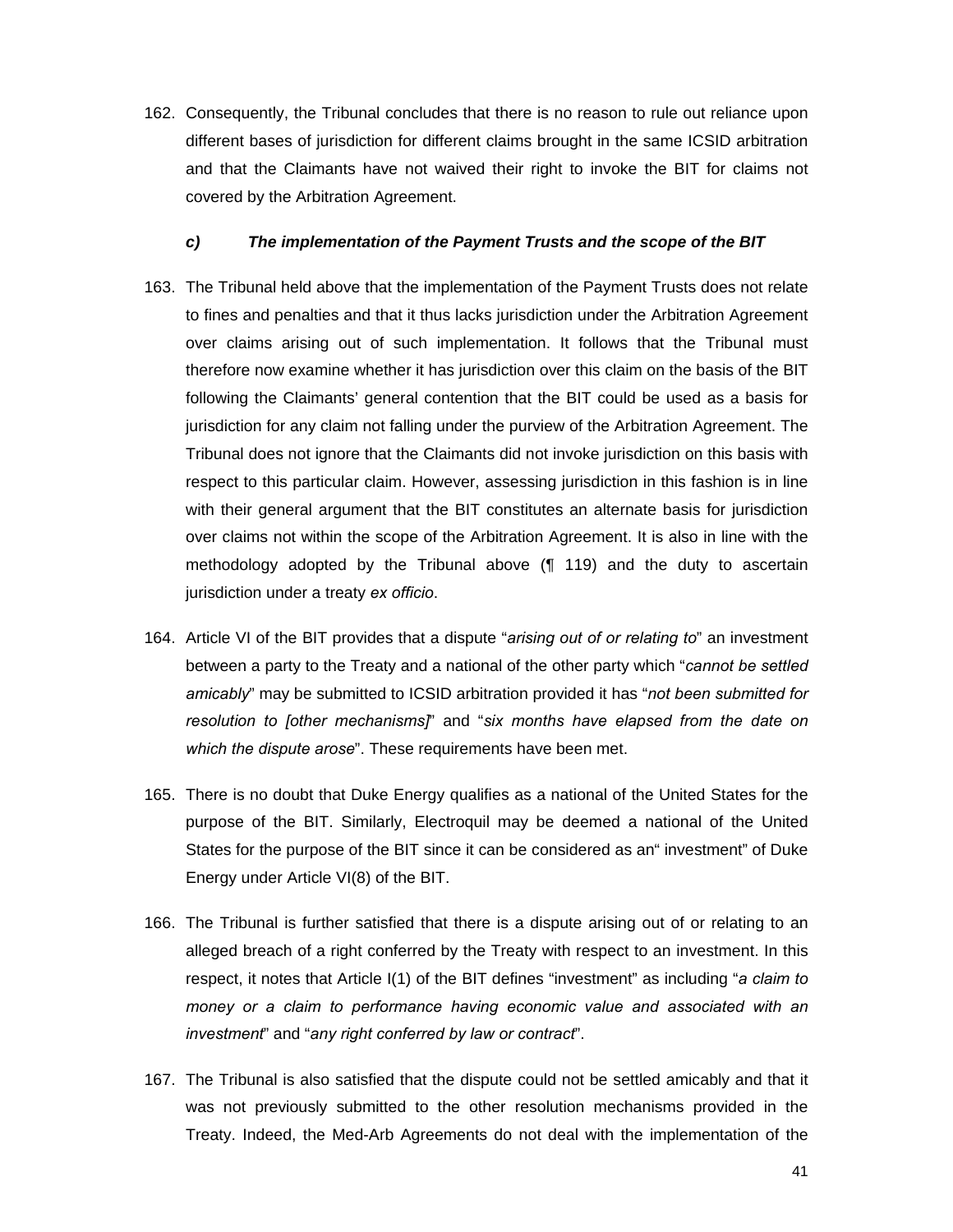Payment Trusts. In addition, the dispute related to the implementation of the Payment Trusts arose more than six months before the Claimants consented to submit it to ICSID arbitration. It follows that the Claimants validly consented to submit the dispute to ICSID, Ecuador's consent being contained in Article VI of the BIT.

- 168. The Tribunal also notes that the dispute relating to the implementation of the Payment Trusts arose after the Trusts were established, i.e. after 17 February 1998, and thus falls within the scope *ratione temporis* of the BIT.
- 169. The Tribunal further finds that the requirements of the ICSID Convention are met with regard to this claim as well as in accordance with its earlier findings (¶¶ 145-148).
- 170. For these reasons, the Tribunal concludes that it has jurisdiction over the dispute arising out of the implementation of the Payment Trusts under the BIT.

### *d) Customs duties and the scope of the BIT on matters of taxation*

- 171. The Respondent alleges that the claim for customs duties is outside the scope of the BIT since it is a matter of taxation excluded by virtue of Article  $X(2)(c)$ . The Claimants contend that this claim does not involve a matter of taxation within the meaning of Article X(2) of the Treaty, but arises out of the Respondent's failure to reimburse the Claimants for customs charges paid in connection with the importation of a turbine for the power plant pursuant to the PPAs (Cl.  $2^{nd}$  PHB,  $\P$  46). The Claimants further argue that, even if the claim were to be considered a matter of taxation, it would fall within the exceptions of Article X(2) since the PPAs are "*investment agreements*" following the ruling rendered in *OEPC v. Ecuador* (Cl. 2nd PHB, ¶ 47).
- 172. Article X(2) of the BIT reads as follows:

*Nevertheless, the provisions of this Treaty, and in particular Article VI and VII, shall apply to matters of taxation only with respect to the following:* 

- *(a) expropriation, pursuant to Article III;*
- *(b) transfers, pursuant to Article IV; or*
- *(c) the observance and enforcement of terms of an investment agreement or authorization as referred to in Article VI (1) (a) or (b), to the extent they are not subject to the dispute settlement provisions of a Convention for the avoidance of double taxation between the two Parties, or have been raised under such settlement provisions and are not resolved within a reasonable period of time.*
- 173. Therefore, the Tribunal must answer the following questions: (i) whether the claim for customs duties is a matter of taxation within the meaning of Article X; and, if so, (ii) whether such claim falls within the exceptions provided in paragraph 2 of this Article.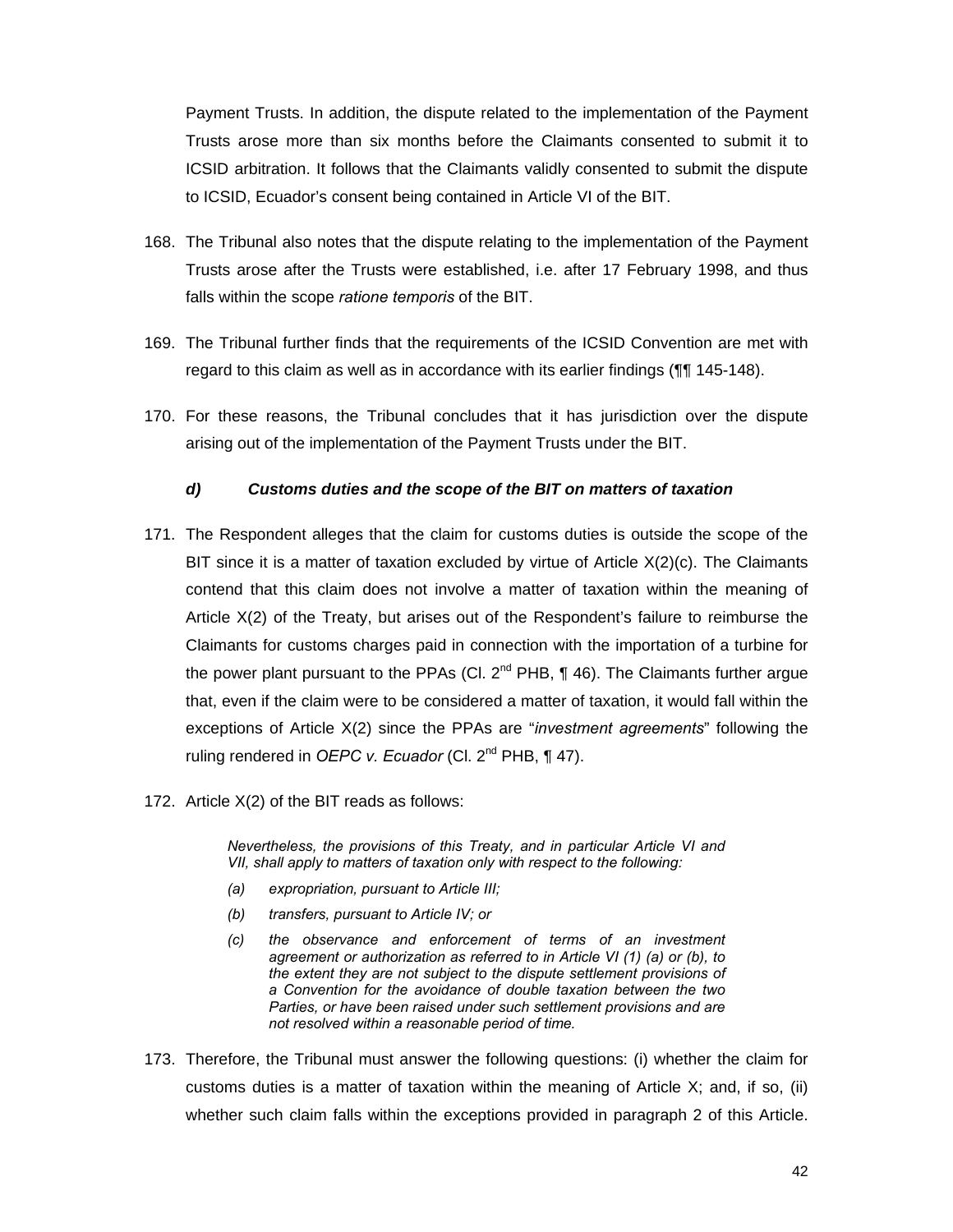The Tribunal will take recourse to the rules on treaty interpretation of the Vienna Convention on the Law of Treaties, in particular to Article 31, which provides that, *"[a] treaty shall be interpreted in good faith and in accordance with the ordinary meaning given to the terms of the treaty in their context* […]".

- 174. The Treaty does not define the term "matters of taxation". In seeking to elucidate its meaning, the ruling in *EnCana v. Ecuador* appears to be of particular relevance. In connection with a provision of the Canada-Ecuador BIT referring to the exclusion of "*taxation measures*" the tribunal noted that *"[i]t is in the nature of a tax that it is imposed by law"* and added that "*a taxation law is one which imposes a liability on classes of persons to pay money to the State for public purposes*" 9 .
- 175. The exemption from customs duties, which is the subject of this claim, was instituted by *Ley No. 30 de Exoneración de Impuestos a Importaciones del Sector Público para Obras y Servicios Prioritarios* allegedly modified by *Ley Orgánica de Aduanas* of 13 July 1998. These statutes provide for the exemption from duties on goods imported for the needs of an industry that is considered to be a national priority. They also detail the means for determining the scope of such exemptions and nominate the competent authority for their application. From their title and even more from their purpose, *Ley No. 30 and Ley Orgánica de Aduanas* must be deemed to constitute taxation legislation. Indeed, as stated by the EnCana tribunal, *"[a] measure providing relief from taxation is a taxation measure just as much as a measure imposing the tax in the first place*" 10. It is therefore clear that the claim for customs duties relates to matters of taxation.
- 176. The Claimants further allege, in this context, that their claim stems from the application of the terms of the PPAs. The Tribunal is not persuaded by this argument. Although the Claimants cite provisions of the PPAs in their Memorial in Chief, the current dispute relates to the modification of the customs regime established by Law Number 30. To claim an exemption from customs duties, the Claimants have themselves relied upon Ecuadorian tax laws, not upon the PPA 96. In their Memorial in Chief, they note:

[...] based on a request from Electroquil, CONADE reaffirmed its view that *goods required for the generation of electricity were a priority for the country and therefore eligible for tax-free importation under Law Number 30. Electroquil relied upon these representations that all goods that it needed to import in order to comply with the PPAs would be duty exempt.* 

(Cl. Mem, ¶ 157)

<sup>-&</sup>lt;br>9 *EnCana Corporation v. Republic of Ecuador,* LCIA Case No. UN3481, UNCITRAL, Award, 3 February 2006, ¶ 142. 10 *Op.cit.*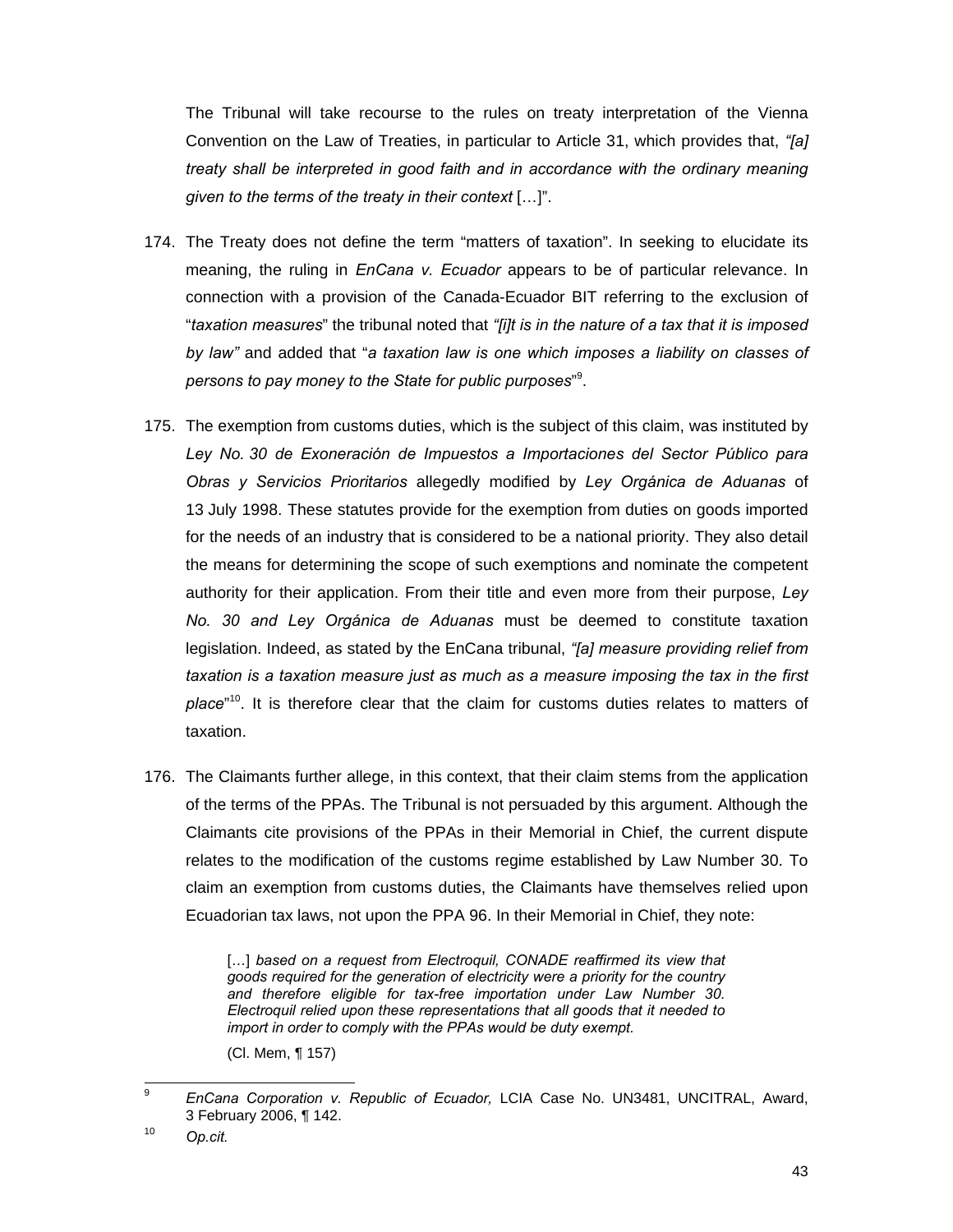- 177. The Claimants have never explained how the provisions of the PPA 96 applied nor how they interacted with the taxation laws. The Respondent has not provided its views on these provisions either. It appears that it was not a disputed point. Consequently, the Tribunal concludes that the customs duty claim must be deemed a matter of taxation.
- 178. Further, the Tribunal notes the open wording of Article X(2), which excludes all taxation matters except for those expressly included within the scope of (a) to (c). The scope of Article X(2) was specifically discussed in *OEPC v. Ecuador*, in the award rendered by the LCIA tribunal under the US-Ecuador  $BIT<sup>11</sup>$ , and in the subsequent decision by Justice Aikens of the Queen's Bench Division dismissing Ecuador's application against the award<sup>12</sup>. This later decision stated that the wording of Article X(2) "*makes it clear that, apart from matters of taxation that come within the three identified exceptions, all matters of taxation are outside the ambit of the BIT*" 13.
- 179. Having found that the claim on customs duties relates to matters of taxation, the Tribunal will now examine whether it falls under any of these exceptions. The Claimants allege that their customs duty claim falls under the exemption detailed in Article X(2)(c) of the BIT since it relates to Ecuador's obligation under the PPAs to reimburse Claimants and because the PPAs are investment agreements. The Tribunal notes that the Claimants do not explain how the PPAs are investment agreements and merely refer to ¶¶ 71-72 of the *OEPC* award.
- 180. According to Article  $X(2)(c)$ , claims on matters of taxation are covered by the BIT if they relate to the:

[...] observance and enforcement of terms of an investment agreement or *authorization as referred to in Article VI (1) (a) or (b) to the extent they are not subject to the dispute settlement provisions of a Convention for the avoidance of double taxation between the two Parties, or have been raised under such settlement provisions and are not resolved within a reasonable period of time.* 

181. The Tribunal is faced with two questions: (a) whether the PPAs are indeed investment agreements, as referred to in Article VI(1)(a) or (b); and (b) as put by the tribunal in

 $11$ This case dealt with the issue of a VAT refund, provided for in the provisions of the participation contract between the foreign investor and the state-owned oil corporation. *Occidental Exploration and Production Company (OEPC) v. The Republic of Ecuador*, LCIA Case No.

 $U<sup>12</sup>$  Second Queen's Bench Decision, 2 March 2006, [2006] EWHC 345 (Comm).

<sup>13</sup> Second Queen's Bench Decision, 2 March 2006, [2006] EWHC 345 (Comm), ¶ 93.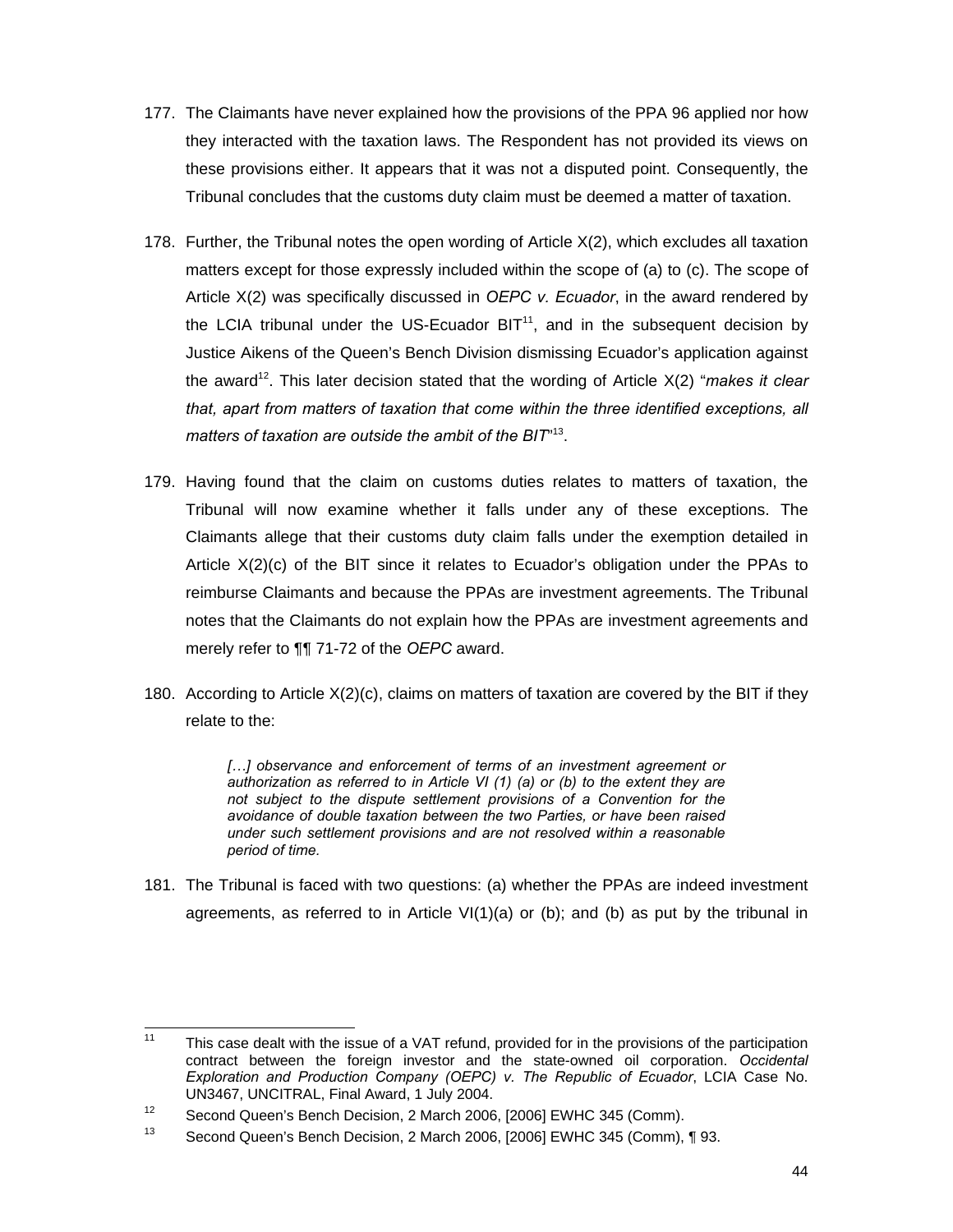*OEPC* "*whether the observance and enforcement of the terms of an investment*  agreement concerning matters of taxation is at issue in this dispute"<sup>14</sup>.

182. While the Treaty offers no definition for "investment agreement", Article X(2)(c) points to the type of agreement referred to in Article  $V(1)(a)$  in its definition of "investment" dispute":

> *For purposes of this Article, an investment dispute is a dispute between a Party and a national or company of the other Party arising out or relating to (a) an investment agreement between that Party and such national or company […]*

- 183. Accordingly, Justice Aikens notes that, for the purposes of Article VI, an investment agreement has to be one that "*is between a State Party and a national or company of*  the other State Party"<sup>15</sup>. In this case, the PPAs were entered into by INECEL – a stateowned entity – and Electroquil, a company incorporated in Ecuador that, at the time of subscription of the Agreements, was not owned by foreign investors. It appears therefore that, for the purpose of Article VI(1)(a) – as required by Article  $X(2)(c)$  – the PPAs cannot be considered as investment agreements.
- 184. In addition, the Claimants' reference to the *OEPC* award is not sufficient to demonstrate the existence of an investment agreement. In fact, the *OEPC* award leads to the opposite conclusion. The *OEPC* case concerned a concession agreement signed between a foreign investor (OEPC) and Petroecuador, an Ecuadorian Stateowned corporation. The tribunal in that case accepted Ecuador's argument that the concession contract qualified as an investment agreement in accordance with the *Lanco* Decision "*in so far as this decision identified a concession contract* […] *with an investment agreement"*<sup>16</sup>*.*
- 185. The same is not true here. First, the PPAs are not concession contracts, but contracts for the installation of certain equipment and the sale and purchase of electricity to INECEL. Second, even if the PPAs were concession contracts, they would still not qualify as investment agreements in the terms of the BIT. The *Lanco* decision did not equate concession contract with investment agreement in general. Applying a clause of the Argentina-USA BIT identical to the one at issue here, it reviewed the position of the parties and their obligations and held as follows:

*This [the existence of an investment for the purposes of applying the Argentina-U.S. Treaty] does not make the Concession Agreement an* 

 $14$ 

<sup>&</sup>lt;sup>14</sup> OEPC v. Republic of Ecuador, op. cit., ¶ 71.<br><sup>15</sup> Second Queen's Bench Decision, 2 March 2006, [2006] EWHC 345 (Comm), ¶ 102.

<sup>16</sup> *Op. cit.* ¶ 44.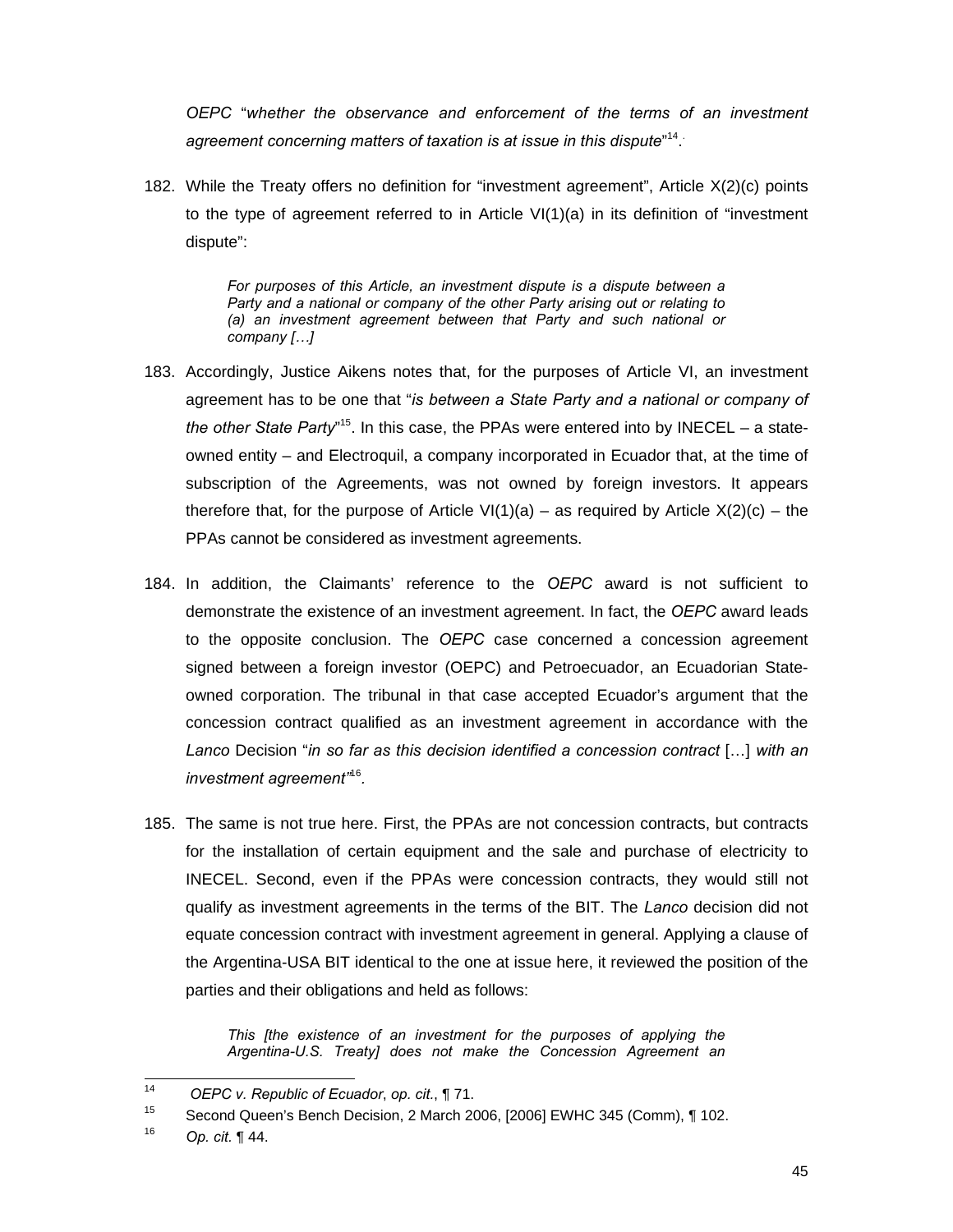*investment agreement, since not all parties are legally situated in like manner. However, it is also clear that insofar as LANCO is a party to this agreement as awardee and guarantor, the Concession Agreement, with respect to the foreign investor, can be characterized as an investment agreement […]17.* 

- 186. Duke Energy did not sign the PPAs nor did it acquire any obligations under their terms. Further, the Ecuadorian State was not a party to such agreements. Accordingly, the Tribunal concludes that the PPAs cannot be deemed investment agreements for the purposes of Article VI(1)(a) – as required by Article  $X(2)(c)$ .
- 187. Finally, the Tribunal notes that, even if the PPAs were regarded as investment agreements because of the later involvement of the State and the acquisition of the majority of Electroquil's stake by Duke Energy, the claims on customs duties would still be outside the scope of Article X(2). Indeed, the Tribunal is not satisfied that the dispute relates to the "observance and enforcement" of the terms of the alleged investment agreements. As discussed above, the dispute relates to the modification of the customs regime established by Law Number 30.
- 188. For these reasons, the Tribunal concludes that the claim for customs duties does not fall within the scope of the BIT. Therefore, it lacks jurisdiction to decide over such claim.
- 189. In light of this conclusion, it is unnecessary to examine the third objection raised by the Respondent as to the lack of compliance with the jurisdictional requirements under the BIT and the ICSID Convention. As a result, the Tribunal will now turn to analyzing the second of the two questions arising from the particular circumstances of this dispute, which is the question of the applicable law.

### **3. APPLICABLE LAW**

190. The BIT is not only invoked as a basis for jurisdiction but also as the applicable law under the Arbitration Agreement. This distinction does not appear to have always been clearly drawn by the parties during the proceedings, resulting in a certain confusion. The Tribunal has sought to discern the arguments of the parties dealing with the applicable law to reach its conclusion.

 $17$ Lanco International, Inc. v. Argentine Republic, ICSID Case No. ARB/97/6, Decision on Jurisdiction, 8 December 1998, ¶ 16.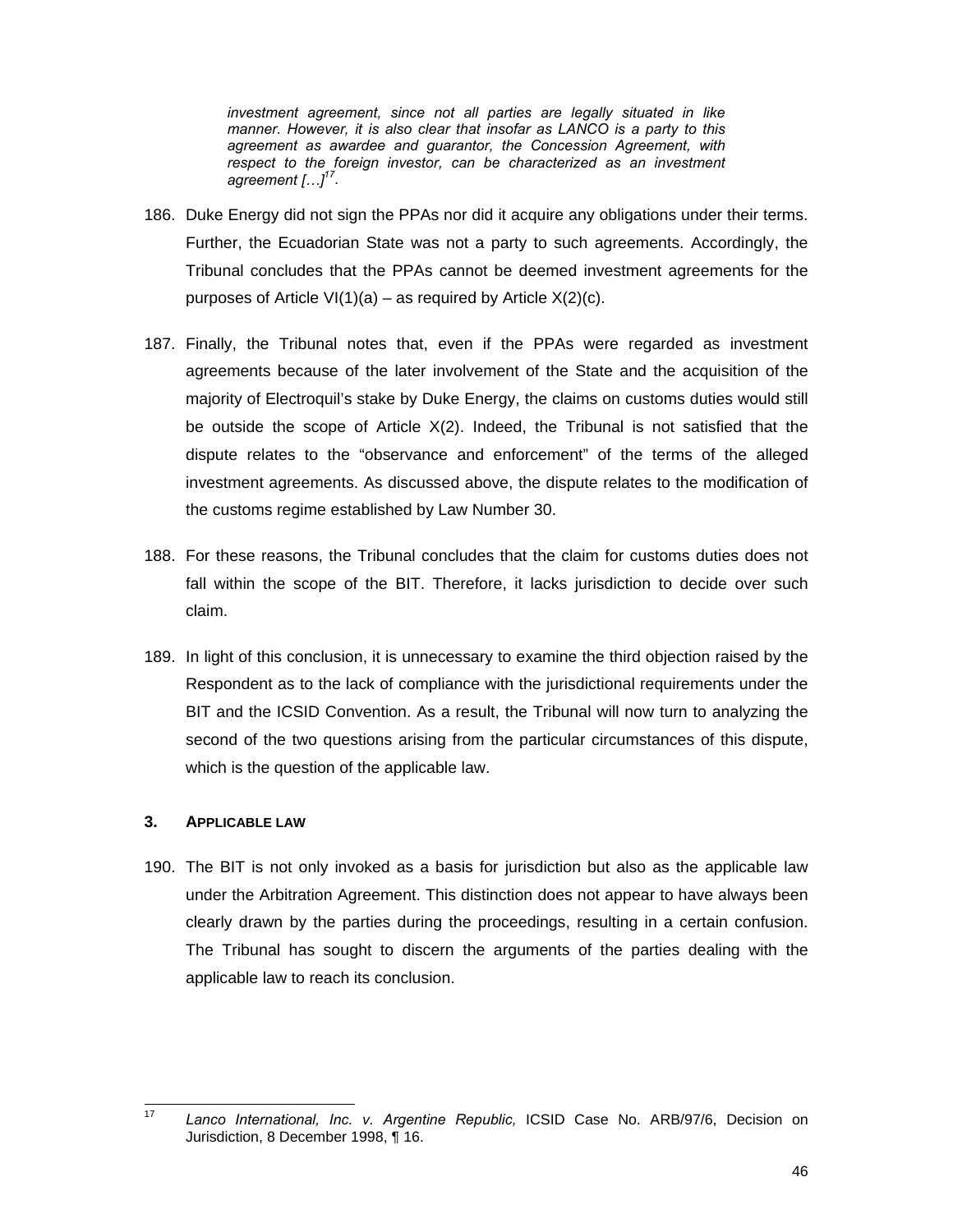### **3.1 Parties' positions**

- 191. According to the Claimants, the parties unambiguously agreed in the Arbitration Agreement that their disputes would be decided in accordance with the BIT and that the Tribunal would determine the investment dispute *"under the laws of Ecuador and the applicable principles of international law […] the standard of review being based on the terms of the BIT*" (Cl. Reply, ¶ 204).
- 192. The Claimants request the application of the substantive standards of the BIT and "*in any event protection and guarantees no less than the minimum standards guaranteed under customary international law*" (Cl. Rejoinder, ¶ 44). In their view, in assessing whether the substantive protections contained in the BIT have been breached, the Tribunal may make reference to Ecuadorian law to the extent that it is not inconsistent with international law (Cl. Reply, ¶ 44). The Claimants' position as to the law governing damages is more complex and has evolved throughout the proceedings. The Tribunal will revert to it in the discussion on damages.
- 193. The Respondent agrees that the Arbitration Agreement provides that the disputes be resolved in accordance with Ecuadorian law and the principles of international law. The Respondent also acknowledges that the BIT applies as part of international law pursuant to paragraph 9 of the Arbitration Agreement (R. Answer, ¶ 441). Nonetheless, the Respondent considers that the Claimants seek to circumvent the application of domestic law by solely invoking the provisions of the BIT. Like the Claimants, the Respondent's position with respect to the law governing damages will be set forth in the discussion on damages.

### **3.2 Tribunal's determination**

#### *3.2.1 Applicable law*

194. Article 42(1) of the ICSID Convention contains the following rule:

*The Tribunal shall decide a dispute in accordance with such rules of law as may be agreed by the parties. In the absence of such agreement, the Tribunal shall apply the law of the Contracting State party to the dispute (including its rules on the conflict of laws) and such rules of international law as may be applicable.* (Emphasis added)

- 195. The parties acknowledge that their agreement in respect of the applicable law is contained in Article 9 of the Arbitration Agreement, which reads as follows:
	- *9. The Court will rule on the Differences regarding Investment in accordance with the laws of the Republic of Ecuador and the applicable principles of International Law. All matters related to the*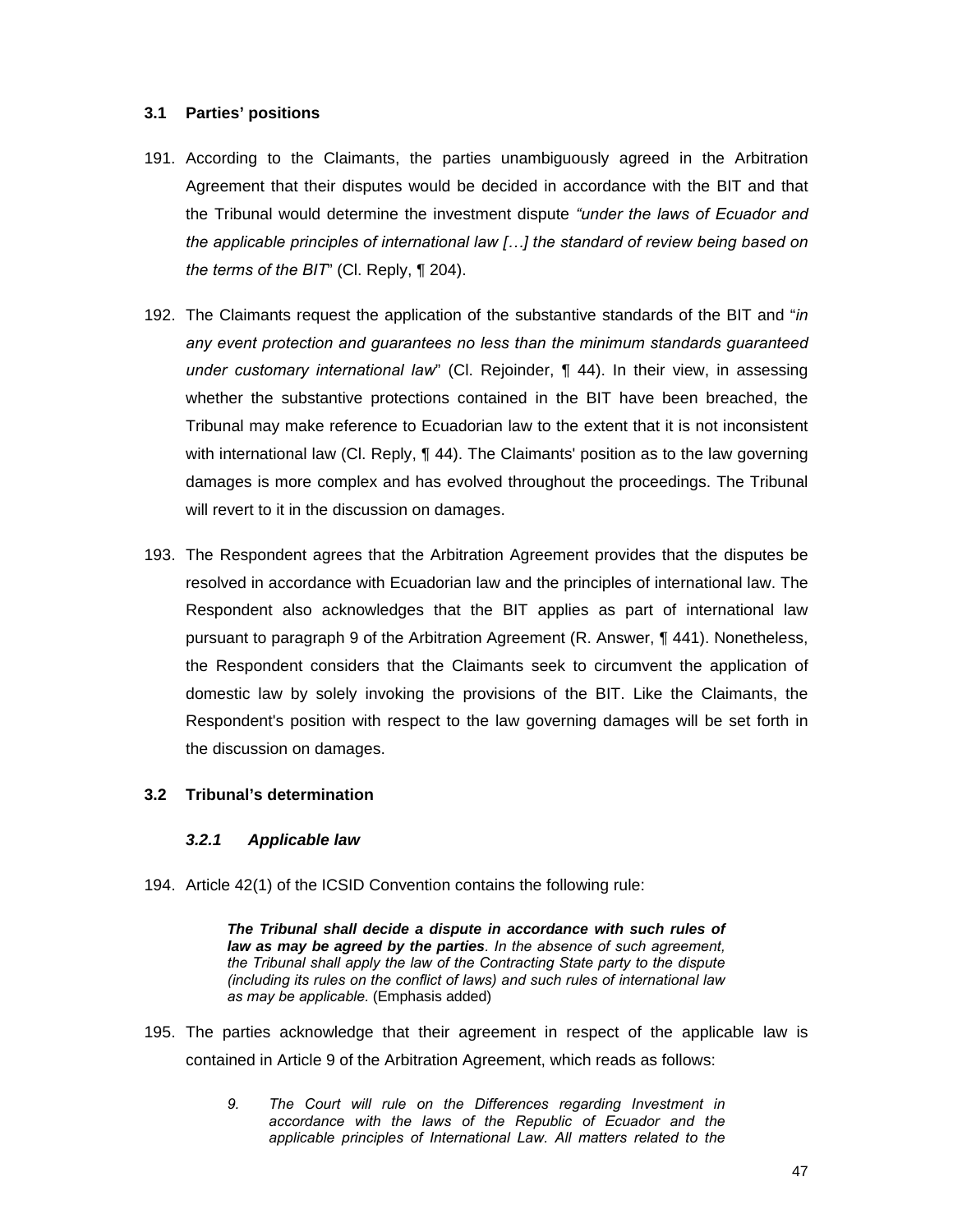*validity, efficacy, application or interpretation of this Agreement will be resolved by the Court in accordance with International Law. The Court is not authorized to, nor may it, rule on the Differences, either ex aequo et bono or as amiable compositor, or based on any other doctrine or principle other than this Agreement or Applicable Law.*  (Spanish original, English translation provided by the Claimants)

- 196. The Tribunal finds that the parties' choice of law is clear: both Ecuadorian law and the principles of international law should apply. The question is whether the reference to the "*applicable principles of international law*" includes the provisions of the BIT. The Claimants allege that the parties unambiguously agreed to such inclusion. The Respondent accepts the application of the BIT as the "*substantive framework*" for the resolution of the disputes covered by the Arbitration Agreement (R. Reply, ¶ 35). In addition, when asked by the Tribunal to explain the reference to the BIT in paragraph 2 of the Arbitration Agreement, counsel for the Respondent answered that "*the BIT helps the parties in defining the precise formulation of the principles of international law that the Tribunal may apply*" (Tr., p. 106). As a result, the Tribunal concludes that the parties intended the reference to "*applicable principles of international law*" to include the BIT standards.
- 197. Having reached this conclusion, the Tribunal observes that the parties agree, in practice, first to the application of the PPAs and their provisions in light of Ecuadorian law, and second, to the application of the BIT standards. The Tribunal considers this to be the right approach and will consequently follow it in its analysis of the merits. Accordingly, the Tribunal will first review the contractual issues under Ecuadorian law and then the compliance with the BIT standards. The standards which apply to the damages will be addressed if and when the issue arises.

### *3.2.2 Application ratione personae/temporis of the BIT*

- 198. Before turning to the examination of the Respondent's conduct, the Tribunal will address the question of the application *ratione temporis* and *ratione personae* of the substantive provisions of the Treaty<sup>18</sup>.
- 199. While the Claimants apply the BIT standards to all of their claims without distinction, the Respondent's position has evolved during the proceedings. It initially claimed that the BIT should apply only to investments made after 23 February 1998, i.e. after Duke Energy acquired ownership in Electroquil (R. Answer, ¶ 441). Later, in its discussion on damages, the Respondent argued that only acts subsequent to the entry into force of

<sup>18</sup> This issue was not discussed in the analysis on jurisdiction as the Tribunal preferred examining it after having made a determination as to the applicable law.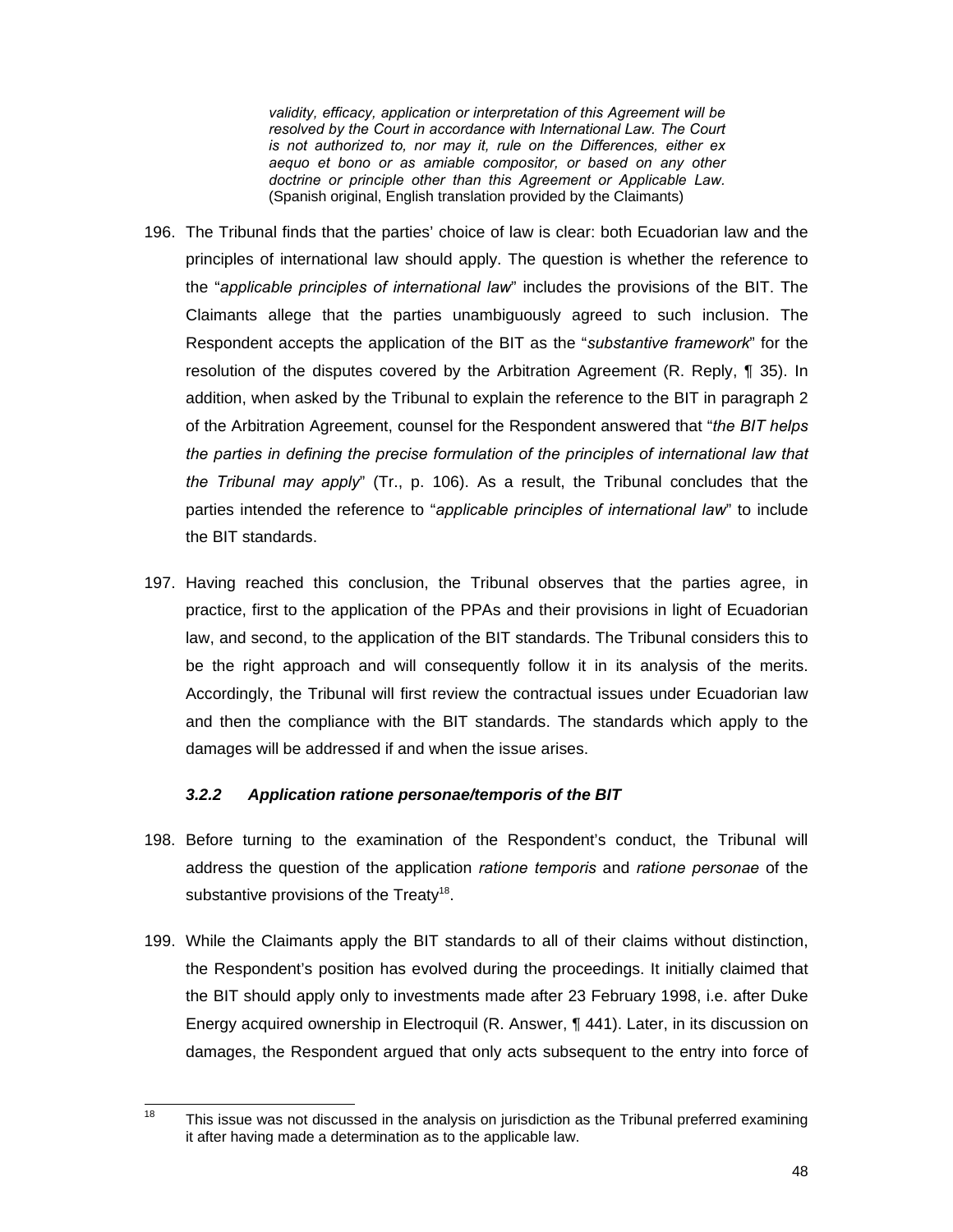the BIT, on 11 May 1997, could be taken into account (R. Answer, ¶ 563). In its Reply, it noted<sup>19.</sup>

[...] The Arbitration Agreement considerable broadens the scope of *jurisdiction that the tribunal would have had, should the Claimants have instituted proceedings solely under the BIT [footnote omitted]. In particular: the Arbitration Agreement submits to arbitration disputes that arose before the entry into force of the BIT. The first fines under each PPA were levied before May 11, 1998 date in which the BIT entered into force. Without the negotiation and conclusion of the Arbitration Agreement, the Claimants would have been unable to submit to the jurisdiction of the Tribunal its claims for the initial fines.* (R. Reply, ¶¶ 83-84, Spanish original, Tribunal's Translation)

200. The Respondent further noted in its first Post Hearing Brief, when addressing the Tribunal's question regarding the reference to the BIT in the Arbitration Agreement:

> *It is important to mention, in second place, that, as demonstrated by the RDE, a number of the fines were imposed prior to the entry into force of the BIT and also prior to the existence of the Claimants' investment. Therefore,*  have the Arbitration Agreement not been signed, the Claimants could not *rely, as they do now, on the TBI regarding several of the fines and penalties under PPA95 and PPA96. The second meaning of the reference to the BIT, therefore, is to cover a certain conduct of the RDE which would otherwise have fallen outside the ratione temporis scope of the BIT.*

> *[Footnote No. 12 stated: Regarding the fines imposed before Duke's investment, it is still doubtful that they could give rise to a dispute in the ratione personae terms of Article 25 of the ICSID Convention. The RDE however, does not seek to challenge what she herself has agreed in the Arbitration Agreement, but precisely to enforce it]* (R. 1<sup>st</sup> PHB, ¶ 29, Spanish original, Tribunal's translation)

201. On this basis, the Tribunal has but to conclude that the parties agreed to the application of the BIT standards to all of the claims covered by the Arbitration Agreement: (i) claims related to fines and penalties, including fines imposed before the entry into force of the BIT and the acquisition of Duke Energy's investment in Ecuador; (ii) claims related to the establishment of the Payment Trusts; and (iii) claims related to the implementation of the Payment Trusts covered by the BIT.

### **4. MERITS**

202. According to the Claimants, Ecuador violated the PPAs and Ecuadorian law by delaying the establishment of the Payment Trusts, poorly implementing them, and failing to comply with the contractual regime agreed upon in connection with fines and penalties. The Claimants argue that these violations amount to a violation of the

<sup>19</sup> Note that the BIT entered into force on 11 May 1997 and not on 11 May 1998, as incorrectly stated by the Claimants.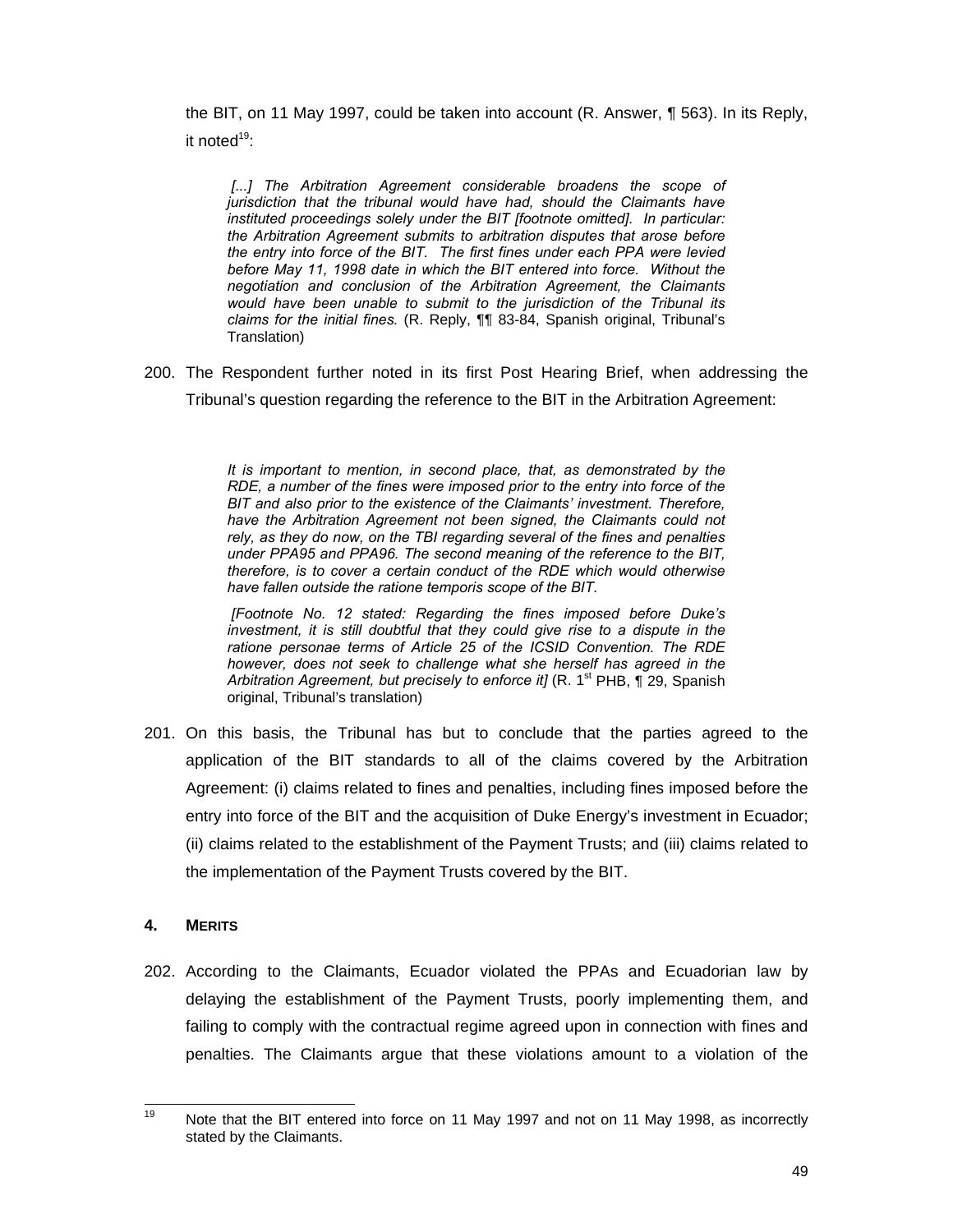principle of good faith under Ecuadorian law and give rise to breaches of the BIT. The Respondent denies being responsible for any breach of Ecuadorian law or the BIT.

- 203. In light of the parties' claims and in accordance with its finding on the applicable law to the dispute, the Tribunal will first examine the position under the provisions of the PPAs and Ecuadorian law (4.1) starting with the payment obligations under the PPAs and the Payment Trust Agreements (4.1.1), continuing with the interest on late payments (4.1.2), the fines and penalties (4.1.3), the Med-Arb Agreements (4.1.4), and ending with the claims of bad faith (4.1.5). It will subsequently evaluate the Respondent's compliance with the BIT standards (4.2). In this context, it will define the issues to be determined (4.2.1) and review the umbrella clause (4.2.2), fair and equitable treatment  $(4.2.3)$ , impairment of the investment  $(4.2.4)$ , and the application of Article II(7) $(4.2.5)$ .
- 204. Before doing so, the Tribunal notes that the PPAs were entered into by INECEL, an entity separate from the State. It also notes that, as mentioned above (¶¶ 45-48), the MEM, acting under Executive Decree No. 506 (Cl. Exh. 016), entered into the Subrogation Agreements in May and June 1999. Through these agreements, the Ecuadorian State assumed the rights and obligations of INECEL under the PPAs (Cl. Exh. 017, Cl. Exh. 018). Therefore, unlike with respect to many other investment disputes, the issue of whether Ecuador is responsible for INECEL's (contractual) acts and omissions does not need to be discussed, and was actually not discussed. This is so because the Respondent's responsibility derives clearly from the terms of the Subrogation Agreements. This position does not, however, rule out the possibility of an independent assumption of responsibility of the State in relation to the Payment Trusts.

## **4.1 Did Ecuador breach the PPAs and Ecuadorian law?**

#### *4.1.1 Claims for violation of the payment obligations*

205. The Tribunal will first recall the parties' position (a) prior to examining whether the Respondent complied with the contractual payment mechanism (b).

### *a) Parties' positions*

- *(i) Claimants' position*
- 206. The Claimants submit that the Respondent failed to comply with its payment obligations embedded in the PPAs, the Payment Decree and the Payment Trust Agreements.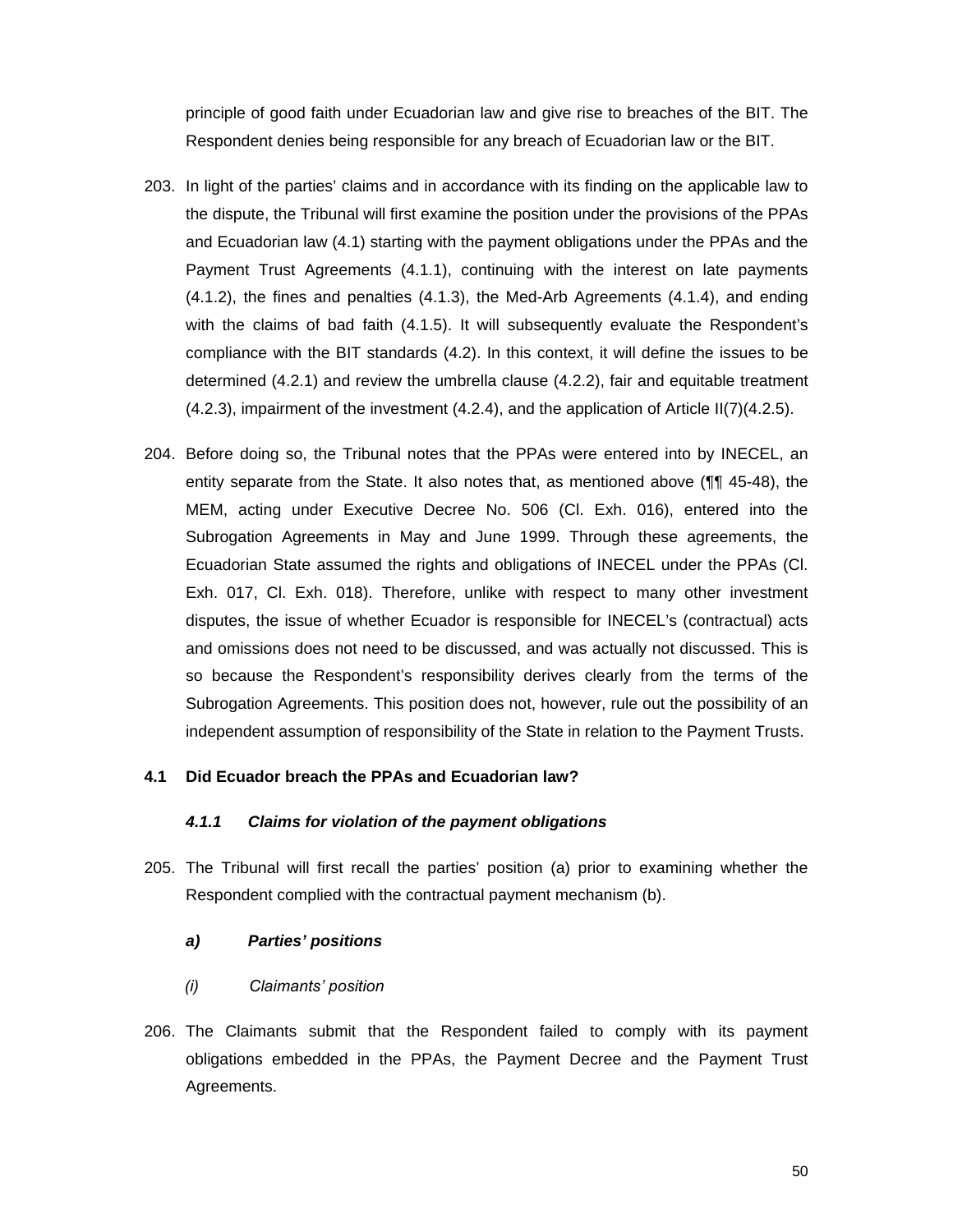- 207. First, the establishment of the Payment Trusts was a condition precedent to commercial operation identified in the PPAs, i.e. 31 March 1996 in the PPA 95 (Clause 12.7) and 5 January 1997 in the PPA 96 (Clause 13.1) (Cl. Mem., ¶ 112). According to the Claimants, the guarantee provided by the Payment Trusts was necessary in order to secure loans to finance the acquisition of the turbines generating the electricity to be supplied by Electroquil under the PPAs. As a matter of fact, the turbine manufacturer Stewart and Stevenson delayed shipment until it received confirmation that the Payment Trusts had been put in place. Despite the numerous reminders sent to INECEL, the Ecuadorian Government failed to set up the Payment Trusts, which almost led to Electroquil's insolvency (Cl. Mem.,  $\P\P$  112-116; Cl. 1<sup>st</sup> PHB,  $\P\P$  13-20). The Claimants further contend that fines No.1 and 2 were imposed as a result of the late start-up caused by the non-implementation of the Payment Trusts.
- 208. Second, both with and without the Payment Trusts in place and both prior to and after Duke Energy's investment, Ecuador consistently failed to pay Electroquil as required under the PPAs. Only 37 of the 122 invoices submitted by Electroquil were paid within 30 days. Furthermore, when Ecuador made payment to Electroquil, it rarely settled the entire amount of the invoice. INECEL had no right to offset unpaid fines and penalties against amounts it owed to Electroquil in connection with the regular monthly or annual payment required under the PPAs (Cl.  $1<sup>st</sup>$  PHB,  $\P$  39).
- 209. Third, Ecuador failed to provide the guarantee of payment it undertook in the Payment Decree and the Payment Trust Agreements. For the Claimants, the Payment Trusts were envisioned as payment guarantees of INECEL's payments to Electroquil under the PPAs. Ecuador's obligation was not only to establish the Payment Trusts but also to comply with them and guarantee their implementation (Cl. Reply, ¶¶ 119-120). Once established, the Payment Trusts should have ensured the full and timely payment of all amounts due by Ecuador.
	- *(ii) Respondent's position*
- 210. The Respondent alleges that it put the Payment Trusts into place on 17 February 1998, once all the essential requirements under Ecuadorian law had been satisfied and that there was no harmful intention or negligence in their delayed establishment (R. Answer, ¶ 293).
- 211. In response to the Claimants' argument based on the *exceptio non adimpleti contractus* with respect to the delay in putting the Payment Trusts into place, Ecuador points out that the constitution of the Payment Trusts was not an essential obligation like the one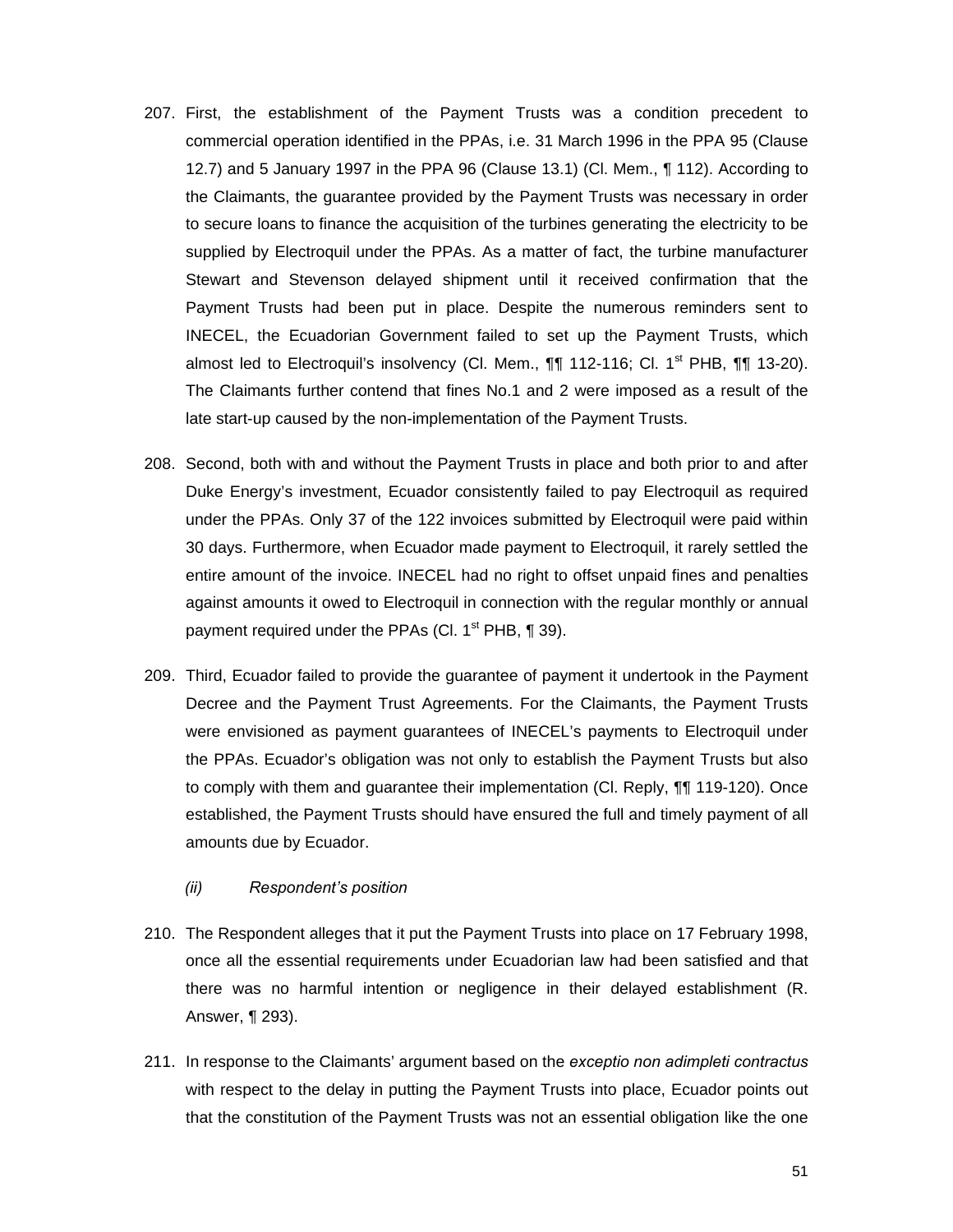related to the provision of energy and that the *exceptio* does apply to obligations of a different nature, as set out in Article 1568 of the Ecuadorian Civil Code. Finally, Ecuador denies that "*reasons not attributable to Electroquil*" constitute grounds for separate and distinct exemption.

- 212. It further submits that Electroquil's invoices were not paid in a timely manner due to catastrophic and unforeseen economic conditions in the country. The Respondent submits that Electroquil was aware of the country's financial difficulties due to successive political and economic events, such as the armed conflict with Peru, the drop in fuel prices, the effects of El Niño, the shutdown of external credit, the collapse of the financial sector, and the change in the monetary system. The delays in the payments were due to these difficulties and were not attributable to negligence or bad faith. All payments were nevertheless eventually made to Electroquil's satisfaction without any reservation (R. Answer, ¶¶ 384-389). In addition, offset was authorized under the PPAs and INECEL did not breach the PPAs in that regard.
- 213. Finally, the Payment Trusts were not meant to serve as a guarantee but were merely understood as a payment mechanism for the PPAs, an understanding which Electroquil never opposed. By the Payment Decree, Ecuador undertook to be INECEL's guarantor ("*aval*"). However, INECEL, which was a separate and distinct entity from the State (R. Reply, ¶ 160), remained the direct debtor of the payment obligation until March 1999, when Ecuador assumed INECEL's rights and obligations upon INECEL's liquidation. Accordingly, Ecuador met his obligation under the Payment Decree by setting up the Payment Trusts which enabled the invoices to be paid on a monthly basis. In addition, the Payment Trusts excluded the State's liability should the funds be insufficient to make the relevant payments.

### *b) Tribunal's determination*

214. The Tribunal will now examine whether (i) the Payment Trusts had been established in accordance with the timetable set by the PPAs; (ii) the Payment Trusts were properly implemented; (iii) the payment of Electroquil's invoices was delayed; and whether (iv) offset was allowed under the PPAs. It will review in subsequent sub-sections below whether interest for late payments is due and whether INECEL complied with the penalty regime of the PPAs.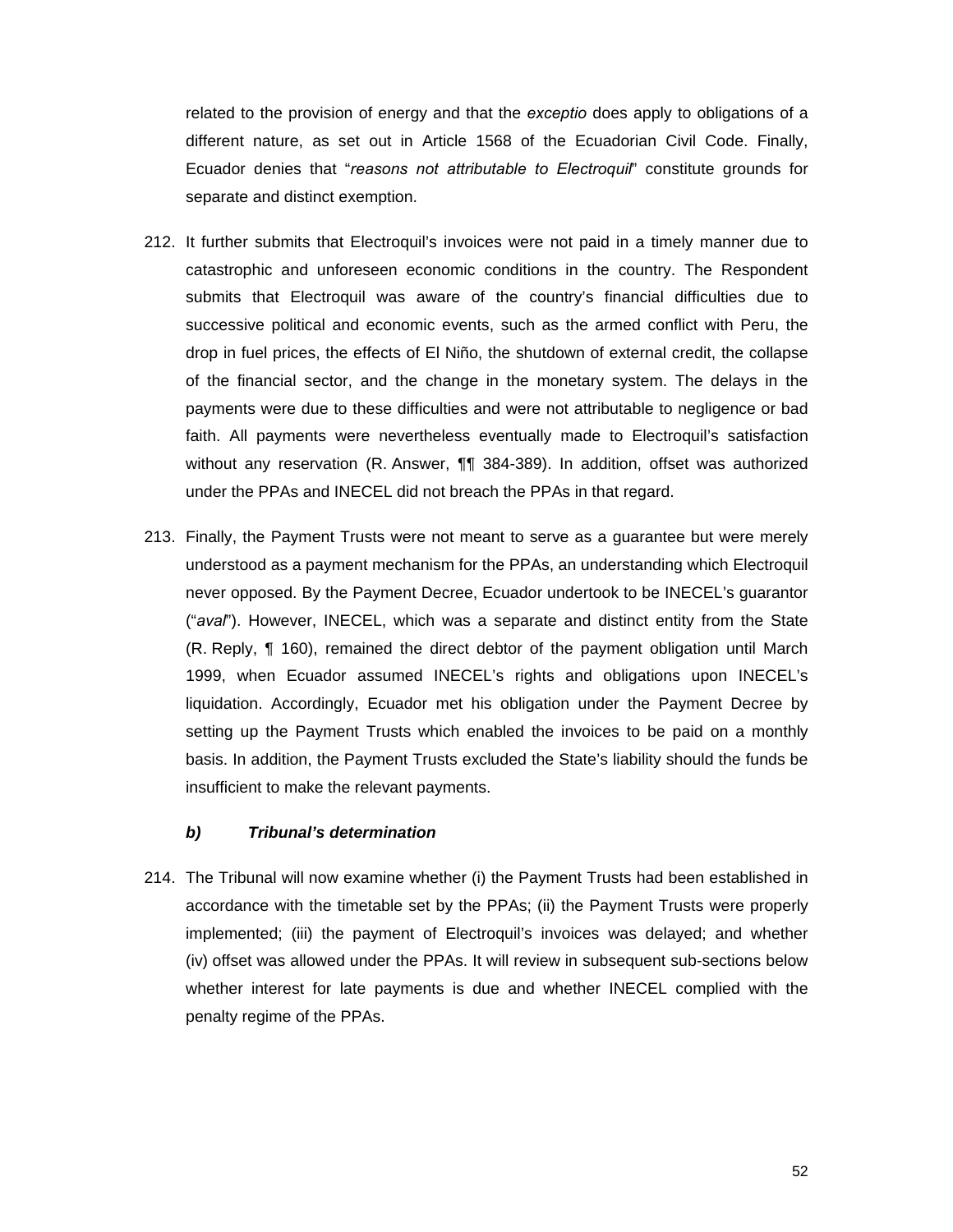- *(i) Establishment of the Payment Trusts*
- 215. The provisions of the PPAs relating to the Payment Trusts read as follows, starting with PPA 95:

*Fixed costs: a) INECEL shall pay the Contractor a fixed monthly amount of twelve American Dollars (US\$12.00) per kilowatt as a charge for ISO capacity. In addition, INECEL shall pay the Contractor a monthly energy charge of US\$0.0045 per kilowatt hour, applicable to the monthly roundedoff amount of four hundred thirty-three (433) hours of operation at ISO capacity (five thousand two hundred (5200) hours annually). b) The amounts indicated in the preceding section shall be paid through a payment trusts account in the Central Bank of Ecuador in the Contractor's name, for the purposes of which INECEL shall process and execute the appropriate payment trusts agreement payable to the Contractor or its designated beneficiary, which shall be signed prior to commercial operation by the plant. INECEL shall have thirty days (30) to make the payment.* 

(Clause 7.1 PPA 95; Cl. Exh. 010, emphasis added, Spanish orginal, English translation provided by the Claimants)

216. And continuing with PPA 96:

*The amounts indicated in Sections EIGHT.ONE, EIGHT.TWO and EIGHT.FOUR shall be paid monthly within thirty (30) days after the date of delivery and receipt of such invoices and those indicated in Section EIGHT.FIVE, if any, shall be paid annually and shall also be paid within thirty (30) days after the date of the delivery and receipt of each invoice. Payment shall be made through a payment trusts account in the Central Bank of Ecuador in the Contractor's name, for the purposes of which INECEL shall process and execute the appropriate payment trusts agreement for the benefit of the Contractor or its designated beneficiary, which shall be signed prior to commercial operation by the Plant. The Minister of Finance and Public Credit shall also be a party to such payment trusts agreement, on behalf of and representing the Republic of Ecuador, in accordance with Order number three thousand ninety-nine, dated the twenty-seventh of September of nineteen ninety-five, and it shall provide that the accounts that the Ministry has with the Central Bank of Ecuador will be debited, providing the necessary funds, on the required dates, in the event that the funds in INECEL's accounts, or in the payment trusts account, are insufficient. To implement this mechanism, it will be sufficient for INECEL to send the Ministry of Finance and Public Credit a notice seven days in advance of the date of payment to make the payments in accordance with the provisions of Subsection b) of Section seven point zero point one of the clause of the power purchase agreement (PPA) [ie, PPA 96].* 

(Clause 8.6 PPA 96; Cl. Exh. 011, emphasis added, Spanish original, English translation provided by the Claimants)

- 217. The commercial operation of Units 1 and 2 started on 10 May 1996, i.e. approximately one and a half months after the scheduled dates. The commercial operation of Units 3 and 4 began on 19 June 1997, i.e. approximately six months after the scheduled dates.
- 218. As of January 1996, Electroquil drew INECEL's attention to the Payment Trust required under Clause 7.1 of the PPA 95 (Cl. Exh. 039, Cl. Exh. 040, Cl. Exh. 045). In response,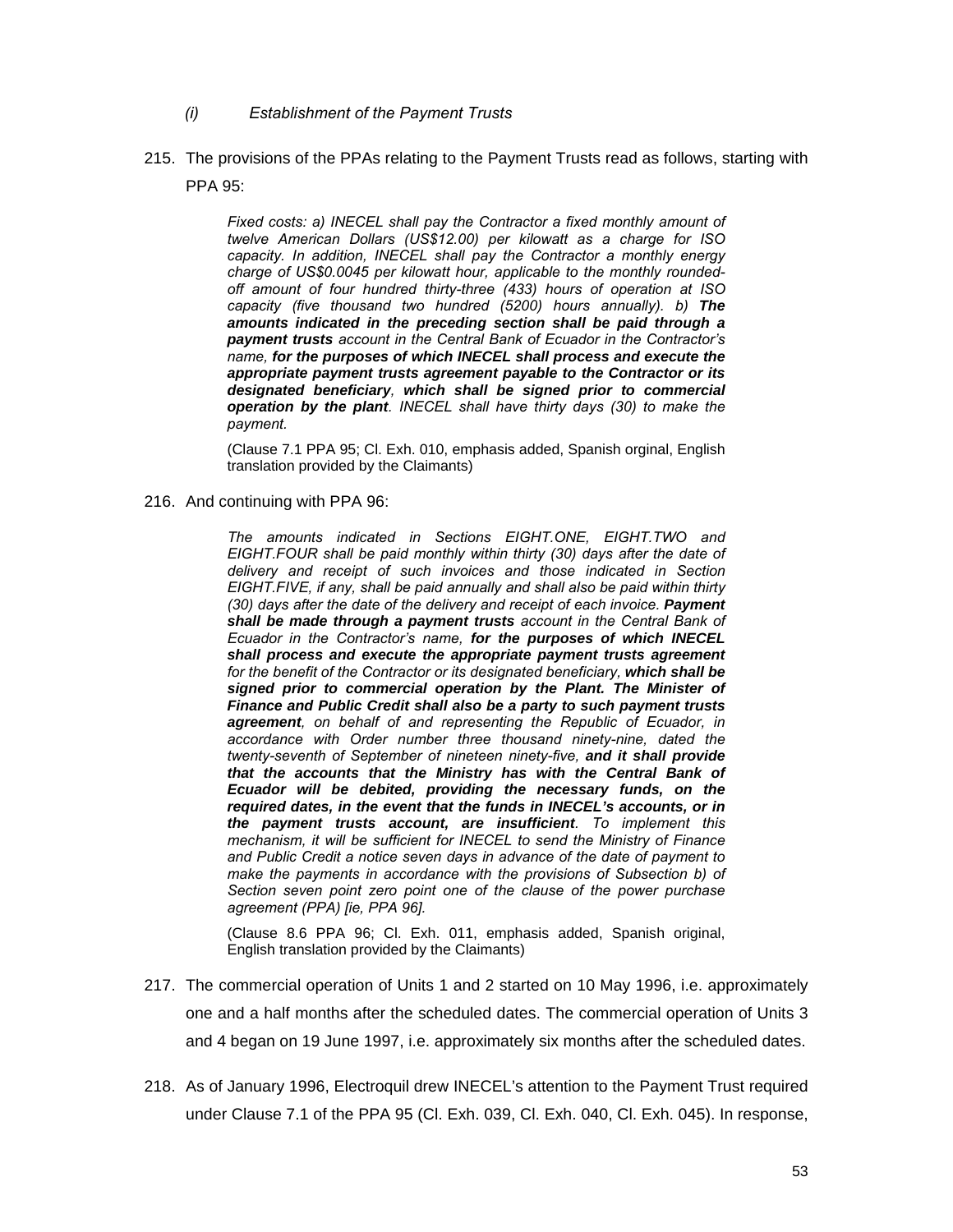on 13 March 1996, INECEL sent a request to the Central Bank of Ecuador to initiate the necessary procedures to put the Payment Trusts in place (Cl. Exh. 040). It was not before 10 November 1997, however, that the Payment Decree requiring the Central Bank of Ecuador to constitute the Payment Trusts was issued, and not before 17 February 1998 that the Payment Trusts were established accordingly.

- 219. Therefore, it is clear that the Payment Trusts were not established prior to commercial operation of Units 1, 2, 3 and 4.
	- *(ii) Failure to implement the Payment Trusts*
- 220. The issue before the Tribunal is twofold: first, did INECEL until 1999 and Ecuador thereafter – breach the PPAs and the Payment Trust Agreements by not properly implementing them? Second, did Ecuador, through its Ministry of Finance, guarantee the timely payment of Electroquil's invoices under the Payment Decree and the Payment Trusts?
- 221. In addition to the above quoted provisions contained in the PPAs, it is useful to examine the wording of the Payment Decree and the Payment Trusts.
- 222. The Payment Decree reads:

*Art. 1.- The Minister of Finance and Public Credit is hereby authorized to personally or by delegation to subscribe the obligation of payment guarantee, (GUARANTEE), of the Ecuadorian State in the two trust agreements that INECEL, as Grantor, Central Bank of Ecuador as Trustee, and ELECTROQUIL, S.A., as Beneficiary, will subscribe, by means of which INECEL expressly and irrevocably authorizes the trustee to monthly retain, in the proportions deemed appropriate, the funds from the account or accounts that INECEL may hold in Central Bank of Ecuador, as well as the income that INECEL may posses or that in the future may be assigned through the Issuer Institute to it, in order to pay the monthly invoices, in accordance with the amount, term and financial conditions determined in each bulk power purchase agreements signed between INECEL and the company ELECTROQUIL S.A. on October 31, 1995, and August 8, 1996 respectively.* 

*Art. 2.- This payment guarantee that it will be included in the two trust agreements, enables Central Bank of Ecuador, in the event INECEL does not have sufficient resources to face the payments it must fulfill in accordance with the bulk power purchase agreements signed with ELECTROQUIL S.A., to debit from the accounts the Ministry of Finance and Public Credit could have in Central Bank of Ecuador, the sufficient amounts, and in the required dates, for the full payment of the respective invoices, and to deposit such amounts in the special Trust that may be established for that purpose, in order to fulfill payments to ELECTROQUIL S.A.* (Cl. Exh. 007, emphasis added, Spanish original, English translation provided by the Claimants)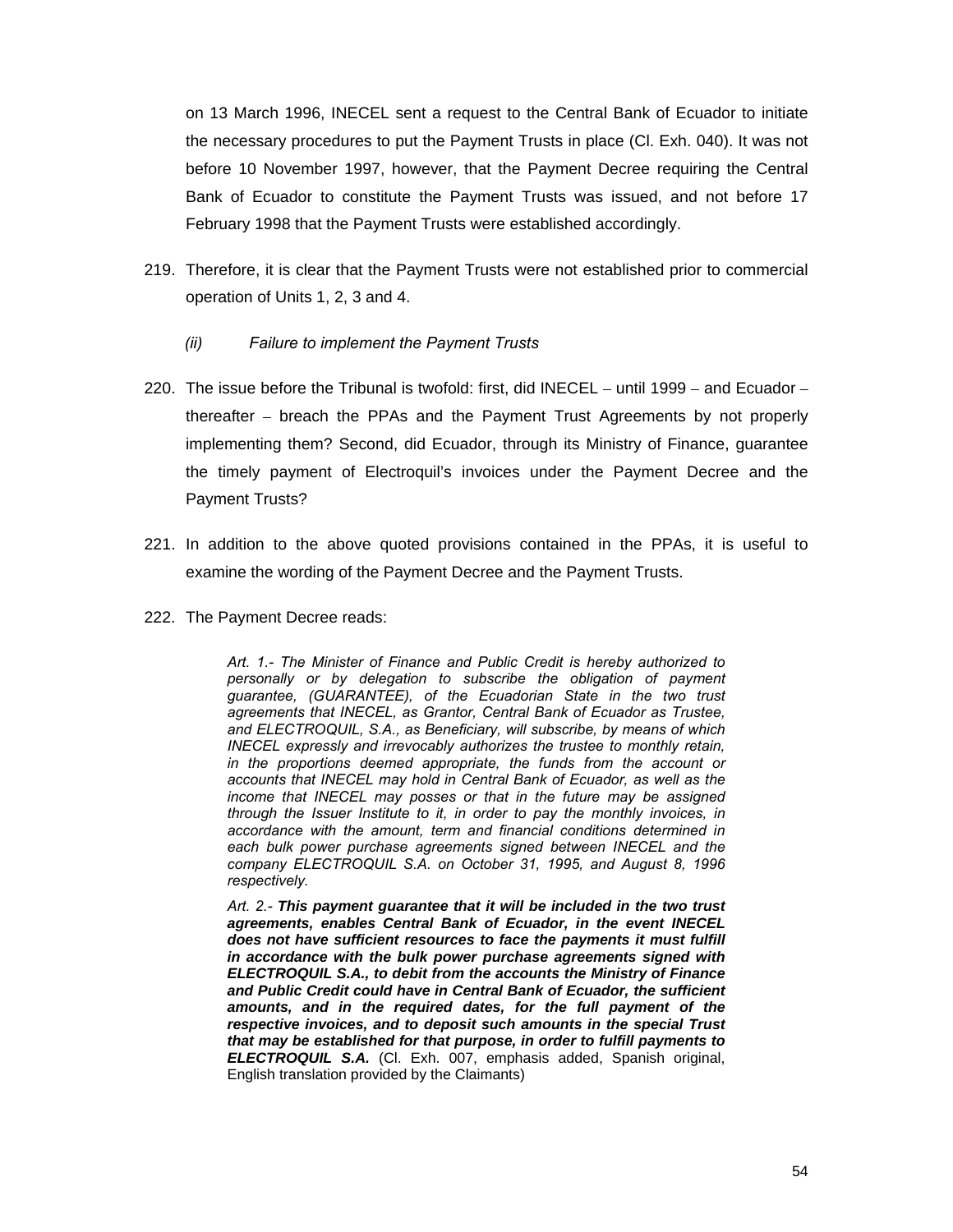#### 223. The 1995 Payment Trust (Cl. Exh. 010) reads, in relevant parts, as follows:

[Recital] *1.4 As a result of the approval granted by the Ministry of Finance and Public Credit in Ministerial Order No. STCP-97-124, dated September 12, 1997, Executive Decree No. 804 was issued, which was published in Official Register No. 190 on November 10, 1997, under which said Ministry was authorized to sign the guarantee of payment of the obligations arising under the aforementioned contract, such guarantee to be provided by the Republic of Ecuador in the trust agreement to be entered into with the Central Bank of Ecuador.* 

*TWO. FORMATION OF THE TRUST AND PROCEDURE: Based on the foregoing recitals, the Ecuadorian Institute of Electrification (INECEL) expressly and irrevocably authorizes the retention, on a monthly basis, and in the proper proportions, of a debit from the funds in account No. 01310016 that the Ecuadorian Institute of Electrification (INECEL)*  maintains with the Central Bank of Ecuador or any other account that it *has with such institution, as well as from any income that it holds or that is allocated to it in the future through the Issuing Institute, to make the payment of the dividends, according to the amount, the time and financial terms and conditions determined in Clause Seven "Prices and Manner of Payment" of the Bulk Power Purchase Agreement executed on October 31, 1995, before Notary Thirty-five of the Canton of Guayaquil.* 

*To make this mechanism operational, the Ecuadorian Institute of Electrification (INECEL) shall provide the Central Bank, fifteen days in advance of the date of payment, a copy of the invoices, duly legalized, in order for the payment procedures to be carried out.* 

*The amounts retained pursuant to the preceding paragraph shall be deposited by the trustee Bank in a special account that shall be named: "TRUST-INECEL-ELECTROQUIL S.A." The payment shall be made to Electroquil S.A. from this account in accordance with the instructions issued for such purpose by such company, which are set out in Letter No. PEJ-97- 12-1124, dated December 11, 1997.* 

*The Central Bank of Ecuador agrees to provide the trust services under the terms and conditions of this instrument, in accordance with the provisions of Article 120 of the Monetary System and State Bank Law.* 

*FIVE. GUARANTEE OF PAYMENT: The Ministry of Finance and Public Credit, duly authorized by Article 2 of Decree No. 804, published in Official Register No. 190 on November 10, 1997, hereby grants, on behalf of the Republic of Ecuador, for the benefit of the Ecuadorian Institute of Electrification (INECEL), the guarantee to secure compliance with the payment obligation assumed by the Ecuadorian Institute of Electrification (INECEL) to Electroquil S.A. under the Bulk Power Purchase Agreement executed on October 31, 1995 before Notary Thirty-five of the Canton of Guayaquil, Roger Arosemena Benites, Attorney at Law.* 

*For the purposes thereof, the Ministry of Finance and Public Credit irrevocably authorizes the Central Bank of Ecuador, in the event that the Ecuadorian Institute of Electrification (INECEL) does not have funds sufficient in its accounts to comply with the aforementioned payment obligation, to debit any accounts that the Ministry of Finance and Public Credit maintains in the Central Bank of Ecuador for sufficient amounts, on the dates on which they are required for the total payment of the specific invoices, and to make the deposits in the special trust account that is established for such purpose by this instrument.* 

*SIX. THE TRUSTEE'S LIABILITY: The obligations that the Central Bank of Ecuador assumes by this agreement shall terminate if the resources in the*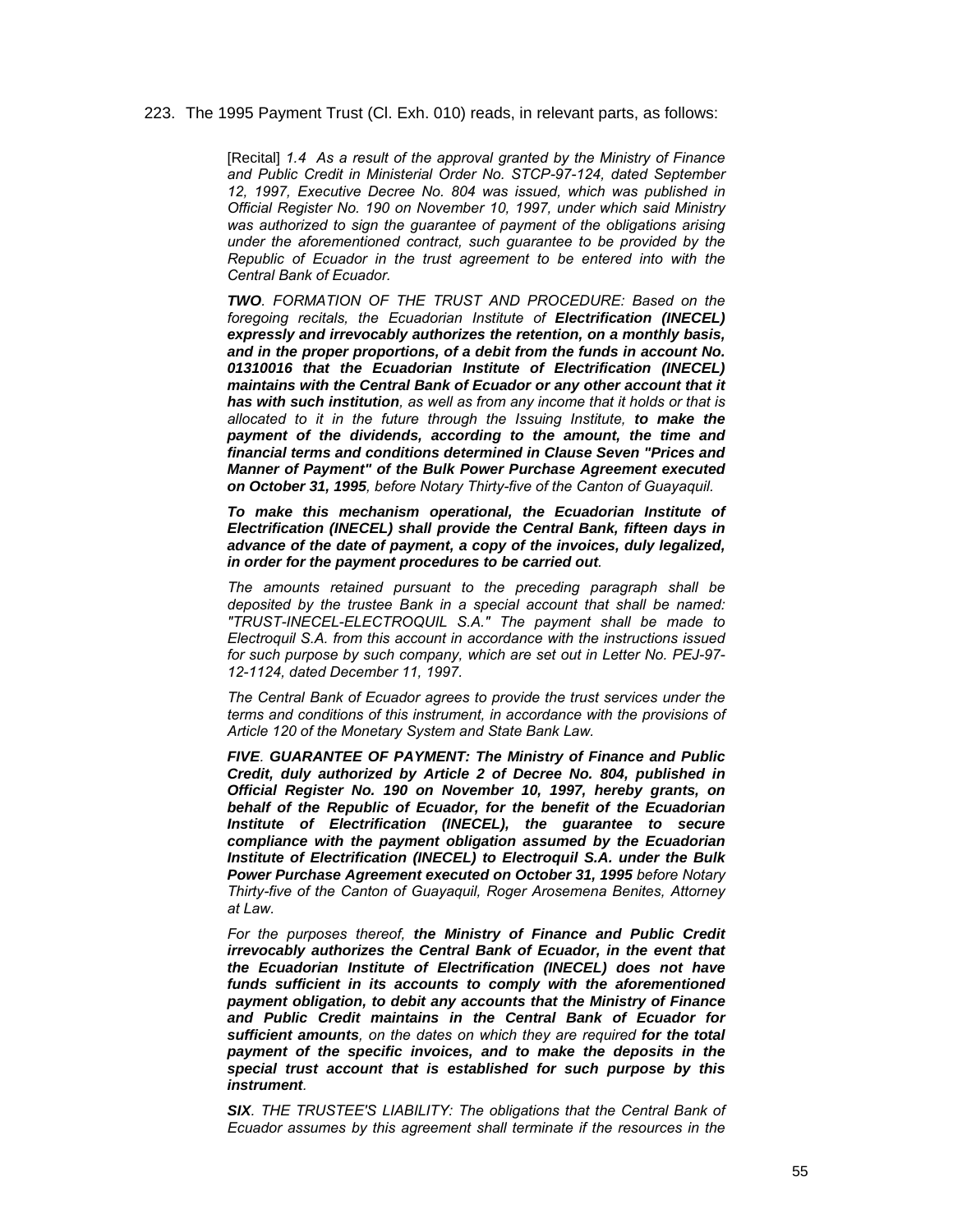*special trust account or in the accounts of the Ministry of Finance and Public Credit, as the case may be, are insufficient and, in general, in the event that it is physically or legally impossible for the Central Bank of Ecuador to comply with the commitment assumed hereby.* 

*In addition, the Central Bank of Ecuador does not assume any liability for the obligations assumed under the Bulk Power Purchase Agreement between the Ecuadorian Institute of Electrification (INECEL) and Electroquil S.A. executed on October 31, 1995 before Notary Thirty-five of the Canton of Guayaquil.* (R. Exh. 054, emphasis added, Spanish original, English translation provided by the Claimants)

- 224. The 1996 Payment Trust contains similar provisions (Cl. Exh. 011).
- 225. Upon the reading of Clause 7.1 of PPA 95 quoted above, INECEL's monthly payment for fixed costs was to be made through a payment trust. Under Clause 8.3 of the PPA 96, it appears that all INECEL's monthly payments were also to be made through a payment trust. Clauses 2 of the Payment Trust Agreements do not appear to condition INECEL's payment in any way. The Tribunal therefore understands the Payment Trusts to be the main contractual mechanism for payment of Electroquil's invoices with regard to energy supply.
- 226. In order for the payments to be carried out through the Payment Trusts, INECEL was to approve Electroquil's invoices pursuant to the provisions of the PPAs, and provide a copy to the Central Bank fifteen days prior to the date of payment (Clause 2 of the Payment Trusts; Tr. G. Larrea, p. 277).
- 227. Mr. Larrea states in his first witness statement "[*o]n few occasions, we were able to draw some money from the Trusts, as had been promised under the Payment Guarantee Decree. Usually though, we would be told that there was simply no money on INECEL's account.*" (1<sup>st</sup> WS G. Larrea, ¶ 51). In his second statement, he mentioned that, at the end of 1998, INECEL's general manager delayed the delivery of Electroquil's invoices to the Central Bank to prevent the payment ( $2^{nd}$  WS G. Larrea,  $\P$ 27). Mr. Larrea also wrote that, at the beginning of 1999, INECEL transferred its funds from the Central Bank to a private bank ( $2^{nd}$  WS,  $\P$  28). At the hearing, Mr. Larrea stated *"instead of sending the invoices to the Central Bank, simply they didn't send. They kept the invoices*" (Tr. p. 277). For his part, the Claimants' expert assumed that the Payment Trusts were not used before March 2000. He notes that eventually, after INECEL's liquidation, the Trusts were used between March 2000 and March 2001 for a payment of USD 8.6 million ( $1<sup>st</sup> ER Kaczmarek, \P 47$ ).
- 228. Be this as it may, it is undisputed that the Payment Trusts did not function as provided for under the PPAs. Electroquil's invoices were nevertheless sometimes paid within the relevant time but, more often, with delay, both prior to and after the establishment of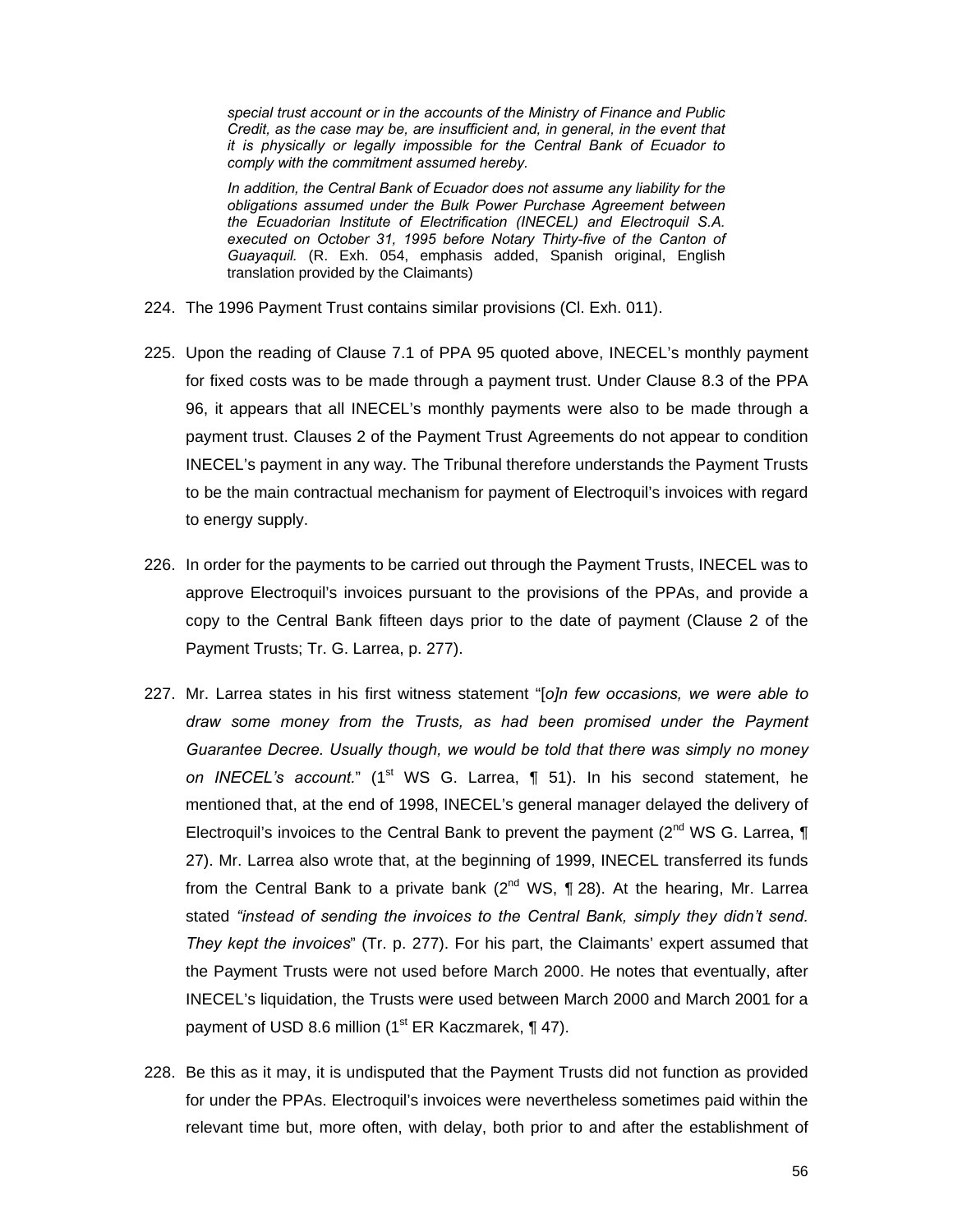the Payment Trusts. The Tribunal notes that payment of the invoices that were actually settled was made by the Ministry of Finance which handled the invoice payment (E. Santos, INECEL's contract administrator from 1999 to the Liquidation, Tr. p. 492).

- 229. The Tribunal further understands that the Payment Trusts also contain a guarantee from the Ministry of Finance that, in the absence of sufficient funds in INECEL's trust account, payment would be made through the Ministry of Finance account with the Central Bank. A provision to that effect was already included in the PPA 96. The Tribunal cannot concur with the Respondent that the Ministry of Finance's responsibility terminated with the establishment of the Payment Trusts, nor that the Payment Trusts Agreement excluded the State's liability. The Tribunal notes that no specific procedure to implement the State's guarantee was included in the Payment Trust Agreements. While it is unclear from the record as to whether this guarantee was ever triggered by the Central Bank, it seems that it was not. This said, the record does not contain any letter from Electroquil sent to the Ministry of Finance in this regard.
- 230. The Payment Trusts were thus a significant mechanism of a mixed nature: they provided for a contractual payment mechanism and also for a guarantee of the State if the contractual mechanism was not complied with. The latter is a contractual obligation undertaken by the State vis-a-vis Electroquil in its sovereign capacity. Under the Payment Trust Agreements, this obligation did not extend to Duke Energy, which was not party to the Agreements. These elements will be further discussed below in the BIT analysis.
- 231. It appears therefore that the conditions for the payment of Electroquil's invoices as set out in the PPAs and in the Payment Trust Agreements were not complied with by INECEL and the Respondent, which in turn led to late payment of Electroquil's invoices.
	- *(iii) The late payments*
- 232. The Claimants have produced an expert report with several tables analyzing Ecuador's alleged failure to pay Electroquil's invoices, together with copies of such invoices, extracts from Electroquil's accounting system showing date of payment, letters from Electroquil acknowledging receipt of payment and/or documents from INECEL regarding payment (Annex NAV-18, NAV-19 to  $1<sup>st</sup>$  ER Kaczmarek). The Claimants' expert report and the documents appended thereto establish late payments of Electroquil's invoices and show the number of days of delay under each PPA (Annex NAV-6 to 1<sup>st</sup> ER Kaczmarek). The late payments can be illustrated by the balance due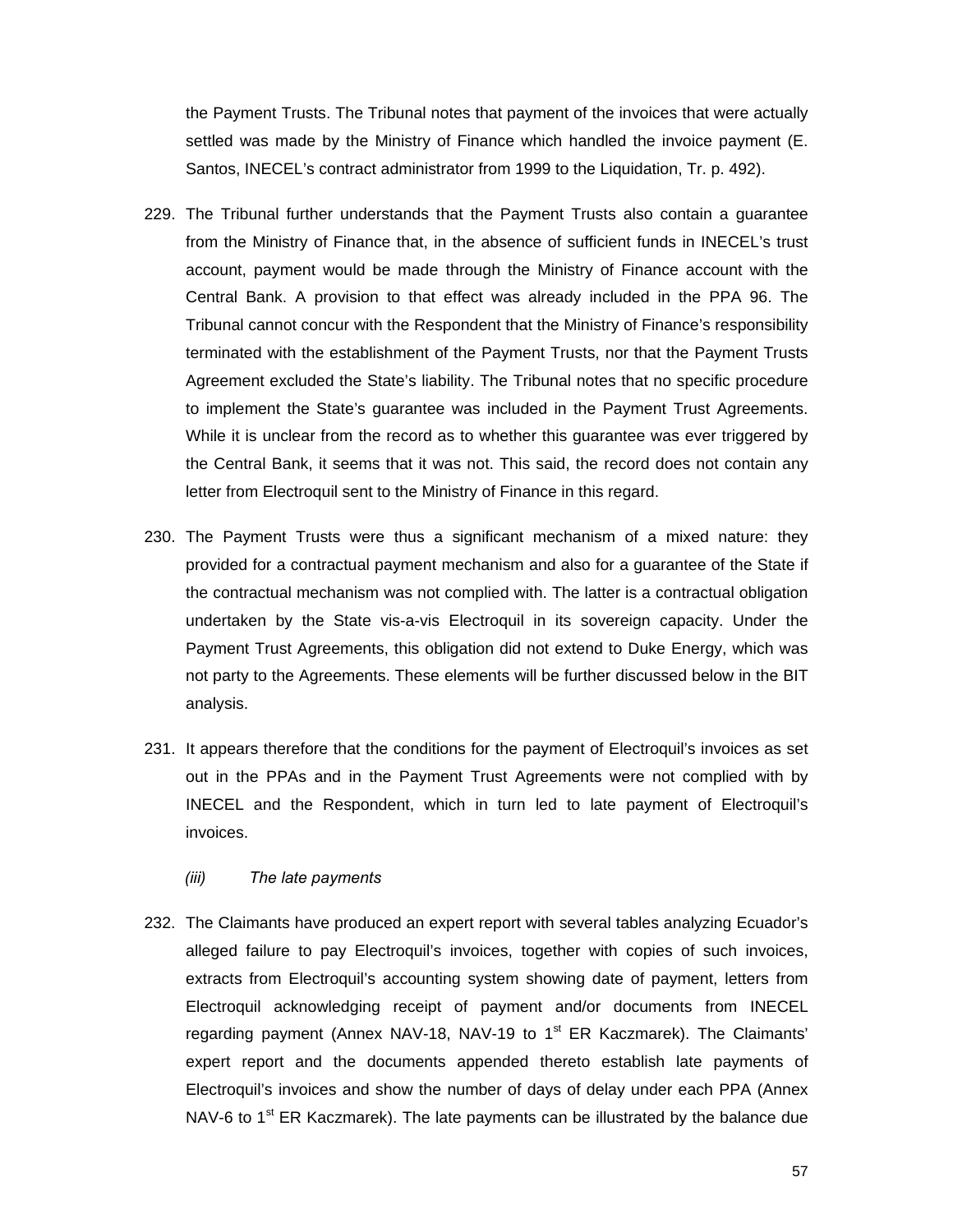to Electroquil. For example, when the Payment Trusts were signed, the overdue balance owing to Electroquil was approximately of USD 7.2 million ( $1<sup>st</sup> ER Kaczmarek$ , ¶ 43). In March 1999, such balance amounted to USD 20.7 million before being partially settled and reduced to USD 11.3 million through the issuance of government bonds. The overdue balance owing to Electroquil was reduced to USD 9.2 million as of March 2000 when payment in dollars was made through the Payment Trusts ( $1<sup>st</sup> ER$ Kaczmarek, ¶ 47). The payments of certain invoices were also divided in installments. Overall, the Tribunal understands that Electroquil's total invoices amounted to USD 124,224,305 million (1st ER Mancero Samán,  $\P$  44).

- 233. The Claimants' expert report also contains a computation of interest on such late payments in the amount of USD 8,421,050. The Tribunal notes that no capital is claimed on any invoices (Table 13 and Annex NAV-1 to 1<sup>st</sup> ER Kaczmarek).
- 234. The Respondent does not challenge the delays in payment. It argues, however, that the late payment of Electroquil's invoices is excused because it was attributable to events over which Ecuador had no control.
- 235. As opposed to the provisions of the PPAs on fines and penalties (Clause 12 of PPA 95 and Clause 8 of PPA 96), the clauses regarding INECEL's payment obligations do not stipulate any grounds for liability exemption (Clause 7 of PPA 95 and Clause 8 of PPA 96). Under the PPAs, INECEL was thus bound to effect payment on time irrespective of the prevailing political or economic conditions.
- 236. The question remains whether the delays may be excused by *force majeure*. The occurrence of the political and economic events referred to in paragraph 212 above is not disputed. Nor is it disputed that the Claimants knew about them (R. Exh. 55).
- 237. While acknowledging the burden which these events may have represented for the country, the Tribunal cannot but note that Ecuador has not demonstrated that they amount to *force majeure,* nor that any of the conditions for its application were met. Nor has it shown what impact they may have had on INECEL's payment obligations under the PPAs. The Tribunal notes, in particular, that the testimony of Mr. Spurrier, one of the witnesses for Ecuador, has shown that the financial crisis was foreseeable.
	- *(iv) Was set-off admissible?*
- 238. It seems that one of the reasons lying behind certain late payments was INECEL's practice to set-off certain fines against Electroquil's invoices as established in Section 2.4 above in the factual part of this Award.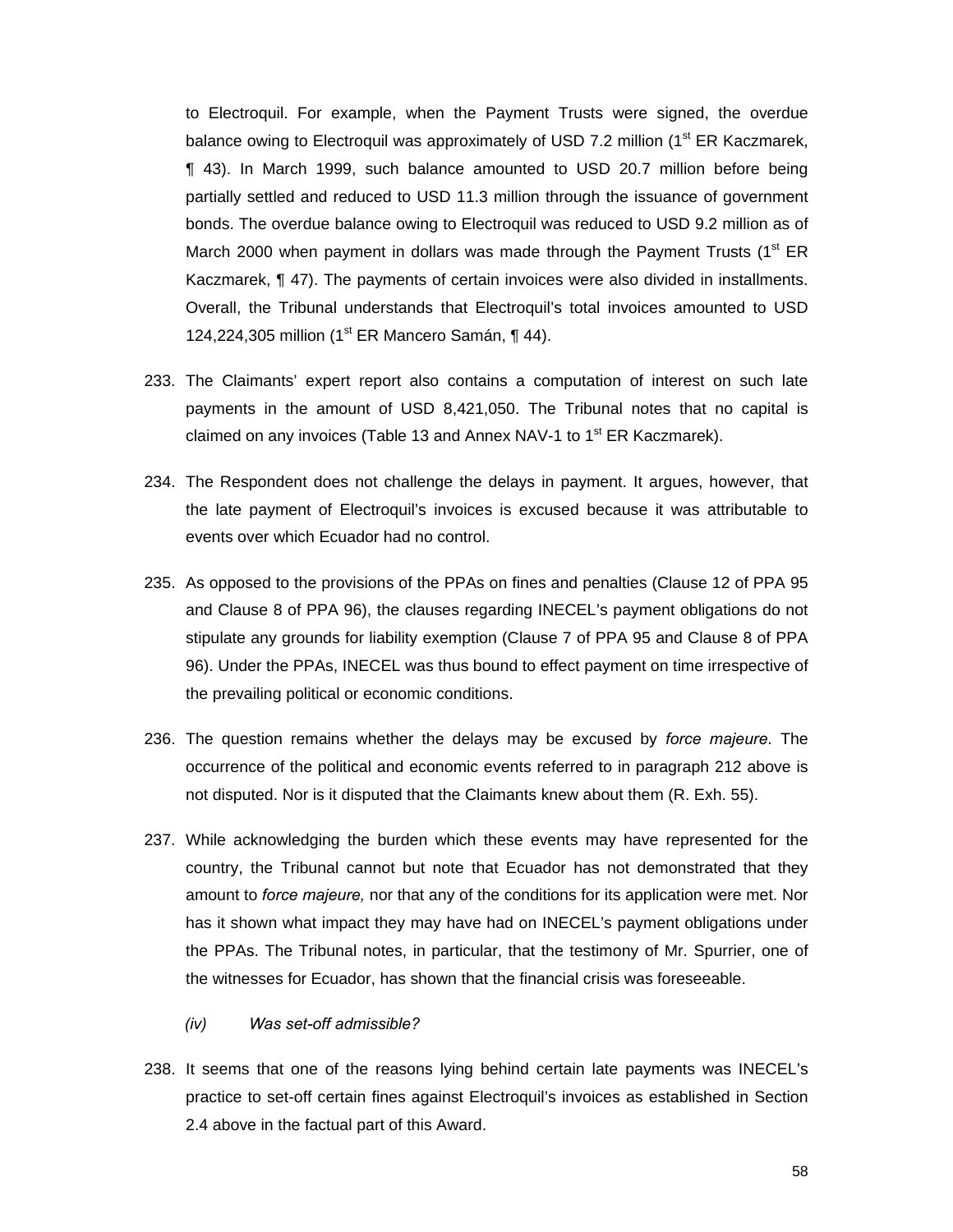- 239. The parties debated the validity of such practice. Ecuador submits that there was no impediment to set-off pursuant to Article 1671 of the Ecuadorian Civil Code to the extent that the invoices and the fines are both monetary claims that are due.
- 240. The Claimants do no dispute that Article 1671 of the Civil Code is relevant to the issue, but argue that the PPAs did not allow the Respondent to offset the fine amounts from invoices due and payable to Electroquil, although it could have offset them from the performance bonds.
- 241. Interpreting Clause 12 PPA 95 and Clause 13 PPA 96 on penalties (which will be set out in more details below) beyond their wording and within their context pursuant to Clause 4 PPA 95 and Clause 4 PPA 96 and Title XIII of the Ecuadorian Civil Code referred to therein, the Tribunal does not consider that these specific contractual provisions were meant to exclusively govern claims and debts under the contracts.
- 242. As a matter of fact, set-off was expressly provided for in Clause 18.1 PPA 95 and Clause 19.1 PPA 96 at the PPAs' liquidation phase. Hence, the PPAs envisaged the principle of set-off and there is no reason why set-off could not be used during the term of the PPAs, provided the legal requirements, i.e. two monetary claims mutually due, were met (Art. 1672 and 1673 of the Ecuadorian Civil Code). This said, the Tribunal does not consider that INECEL's set-off practice could justify the late payments; in other words INECEL still had to comply with the other contractual provisions.
	- *(v) Conclusion*
- 243. It follows that (i) INECEL breached the PPAs by not establishing the Payment Trusts prior to the commercial operation of Units 1 to 4; (ii) INECEL and the Respondent failed to operate satisfactorily the Payment Trusts; (iii) INECEL and the Respondent proceeded to late payments under the PPAs; and (iv) set-off was allowed under the PPAs.

#### *4.1.2 Claims for interest on late payments*

244. Having ascertained that INECEL and the Respondent were late in the payment of Electroquil's invoices, the Tribunal will determine whether interest is due (a) prior to deciding if Electroquil has waived its claim to interest (b).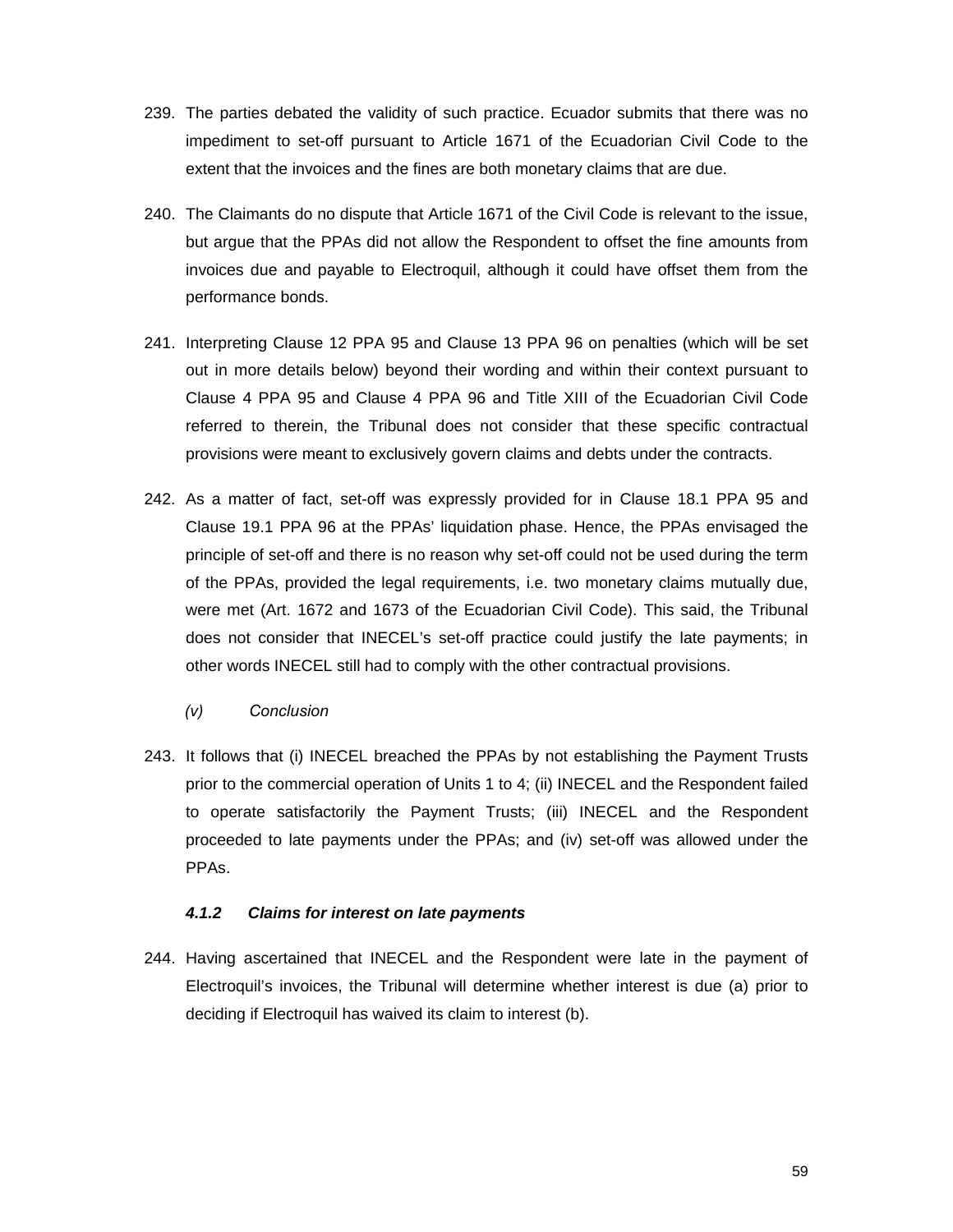#### *a) Is interest due?*

### *(i) Parties' positions*

- 245. The Claimants argue that the accrual of interest in Electroquil's favor as a result of Ecuador's persistent late payments constitutes customary business and legal practice. It claims that Electroquil reserved its right to claim late interest on several occasions and that Ecuador cannot reasonably argue that such a claim be excused on the grounds of *force majeure* or that it has been waived, settled or released by virtue of the Interim Liquidation Agreement, the 95 and 96 Liquidation Agreements, the Subrogation Agreements, the Reciprocal Obligations Agreement and/or the Undisputed Amounts Interest Agreement.
- 246. Ecuador relies on Article 1611 of the Ecuadorian Civil Code to argue that, since Electroquil did not make any reservations with respect to the non-payment of interest, interest on late payments is presumed to have been paid. It also argues that it is for the party opposing this presumption to prove that reservations were made, which the Claimants have not done.
- 247. The Respondent further argues that interest has, in any event, been waived or settled with respect to the Interim Liquidation Agreement, the 95 and 96 Liquidation Agreements, the Reciprocal Obligations Agreement and the Undisputed Amounts Interest Agreement. Indeed, all pending payment obligations, except those related to the fines, were subject to liquidation pursuant to such agreements, and Electroquil never objected to the liquidation.
	- *(ii) Tribunal's determination concerning right to interest*
- 248. Both parties have relied upon Article 1611 of the Ecuadorian Civil Code, which provides as follows:

*Art. 1611. If principal and interest are both due, payment shall be applied first to interest, unless the creditor expressly consents that it be applied to principal. If the creditor gives a letter of acquittance of the principal, without mentioning interest, the interest is presumed paid.*  (Spanish original, Tribunal's translation)

249. On the one hand, the Claimants argue that a presumption exists pursuant to which interest was to be paid when principal and interest were owed, the debtor was to make a partial payment, and the creditor approved the payment without expressly reserving its interest claim. They allege that these requirements were not fulfilled, as Electroquil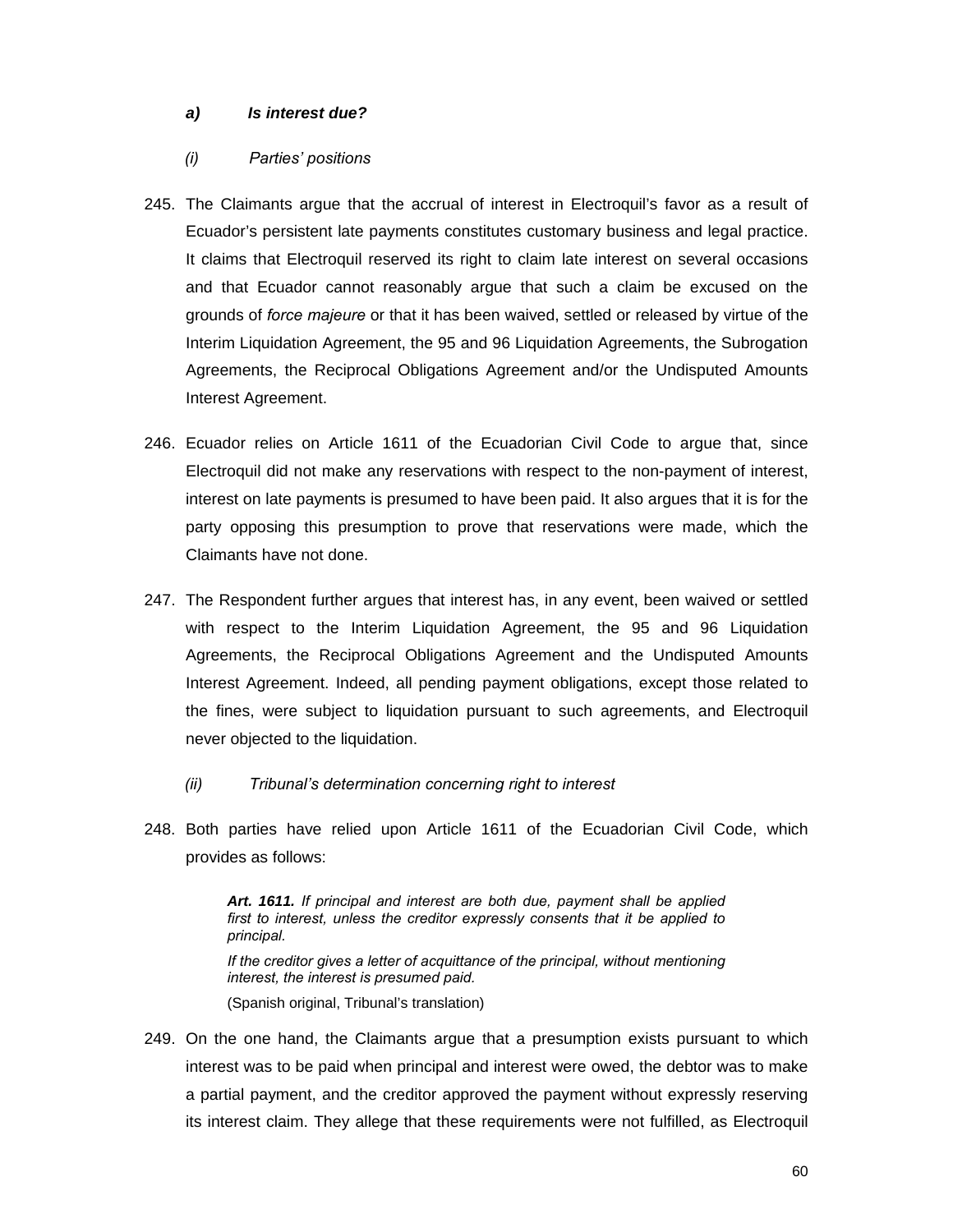never approved the payments made by the Ecuadorian Government, nor issued any receipt of payment in this respect. Further, they submit that Electroquil made several clear reservations of rights with respect to its interest claim, thus leaving any presumption without effect (Cl. 1<sup>st</sup> PHB,  $\P$  59, Cl. 2<sup>nd</sup> PHB,  $\P$  39).

- 250. On the other hand, Ecuador submits that the presumption laid in Article 1611(2) of the Ecuadorian Civil Code does apply and that no interest for late payment is owed. It contends that Electroquil did not make any reservations when it received and endorsed payment (R. 1st PHB, ¶¶ 173-174, R. 2nd PHB, ¶ 11).
- 251. In order to determine whether the presumption of Article 1611(2) of the Ecuadorian Civil Code applies, the Tribunal must primarily examine whether there is a right to interest and whether the Claimants made any reservations with regard to interest when INECEL and Ecuador paid the invoices.
- 252. Article 1575 of the Ecuadorian Civil Code reads as follows:

*Art. 1575. If the obligation is one to pay a sum of money, damages for delay in performance are subject to the following rules:* 

- *1. Conventional interest continues to run, if the conventional interest is higher than the legal interest, or the legal interest begins to apply in the contrary situation; saving the special rules authorizing the collection of interest at the current rates in certain cases.*
- *2. The creditor is not required to show prejudice when he collects interest only; the fact of the delay is sufficient.*
- *3. Delayed interest does not produce interest.*
- *4. The preceding rules apply to all kinds of incomes, land rents, and periodic payments.*

(Spanish original, Tribunal's translation)

- 253. Ecuador's legal expert has submitted that interest is only payable in the event of a complete failure by the debtor to perform its obligation, not in the event of a mere delay in payment. In addition, he holds that the delays were excused on the grounds of *force majeure*, and that, in any case, public entities are not held to paying interest on delayed payment, except if the delays disrupt the economic balance of the contract.
- 254. By contrast, Duke's legal expert has submitted that interest was due as soon as a delay was evidenced, and that the rule applied equally to public entities.
- 255. Having reviewed the legal opinions and Article 1575 of the Ecuadorian Civil Code, the Tribunal comes to the conclusion that Ecuadorian law provides for a right to interest for late payment irrespective of the public or private status of the debtor. The parties themselves were well aware of this right when they acknowledged that the question of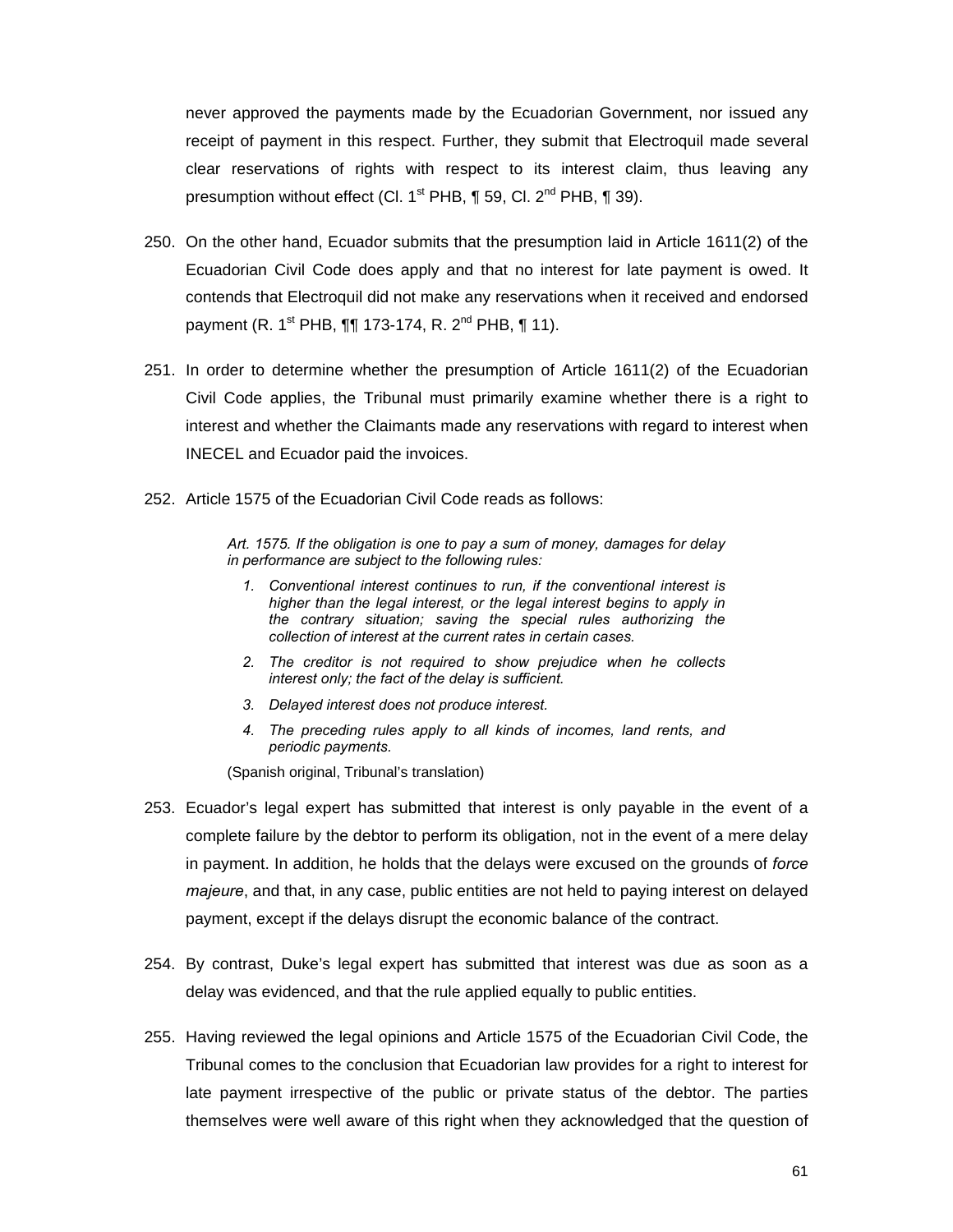interest was disputed in the different agreements seeking to resolve their disagreements $20$ .

- 256. Moreover, the Tribunal finds no indication that interest would only accrue in the event of a complete non-performance by the debtor and not already in the event of delayed performance. Finally, as noted above, the Respondent has failed to demonstrate the occurrence of *force majeure*.
	- *(iii) Tribunal's determination on reservation of interest*
- 257. The Claimants argue that Clause 7 in fine of the 95 Liquidation Agreement and Clause 7.6 of the 96 Liquidation Agreement constitute a reservation of interest for late payment of invoices. In their original versions, these provisions read as follows:

*The parties reserve their right to claim their interests under the law.*  (Cl. Exh. 22 and 24, English translation provided by the Claimants)

- 258. According to the Claimants, the Liquidation Agreements specifically enumerate each party's pending obligations and the corresponding amounts owed. The reference to interest included after such enumeration is clearly designed to cover interest related to the obligations listed in the Liquidation Agreements, not interest related to obligations which are not the subject matter of the Liquidation Agreements (R.  $1<sup>st</sup>$  PHB,  $\P$  175).
- 259. The Respondent denies that these provisions constitute a reservation of the right to claim interest for late payment.
- 260. The purpose of the Liquidation Agreements was to implement Clause 18.1 of PPA 95 and Clause 19.1 of PPA 96 which, in their relevant parts, read as follows:

*After the expiration of [the term of] this Agreement, or if it has not been possible to continue with the relationship created by this instrument, the parties shall prepare and execute a Certificate of Settlement of Accounts* [...] stating in detail the technical and financial-accounting aspects thereof, *and also stating the volume of capacity and energy supplied during this period, the amounts that INECEL has paid to the Contractor, and any that remain to be paid to it, those that must be deducted or repaid, for any reason, and applying the appropriate adjustments. For the purposes thereof, any appropriate setoffs may be made.* (Cl. Exh. 010 and 011, emphasis added, Spanish original, Tribunal's translation)

<sup>20</sup> The Tribunal is comforted in its decision by the MEM's acknowledgment that Electroquil had a right to interest for non-payment by the State of its obligation, interest "that was legally established in favor of that company" " (Clause 7 "*De los intereses*", Reciprocal Obligations Agreement, R. Exh. 059, Spanish original, Tribunal's translation). This was further confirmed in the Undisputed Amounts Interest Agreement (see *infra* ¶ 61).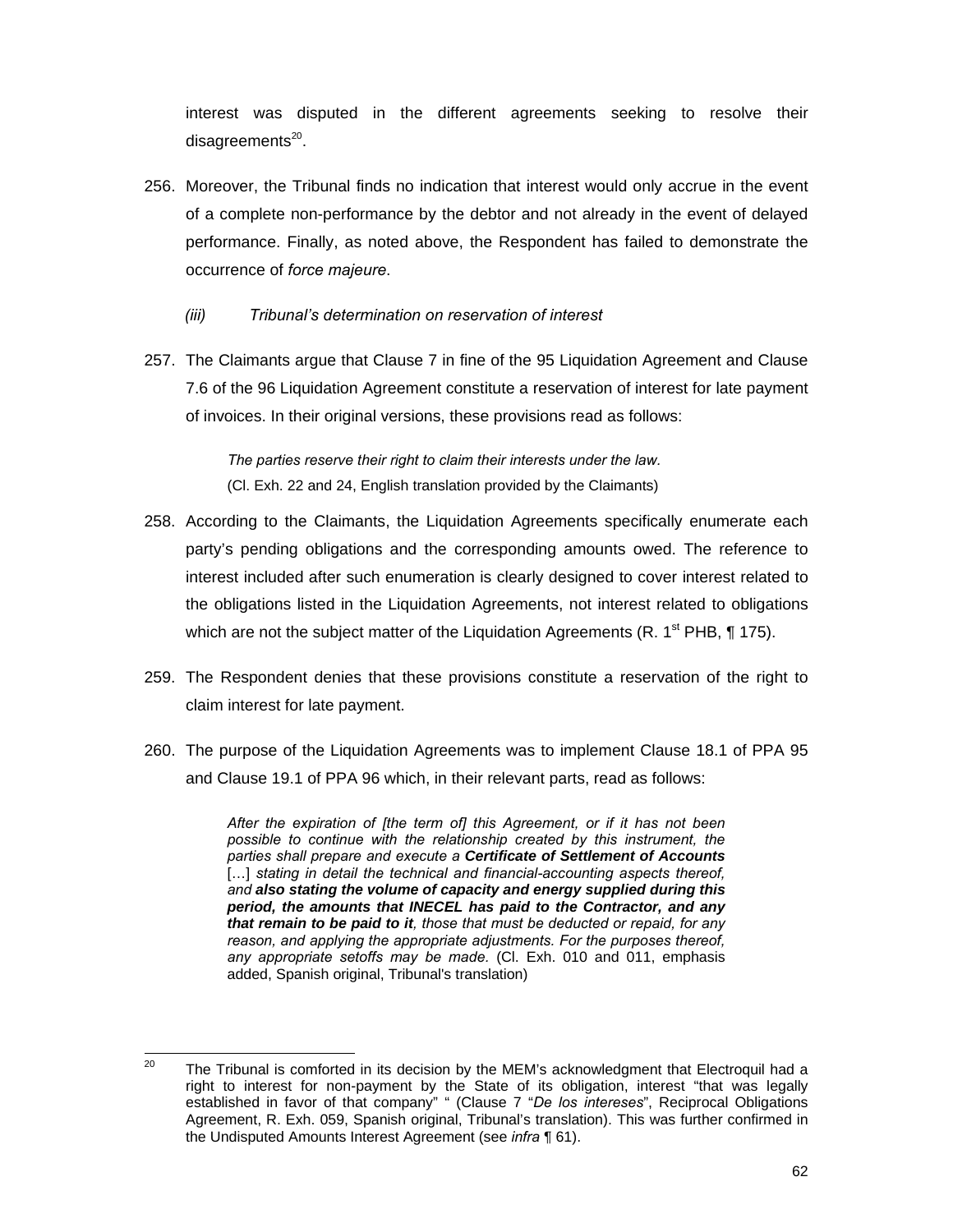- 261. Specifically, the 95 Liquidation Agreement states that the Contract Administrator had authorized payment of Electroquil's invoices, detailed in the appended financial settlement, which inter alia took the Interim Liquidation Agreement (Cl. Exh. 103, R. Exh. 116) into consideration (Clause 6.2, Cl. Exh. 22). After calculating the balance for fuel and transportation and the balance for power separately, the parties agreed upon a final balance of USD 4,173,718.65 in favor of Electroquil (Clause 6.2.2). Clause 7 of the 95 Liquidation Agreement went on to specify that it did "*not resolve or settle any of the matters submitted to arbitration*", i.e. the fines imposed under PPA 95. Clause 7 in fine of the 95 Liquidation Agreement added the parties' reservation of rights to claim interest.
- 262. As for the 96 Liquidation Agreement, it followed in substance the same structure as the 95 version and determined that the final balance in favor of Electroquil amounted to USD 96,980.64 (Cl. Exh. 24).
- 263. The Liquidation Agreements were entered into to liquidate the PPAs. It is clear that the liquidation included invoices unpaid or partially paid. Such invoices were taken into account for the calculation of the final balance.
- 264. In light of the parties' agreement upon the invoices paid by INECEL and Ecuador and those pending within the liquidation phase of the PPAs, the Claimants' argument according to which Electroquil never approved payments or acknowledged receipt of payments is unpersuasive. As a matter of fact, even prior to the Liquidation Agreements, Electroquil had sent letters to INECEL acknowledging receipt of payment of certain invoices although not systematically (see Annex NAV-18 and NAV-19 to 1<sup>st</sup> ER Kaczmarek).
- 265. At the same time, the Tribunal agrees with the Claimants that they expressly reserved in the Liquidation Agreements the right to claim interest on the final balance owed after settling the obligations pending under the PPAs, whether such obligations were the payment of Electroquil's invoices for the provision of power or the payment of fuel costs and transportation.
- 266. As the Respondent rightly points out (R.  $2^{nd}$  PHB,  $\P$  20), the reservation of interest was only made with respect to the final amounts of USD 4,173,718.65 and USD 96,980.64 respectively set forth in the Liquidation Agreements. This view will be confirmed upon examining the Reciprocal Obligations Agreement in conjunction with the Undisputed Amounts Interest Agreement (see infra ¶¶ 60-61).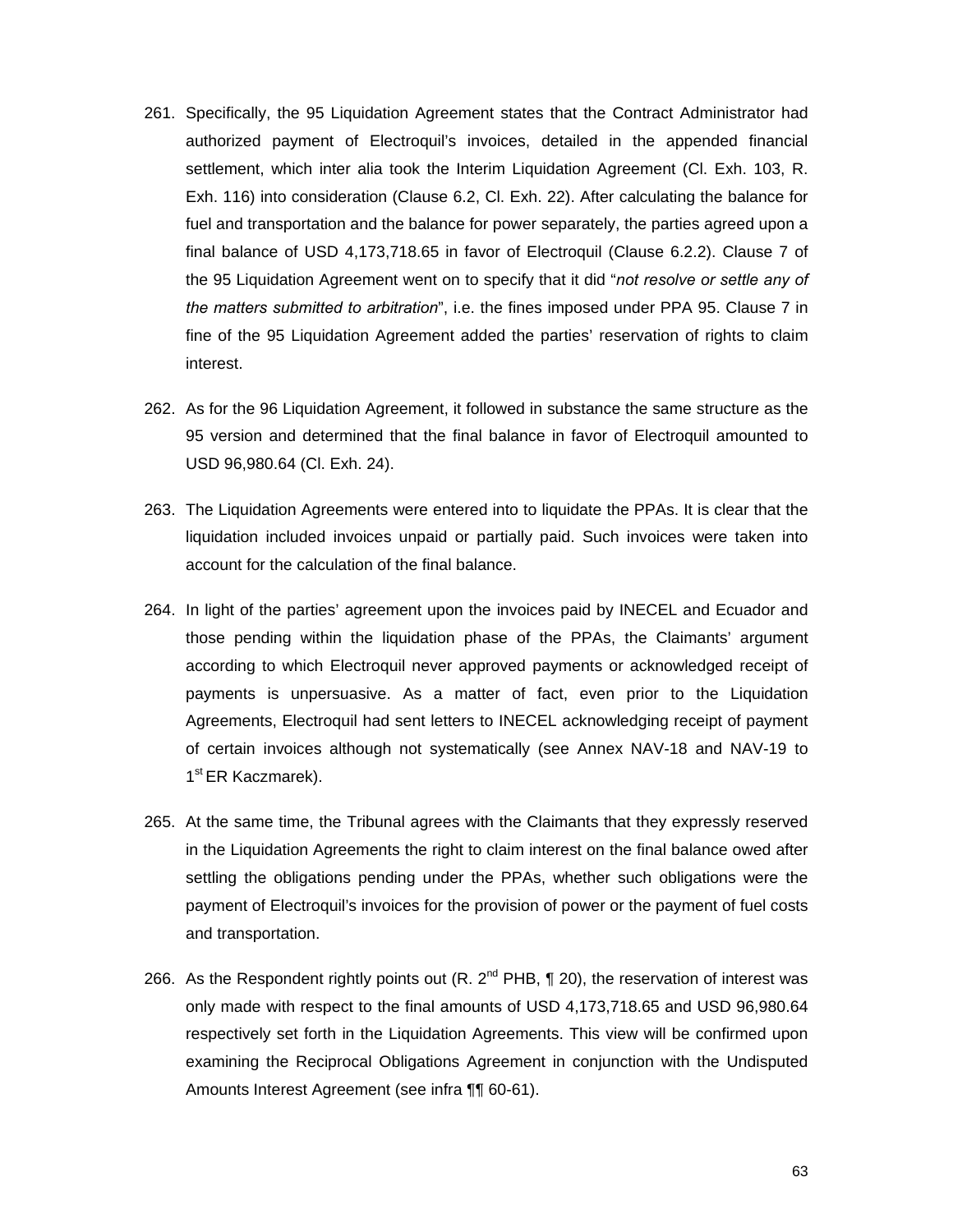267. Since the Respondent accepts that a reservation of the right to claim interest was made in the Liquidation Agreements, the Tribunal can dispense with examining the Claimants' additional arguments, i.e. that a reservation was made by way of the claim brought to local arbitration and that the payment of late interest constitutes ordinary business practice.

### *b) Alleged "waiver" to claim interest*

- 268. The next issue that arises for determination is whether Duke's claim for interest was waived or settled by way of agreement, as the Respondent argues. The Tribunal will proceed to examine in turn each of the agreements to which the parties referred.
- 269. First, the Interim Liquidation Agreement (Cl. Exh. 103, R. Exh. 116) was entered into between the parties in 1999 for the purpose of settling the outstanding payment obligations under the PPAs as a result of the liquidation of INECEL and the subrogation of rights and obligations under the PPAs by the Ecuadorian Government through the MEM (Recitals Interim Liquidation Agreement, point 6, p. 2).
- 270. The Claimants submit that the Interim Liquidation Agreement was not intended to deal with interest. Had the parties wished to do so, whether by way of settlement or waiver, they would have stated it. By contrast, the Respondent contends that the absence of any mention of interest implies a waiver and that the presumption of Article 1611 of the Civil Code applies.
- 271. In other words, the parties concur that interest is not mentioned in the Interim Liquidation Agreement, but draw different consequences from that fact. As was set out in connection with the Liquidation Agreements, if the creditor does not expressly reserve the right to claim upon interest payment of the principal, interest is presumed to be paid $^{21}$ . In the present instance, the Interim Liquidation Agreement contains no reservation of interest. Therefore, the Tribunal will apply the presumption and conclude that the Claimants lost their right to interest by not making an express reservation, unlike what they did in the Liquidation Agreements with regard to the final balance. In this latter respect, the Tribunal finds that the fact that interest was reserved for the final amounts due under the PPAs in the Liquidation Agreements cannot reasonably be overruled by a lack of reservation in prior agreements.

 $21$ Although the parties have used the terms waiver, the Tribunal notes that Article 1611 contains a presumption of payment of the interest when the creditor provides a receipt of payment without reserving the right to claim for the interest.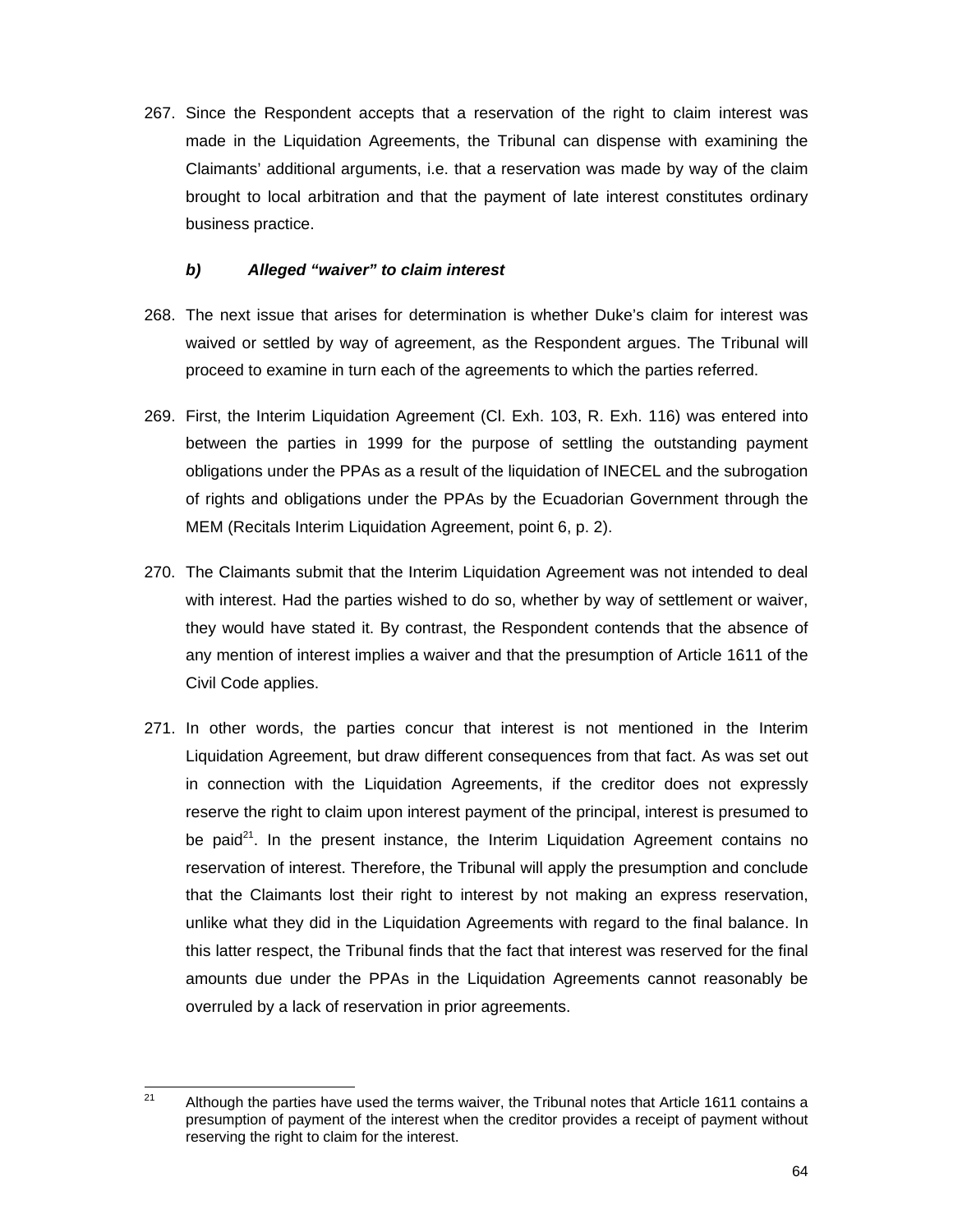- 272. The latter reasoning equally applies to the Subrogation Agreements entered into between the parties in 1999 (Cl. Exh. 17 and 18).
- 273. Further, the Reciprocal Obligations Agreement entered into between the parties and Petroecuador provided for the extinction of Ecuador's obligation in favor of Electroquil in the amount of USD 4,173,718.65 resulting from the 95 Liquidation Agreement, as well as for the extinction of Electroquil's obligation in favor of Petrocomercial in an amount of USD 4,173,718.65 (Clause 4 of Reciprocal Obligations Agreement). In other words, upon Electroquil's request, the amount that Ecuador owed Electroquil was to be transferred to Petrocomercial - which had a claim against Electroquil - with the effect of extinguishing in part both Electroquil's and Ecuador's debts (Clause 1.11, Clause 2.1 and Clause 4 of Reciprocal Obligations Agreement). The Reciprocal Obligations Agreement provided for the payment of interest in the amount of USD 4,173,718.65.
- 274. The Claimants contend that the Reciprocal Obligations Agreement did not lead to a settlement or a waiver of any of their claims against Ecuador which are the subject matter of the present arbitration. They assert that Duke's claim for interest has been preserved by virtue of Clause 7 of the Reciprocal Obligations Agreement. The Respondent does not deny that the Reciprocal Obligations Agreement provided for the payment of interest in the amount of USD 4,173,718.65. It alleges, however, that such interest was paid under the Undisputed Amounts Interest Agreement (R. 2<sup>nd</sup> PHB,  $\P$  23).
- 275. Clause 7 of the Reciprocal Obligations Agreement provides as follows:

*The Ministry will recognize in favor of ELECTROQUIL the interest generated by the untimely payment of the obligation specified in the first paragraph of numeral 2.1 of the Second Clause of this agreement, which was legally established in favor of that company.* 

*In any case, interest will be stipulated in a separate agreement in conjunction with those referred to in paragraph 2.3 of the Second Clause of this agreement, in exactly the same terms as to the type of interest rate applicable.* 

(Spanish original, Tribunal's translation)

276. Clause 2.1, to which Clause 7 of the Reciprocal Obligations Agreement refers, reads as follows:

> *In accordance with numeral 6.2.2 of the Sixth Clause of the Liquidation Agreement of Contract No. 020/95, signed on November 27, 2001 between representatives of the MINISTRY and ELECTROQUIL, the latter states owing Electroquil the amount of US\$ 4,173,718.65 […].*

> *For its part, the STATE manifests that, pursuant to Executive Decree No. 506, and in consideration to the Payment Trust referred to in numeral 6 of*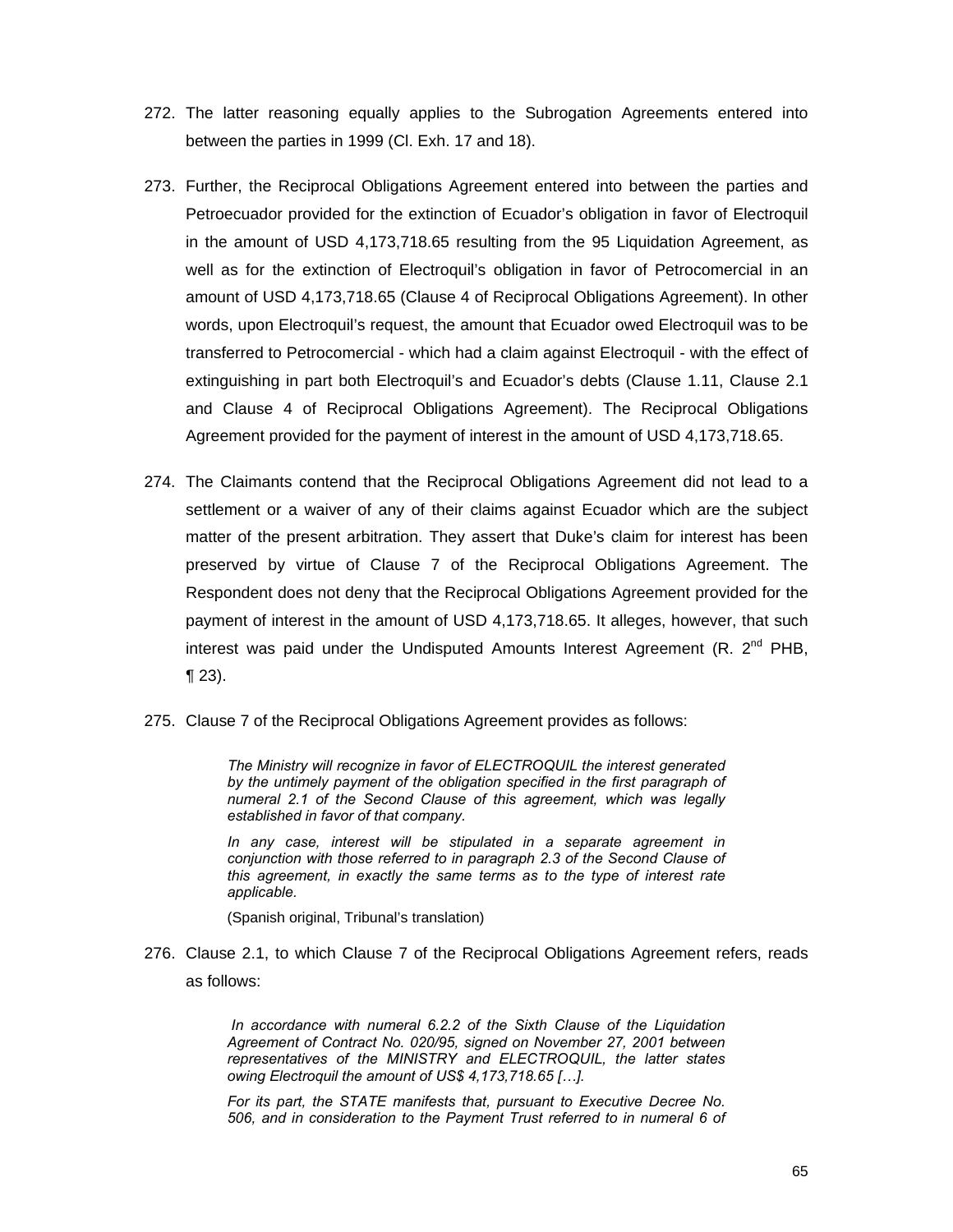*the First Clause, is a guarantor of payment of the MINISTRY'S obligations with ELECTROQUIL.*  (Spanish original, Tribunal's translation)

- 277. Finally, the Undisputed Amounts Interest Agreement (R. Exh. 63) sought to implement Clause 7 of the Reciprocal Obligations Agreement. In the former agreement, the parties expressly agreed that interest was due to Electroquil (Clause 2.1 of the Undisputed Amounts Interest Agreement). They also agreed upon the liquidation and extinction of all interest claims in favor of Electroquil for late payment of the invoices for fuel costs as referred to under Clause 7.4 of PPA 95 (Clause 3 of the Undisputed Amounts Interest Agreement).
- 278. The Undisputed Amounts Interest Agreement makes it clear that no interest can be claimed for the amounts pending under PPA 95 in accordance with the 95 Liquidation Agreement.
- 279. It follows that interest is only due upon the amount of USD 96,980.64 set forth in the 96 Liquidation Agreement. Indeed, the presumption of Article 1611 is rebutted with respect to this Agreement as a result of an express reservation (see supra ¶ 265).
- 280. Therefore, the Tribunal considers that interest for late payment of Electroquil's invoices cannot be claimed in light of the presumption of Article 1611, subject to interest on the amount of USD 96,980.64 arising out of the 96 Liquidation Agreement.

### *4.1.3 Fines and penalties imposed during the execution of the PPAs*

281. The Tribunal will begin by reviewing the parties' general allegations in respect of the imposition of fines and penalties (a) and the applicable provisions of the PPAs (b). It will subsequently analyze the arguments raised in connection with each of the contested fines (c).

### *a) Parties' positions*

282. According to the Claimants, both PPAs expressly excused technical breaches by Electroquil under specific circumstances. While certain circumstances may have permitted the imposition of a fine, in almost every instance, other circumstances were also present which justified not imposing the fine. Ecuador's imposition of fines under circumstances where its own contractual breaches caused Electroquil's technical defaults was clearly improper and runs contrary to the spirit of Clause 12.4 of PPA 95 and Clause 13.4 of PPA 96.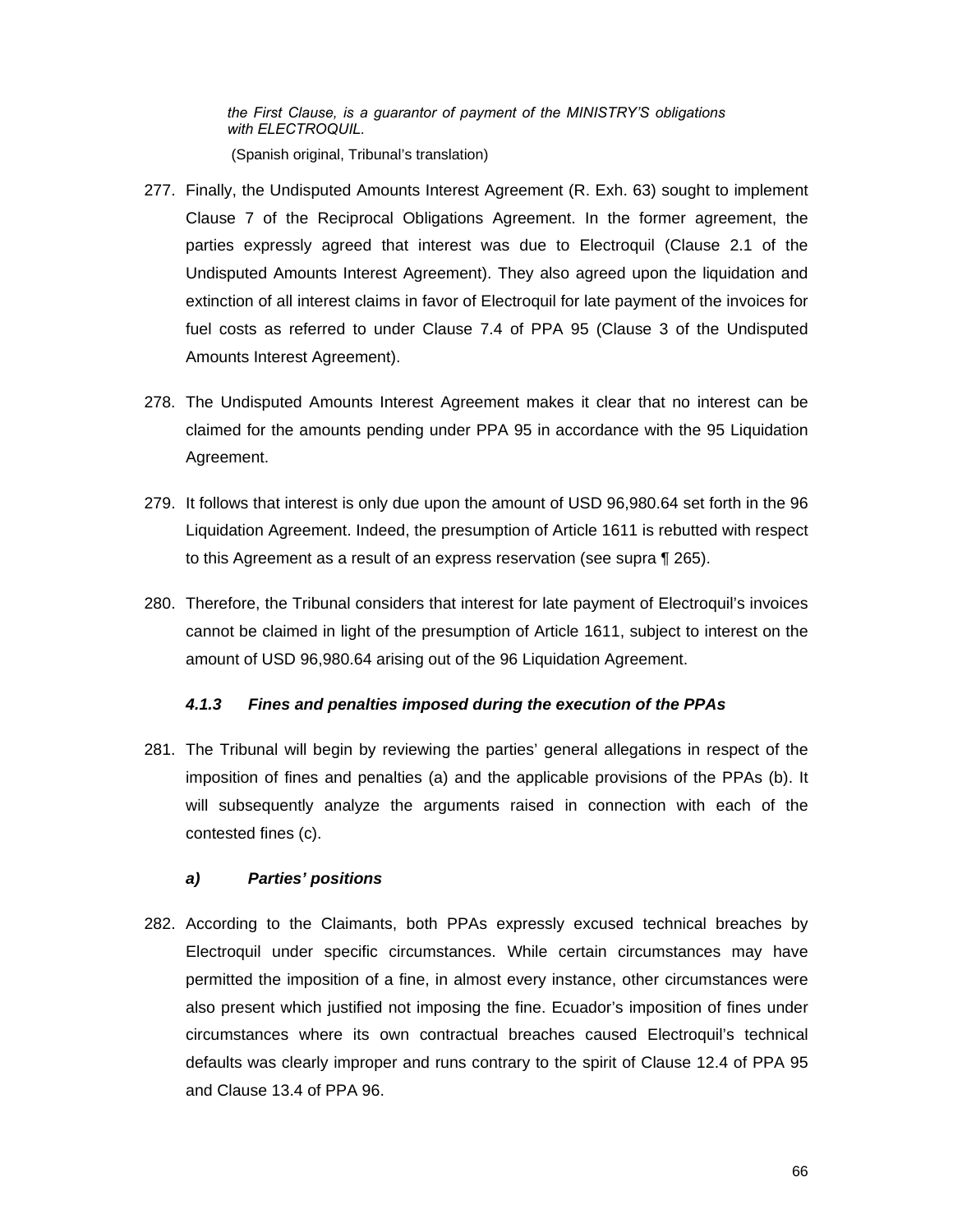- 283. The Claimants further argue that, aside from the clauses referred to above and the general provisions of the PPAs governing the settlement of contractual disputes, the PPAs were silent with regard to how fines were to be imposed and collected. Ecuador was not entitled to offset the fine amounts from invoices due and payable to Electroquil. Furthermore, the PPAs did not contemplate any lump sum imposition and collection of fines at the expiry of the PPAs.
- 284. For its part, Ecuador argues that INECEL's right to impose fines upon Electroquil was granted to INECEL in order to ensure the proper performance of the PPAs. The PPAs set out specific situations that would justify the imposition of the fines, especially insufficient energy supply within a certain time limit and under certain technical circumstances. Thus, as soon as the relevant facts justifying imposition of a fine occurred, INECEL was entitled to exercise its rights, which were in no way limited or time-barred, under the PPAs.
- 285. Furthermore, as already indicated Ecuador submits that there was no impediment to set-off pursuant to Article 1671 of the Ecuadorian Civil Code.
- 286. Before examining the parties' arguments and each fine in detail, the Tribunal considers it of use to briefly review the grounds for penalties set forth in the PPAs.

### *b) Contractual regime*

- 287. Pursuant to Article 12 of PPA 95, INECEL can impose a fine for:
	- shortfalls between the availability guaranteed in the contract and the actual availability for each unit (Clause 12.1);
	- excessive fuel consumption (Clause 12.2);
	- failure to reach the guaranteed output (Clause 12.3); and
	- delays in start-up (Clause 12.7).
- 288. The penalties under PPA 95 were to be calculated once a year and paid within 15 days. They could not exceed 5% of the value of PPA 95 (Clause 12.6). Clause 12.4 of PPA 95 specified that no fine could be imposed if Electroquil's defaults were due to *force majeure*, an act of God or for duly proven reasons not attributable to Electroquil.
- 289. Pursuant to Article 13 of the PPA 96, INECEL can impose a fine for:
	- delays in start-up (Clause 13.1);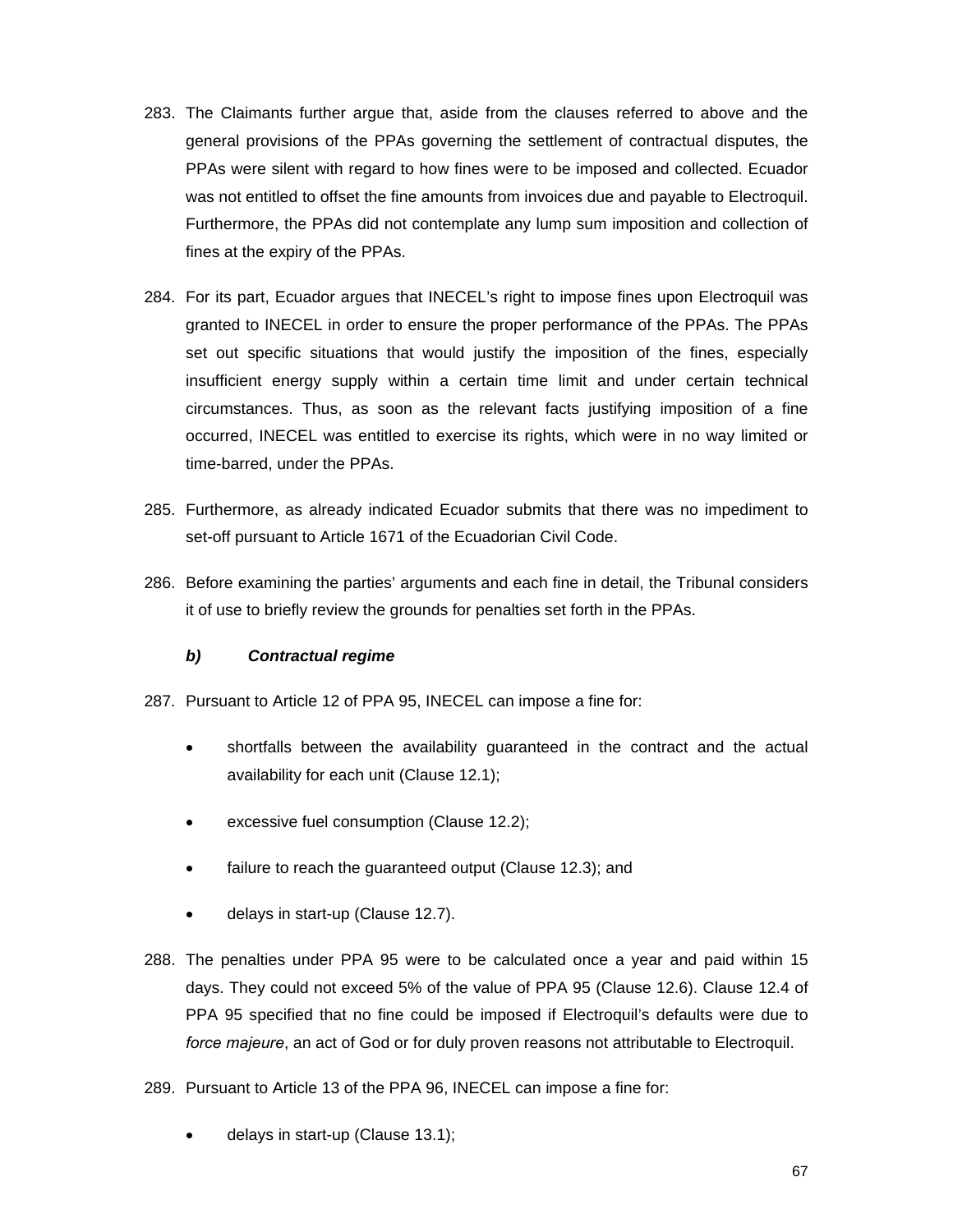- failure to meet the energy generation quotas or excessive fuel consumption (Clause 13.2); and
- shortfall in availability (Clause 13.3).
- 290. The penalties under PPA 96 were to be paid on a monthly basis and could not exceed 5% of the total value of PPA 96 (Clauses 13.5 and 13.6). No penalty could be imposed under PPA 96 in the event that the defaults were proven not to be attributable to Electroquil (Clause 13.4).
- 291. Taking the main arguments and contractual provisions referred to above into consideration, the Tribunal will examine each fine and the specific objections thereto in the table below.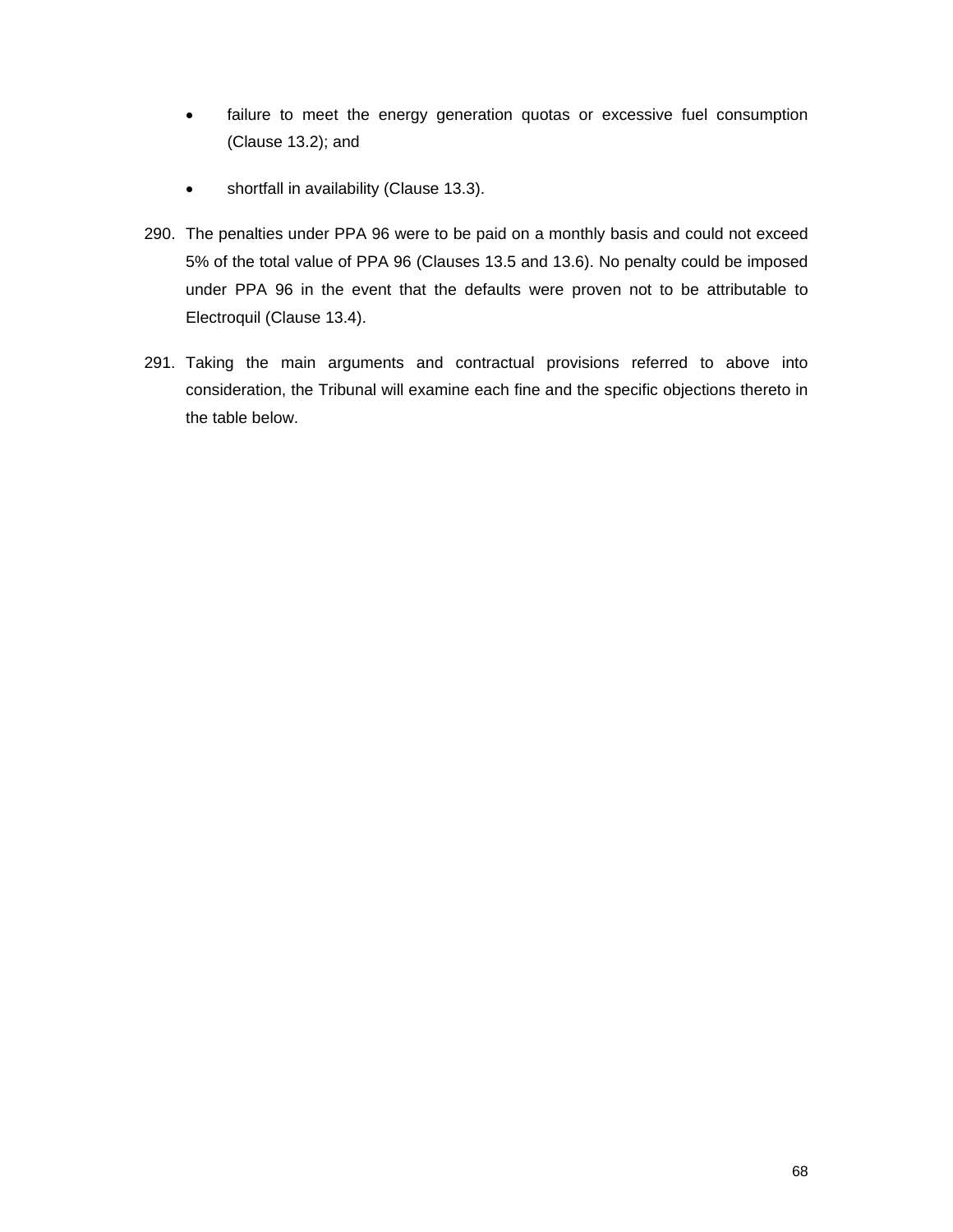# *c) Tribunal's review of the fines*

| <b>Fines</b>                                                                                                                | <b>Imposition and</b><br>objection                                                                                                                                                                                                                                                                                | <b>Parties' arguments</b>                                                                                                                                                                                                                                                                                                                                                                                                                                                                                                                                                                                                                                                                                                                                                                                                                                                                                                                                                                             |                                                                                                                                                                                                    | <b>Findings of the Tribunal</b>                                                                                                                                                                                                                                                                                                                                                                                                                                                                                                                                                                                                                                                                                                                                                                                                                                                                                                                                                                                                                                                                                                                                                                                                                                                                                                                                                                                                                                                                                                                                                                                                                                                                                                                                                                                                                                    |
|-----------------------------------------------------------------------------------------------------------------------------|-------------------------------------------------------------------------------------------------------------------------------------------------------------------------------------------------------------------------------------------------------------------------------------------------------------------|-------------------------------------------------------------------------------------------------------------------------------------------------------------------------------------------------------------------------------------------------------------------------------------------------------------------------------------------------------------------------------------------------------------------------------------------------------------------------------------------------------------------------------------------------------------------------------------------------------------------------------------------------------------------------------------------------------------------------------------------------------------------------------------------------------------------------------------------------------------------------------------------------------------------------------------------------------------------------------------------------------|----------------------------------------------------------------------------------------------------------------------------------------------------------------------------------------------------|--------------------------------------------------------------------------------------------------------------------------------------------------------------------------------------------------------------------------------------------------------------------------------------------------------------------------------------------------------------------------------------------------------------------------------------------------------------------------------------------------------------------------------------------------------------------------------------------------------------------------------------------------------------------------------------------------------------------------------------------------------------------------------------------------------------------------------------------------------------------------------------------------------------------------------------------------------------------------------------------------------------------------------------------------------------------------------------------------------------------------------------------------------------------------------------------------------------------------------------------------------------------------------------------------------------------------------------------------------------------------------------------------------------------------------------------------------------------------------------------------------------------------------------------------------------------------------------------------------------------------------------------------------------------------------------------------------------------------------------------------------------------------------------------------------------------------------------------------------------------|
|                                                                                                                             |                                                                                                                                                                                                                                                                                                                   | <b>Claimants</b>                                                                                                                                                                                                                                                                                                                                                                                                                                                                                                                                                                                                                                                                                                                                                                                                                                                                                                                                                                                      | <b>Respondent</b>                                                                                                                                                                                  |                                                                                                                                                                                                                                                                                                                                                                                                                                                                                                                                                                                                                                                                                                                                                                                                                                                                                                                                                                                                                                                                                                                                                                                                                                                                                                                                                                                                                                                                                                                                                                                                                                                                                                                                                                                                                                                                    |
| Fine No. 1 of<br>USD 400,000,<br>dated 8 July<br>1996, based<br>on the late<br>start-up of<br>Units 1 and 2<br>under PPA 95 | • On 8 July 1996.<br><b>INECEL levied Fine</b><br>No. 1 in connection<br>with the<br>start-up<br>delay under PPA 95<br>(Exh. C-24 RforA, Cl.<br>Exh. 047, R. Exh.<br>$013$ ).<br>• On 31 July 1996,<br>Electroquil objected<br>to Fine No. 1 on the<br>grounds of <i>force</i><br>(R. Exh.<br>majeure<br>$014$ ). | of<br>Electroquil's<br>The<br>essence<br>challenge against Fine no. 1 lies in<br>the fact that the Government failed to<br>put the Payment Trust in place before<br>the commencement of commercial<br>operation. Additionally, Electroquil<br>also claimed the existence of a force<br>majeure event (i.e. a snow storm in<br>Washington, D.C., which delayed the<br>project finance for a few days). The<br>Claimants have further demonstrated<br>that the Payment Trusts were of<br>critical importance for Electroquil,<br>particularly in connection with its<br>ability to obtain working capital loans<br>and other financing.<br>Based on the foregoing, the<br>Claimants submit that Electroquil's<br>failure to commence operations<br>under PPA 95 on time is excused<br>due to (i) the existence of "events not<br>attributable to Electroquil"; and (ii) the<br>Ecuadorian Government's own failure<br>to fulfill its obligations under PPA 95<br>("exceptio non adimpleti contractus"). | The Respondent fully denies the<br>Claimants' allegations, especially<br>in light of Clause 19 of PPA 95,<br>and contends that Fine No. 1 was<br>entirely justified<br>under the<br>circumstances. | 1. Clause 12.7 of PPA 95 provides:<br>The Contractor shall pay INECEL a penalty equivalent to FIVE<br>THOUSAND American Dollars (US\$5,000.00) for each day of<br>delay in the commencement of commercial operation of each<br>unit starting one hundred and fifty (150) calendar days after the<br>execution of this agreement.<br>It is undisputed that Units 1 and 2 commenced commercial<br>operation on 10 May 1996 instead of 31 March 1996 as<br>provided for under the PPA 95. That is 40 days later than the<br>contract date. Under Clause 17.7, 40 days of delay results in a<br>USD 200,000 penalty for each unit and to USD 400,000 for<br>both.<br>2. The fine imposed amounted to USD 400,000. The Claimants<br>contend that the USD 200,000 balance was offset against<br>Electroquil's invoice No. 002 which was inadmissible.<br>Notwithstanding the fact that set-off is deemed admissible, the<br>Claimants have not demonstrated how Fine No. 1 was<br>improperly set-off or what the ensuing amount would be, had<br>there been ineffective set-off.<br>Furthermore, the record does not show that the Claimants<br>objected to set-off at the time Fine No. 1 was imposed.<br>3. The Claimants further argue that Electroquil's failure to<br>commence operations under PPA 95 on time was excused due<br>to force majeure and the existence of "events not attributable to<br>Electroquil", i.e. an alleged snow storm in Washington, D.C.<br>Clause 19 of PPA 95 provided that force majeure was to be<br>defined under Article 30 of the Ecuadorian Civil Code (i.e.<br>unforeseeable event, which is not possible to resist, such as<br>shipwreck, earthquake, seizure by enemies, acts of authority,<br>etc) and that any such event should be notified to the other<br>party within 10 days following its occurrence together with an |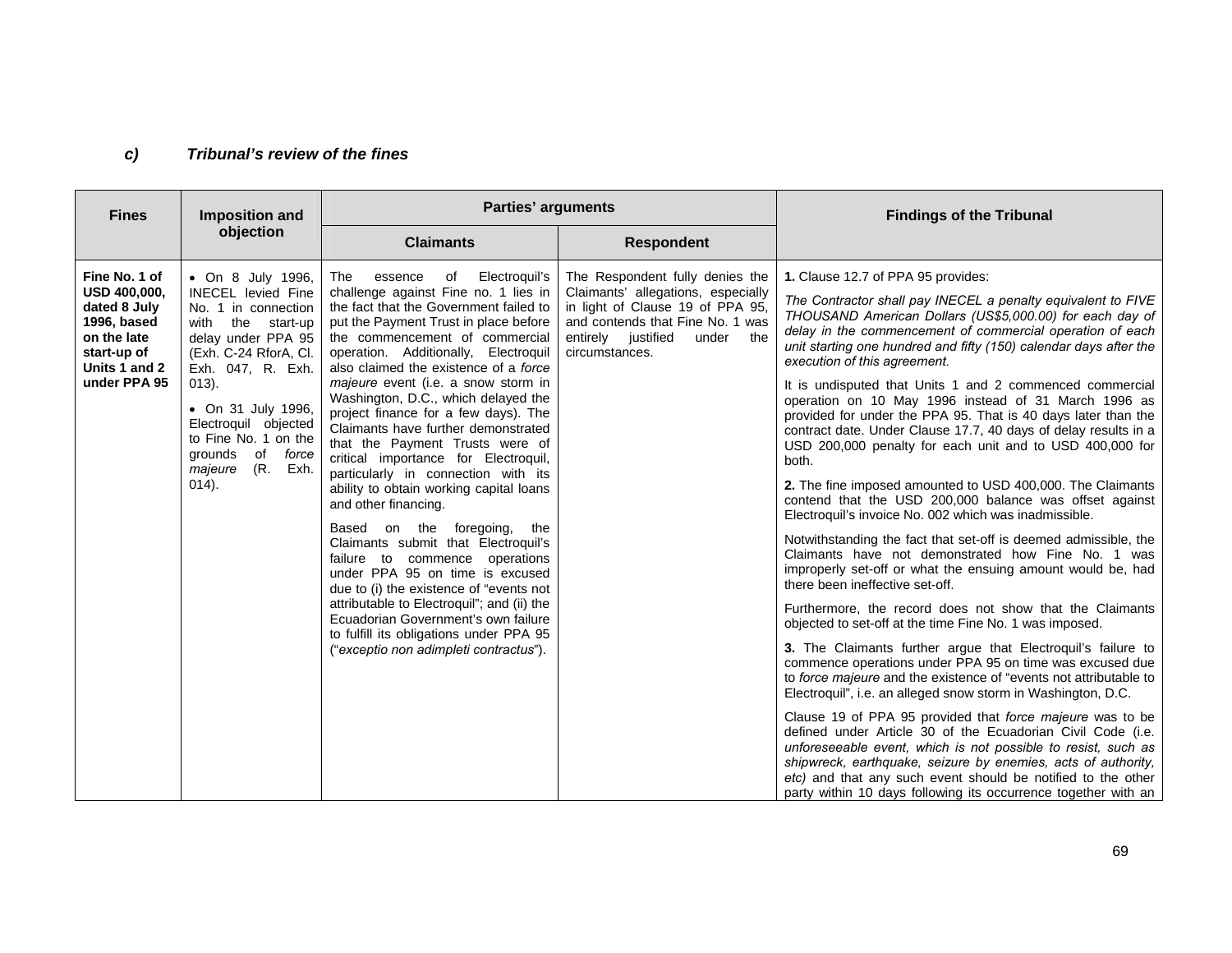| <b>Fines</b> | <b>Imposition and</b><br>objection | <b>Parties' arguments</b> |                   | <b>Findings of the Tribunal</b>                                                                                                                                                                                                                                                                                                                                                                                                                                                                                                                                                                                                                                                                                                                                                                                                                                                                                                                                                                                                                                                                                     |
|--------------|------------------------------------|---------------------------|-------------------|---------------------------------------------------------------------------------------------------------------------------------------------------------------------------------------------------------------------------------------------------------------------------------------------------------------------------------------------------------------------------------------------------------------------------------------------------------------------------------------------------------------------------------------------------------------------------------------------------------------------------------------------------------------------------------------------------------------------------------------------------------------------------------------------------------------------------------------------------------------------------------------------------------------------------------------------------------------------------------------------------------------------------------------------------------------------------------------------------------------------|
|              |                                    | <b>Claimants</b>          | <b>Respondent</b> |                                                                                                                                                                                                                                                                                                                                                                                                                                                                                                                                                                                                                                                                                                                                                                                                                                                                                                                                                                                                                                                                                                                     |
|              |                                    |                           |                   | explanation as to how it affected the performance of PPA 95<br>and supporting documents. It appears from a letter of 31 July<br>1996 (R. Exh. 14) that Electroquil initially referred to the event<br>in a letter dated 25 January 1996. However, there is no<br>convincing evidence on record that the Claimants explained<br>how such an event affected the performance of PPA 95.                                                                                                                                                                                                                                                                                                                                                                                                                                                                                                                                                                                                                                                                                                                                |
|              |                                    |                           |                   | 4. With respect to the Claimants' objection to Fine No. 1 based<br>upon the exceptio non adimpleti contractus, Clause 5.0.1 of the<br>PPA 95 and 5.1 of the PPA 96 make it clear that Electroquil<br>had exclusive responsibility for the timely start-up of the<br>generation units. It was Electroquil's risk and duty to import,<br>assemble, install, operate and maintain the turbines. Electroquil<br>committed in its offer of 16 August 1995 to the installment of<br>two new generation units by 31 December 1995 (PPA 95,<br>Clause 2.0.2). Electroquil's obligation in this respect does not<br>appear to be directly linked to the Payments Trusts. There<br>seems to be no correlation between INECEL's obligation to pay<br>for the energy provided by Electroquil and the latter's<br>obligations to start the commercial operations of the units under<br>the PPAs.                                                                                                                                                                                                                                 |
|              |                                    |                           |                   | In addition, contrary to the Claimants' assertion, the record<br>does not show that the manufacturer refused to ship the<br>turbines because the 95 Payment Trust was not set up. The<br>evidence shows that Electroquil and the manufacturer<br>corresponded regarding the delay in shipment, but it does not<br>establish any causation with the failure to constitute the 95<br>Payment Trust prior to commercial operation (CI. Exh. 034,<br>035, 037, 039, 041 and 042). The testimony of Mr. Tumbaco, of<br>Electroquil's accounting division, does not alter this finding. His<br>mere recollection of an alleged document evidencing the<br>manufacturer's insistence as to the establishment of the 95<br>Payment Trust does not convince the Tribunal, absent any<br>such document on record (Tr. pp. 442-444). As for Mr. Larrea's<br>testimony, his analysis of the Claimants' Exhibits 034, 037 and<br>039 does not prove that the manufacturer actually subordinated<br>shipment to the constitution of the 95 Payment Trust (Tr. pp.<br>235-237). Upon reading Claimants' Exhibit 037 in conjunction |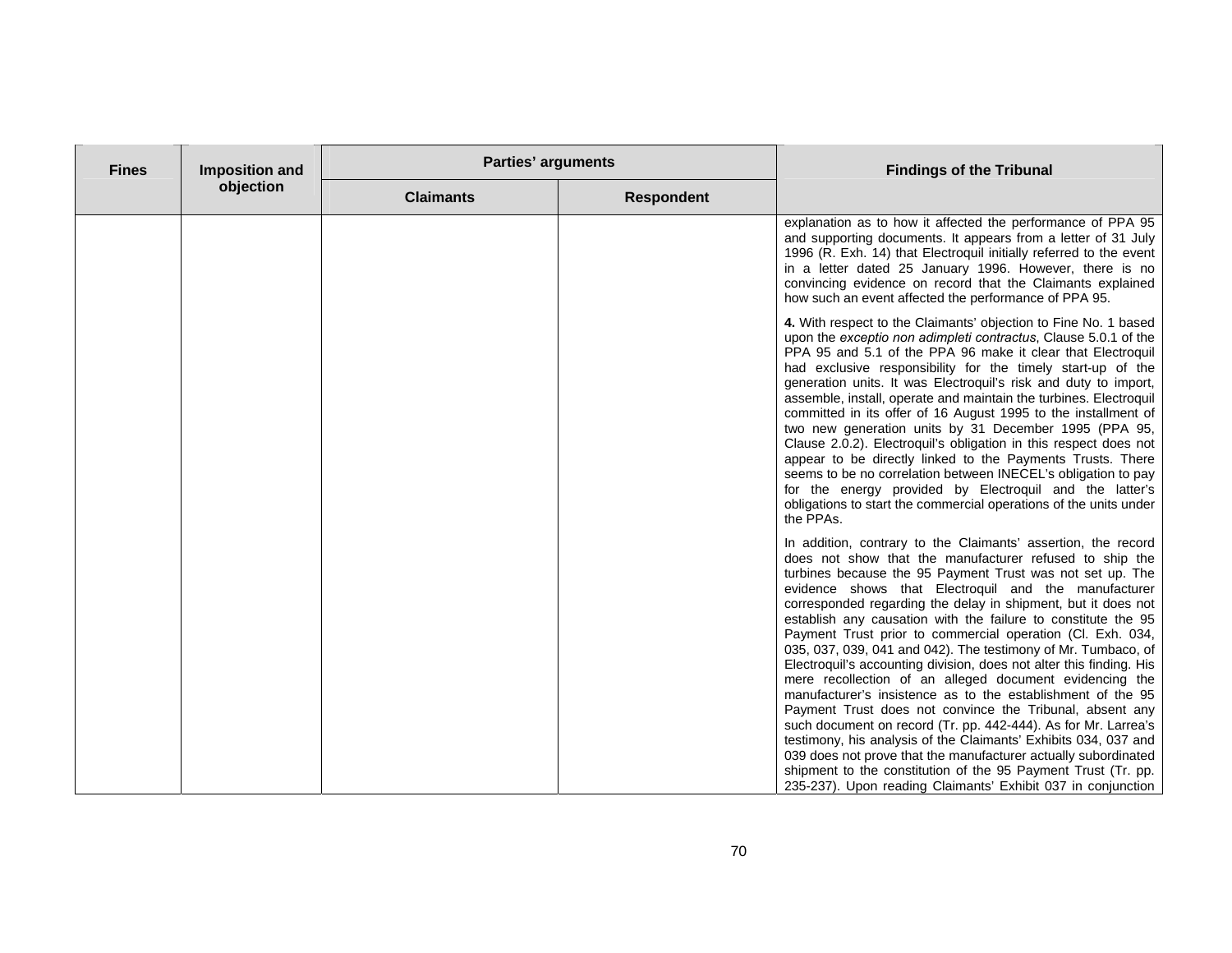| <b>Fines</b>                                                                                                                          | <b>Imposition and</b>                                                                                                                                                                                  | <b>Parties' arguments</b>                                                                                                                                                                                                                                                                                                                               |                                                                                                                                                                                                                                                                                                                                     | <b>Findings of the Tribunal</b>                                                                                                                                                                                                                                                                                                                                                                                                                                                                                                                                                                                                                                                                                                                                                                                                                                                                                                                                                                                                                                                                                                                                                                                                                                                                                                                                                                                                                                                                                                                                                                        |
|---------------------------------------------------------------------------------------------------------------------------------------|--------------------------------------------------------------------------------------------------------------------------------------------------------------------------------------------------------|---------------------------------------------------------------------------------------------------------------------------------------------------------------------------------------------------------------------------------------------------------------------------------------------------------------------------------------------------------|-------------------------------------------------------------------------------------------------------------------------------------------------------------------------------------------------------------------------------------------------------------------------------------------------------------------------------------|--------------------------------------------------------------------------------------------------------------------------------------------------------------------------------------------------------------------------------------------------------------------------------------------------------------------------------------------------------------------------------------------------------------------------------------------------------------------------------------------------------------------------------------------------------------------------------------------------------------------------------------------------------------------------------------------------------------------------------------------------------------------------------------------------------------------------------------------------------------------------------------------------------------------------------------------------------------------------------------------------------------------------------------------------------------------------------------------------------------------------------------------------------------------------------------------------------------------------------------------------------------------------------------------------------------------------------------------------------------------------------------------------------------------------------------------------------------------------------------------------------------------------------------------------------------------------------------------------------|
|                                                                                                                                       | objection                                                                                                                                                                                              | <b>Claimants</b>                                                                                                                                                                                                                                                                                                                                        | <b>Respondent</b>                                                                                                                                                                                                                                                                                                                   |                                                                                                                                                                                                                                                                                                                                                                                                                                                                                                                                                                                                                                                                                                                                                                                                                                                                                                                                                                                                                                                                                                                                                                                                                                                                                                                                                                                                                                                                                                                                                                                                        |
|                                                                                                                                       |                                                                                                                                                                                                        |                                                                                                                                                                                                                                                                                                                                                         |                                                                                                                                                                                                                                                                                                                                     | with Claimants' Exhibit 039, it cannot be established that the<br>manufacturer made the shipment conditional upon the Payment<br>Trusts. Actually, the Minutes of the Board of Directors of<br>Electroquil, dated 4 October 1995, and attached to PPA 95,<br>mention under point 4 that the contract with Stewart and<br>Stevenson would become effective after the 15% down<br>payment, which was delayed because of Stewart and<br>Stevenson itself. The latter was to make a loan for the turbines<br>in the event the financing could not be obtained from<br>Eximbank. To accelerate the process, Electroquil decided to<br>make the 15% down payment through a bridge loan. No<br>mention was made of any Payment Trust in this document,<br>which was issued prior to the conclusion of PPA 95. As a<br>result, the bridge loan referred to in Claimants' Exhibit 039 had<br>no connection with the absence of the Payment Trust. Mr.<br>Larrea confirms in his testimony that "a manufacturer can't<br>impose such conditions" (Tr. p. 206).<br>The Tribunal is of the view that the PPAs did not permit<br>Electroquil to delay commencement of commercial operations<br>on the grounds of the belated constitution of the Payment<br>Trusts. In addition, the Claimants have not shown that the<br>failure to put the 95 Payment Trust into place actually led to the<br>delay in the start-up of Units 1 and 2. Accordingly, the exceptio<br>non adimpleti contractus does not apply.<br>On the basis of the foregoing considerations, Fine No. 1<br>was justified under the circumstances. |
| Fine No. 2 of                                                                                                                         | • On 18 November                                                                                                                                                                                       | The Claimants argue that Fine No. 2                                                                                                                                                                                                                                                                                                                     | The Respondent argues that the                                                                                                                                                                                                                                                                                                      | 1. Clause 13.1 of PPA 96 provides:                                                                                                                                                                                                                                                                                                                                                                                                                                                                                                                                                                                                                                                                                                                                                                                                                                                                                                                                                                                                                                                                                                                                                                                                                                                                                                                                                                                                                                                                                                                                                                     |
| USD 550,000,<br>dated<br>18<br><b>November</b><br>1997.<br>based<br>on the<br>late<br>start-up<br>оf<br>Units 3 and 4<br>under PPA 96 | INECEL<br>1997,<br>imposed Fine No. 2<br>on Electroquil in<br>connection with the<br>delay in starting up<br>Units 3 and 4 under<br>PPA 96 (Exh. C-25<br>RforA, Cl. Exh. 073,<br>Cl. Exh. 075, R. Exh. | improperly offset against<br>was<br>Electroquil's invoice No. 137. The<br>Claimants also argue that the fine's<br>imposition was untimely in that it<br>came five months after the month in<br>which the events giving rise to the<br>fine occurred. Accordingly, Fine No. 2<br>is time-barred, as it was imposed<br>beyond a reasonable time under PPA | Claimants have not shown that the<br>performance of the PPAs was<br>conditional upon the constitution<br>of the Payment Trusts. Further, it<br>irrelevant<br>to<br>claim<br>is<br>that<br>INECEL's<br>alleged<br>non-<br>performance of PPA 95 could<br>justify Electroquil's breach of PPA<br>96. Finally, Ecuador denies that its | The Contractor shall pay INECEL the sum of FIVE THOUSAND<br>AND 00/100 DOLLARS for each day of delay in the<br>commencement of commercial operation after the period of one<br>hundred and fifty days committed to in this Agreement,<br>provided that such delay is not attributable to INECEL.<br>The date scheduled for the commencement of commercial<br>operation of Units 3 and 4 being 5 January 1997, Electroquil<br>began commercial operation on 19 June 1997, therefore 164                                                                                                                                                                                                                                                                                                                                                                                                                                                                                                                                                                                                                                                                                                                                                                                                                                                                                                                                                                                                                                                                                                                 |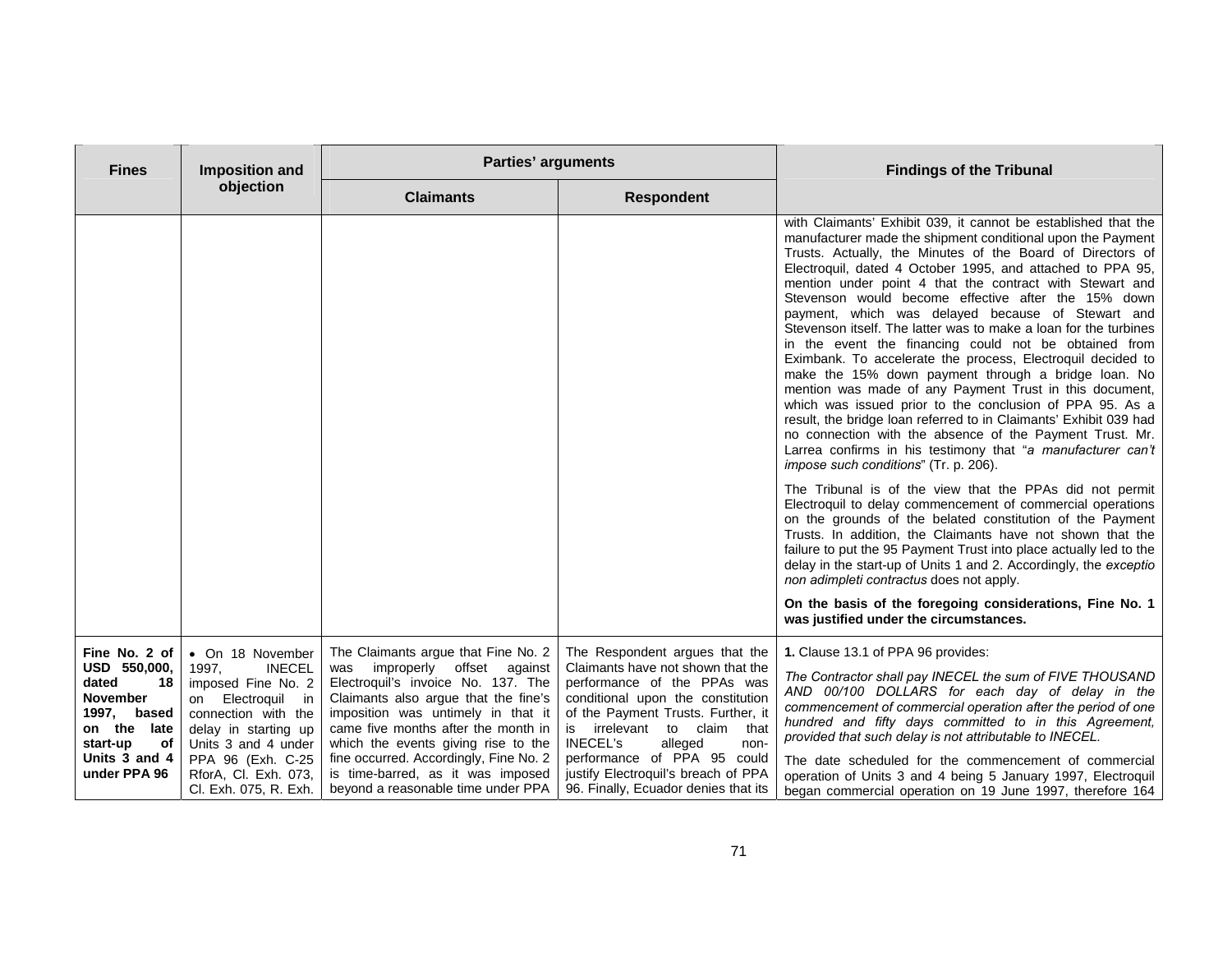| <b>Fines</b> | <b>Imposition and</b>                                                                                                                                                               | <b>Parties' arguments</b>                                                                                                                                                                                                                                                                                                                 |                                                | <b>Findings of the Tribunal</b>                                                                                                                                                                                                                                                                                                                                                                                                         |
|--------------|-------------------------------------------------------------------------------------------------------------------------------------------------------------------------------------|-------------------------------------------------------------------------------------------------------------------------------------------------------------------------------------------------------------------------------------------------------------------------------------------------------------------------------------------|------------------------------------------------|-----------------------------------------------------------------------------------------------------------------------------------------------------------------------------------------------------------------------------------------------------------------------------------------------------------------------------------------------------------------------------------------------------------------------------------------|
|              | objection                                                                                                                                                                           | <b>Claimants</b>                                                                                                                                                                                                                                                                                                                          | <b>Respondent</b>                              |                                                                                                                                                                                                                                                                                                                                                                                                                                         |
|              | 074).<br>• On 22 May 1998,<br>Electroquil objected<br>to Fine No. 2 on the<br>grounds of<br>the<br>Respondent's failure<br>to constitute<br>the<br>Payment Trusts (R.<br>Exh. 075). | 96.<br>In addition, Electroquil's failure to<br>commence operations on time was<br>the result of its lack of cash flow in<br>view of Ecuador's late payments<br>under PPA 95 and the difficulties to<br>obtain financing to purchase Units 3<br>and 4, which stemmed from the<br>Government's failure to implement<br>the Payment Trusts. | right to impose a fine was limited<br>in time. | days later. As noted by the Respondent (R. Answer $\P$ 228),<br>INECEL justified the delay of 54 days imposing a fine only for<br>the remaining 110 days in the amount of USD 550,000.                                                                                                                                                                                                                                                  |
|              |                                                                                                                                                                                     |                                                                                                                                                                                                                                                                                                                                           |                                                | 2. Fine No. 2 was allegedly offset against Electroquil's invoice<br>No. 137. Given that set-offs are considered admissible within<br>the framework of the PPAs (see above), the Claimants'<br>argument in this respect does not succeed. At any rate, the<br>Claimants fail to demonstrate how set-off was improperly<br>implemented in that particular instance and what the ensuing<br>amount would have been had it not been offset. |
|              |                                                                                                                                                                                     |                                                                                                                                                                                                                                                                                                                                           |                                                | 3. The Claimants also argue that Electroquil's failure to<br>commence commercial operation on time was caused by its<br>lack of cash flow, itself the result of Ecuador's late payments<br>under PPA 95 and the Government's failure to implement the<br>96 Payment Trust.                                                                                                                                                              |
|              |                                                                                                                                                                                     |                                                                                                                                                                                                                                                                                                                                           |                                                | In this respect, the record shows that Electroquil advised<br>INECEL several times of its financial difficulties and the need<br>for the 96 Payment Trust (CI. Exh. 052, 061 and 062).                                                                                                                                                                                                                                                  |
|              |                                                                                                                                                                                     |                                                                                                                                                                                                                                                                                                                                           |                                                | A first letter of 2 September 1996 from Electroquil to INECEL<br>related to the lack of payment of certain invoices under PPA 95<br>leading to cash flow concerns and the necessity to implement<br>the 95 Payment Trust. Such document cannot per se constitute<br>evidence of events not attributable to INECEL within the<br>meaning of Clause 13.1 of PPA 96, as it relates to PPA 95 and<br>circumstances arising thereunder.      |
|              |                                                                                                                                                                                     |                                                                                                                                                                                                                                                                                                                                           |                                                | On the other hand, two other letters dated 6 January 1997 and<br>3 April 1997 from Electroquil to INECEL, indicate that<br>Electroquil informed INECEL of the risk of encountering<br>financial difficulties, bringing the performance of Units 3 and 4<br>to a standstill.                                                                                                                                                             |
|              |                                                                                                                                                                                     |                                                                                                                                                                                                                                                                                                                                           |                                                | As seen above, irrespective of the fact that actual financial<br>difficulties have not been established, the Tribunal is of the<br>view that the PPAs do not permit Electroquil, as contractor, to<br>delay performance on the grounds of the belated constitution of                                                                                                                                                                   |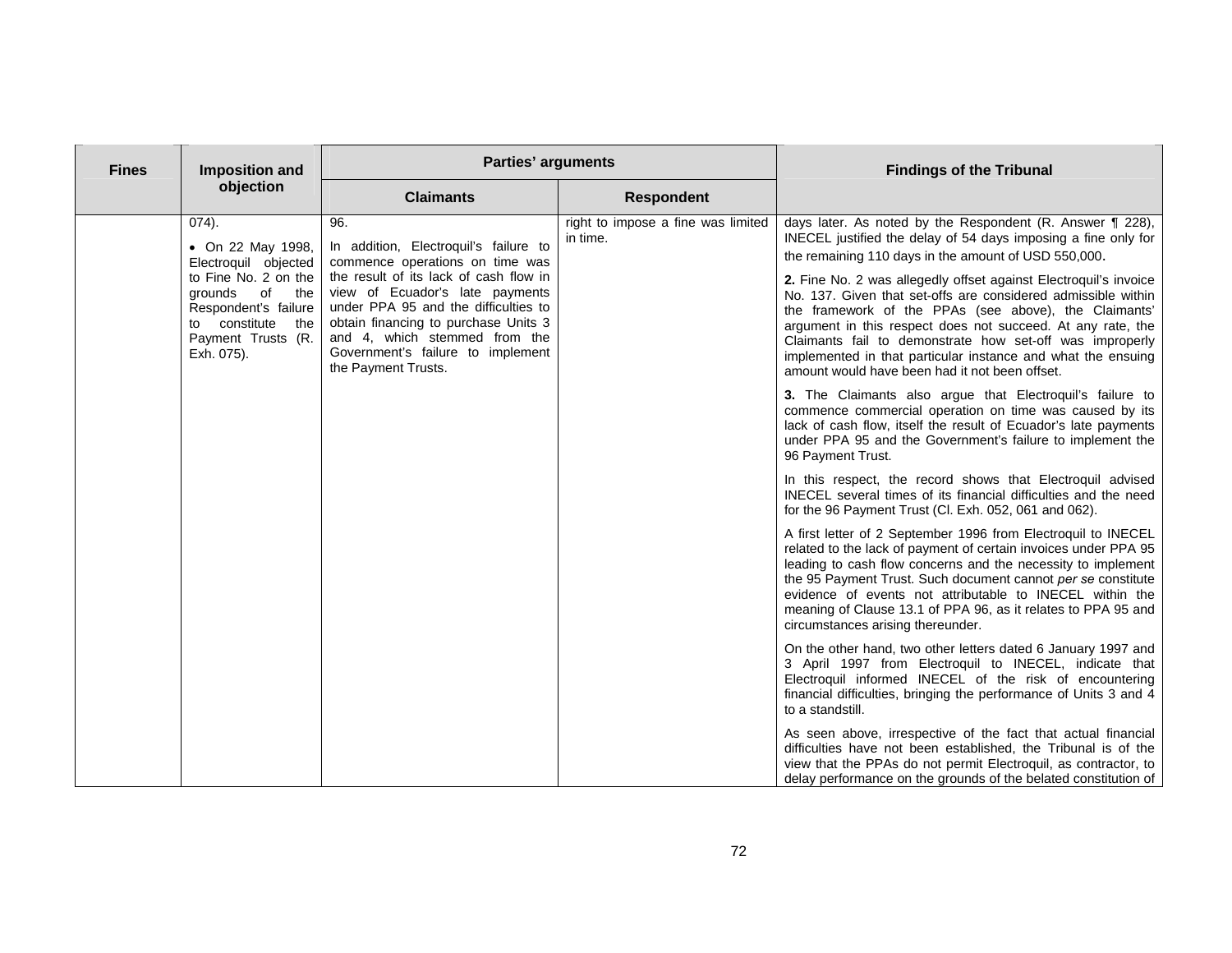| <b>Fines</b>                                                                                                                                                                                                                                                                     | Imposition and<br>objection                                                                                                                                                                                                                                                                                                                                                                                                                                                                                                                          | <b>Parties' arguments</b>                                                                                                                                                                                                                                                                                                                                                                                                                                                                                                                                                                                                                                                                                                                                                                                                                                                                                                                                       |                                                                                                                                                                                                                                                                                                                                                                                                                                                                                                                                                                                                                                                                                                                                                              | <b>Findings of the Tribunal</b>                                                                                                                                                                                                                                                                                                                                                                                                                                                                                                                                                                                                                                                                                                                                                                                                                                                                                                                                                                                                                                                                                                                                                                                                                                                                                                           |
|----------------------------------------------------------------------------------------------------------------------------------------------------------------------------------------------------------------------------------------------------------------------------------|------------------------------------------------------------------------------------------------------------------------------------------------------------------------------------------------------------------------------------------------------------------------------------------------------------------------------------------------------------------------------------------------------------------------------------------------------------------------------------------------------------------------------------------------------|-----------------------------------------------------------------------------------------------------------------------------------------------------------------------------------------------------------------------------------------------------------------------------------------------------------------------------------------------------------------------------------------------------------------------------------------------------------------------------------------------------------------------------------------------------------------------------------------------------------------------------------------------------------------------------------------------------------------------------------------------------------------------------------------------------------------------------------------------------------------------------------------------------------------------------------------------------------------|--------------------------------------------------------------------------------------------------------------------------------------------------------------------------------------------------------------------------------------------------------------------------------------------------------------------------------------------------------------------------------------------------------------------------------------------------------------------------------------------------------------------------------------------------------------------------------------------------------------------------------------------------------------------------------------------------------------------------------------------------------------|-------------------------------------------------------------------------------------------------------------------------------------------------------------------------------------------------------------------------------------------------------------------------------------------------------------------------------------------------------------------------------------------------------------------------------------------------------------------------------------------------------------------------------------------------------------------------------------------------------------------------------------------------------------------------------------------------------------------------------------------------------------------------------------------------------------------------------------------------------------------------------------------------------------------------------------------------------------------------------------------------------------------------------------------------------------------------------------------------------------------------------------------------------------------------------------------------------------------------------------------------------------------------------------------------------------------------------------------|
|                                                                                                                                                                                                                                                                                  |                                                                                                                                                                                                                                                                                                                                                                                                                                                                                                                                                      | <b>Claimants</b>                                                                                                                                                                                                                                                                                                                                                                                                                                                                                                                                                                                                                                                                                                                                                                                                                                                                                                                                                | <b>Respondent</b>                                                                                                                                                                                                                                                                                                                                                                                                                                                                                                                                                                                                                                                                                                                                            |                                                                                                                                                                                                                                                                                                                                                                                                                                                                                                                                                                                                                                                                                                                                                                                                                                                                                                                                                                                                                                                                                                                                                                                                                                                                                                                                           |
|                                                                                                                                                                                                                                                                                  |                                                                                                                                                                                                                                                                                                                                                                                                                                                                                                                                                      |                                                                                                                                                                                                                                                                                                                                                                                                                                                                                                                                                                                                                                                                                                                                                                                                                                                                                                                                                                 |                                                                                                                                                                                                                                                                                                                                                                                                                                                                                                                                                                                                                                                                                                                                                              | the Payment Trusts.<br>Fine No. 2 is thus justified because no delay attributable to<br>INECEL within the meaning of Clause 13.1 of PPA 96 has been<br>established.<br>4. Finally, the Claimants argue that Fine No. 2 was time-barred,<br>because Clause 13.5 provided that the penalties were to be<br>paid monthly by Electroquil. In the Tribunal's view, this<br>provision cannot be interpreted as barring the assessment of a<br>penalty at a different time during the performance of PPA 96.<br>Therefore, under the circumstances, Fine No. 2 was<br>justified.                                                                                                                                                                                                                                                                                                                                                                                                                                                                                                                                                                                                                                                                                                                                                                 |
| No.<br><b>Fine</b><br>$\overline{\mathbf{3}}$<br>dated,<br>12<br>1998,<br>March<br><b>USD</b><br>of<br>901,637<br>and<br>Fine No. 4.<br>dated 20 April<br>1998, of USD<br>554,592 based<br>on the failure<br>to<br>meet<br>energy<br>generation<br>quotas under<br><b>PPA 96</b> | $\bullet$ On<br>12 March<br><b>INECEL</b><br>1998.<br>imposed Fine No. 3<br>claiming<br>that<br>Electroquil had failed<br>meet<br>the<br>to<br>contractual<br>energy<br>generation quotas for<br>month<br>of<br>the<br>February 1998 (Exh.<br>C-28 RforA, Cl. Exh.<br>080, Cl. Exh. 81, Cl.<br>Exh. 083, R. Exh.<br>$088$ ).<br>16 March<br>$\bullet$ On<br>1998,<br>Electroquil<br>objected to Fine No.<br>3 on the basis of the<br>alleged inadequacy<br>of the fuel provided<br>by Ecuador (Cl. Exh.<br>082, R. Exh. 089).<br>• On 20 April 1998, | The Claimants argue that, prior to the<br>notification of these fines by INECEL,<br>Electroquil had complained about the<br>poor quality of the fuel supplied by<br>the Government and warned that this<br>was likely to lead to turbine damage<br>and Electroquil's inability to meet the<br>generation quotas. Furthermore,<br>Electroquil had informed the Contract<br>Administrator that, due to serious<br>damage to the vanes at the first<br>stage of the high-pressure turbine for<br>Unit 4, the turbine should not be<br>operated until repaired in order to<br>avoid damage to the entire unit.<br>INECEL denies that Electroquil can<br>rely on force majeure to excuse its<br>non-performance. However, INECEL<br>fails to take into account the real<br>issue, i.e. the poor quality of the fuel<br>which is<br>not attributable<br>to<br>Electroquil.<br>Therefore,<br>any<br>performance<br>breaches stemming<br>from the poor fuel quality are | The Respondent alleges that<br>Electroquil incurred a shortage in<br>the energy quota of 7231.880 Kwh<br>for February 1998, which justified<br>Fine No. 3, and of 4.717.885 Kwh<br>for March 1998, which justified<br>Fine No. 4.<br>Further, any damage caused to<br>the equipment was to be assumed<br>by the manufacturer, which<br>replaced the defective equipment.<br>The Claimants omit to mention<br>that the manufacturer had itself<br>characterized<br>the<br>turbine<br>corrosion<br>problem<br>as<br>a<br>manufacturing defect, for which it<br>suggested a replacement under<br>the warranty. At any rate,<br>Electroquil should have resorted<br>directly to Petrocomercial or not<br>the<br>fuel<br>accept<br>from<br>Petrocomercial at all. | 1. Clause 13.3 of PPA 96 provides:<br>If the Contractor does not comply with the established quota for<br>the month, INECEL shall impose on it a penalty for each<br>kilowatt-hour not delivered equivalent to the price of the<br>"emergency energy", with a surcharge of one hundred percent.<br>According to the SNI Rate Schedule then in effect.<br>Clause 15.7 of PPA 96 provided the quota mentioned in the<br>preceding paragraph, as follows:<br>The Contractor warrants availability for each of the units of: Six<br>hundred fifty (650) hours in each of the months of October,<br>November, December, January and March of each year; Six<br>hundred (600) hours in the month of February of each year;<br>Three thousand six hundred (3600) hours during the period<br>from April to September of each year.<br>2. The Claimants argue that the amounts were improperly<br>offset against the amounts due to Electroquil under invoices<br>165 (Cl. Exh. 080) and 171 (Cl. Exh. 084). The Claimants'<br>argument fails insofar as set-off has been deemed admissible<br>(see above). Further, the Claimants do not state what amount<br>would be due were set-off to be inadmissible. What the<br>Claimants ultimately seek is the reimbursement of the full<br>amount of the fine on the grounds that it was not justified |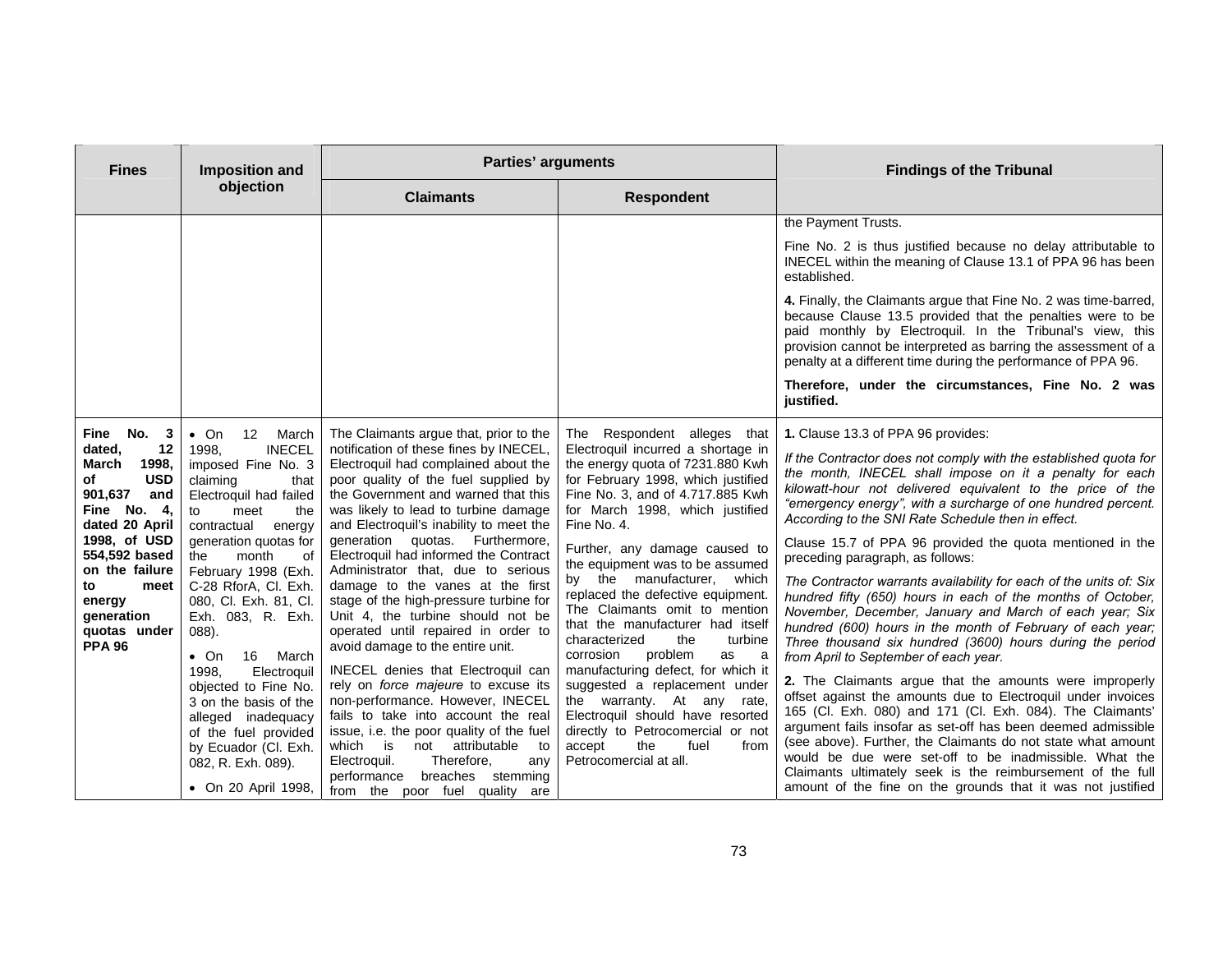| <b>Fines</b> | <b>Imposition and</b><br>objection                                                                               | <b>Parties' arguments</b> |                   | <b>Findings of the Tribunal</b>                                                                                                                                                                                                                                                                                                                                                                                                                                                                                                  |
|--------------|------------------------------------------------------------------------------------------------------------------|---------------------------|-------------------|----------------------------------------------------------------------------------------------------------------------------------------------------------------------------------------------------------------------------------------------------------------------------------------------------------------------------------------------------------------------------------------------------------------------------------------------------------------------------------------------------------------------------------|
|              |                                                                                                                  | <b>Claimants</b>          | <b>Respondent</b> |                                                                                                                                                                                                                                                                                                                                                                                                                                                                                                                                  |
|              | <b>INECEL</b><br>imposed<br>Fine No. 4 claiming<br>that Electroquil had<br>failed to meet the                    | excused.                  |                   | without explaining how the set-off affected that amount. The<br>Claimants' argument is essentially that Ecuador arbitrarily<br>interrupted Electroquil's cash flow by offsetting the fines, which<br>has not been substantiated (Cl. 1 <sup>st</sup> PHB, pp. 46-48).                                                                                                                                                                                                                                                            |
|              | contractual<br>energy<br>generation quotas for<br>the month of March<br>1998 (Exh. C-29)<br>RforA, Cl. Exh. 084, |                           |                   | 3. The Claimants further argue that the imposition of Fines No.<br>3 and 4 was ill-founded, because the low generation quotas<br>were due to <i>force majeure</i> or to events not attributable to them.<br>i.e. to the poor quality of the fuel causing turbine corrosion.                                                                                                                                                                                                                                                      |
|              | Cl. Exh. 088, R. Exh.<br>096).                                                                                   |                           |                   | Clause 8.4 of PPA 96 provided that INECEL would bear the<br>fuel costs but Electroquil would purchase the fuel, in the<br>present instance, from Petrocomercial in accordance with the<br>Fuel Supply Agreement (Cl. Exh. 048).                                                                                                                                                                                                                                                                                                  |
|              |                                                                                                                  |                           |                   | Clause 13.4 of PPA 96 provides that a fine could not be<br>imposed if reasons for the fuel shortage not attributable to<br>Electroquil could be proven.                                                                                                                                                                                                                                                                                                                                                                          |
|              |                                                                                                                  |                           |                   | Clause 21 of PPA 96 provides that force majeure was to be<br>defined by reference to Article 30 of the Ecuadorian Civil Code<br>(i.e. unforeseeable event, which is not possible to resist, such<br>as shipwreck, earthquake, seizure by enemies, acts of<br>authority, etc) and that any such event should be notified to the<br>other party within 10 days following its occurrence together with<br>an explanation as to how it affected the performance of PPA 95<br>and supporting documents.                               |
|              |                                                                                                                  |                           |                   | The record shows that Electroquil warned INECEL about the<br>poor fuel quality and the impact on the corroded turbine (Cl.<br>Exh. 079 and 082), which it regarded as a <i>force majeure</i> event.<br>The Tribunal would tend to agree with INECEL's response in<br>this respect (Cl. Exh. 085). The interruption of the plant<br>operation cannot constitute force majeure within the meaning of<br>Clause 21 of PPA 96, since the corroded unit was still under<br>the manufacturer's warranty and repairable (Cl. Exh. 079). |
|              |                                                                                                                  |                           |                   | Having said that, one should consider the underlying cause of<br>corrosion, i.e. the poor fuel quality. The record shows that<br>Electroquil was not in a position to test the fuel, as INECEL was<br>itself in charge of purchasing the fuel from Petrocomercial                                                                                                                                                                                                                                                                |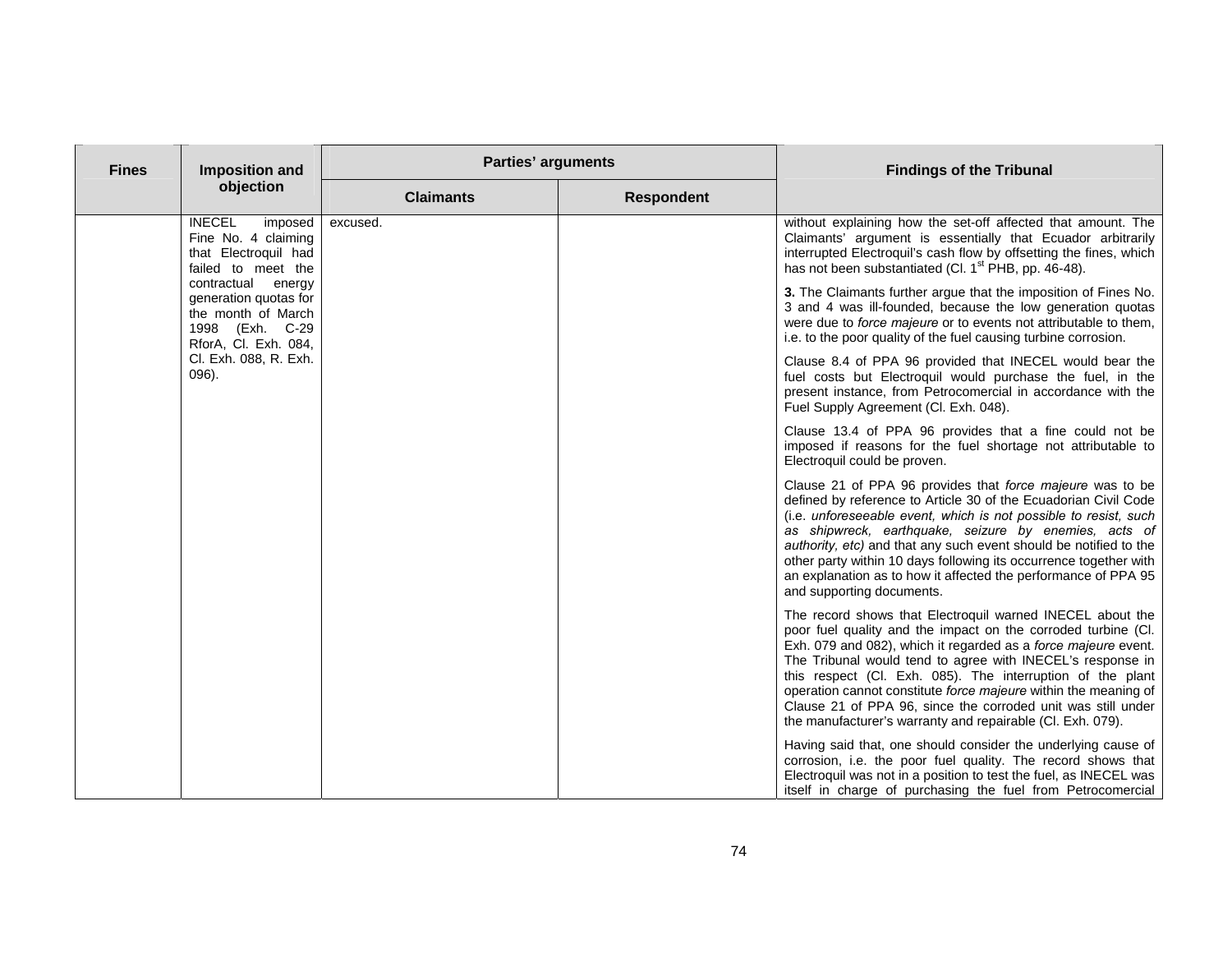| <b>Fines</b>                                                                                                                                        | Imposition and<br>objection                                                                                                                                                                                                                                                                                                                                                      | <b>Parties' arguments</b>                                                                                                                                                                                                                                                                                                                                                                                                                                                                                                                                                                                                                                                                                                                                                                                                                                                                                                                         |                                                                                                                                                                                                                                                                                                                                                                                                                                                                                                                                           | <b>Findings of the Tribunal</b>                                                                                                                                                                                                                                                                                                                                                                                                                                                                                                                                                                                                                                                                                                                                                                                                                                                                                                                                                                                                                                                                                                                                                                                                                                                                                                                                                                                                                                                                                                                   |
|-----------------------------------------------------------------------------------------------------------------------------------------------------|----------------------------------------------------------------------------------------------------------------------------------------------------------------------------------------------------------------------------------------------------------------------------------------------------------------------------------------------------------------------------------|---------------------------------------------------------------------------------------------------------------------------------------------------------------------------------------------------------------------------------------------------------------------------------------------------------------------------------------------------------------------------------------------------------------------------------------------------------------------------------------------------------------------------------------------------------------------------------------------------------------------------------------------------------------------------------------------------------------------------------------------------------------------------------------------------------------------------------------------------------------------------------------------------------------------------------------------------|-------------------------------------------------------------------------------------------------------------------------------------------------------------------------------------------------------------------------------------------------------------------------------------------------------------------------------------------------------------------------------------------------------------------------------------------------------------------------------------------------------------------------------------------|---------------------------------------------------------------------------------------------------------------------------------------------------------------------------------------------------------------------------------------------------------------------------------------------------------------------------------------------------------------------------------------------------------------------------------------------------------------------------------------------------------------------------------------------------------------------------------------------------------------------------------------------------------------------------------------------------------------------------------------------------------------------------------------------------------------------------------------------------------------------------------------------------------------------------------------------------------------------------------------------------------------------------------------------------------------------------------------------------------------------------------------------------------------------------------------------------------------------------------------------------------------------------------------------------------------------------------------------------------------------------------------------------------------------------------------------------------------------------------------------------------------------------------------------------|
|                                                                                                                                                     |                                                                                                                                                                                                                                                                                                                                                                                  | <b>Claimants</b>                                                                                                                                                                                                                                                                                                                                                                                                                                                                                                                                                                                                                                                                                                                                                                                                                                                                                                                                  | <b>Respondent</b>                                                                                                                                                                                                                                                                                                                                                                                                                                                                                                                         |                                                                                                                                                                                                                                                                                                                                                                                                                                                                                                                                                                                                                                                                                                                                                                                                                                                                                                                                                                                                                                                                                                                                                                                                                                                                                                                                                                                                                                                                                                                                                   |
| Fine No. 5<br>dated, 29 May<br>1998, of USD<br>274,550 based<br>on<br>unavailability<br>during<br>the<br>first year of<br>operation<br>under PPA 95 | • On 29 May 1998,<br><b>INECEL</b><br>imposed<br>Fine No. 5 based on<br>the<br>alleged<br>unavailability of Units<br>1 and 2 during the<br>first<br>of<br>year<br>commercial<br>operation (Exh. C-31<br>RforA, Cl. Exh. 091,<br>R. Exh. 022).<br>• On 23 June 1998,<br>Electroquil objected<br>to Fine No. 5 and<br>requested a meeting<br>to discuss the fine<br>(R. Exh. 032). | The Claimants argue that Electroquil<br>exceeded the requisite number of<br>available hours under PPA 95. PPA<br>95 states that Electroquil was<br>required only to make both units<br>available for at least 7,500 hours per<br>year. The evidence demonstrates<br>that Electroquil clearly satisfied the<br>aforementioned contractual standard<br>of availability: Unit 1 was available for<br>over 8,500 hours that year and Unit 2<br>was available for over 8,200 hours.<br>Notwithstanding the unambiguous<br>language governing<br>hours of<br>unavailability under PPA 95, a self-<br>serving definition of unavailability was<br>applied. Indeed, INECEL interpreted<br>unavailability under PPA 95 to be<br>those periods in which units were<br>requested and were not able to<br>operate, regardless of compliance<br>with the 7,500 hours of guaranteed<br>availability. INECEL consequently<br>pointed to 140.4 hours (Unit 1) and | According to the Respondent,<br>there were 549.1 hours of<br>unavailability for Units 1 and 2<br>during the first operating year,<br>which gave rise to Fine No. 5.<br>Electroquil did not dispute these<br>facts at the time.<br>As regards the Claimants' defense<br>based on reasons not attributable<br>to Electroquil, Ecuador points out<br>that Duke's allegations in this<br>respect all relate to the second<br>operating year and Units 3 and 5<br>under PPA 96 and are thus<br>irrelevant in determining the<br>present issue. | during the relevant period of time (Clause 6.2.1 96 Liquidation<br>Agreement; Cl. Exh. 024).<br>As a result, Ecuador could not justifiably impose Fines No.<br>3 and 4 on Electroquil.<br>1. Clause 12.1 of PPA 95 provides:<br>If the availability of the Contractors' generating units is less<br>than the warranted seven thousand five hundred (7,500) hours<br>a year, INECEL shall impose a fine of five hundred American<br>Dollars (US\$500.00) per hour of difference between the<br>warranted availability and the actual availability.<br>The record shows that the parties disagreed upon the<br>interpretation of availability hours at the time of the<br>performance of PPA 95 (Cl. Exh. 090). On one hand, INECEL<br>alleged that unavailability time corresponded to periods in<br>which units were not able to operate upon request, regardless<br>of the 7,500 hours of guaranteed availability. On the other<br>hand, Electroquil considered that Clause 12.1 of PPA 95 was<br>clear in that the penalty was to be based upon the difference<br>between guaranteed and actual availability.<br>2. Clause 4.1 of PPA 95 provides in substance that the terms of<br>PPA 95 were to be interpreted literally or in the context thereof<br>so as to determine the intent of the parties.<br>Availability was defined under PPA 95 as the number of hours<br>annually during which each unit was available for commercial<br>operation (Clause 4.3 PPA 95).<br>In light of the above, it is clear that Clause 12.1 referred to the |
|                                                                                                                                                     |                                                                                                                                                                                                                                                                                                                                                                                  | 408.7 hours (Unit 2), as periods<br>during the first year of operation, in<br>which the turbines needed to be<br>operable, but were not. INECEL's<br>the<br>interpretation of<br>contract<br>misreads the plain meaning of the<br>terms of PPA 95.                                                                                                                                                                                                                                                                                                                                                                                                                                                                                                                                                                                                                                                                                                |                                                                                                                                                                                                                                                                                                                                                                                                                                                                                                                                           | difference between the guaranteed and actual available hours<br>of commercial operation, irrespective of any request, as the<br>Respondent alleges. INECEL's interpretation of unavailability<br>cannot be followed.<br>The Claimants have established that the hours of availability for<br>the first operating year were 8,580.3 for Unit 1 and 8,213.9 for                                                                                                                                                                                                                                                                                                                                                                                                                                                                                                                                                                                                                                                                                                                                                                                                                                                                                                                                                                                                                                                                                                                                                                                     |
|                                                                                                                                                     |                                                                                                                                                                                                                                                                                                                                                                                  | Moreover, even if this Tribunal allows                                                                                                                                                                                                                                                                                                                                                                                                                                                                                                                                                                                                                                                                                                                                                                                                                                                                                                            |                                                                                                                                                                                                                                                                                                                                                                                                                                                                                                                                           | Unit 2 (Cl. Exh. 090).                                                                                                                                                                                                                                                                                                                                                                                                                                                                                                                                                                                                                                                                                                                                                                                                                                                                                                                                                                                                                                                                                                                                                                                                                                                                                                                                                                                                                                                                                                                            |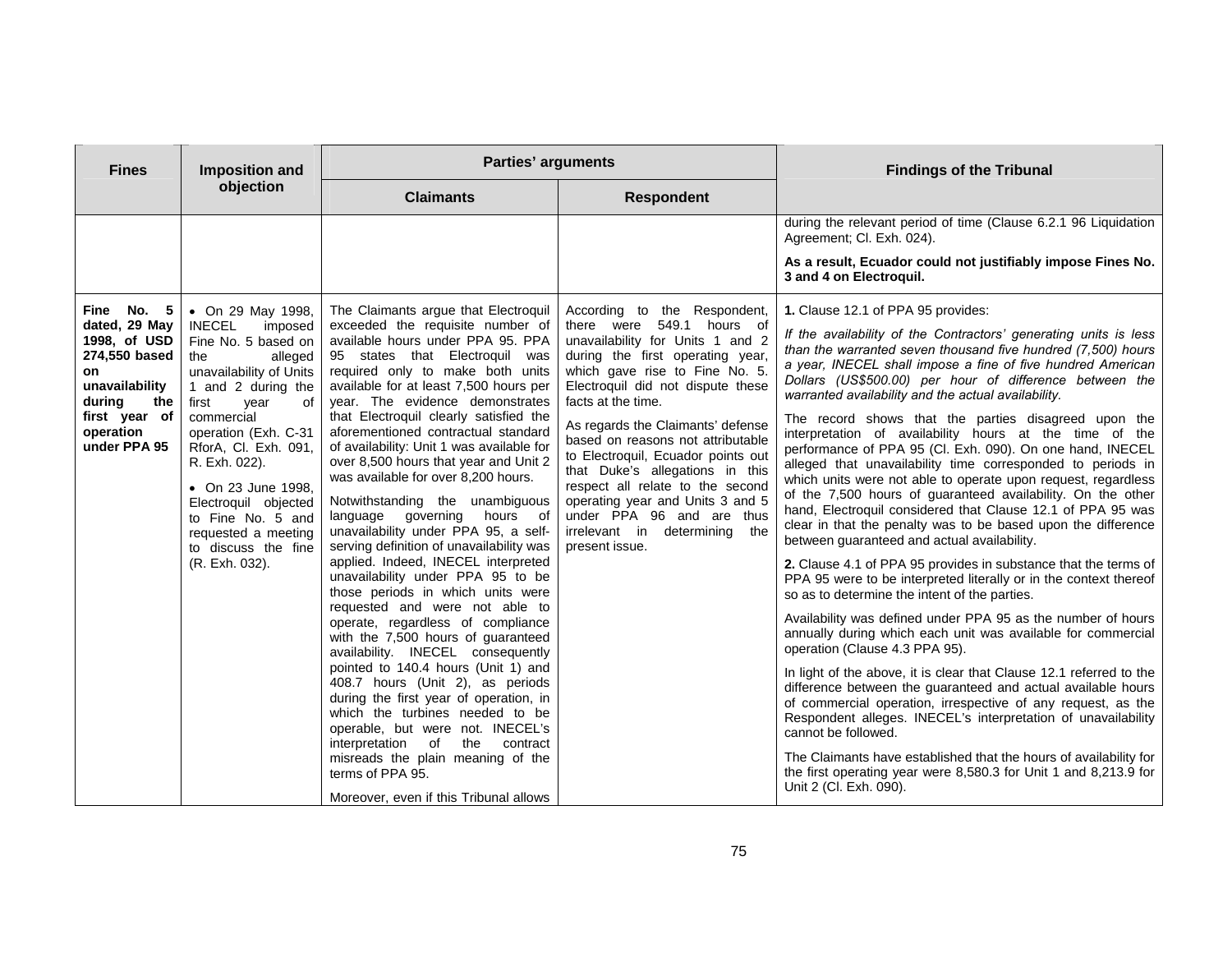| <b>Fines</b>                                                                                                        | <b>Imposition and</b><br>objection                                                                                                                                                                                                                                                                                                                              | <b>Parties' arguments</b>                                                                                                                                                                                                                                                                                                                                                                                                                                                                                                          |                                                                                                                                                                                                                                                                                                                                                                                                                                                                                                                                      | <b>Findings of the Tribunal</b>                                                                                                                                                                                                                                                                                                                                                                                                                                                                                                                                                                                                                                                                                                                                                                                                                                                                                                                                                                                                                                                                                                                                                                                                                                                                                                                                                                                             |
|---------------------------------------------------------------------------------------------------------------------|-----------------------------------------------------------------------------------------------------------------------------------------------------------------------------------------------------------------------------------------------------------------------------------------------------------------------------------------------------------------|------------------------------------------------------------------------------------------------------------------------------------------------------------------------------------------------------------------------------------------------------------------------------------------------------------------------------------------------------------------------------------------------------------------------------------------------------------------------------------------------------------------------------------|--------------------------------------------------------------------------------------------------------------------------------------------------------------------------------------------------------------------------------------------------------------------------------------------------------------------------------------------------------------------------------------------------------------------------------------------------------------------------------------------------------------------------------------|-----------------------------------------------------------------------------------------------------------------------------------------------------------------------------------------------------------------------------------------------------------------------------------------------------------------------------------------------------------------------------------------------------------------------------------------------------------------------------------------------------------------------------------------------------------------------------------------------------------------------------------------------------------------------------------------------------------------------------------------------------------------------------------------------------------------------------------------------------------------------------------------------------------------------------------------------------------------------------------------------------------------------------------------------------------------------------------------------------------------------------------------------------------------------------------------------------------------------------------------------------------------------------------------------------------------------------------------------------------------------------------------------------------------------------|
|                                                                                                                     |                                                                                                                                                                                                                                                                                                                                                                 | <b>Claimants</b>                                                                                                                                                                                                                                                                                                                                                                                                                                                                                                                   | <b>Respondent</b>                                                                                                                                                                                                                                                                                                                                                                                                                                                                                                                    |                                                                                                                                                                                                                                                                                                                                                                                                                                                                                                                                                                                                                                                                                                                                                                                                                                                                                                                                                                                                                                                                                                                                                                                                                                                                                                                                                                                                                             |
|                                                                                                                     |                                                                                                                                                                                                                                                                                                                                                                 | Ecuador to depart from the plain<br>terms of PPA 95 in evaluating<br>unavailability, this fine is still improper<br>because Electroquil's unavailability<br>during the first operating year was<br>often caused by acts not attributable<br>to it. The Claimants present several<br>letters demonstrating Electroquil's<br>timely declarations of its need to<br>suspend operations for various<br>reasons.                                                                                                                        |                                                                                                                                                                                                                                                                                                                                                                                                                                                                                                                                      | As a result, under the circumstances, the assessment of<br>Fine No. 5 in the amount of USD 274,550 was not justified.<br>Accordingly, the Tribunal may dispense with examining<br>the Claimants' arguments regarding set-off, as well as their<br>defense based on reasons not attributable to Electroquil.                                                                                                                                                                                                                                                                                                                                                                                                                                                                                                                                                                                                                                                                                                                                                                                                                                                                                                                                                                                                                                                                                                                 |
| Fine No. 6,<br>dated 29 May<br>1998, of USD<br>444,387 based<br>on excessive<br>fuel<br>consumption<br>under PPA 95 | • On 29 May 1998.<br><b>INECEL</b><br>imposed<br>Fine No. 6 based on<br>the<br>alleged<br>excessive<br>consumption<br>of<br>diesel<br>by<br>Electroquil's turbines<br>(Exh. C-31 RforA, Cl.<br>Exh. 091, R. Exh.<br>$022$ ).<br>• On 23 June 1998,<br>Electroquil objected<br>to Fine No. 6 and<br>requested a meeting<br>to discuss the fine<br>(R. Exh. 032). | According to the Claimants, this fine<br>was improperly offset against<br>invoices 135, 149 and 150. Further,<br>this fine should not have been<br>Electroquil's<br>imposed<br>because<br>excessive fuel consumption was<br>caused by the poor quality of the fuel<br>supplied by Petrocomercial. The poor<br>quality of the fuel made it impossible<br>for Electroquil to meet the fuel<br>consumption limits established in the<br>PPAs; thus, Electroquil's technical<br>breach was caused by an act not<br>attributable to it. | The Respondent alleges that the<br>fuel consumption for the first<br>operating year of Units 1 and 2<br>was 689,734 gallons in excess,<br>justifying Fine No. 6.<br>The Respondent further argues<br>that according to the Fuel Supply<br>Agreement, Electroquil was to<br>check the quality of the fuel<br>Petrocomercial provided and was<br>in a position to take measures in<br>order to remedy the alleged poor<br>fuel quality. In addition, the fuel<br>could have been purchased from<br>entities other than Petrocomercial. | 1. Pursuant to Clause 12.2 of PPA 95, if the number of kilowatt-<br>hours generated with a gallon of fuel was less than the amount<br>warranted in Electroquil's offer, INECEL could impose a penalty<br>equivalent to the cost of fuel required to produce the energy not<br>generated for this reason during the month in question.<br>The Claimants do not challenge the calculation of Fine No. 6 on<br>the basis of the excessive fuel quantity but dispute the alleged<br>set-off operated in the fine itself against invoices No. 135, 149<br>and 150.<br>2. Set-off being admissible (see above), the Tribunal may<br>dispense with examining the Claimants' argument in this<br>respect. At any rate, the document the Claimants rely upon (Cl.<br>Exh. 091) does not reflect such set-off. Further, the Claimants<br>do not provide any explanation or document to show how set-<br>off was improperly operated.<br>3. The Claimants further argue that the excessive fuel quantity<br>was due to the poor quality of the fuel supplied.<br>Clause 12.2 of PPA 95 provided that the warranted<br>performance was to be based on the fuel characteristics<br>attached to PPA 95, namely diesel No. 2 at an unsubsidized<br>price of S/.2,900 a gallon (Cl. Exh. 005). This is consistent with<br>the definition provided under Clause 4.3 of PPA 95.<br>Further, Clause 15.3 of PPA 95 provided that INECEL was to |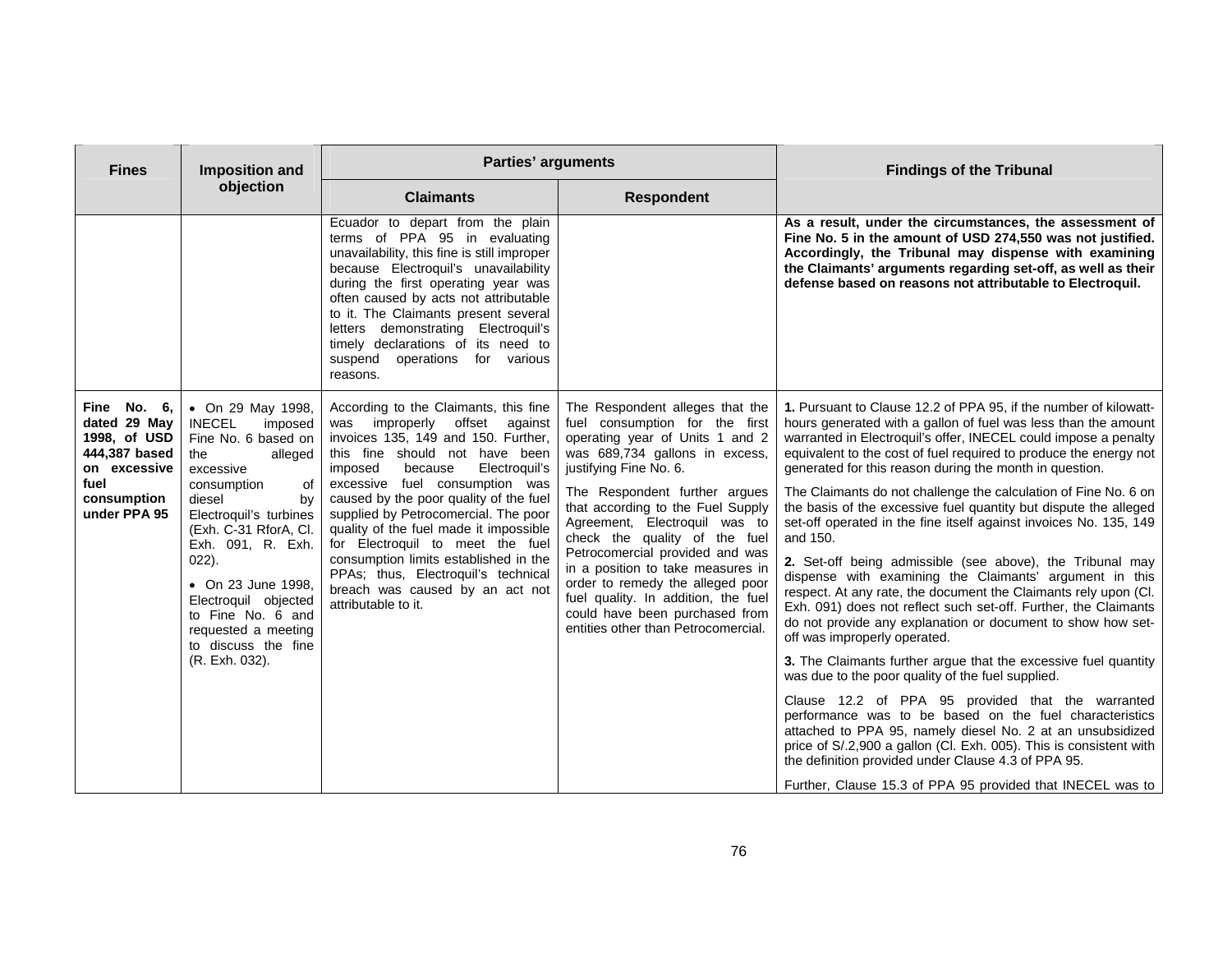| <b>Fines</b>                                                                                     | <b>Imposition and</b><br>objection                                                                                                   | <b>Parties' arguments</b>                                                                                                                                                                                                    |                                                                                                                                                                                                                             | <b>Findings of the Tribunal</b>                                                                                                                                                                                                                                                                                                                                                                                                                                                              |
|--------------------------------------------------------------------------------------------------|--------------------------------------------------------------------------------------------------------------------------------------|------------------------------------------------------------------------------------------------------------------------------------------------------------------------------------------------------------------------------|-----------------------------------------------------------------------------------------------------------------------------------------------------------------------------------------------------------------------------|----------------------------------------------------------------------------------------------------------------------------------------------------------------------------------------------------------------------------------------------------------------------------------------------------------------------------------------------------------------------------------------------------------------------------------------------------------------------------------------------|
|                                                                                                  |                                                                                                                                      | <b>Claimants</b>                                                                                                                                                                                                             | <b>Respondent</b>                                                                                                                                                                                                           |                                                                                                                                                                                                                                                                                                                                                                                                                                                                                              |
|                                                                                                  |                                                                                                                                      |                                                                                                                                                                                                                              |                                                                                                                                                                                                                             | use its influence in connection with the execution of an<br>agreement between Petrocomercial and Electroquil in order to<br>guarantee the timely provision of No. 2 diesel fuel, which<br>eventually led to the Fuel Supply Agreement (Cl. Exh. 048).<br>INECEL was to reimburse Electroquil for the cost of the<br>purchased fuel (Clause 7.4 PPA 95).                                                                                                                                      |
|                                                                                                  |                                                                                                                                      |                                                                                                                                                                                                                              |                                                                                                                                                                                                                             | However, from September 1996 until 31 March 1999, INECEL<br>took over the purchase of fuel from Petrocomercial and<br>delivered it to Electroquil (Clause 6.2.1 95 Liquidation<br>Agreement; Cl. Exh. 022).                                                                                                                                                                                                                                                                                  |
|                                                                                                  |                                                                                                                                      |                                                                                                                                                                                                                              |                                                                                                                                                                                                                             | During that period, Electroquil informed INECEL of the poor<br>quality of the fuel, that it was contrary to contract specifications<br>and of the related consequences (Cl. Exh. 064; Exh. R-24; Tr.<br>$507;16-21$ ).                                                                                                                                                                                                                                                                       |
|                                                                                                  |                                                                                                                                      |                                                                                                                                                                                                                              |                                                                                                                                                                                                                             | In light of the above, Electroquil was not in a position to check<br>the quality of the fuel Petrocomercial provided to INECEL.                                                                                                                                                                                                                                                                                                                                                              |
|                                                                                                  |                                                                                                                                      |                                                                                                                                                                                                                              |                                                                                                                                                                                                                             | As to Ecuador's arguments that Electroquil could have taken<br>measures to remedy the deficient fuel quality or that such fuel<br>could have been purchased elsewhere, the record shows that<br>on the one hand, certain remedial measures (e.g. centrifuging),<br>which were taken pursuant to Clause 15.2 of PPA 95, could not<br>fully correct the problem, and on the other hand,<br>Petrocomercial had a de facto monopoly over the fuel in<br>Ecuador (Tr. 190:16-191:2, 509:2-511:3). |
|                                                                                                  |                                                                                                                                      |                                                                                                                                                                                                                              |                                                                                                                                                                                                                             | As a result, the Tribunal considers that the poor fuel<br>quality leading to the excessive fuel consumption was not<br>attributable to Electroquil, and that Fine No. 6 was not<br>justified under the circumstances.                                                                                                                                                                                                                                                                        |
| Fine No. 7,<br>dated 29 May<br>1998, of USD<br>29,181 based<br>on failure to<br>install chillers | • On 29 May 1998,<br><b>INECEL</b><br>imposed<br>Fine No. 7 claiming<br>that Electroquil had<br>failed to reach the<br>contractually | The Claimants submit that this fine<br>against<br>improperly offset<br>was<br>invoices 135, 149 and 150. The<br>Respondent has acknowledged that<br>Electroquil's inability to reach the<br>guaranteed power output resulted | Ecuador replies that Electroquil<br>entered into the agreement for the<br>purchase of the chillers four<br>months before the scheduled date<br>for installation and that the chillers<br>were available for installation on | 1. Clause 5.1 of PPA 95 provided that Electroquil was to supply<br>84.8 MW with real power and to this end, import and install the<br>turbines on Units 1 and 2. Clause 5.1 specifies that the turbines<br>were to be equipped with chillers, which were to be operational<br>5 months after commercial operation.<br>Where the real power was less than the warranted amount,                                                                                                               |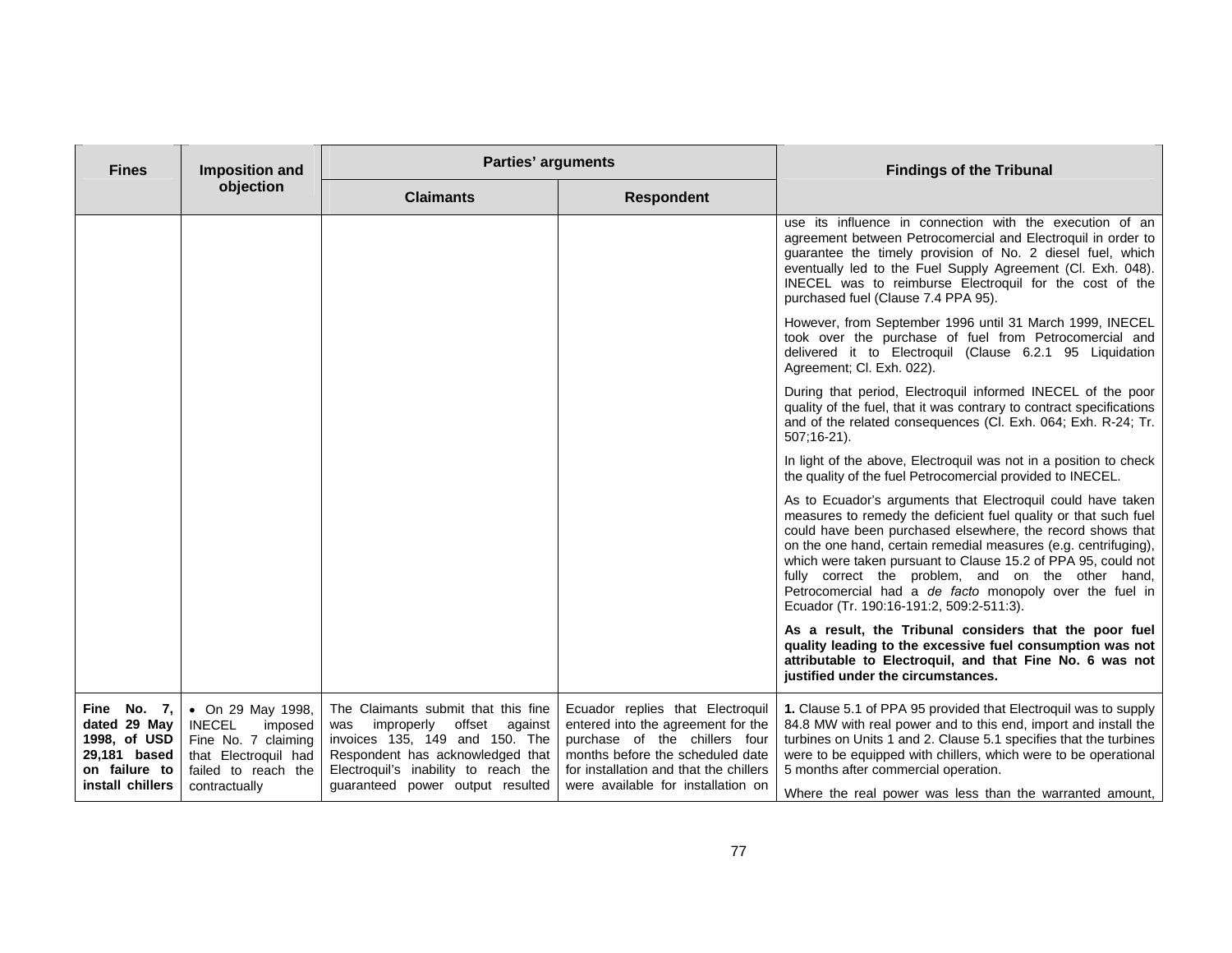| <b>Fines</b>                                 | <b>Imposition and</b><br>objection                                                                                                                                                                                                                  | <b>Parties' arguments</b>                                                                                                                                                                                                                                                                                                                                                                                                                                                                                                                                                                                                                       |                   | <b>Findings of the Tribunal</b>                                                                                                                                                                                                                                                                                                                                                                                                                                                                                                                                                                                                                                                                                                                                                                                                                                                                                                                                                                                                                                                                                                                                                                                                                                                                                                                                                                                                                                                                                                                                                                                                                                                                                                                                                                                                                                                                                                                                                                                                                                                   |
|----------------------------------------------|-----------------------------------------------------------------------------------------------------------------------------------------------------------------------------------------------------------------------------------------------------|-------------------------------------------------------------------------------------------------------------------------------------------------------------------------------------------------------------------------------------------------------------------------------------------------------------------------------------------------------------------------------------------------------------------------------------------------------------------------------------------------------------------------------------------------------------------------------------------------------------------------------------------------|-------------------|-----------------------------------------------------------------------------------------------------------------------------------------------------------------------------------------------------------------------------------------------------------------------------------------------------------------------------------------------------------------------------------------------------------------------------------------------------------------------------------------------------------------------------------------------------------------------------------------------------------------------------------------------------------------------------------------------------------------------------------------------------------------------------------------------------------------------------------------------------------------------------------------------------------------------------------------------------------------------------------------------------------------------------------------------------------------------------------------------------------------------------------------------------------------------------------------------------------------------------------------------------------------------------------------------------------------------------------------------------------------------------------------------------------------------------------------------------------------------------------------------------------------------------------------------------------------------------------------------------------------------------------------------------------------------------------------------------------------------------------------------------------------------------------------------------------------------------------------------------------------------------------------------------------------------------------------------------------------------------------------------------------------------------------------------------------------------------------|
|                                              |                                                                                                                                                                                                                                                     | <b>Claimants</b>                                                                                                                                                                                                                                                                                                                                                                                                                                                                                                                                                                                                                                | <b>Respondent</b> |                                                                                                                                                                                                                                                                                                                                                                                                                                                                                                                                                                                                                                                                                                                                                                                                                                                                                                                                                                                                                                                                                                                                                                                                                                                                                                                                                                                                                                                                                                                                                                                                                                                                                                                                                                                                                                                                                                                                                                                                                                                                                   |
| in a timely<br>manner under<br><b>PPA 95</b> | guaranteed<br>power<br>output due to the<br>lack of chillers (Exh.<br>C-31 RforA, Cl. Exh.<br>091, R. Exh. 022).<br>• On 23 June 1998,<br>Electroquil objected<br>to Fine No. 7 and<br>requested a meeting<br>to discuss the fine<br>(R. Exh. 032). | from the lack of chillers. The<br>Respondent fails to acknowledge,<br>however, its role in preventing<br>Electroquil from installing the chillers<br>on time. It was INECEL's payment<br>defaults which prevented the timely<br>acquisition and installation of the<br>chillers. Moreover, Electroquil was<br>unable to install the chillers on time<br>due to circumstances beyond its<br>control, specifically the failure of the<br>manufacturer to assure timely<br>delivery of the chillers. Consequently,<br>this should have been excused<br>based on the doctrine of exceptio non<br>adimpleti contractus and Clause 12.4<br>of PPA 95. | that date.        | INECEL could impose a monthly penalty of USD 250.00 per<br>percentage point of power produced less the amount warranted<br>at the time operations commenced until the difference was<br>corrected (Clause 12.3 PPA 95).<br>The Claimants do not challenge the calculation of Fine No. 7<br>but dispute the alleged set-off operated in the fine itself against<br>invoices No. 135, 149 and 150.<br>2. Set-off being considered as admissible (see above), the<br>Tribunal may dispense with examining the Claimants' argument<br>in this respect. At any rate, the document the Claimants rely<br>upon (Cl. Exh. 091) does not reflect such set-off. Further, the<br>Claimants do not provide any explanation or documentation to<br>show how set-off was improperly operated.<br>3. The Claimants further argue that it was INECEL's payment<br>default which prevented the timely acquisition and installation<br>of the chillers. In addition, Electroquil was unable to install the<br>chillers on time due to the manufacturer's failure to deliver the<br>chillers on time.<br>Commercial operation of Units 1 and 2 began on 10 May 1996<br>(R. Exh. 12), with the result that the chillers were to be<br>operational five months later, i.e. on 10 October 1996, pursuant<br>to Clause 5.1 of PPA 95.<br>The record shows that, on 22 April 1996, Electroquil informed<br>INECEL of the delay in the delivery of the chillers (Cl. Exh.<br>$(043)$ .<br>On 28 October 1996, Electroquil informed INECEL that the<br>chillers were available at the Plant but could not be installed in<br>the absence of sufficient funds due to INECEL's payment<br>defaults. Electroquil added that it would proceed to install the<br>chillers as soon as INECEL made the required payment (R.<br>Exh. 33).<br>The record shows that the Respondent failed to make timely<br>payments of some of Electroquil's invoices (see supra Section<br>$D(b)(cc)(b)$ above). Having said this, causation with the alleged<br>ensuing delay in installing the chillers has not been established |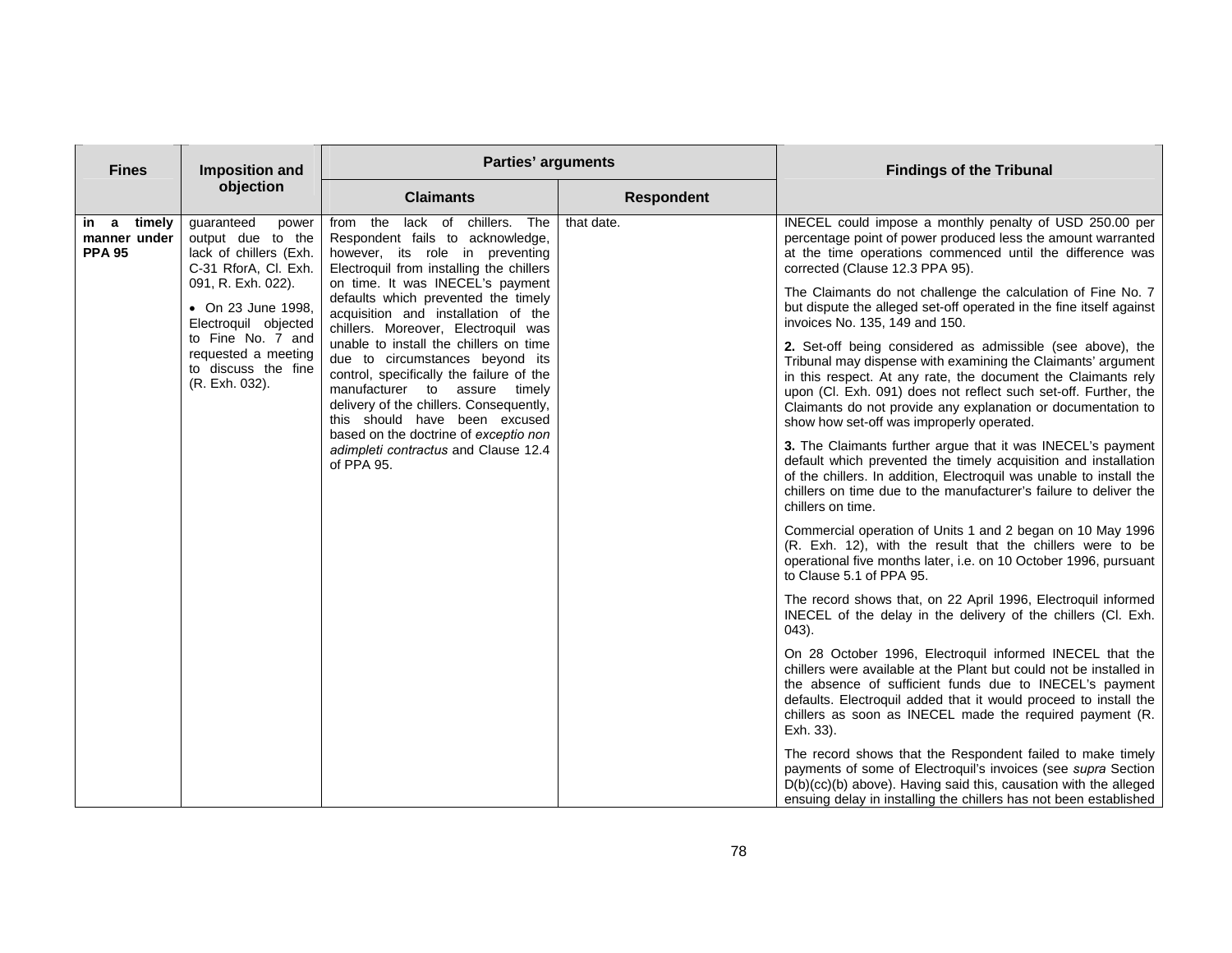| <b>Fines</b>                                                                                                                                                                                                                                                                                                                                                                                                                                                                               | Imposition and                                                                                                                                                                                                                                                                                                                                                                                                                                                                                                                                                                                                                                                                                                                                                        | <b>Parties' arguments</b>                                                                                                                                                                                                                                                                                                                                                                                                                                                                                                                                                                                                                                                                                                                                                                                                                                                                                                                                                                                                                                                                                                                                                                                                                                                                                                       |                                                                                                                                                                                                                                                                                                                                                                                                                                                                                                                                                                                                                                                                                                                                                                                                                                                                                                                                                                                                                                                                                                                                                                                  | <b>Findings of the Tribunal</b>                                                                                                                                                                                                                                                                                                                                                                                                                                                                                                                                                                                                                                                                                                                                                                                                                                                                                                                                                                                                                                                                                                                                                                                                                                                                                                                                                                                                                                                                                                                                                                                                                                                                                                                                                                                        |
|--------------------------------------------------------------------------------------------------------------------------------------------------------------------------------------------------------------------------------------------------------------------------------------------------------------------------------------------------------------------------------------------------------------------------------------------------------------------------------------------|-----------------------------------------------------------------------------------------------------------------------------------------------------------------------------------------------------------------------------------------------------------------------------------------------------------------------------------------------------------------------------------------------------------------------------------------------------------------------------------------------------------------------------------------------------------------------------------------------------------------------------------------------------------------------------------------------------------------------------------------------------------------------|---------------------------------------------------------------------------------------------------------------------------------------------------------------------------------------------------------------------------------------------------------------------------------------------------------------------------------------------------------------------------------------------------------------------------------------------------------------------------------------------------------------------------------------------------------------------------------------------------------------------------------------------------------------------------------------------------------------------------------------------------------------------------------------------------------------------------------------------------------------------------------------------------------------------------------------------------------------------------------------------------------------------------------------------------------------------------------------------------------------------------------------------------------------------------------------------------------------------------------------------------------------------------------------------------------------------------------|----------------------------------------------------------------------------------------------------------------------------------------------------------------------------------------------------------------------------------------------------------------------------------------------------------------------------------------------------------------------------------------------------------------------------------------------------------------------------------------------------------------------------------------------------------------------------------------------------------------------------------------------------------------------------------------------------------------------------------------------------------------------------------------------------------------------------------------------------------------------------------------------------------------------------------------------------------------------------------------------------------------------------------------------------------------------------------------------------------------------------------------------------------------------------------|------------------------------------------------------------------------------------------------------------------------------------------------------------------------------------------------------------------------------------------------------------------------------------------------------------------------------------------------------------------------------------------------------------------------------------------------------------------------------------------------------------------------------------------------------------------------------------------------------------------------------------------------------------------------------------------------------------------------------------------------------------------------------------------------------------------------------------------------------------------------------------------------------------------------------------------------------------------------------------------------------------------------------------------------------------------------------------------------------------------------------------------------------------------------------------------------------------------------------------------------------------------------------------------------------------------------------------------------------------------------------------------------------------------------------------------------------------------------------------------------------------------------------------------------------------------------------------------------------------------------------------------------------------------------------------------------------------------------------------------------------------------------------------------------------------------------|
|                                                                                                                                                                                                                                                                                                                                                                                                                                                                                            | objection                                                                                                                                                                                                                                                                                                                                                                                                                                                                                                                                                                                                                                                                                                                                                             | <b>Claimants</b>                                                                                                                                                                                                                                                                                                                                                                                                                                                                                                                                                                                                                                                                                                                                                                                                                                                                                                                                                                                                                                                                                                                                                                                                                                                                                                                | <b>Respondent</b>                                                                                                                                                                                                                                                                                                                                                                                                                                                                                                                                                                                                                                                                                                                                                                                                                                                                                                                                                                                                                                                                                                                                                                |                                                                                                                                                                                                                                                                                                                                                                                                                                                                                                                                                                                                                                                                                                                                                                                                                                                                                                                                                                                                                                                                                                                                                                                                                                                                                                                                                                                                                                                                                                                                                                                                                                                                                                                                                                                                                        |
|                                                                                                                                                                                                                                                                                                                                                                                                                                                                                            |                                                                                                                                                                                                                                                                                                                                                                                                                                                                                                                                                                                                                                                                                                                                                                       |                                                                                                                                                                                                                                                                                                                                                                                                                                                                                                                                                                                                                                                                                                                                                                                                                                                                                                                                                                                                                                                                                                                                                                                                                                                                                                                                 |                                                                                                                                                                                                                                                                                                                                                                                                                                                                                                                                                                                                                                                                                                                                                                                                                                                                                                                                                                                                                                                                                                                                                                                  | nor have any actual financial difficulties been shown.<br>As a result, under the circumstances, Fine No. 7 was<br>justified.                                                                                                                                                                                                                                                                                                                                                                                                                                                                                                                                                                                                                                                                                                                                                                                                                                                                                                                                                                                                                                                                                                                                                                                                                                                                                                                                                                                                                                                                                                                                                                                                                                                                                           |
| Fine No. 8 of<br>USD 2,243,675<br>(for<br>unavailability<br>of Units 1 and<br>$\mathbf{2}$<br>through<br>operating<br>years $2$ to $5$ ).<br>Fine No. 9 of<br><b>USD 1,019,033</b><br>(for excessive<br>fuels<br>consumption<br>during<br>operating<br>years $2$ to $5$ )<br>and Fine No.<br>10 of<br><b>USD</b><br>204,542<br>(for<br>failure<br>to<br>reach<br>guaranteed<br>level of output<br>during<br>operating<br>years $2$ to $5$ )<br>dated<br>14<br>August 2001<br>under PPA 95. | $\bullet$ On 14<br>August<br>2001, the Contract<br>Administrator<br>imposed Fine No. 8<br>based on the alleged<br>unavailability of Units<br>1 and 2 for the<br>required minimum of<br>7,500 hours per year<br>per unit during years<br>2 to 5 of PPA 95;<br>Fine No. 9 based on<br>the<br>alleged<br>excessive<br>consumption of fuel<br>during years 2 to 5 of<br>PPA 95; and Fine<br>No. 10 based on a<br>claim that Electroquil<br>had failed to reach<br>the<br>contractually<br>quaranteed<br>power<br>output during years 2<br>to 5 of PPA 95 (Exh.<br>C-33 RforA, Cl. Exh.<br>109, R. Exh. 047).<br>16 August<br>$\bullet$ On<br>Electroquil<br>2001.<br>objected to Fines No.<br>8, 9 and 10 on the<br>grounds that they<br>were overdue<br>(R.<br>Exh. 048) | According to the Claimants, INECEL<br>determined the amounts of the<br>fines<br>based<br>appropriate<br><b>on</b><br>Electroquil's breaches at the end of<br>each operating year. The Claimants<br>claim, however, that the delays in<br>imposing these fines $-$ over three<br>years in the case of the operating-<br>year-2 fines – were attributable to the<br>time it took for the parties to fully<br>discuss those fines. In view of the<br>fact that the operating-year-5 fines<br>were discussed, disputed, and<br>imposed all within four months<br>following the end of that operating<br>year, it is clear that the delay with<br>respect to the fines for the other<br>operating years was arbitrary, as well<br>as retaliatory, in light of the local<br>arbitration between the parties. In<br>addition, the fines for operating years<br>2 and 3 ran contrary to the Interim<br>Liquidation Agreement settling all<br>accounts for the first operating year<br>fines up to 31 March 1999.<br>Further, Electroquil's unavailability of<br>Unit 2 was directly attributable to<br>Ecuador, as a result of the low quality<br>fuel it supplied to Electroquil, which in<br>as Ecuador has<br>turn caused.<br>acknowledged, corrosion on Unit 2<br>and its discontinuance, as well as<br>excessive fuel consumption. | The Respondent alleges that<br>Fines No. 8-10 were entirely<br>based upon the terms of PPA 95.<br>Pursuant to the parties' common<br>liquidation of operating years 2 to<br>5, a 4,487.35-hour unavailability<br>was determined giving rise to Fine<br>No. 8 in the amount of USD<br>2,243,675. In this respect, the<br>Respondent further alleges that<br>Electroquil was expected to test<br>of the<br>quality<br>fuel<br>the<br>Petrocomercial provided and was<br>in a position to take measures in<br>order to remedy the alleged poor<br>fuel quality. In addition, the fuel<br>could have been purchased from<br>entities other than Petrocomercial.<br>According to Ecuador, the account<br>liquidation also established an<br>excessive fuel consumption during<br>operating years 2 to 4, giving rise<br>to Fine No. 9 in the amount of<br>USD 1,019,033, as well as the<br>failure to reach the warranted<br>output, giving rise to Fine No. 10<br>in the amount of USD 204,542.<br>None of those fines were, in<br>Ecuador's view, untimely. The<br><b>PPAs</b><br>specific<br>contemplate<br>circumstances that justify the<br>imposition of fines, which is not in | 1. The Parties do not dispute the imposition of Fines No. 8-10<br>under Clauses 12.1 to 12.3 of PPA 95 (Cl. Exh. 109). The<br>disagreement is regarding Clause 12.5 of PPA 95, especially,<br>the timing of such fines. Fines No. 8 to 10 were imposed on 14<br>August 2001.<br>Clause 12.5 of PPA 95 provides:<br>Penalties shall be calculated once a year and shall be paid<br>by the Contractor within fifteen (15) days after notice from<br>INECEL. If a penalty is not paid within the stipulated period<br>of time, the appropriate portion of the performance bond<br>shall be enforced.<br>The record shows that the parties jointly drafted liquidation<br>reports at the end of operating years 2 and 3 (R. Exh. 42, R.<br>Exh. 43). Such reports, together with the one relating to<br>operating year 4, were in turn approved by the operation<br>committee in January 2001 (R. Exh. 44).<br>Even though the reports were only approved in 2001, Ecuador<br>was in a position to assess the fines based upon the elements<br>contained in the reports at the end of each operating year.<br>However, Ecuador did not do so until 14 August 2001, that is<br>after expiration of the term of PPA 95.<br>2. As for the Claimants' argument based on the Interim<br>Liquidation Agreement, the Tribunal fails to see how it settled<br>the accounts for the first operating year fines up to 31 March<br>1999, given that the parties agreed to refer the then current<br>claim for penalties to local arbitration (Cl. Exh. 103).<br>Furthermore, the Claimants have not established that the fines<br>were in fact retaliatory, in view of this local arbitration.<br>3. Finally, the Claimants argue that the underlying events were<br>not attributable to Electroquil given the poor fuel quality. The |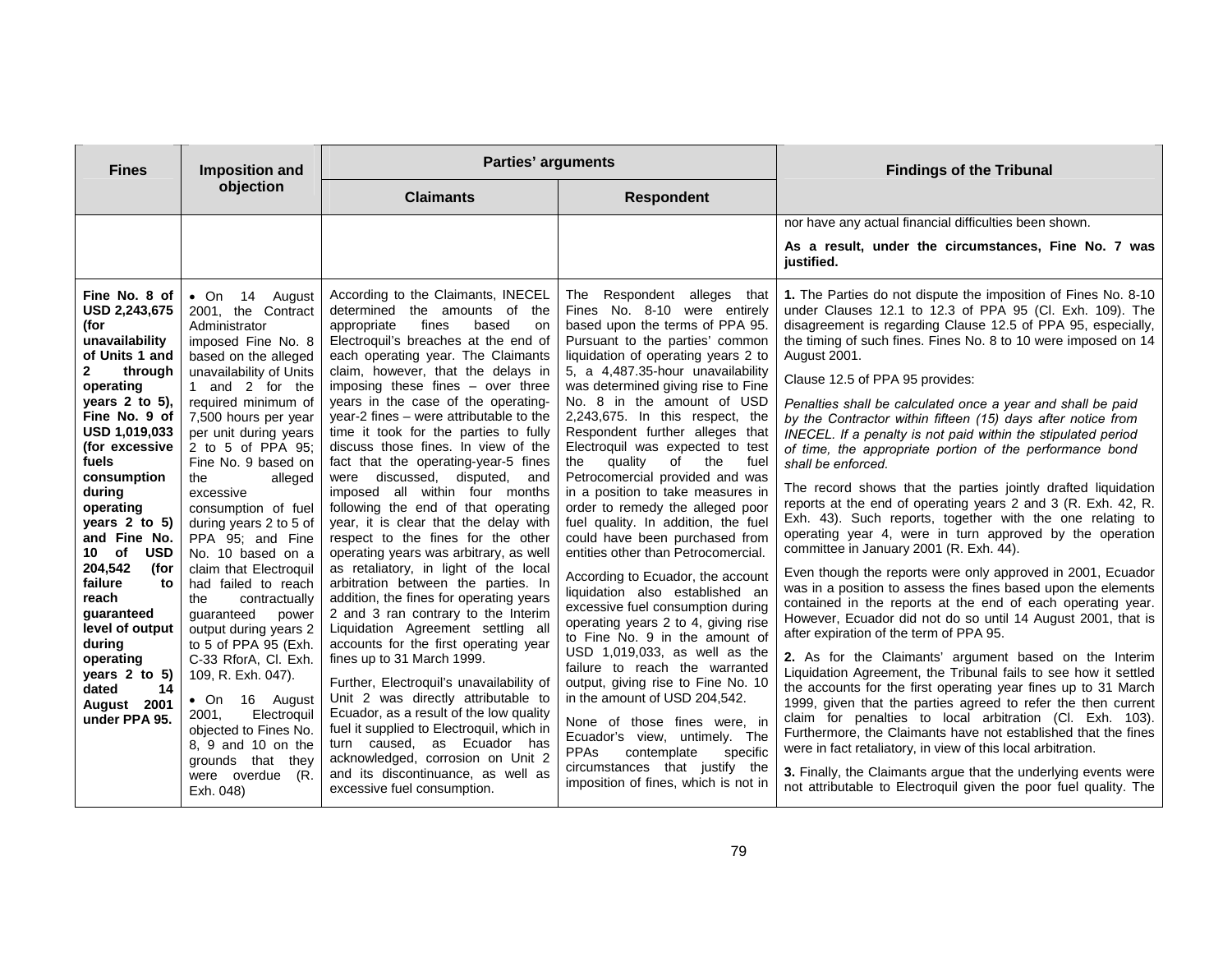| <b>Fines</b>                                                                                                                                                                | <b>Imposition and</b>                                                                                                                                                                                                                                                                                                                                                                                                                                                                                                                                                                                                                    | <b>Parties' arguments</b>                                                                                                                                                                                                                                                                                                                                                                                                                                                                                                                               |                                                                                                                                                              | <b>Findings of the Tribunal</b>                                                                                                                                                                                                                                                                                                                                                                                                                                                                                                                                                                                                                                                                                                                                                                                                                                                                                                                                                                                                                                                                                                                                                                                                                                                                                                                                                                                                        |
|-----------------------------------------------------------------------------------------------------------------------------------------------------------------------------|------------------------------------------------------------------------------------------------------------------------------------------------------------------------------------------------------------------------------------------------------------------------------------------------------------------------------------------------------------------------------------------------------------------------------------------------------------------------------------------------------------------------------------------------------------------------------------------------------------------------------------------|---------------------------------------------------------------------------------------------------------------------------------------------------------------------------------------------------------------------------------------------------------------------------------------------------------------------------------------------------------------------------------------------------------------------------------------------------------------------------------------------------------------------------------------------------------|--------------------------------------------------------------------------------------------------------------------------------------------------------------|----------------------------------------------------------------------------------------------------------------------------------------------------------------------------------------------------------------------------------------------------------------------------------------------------------------------------------------------------------------------------------------------------------------------------------------------------------------------------------------------------------------------------------------------------------------------------------------------------------------------------------------------------------------------------------------------------------------------------------------------------------------------------------------------------------------------------------------------------------------------------------------------------------------------------------------------------------------------------------------------------------------------------------------------------------------------------------------------------------------------------------------------------------------------------------------------------------------------------------------------------------------------------------------------------------------------------------------------------------------------------------------------------------------------------------------|
|                                                                                                                                                                             | objection                                                                                                                                                                                                                                                                                                                                                                                                                                                                                                                                                                                                                                | <b>Claimants</b>                                                                                                                                                                                                                                                                                                                                                                                                                                                                                                                                        | <b>Respondent</b>                                                                                                                                            |                                                                                                                                                                                                                                                                                                                                                                                                                                                                                                                                                                                                                                                                                                                                                                                                                                                                                                                                                                                                                                                                                                                                                                                                                                                                                                                                                                                                                                        |
|                                                                                                                                                                             |                                                                                                                                                                                                                                                                                                                                                                                                                                                                                                                                                                                                                                          |                                                                                                                                                                                                                                                                                                                                                                                                                                                                                                                                                         | any way limited or time-barred.                                                                                                                              | Tribunal refers to its reasoning under Fine No. 6 above.                                                                                                                                                                                                                                                                                                                                                                                                                                                                                                                                                                                                                                                                                                                                                                                                                                                                                                                                                                                                                                                                                                                                                                                                                                                                                                                                                                               |
|                                                                                                                                                                             |                                                                                                                                                                                                                                                                                                                                                                                                                                                                                                                                                                                                                                          |                                                                                                                                                                                                                                                                                                                                                                                                                                                                                                                                                         |                                                                                                                                                              | Accordingly, Fines No. 8-10 were not justified pursuant to<br><b>Clause 12.5 of PPA 95.</b>                                                                                                                                                                                                                                                                                                                                                                                                                                                                                                                                                                                                                                                                                                                                                                                                                                                                                                                                                                                                                                                                                                                                                                                                                                                                                                                                            |
| Fine No. 11,<br>dated<br>10<br><b>December</b><br>2001, of USD<br>734,366 based<br>on<br>unavailability<br>of Units 3 and<br>4 in October<br>2001<br>under<br><b>PPA 96</b> | • On 10 December<br>2001, the Contract<br>Administrator<br>imposed Fine No. 11<br>in an initial amount of<br>USD 641,469, which<br>was raised to USD<br>734,366 on 24 July<br>2002, based on the<br>alleged unavailability<br>of Units 3 and 4<br>during October and<br>November<br>2001<br>(Exh. C-34 and C-35<br>RforA, Cl. Exh. 113,<br>Cl. Exh. 114, R. Exh.<br>100, R. Exh. 104).<br>• On 14 December<br>2001.<br>Electroquil<br>objected to Fine No.<br>11 and advised it<br>would communicate<br>its reasons at a later<br>date (R. Exh. 101).<br>The Tribunal notes<br>that there is no<br>document evidencing<br>these reasons. | According to the Claimants, this fine<br>improperly<br>offset against<br>was<br>invoices issued<br>by Electroquil.<br>Further, INECEL ignored the fact that<br>Electroquil's unavailability<br>during<br>October and November 2001 was the<br>result of a countrywide fuel shortage,<br>which directly affected Electroquil's<br>ability to operate during those<br>months. Because this unavailability is<br>attributed to INECEL, as it was<br>responsible for ensuring the delivery<br>of sufficient fuel to Electroquil, this<br>fine was improper. | The Respondent alleges that,<br>pursuant to the Fuel Supply<br>Electroquil<br>Agreement,<br>was<br>responsible for the fuel to be<br>delivered to the Plant. | 1. In their submissions, the Claimants do not dispute the<br>calculation of Fine No. 11 on the basis of Clauses 8.1 and 13.3<br>of PPA 96 regarding the monthly energy quota (R. Exh. 100, R.<br>Exh. 104). In this respect, the addition of the two separate<br>amounts in R. Exh. 104 is equal to that imposed in R. Exh. 100<br>so that the issue of reduction raised by the Respondent (R. 1 <sup>st</sup><br>PHB, p. 44) becomes moot.<br>2. On the other hand, the Claimants dispute the alleged set-off<br>operated in the fine itself against certain invoices, without<br>providing any indication as to specifically which invoices are<br>involved. Since set-off was deemed admissible, this argument<br>fails.<br>3. The Claimants further rely on Clause 13.4 of PPA 96,<br>providing that a fine could not be imposed if reasons not<br>attributable to Electroquil could be duly proven.<br>First, there is no element on record evidencing the alleged<br>countrywide fuel shortage.<br>Second, Fine No. 11 was imposed in 2001, with the<br>consequence that the following provisions of PPA 96 govern<br>the issue.<br>Clause 8.4 of PPA 96 provides that, while INECEL would bear<br>the fuel costs, Electroquil would purchase the fuel, in the<br>present instance, from Petrocomercial, in accordance with the<br>Fuel Supply Agreement.<br>Further, Clause 15.6 stipulates that, in addition to installing all |
|                                                                                                                                                                             |                                                                                                                                                                                                                                                                                                                                                                                                                                                                                                                                                                                                                                          |                                                                                                                                                                                                                                                                                                                                                                                                                                                                                                                                                         |                                                                                                                                                              | equipment for fuel supply and storage, Electroquil was to<br>maintain a reserve sufficient to allow the operation of the plant<br>for 7 days at base load.<br>As for the Fuel Supply Agreement, it provides that Electroquil                                                                                                                                                                                                                                                                                                                                                                                                                                                                                                                                                                                                                                                                                                                                                                                                                                                                                                                                                                                                                                                                                                                                                                                                           |
|                                                                                                                                                                             |                                                                                                                                                                                                                                                                                                                                                                                                                                                                                                                                                                                                                                          |                                                                                                                                                                                                                                                                                                                                                                                                                                                                                                                                                         |                                                                                                                                                              | supply fuel to the Plant depending on Petrocomercial's                                                                                                                                                                                                                                                                                                                                                                                                                                                                                                                                                                                                                                                                                                                                                                                                                                                                                                                                                                                                                                                                                                                                                                                                                                                                                                                                                                                 |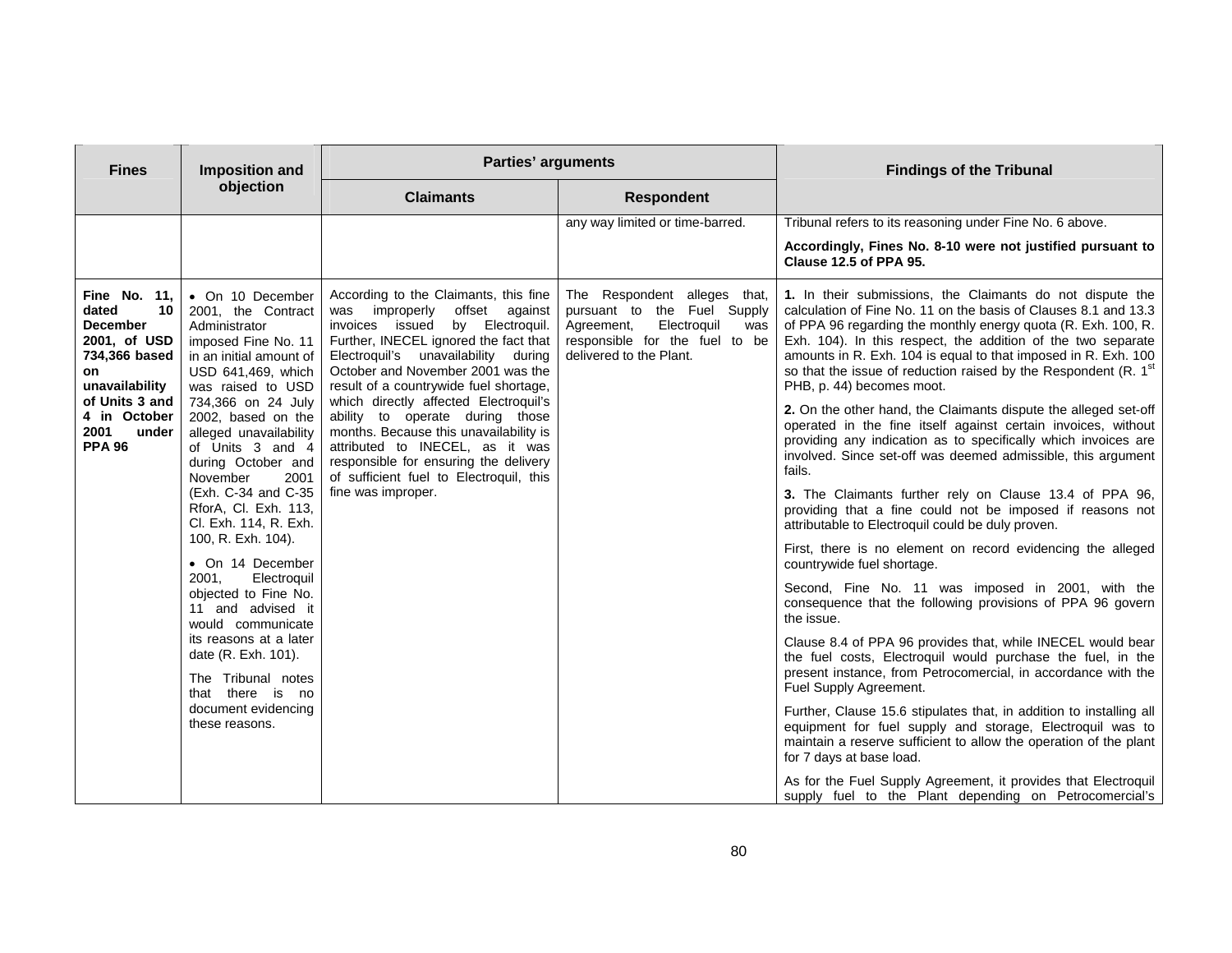| <b>Fines</b> | Imposition and<br>objection | <b>Parties' arguments</b> |                   | <b>Findings of the Tribunal</b>                                                                                                                                                                       |
|--------------|-----------------------------|---------------------------|-------------------|-------------------------------------------------------------------------------------------------------------------------------------------------------------------------------------------------------|
|              |                             | <b>Claimants</b>          | <b>Respondent</b> |                                                                                                                                                                                                       |
|              |                             |                           |                   | availabilities, and that it be responsible for the storage of the<br>fuel and the maintenance of the related equipment (Clause 3.1<br>Fuel Supply Agreement: Cl. Exh. 048).                           |
|              |                             |                           |                   | Therefore, considering that Electroquil was responsible for<br>the fuel supply at the time of Fine No. 11 and that no<br>grounds for exoneration have been established. Fine No.<br>11 was justified. |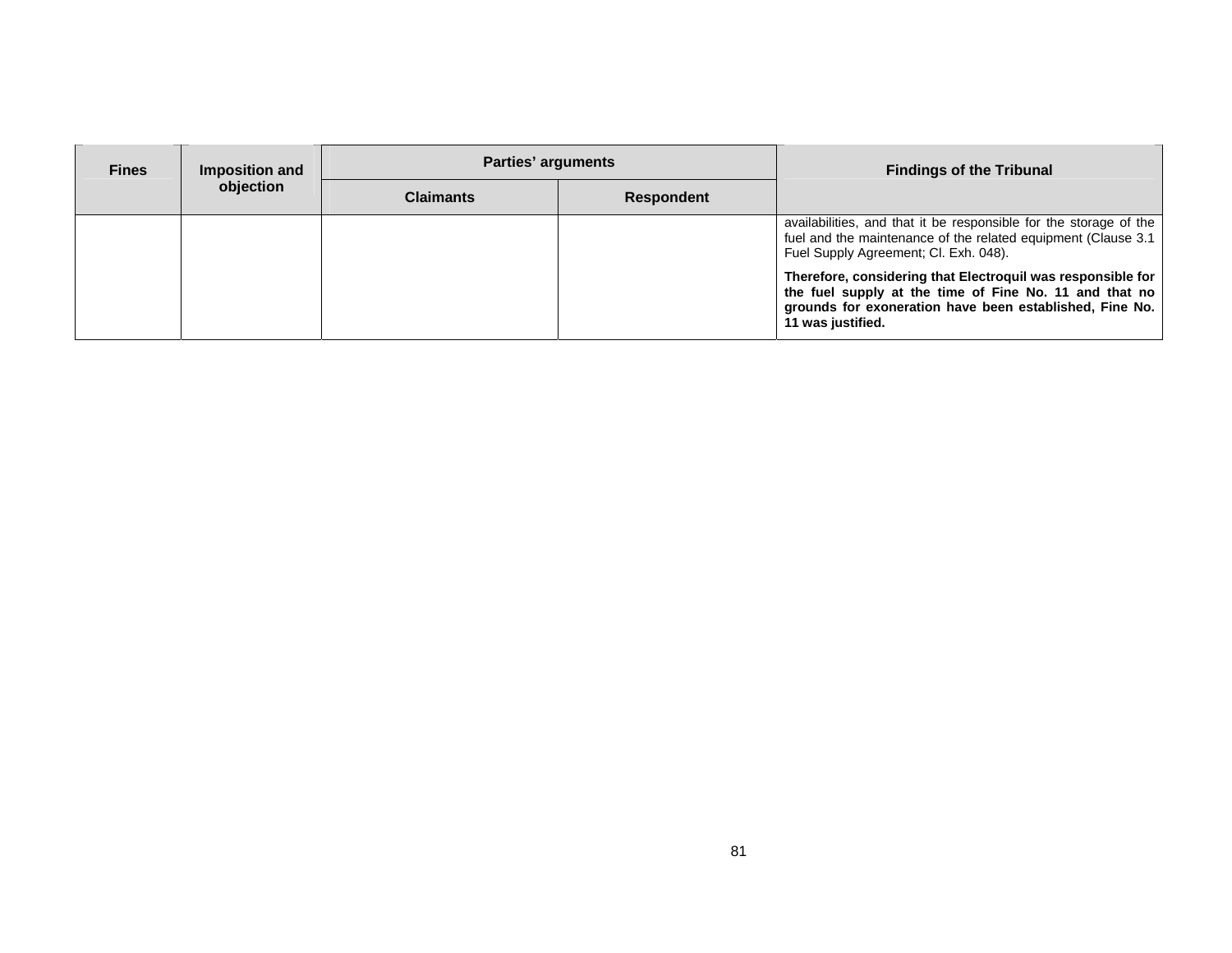292. In conclusion, the Tribunal concurs with the Claimants that fines No. 3, 4, 5, 6, 8, 9 and 10 were not justified and dismisses the Claimants' allegations raised in connection with the other fines.

#### *4.1.4 The Med-Arb Agreements and the local arbitration*

#### *a) Parties' positions*

- 293. The Claimants consider that a final and binding award on the matter of jurisdiction and on the validity of the Med-Arb Agreements was rendered on 20 September 2001 (Exh. C-45 RforA) and was reversed on 11 March 2002 (Exh. C-44 RforA, Cl. Exh. 23). They submit that there was no legitimate reason for the local arbitral tribunal to revisit *sua sponte* its decision on jurisdiction. Further, the Claimants assert that the Attorney-General failed to honor the State's arbitration commitment.
- 294. Ecuador asserts that the arbitration proceedings under the 2000 Med-Arb Agreements constituted a local proceeding subject to local law, and that the Attorney-General was thus entitled to raise the nullity of the Med-Arb Agreement. The Attorney-General's previous statement that the disputes between INECEL and Electroquil could be submitted to arbitration was conditional upon compliance with the rules governing arbitration and mediation. The Respondent further submits that international law does not prohibit a State from invoking the nullity of an arbitration provision pursuant to national law, as provided in the New York Convention and the UNCITRAL Model Law.
- 295. In addition, the Respondent denies any involvement in the making of the award of March 2002. It emphasizes that the local arbitral tribunal conducted the proceedings under the auspices of the Guayaquil Chamber of Commerce, a private entity which has no connection with the State.

#### *b) Tribunal's determination*

- 296. The Tribunal will first examine whether INECEL and/or Ecuador have violated any of the provisions of the PPAs, Ecuadorian law or the Med-Arb Agreements.
- 297. By letter dated 18 August 1998, INECEL asked Ecuador's Attorney-General for an opinion as to its capacity to submit any disputes with Electroquil to local arbitration (Cl. Exh. 013, R. Exh. 039). On 9 September 1998, the Attorney-General answered:

The arbitration agreement may be made independently of the contract, or it *may be included in the text of the contract. If this resolution mechanism is not established, then the parties have the power to subject their controversy to this procedure, unless the controversy is an issue that is already pending*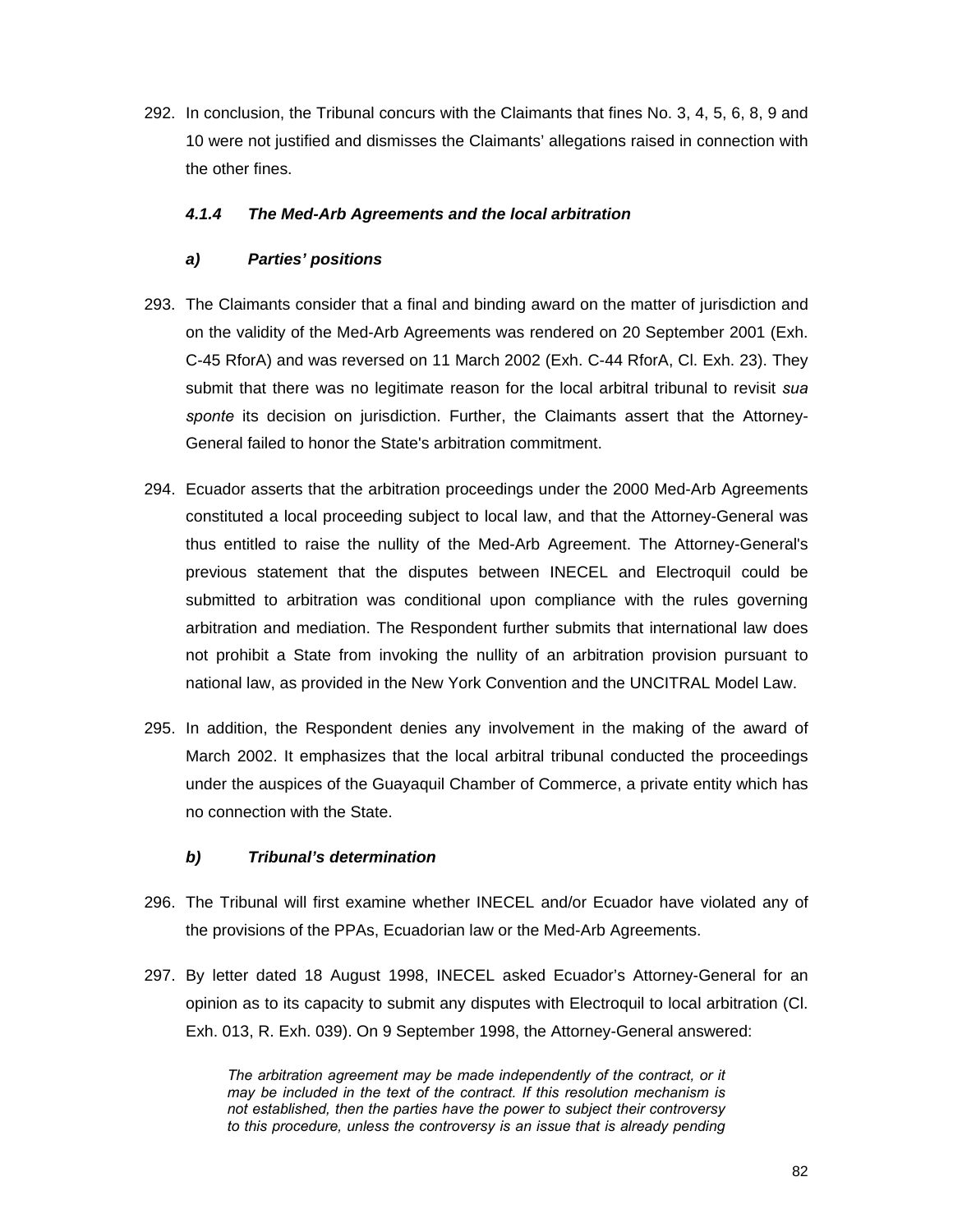*judgment in the ordinary judicial process, in which case the opinion of the Office of the Attorney General of the State is required.* 

*Pursuant to Rule 18 of the Article 7 of the Civil Code, the laws in effect at the time of executing the contract are understood to be part and parcel thereof, except for laws concerning the manner of bringing forth a legal claim with regard to the rights acquired in the contract.* 

*The Law of Arbitration and Mediation having been issued with specific procedures and without establishing any limitation on extra-judicial resolution of controversies, provided that there is no pending trial on the matters about which you have consulted me, I consider it pertinent to proceed pursuant to the regulations of that Law.* 

(Cl. Exh. 014, R. Exh. 040, Spanish original, English translation provided by the Claimants)

- 298. This letter is expressly quoted in paragraph 1.5 of the Med-Arb Agreements entered into one and a half years later on 30 May 2000. It appears from the record that the parties did not consult the Attorney-General on the text of the agreements at that time. They rather relied upon the answer given by the Attorney-General in 1998 before the disputes had fully arisen. As noted by the local arbitral tribunal in its award, "[c]*onsequently, in this proceeding, it has not been demonstrated that any consultation or opinion whatsoever, with respect to the texts of the arbitration agreements signed on May 30, 2000 have been carried out*" (Cl. Exh. 023, Spanish original, English translation provided by the Claimants).
- 299. Article 4 of the 1997 Mediation and Arbitration Law of Ecuador requires that the parties seek the determination of the Attorney-General prior to submitting an existing dispute with a public sector entity to arbitration. Article 4 reads as follows:

*Art. 4.- All individuals and legal persons with capacity may submit to arbitration under this Law and the requirements herein established. In addition to the requirements addressed in this Law, public sector entities shall meet the following requirements to be entitled to submit a dispute to arbitration:* 

- *they shall have entered into an arbitration agreement before the dispute arises;*
- *where the arbitration agreement is to be signed after the dispute arises, the Attorney-General shall be requested to render an opinion and compliance with such opinion shall be complulsory;*
- *the legal relationship to which the arbitration agreement refers, shall be of a contractual nature;*
- *the arbitration agreement shall include the method by which arbitrators are to be appointed;*
- *the arbitration agreement by which the public sector Institution waives its right to recourse to the jurisdiction of the ordinary courts shall be signed by a person authorized to contract on behalf of said institution.*

*Failure to comply with the above requirements shall result in the invalidity of the arbitration agreement.* 

(Cl. Exh. 071, Spanish original, Tribunal's translation)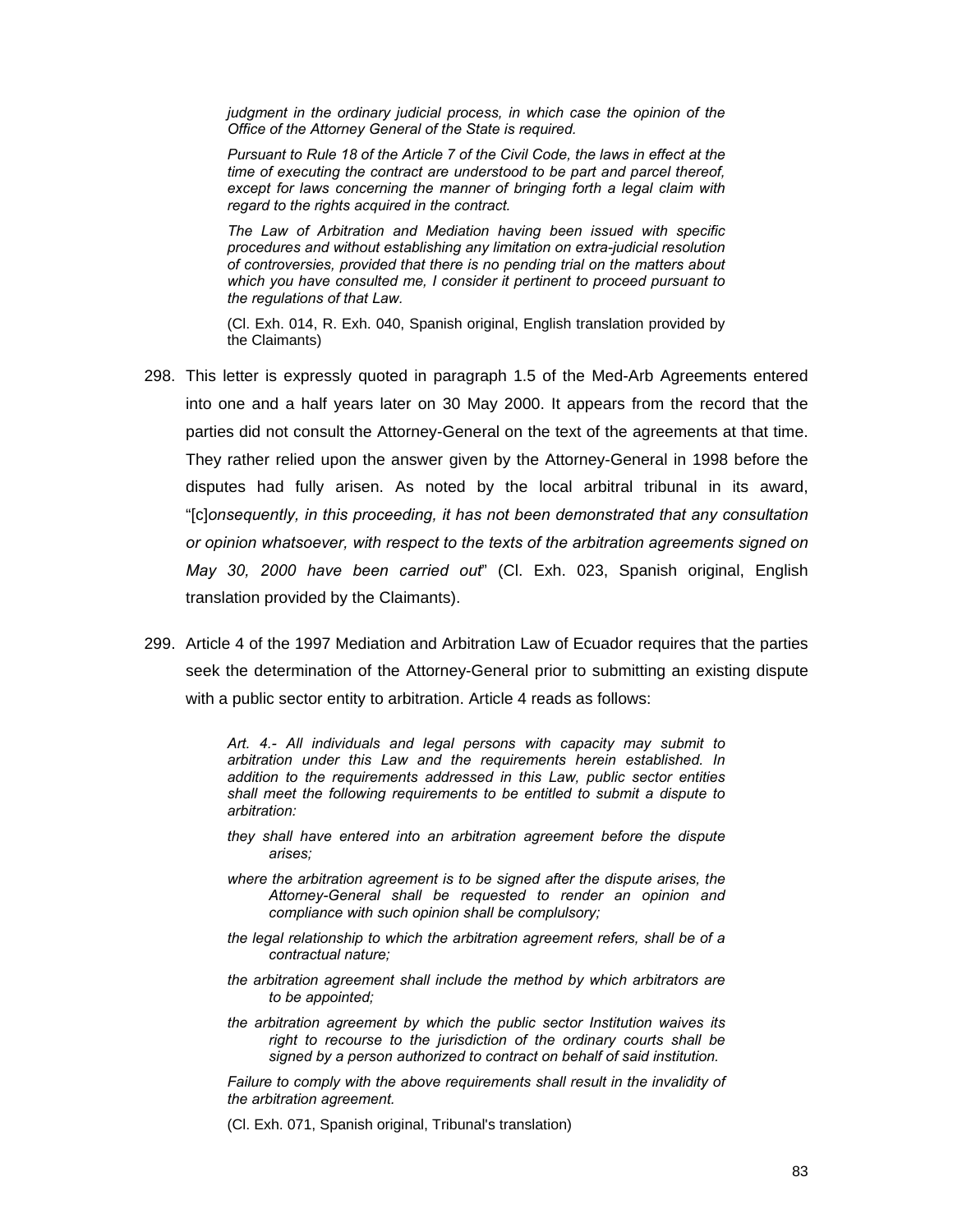- 300. The parties did not consult the Attorney-General prior to proceeding to arbitration. As a result, the local tribunal ruled that the arbitration agreement was invalid. It did so in reliance upon Article 1724 of the Ecuadorian Civil Code, which provides that "*any act or contract which lacks any of the requirements prescribed by law for the validity of the act or contract itself, according to its type and the capacity of status of the parties, is null and void"* (Cl. Exh. 023, Spanish original, English translation provided by the Claimants). It is true that the procedure followed by the local arbitral tribunal which first accepted jurisdiction by two "firm decisions", to later dismiss the case for lack of jurisdiction, is at best surprising. Be this as it may, it is not disputed that the local arbitral tribunal was a private body acting under the aegis of the Guayaquil Chamber of Commerce, which is a private entity as well. There is no indication on record that the conduct of the local tribunal may be attributed to the State.
- 301. By contrast, the acts of the MEM or the Attorney-General are attributable to Ecuador. Did they breach the PPAs, Ecuadorian law or the Med-Arb Agreements by raising a defense of lack of jurisdiction and thus negating the consent given by the MEM?
- 302. Article 4 of the Mediation and Arbitration Law is clear when it subjects the conclusion of an arbitration agreement with a public sector entity after a dispute has arisen to the prior mandatory consultation of the Attorney-General. This requirement was not met when the MEM and Electroquil entered into the Med-Arb Agreements in 2000. The Tribunal does not understand the Attorney-General's opinion of 1998 to lift the requirements of the Arbitration Law. Hence, on the face of Article 4 of the Mediation and Arbitration Law, the Tribunal cannot identify a violation of Ecuadorian law. It does not observe a violation of the PPAs either as the PPAs contained no arbitration clause. Similarly, it finds no violation of the Med-Arb Agreements, which provided for arbitration in Ecuador and were thus subject to Ecuadorian law, specifically to the Arbitration Law including its Article 4.
- 303. Having said that, the Tribunal has asked itself whether it should go further and review whether Ecuadorian law contains other provisions which would lead to a different conclusion. In this respect, it notes that it has not been alleged by the Claimants that Ecuadorian law contains any provision to the effect that the State or a State entity cannot object to the validity of an arbitration clause to which it has agreed. While the Claimants briefly mention in their Memorial the doctrine of *venire contra factum proprium* or common law estoppel (Cl. Mem., ¶ 236), they do not allege that it applies under Ecuadorian law in the context of a local proceeding. Indeed, it is critical to note here that the arbitration at issue was a domestic and not an international arbitration.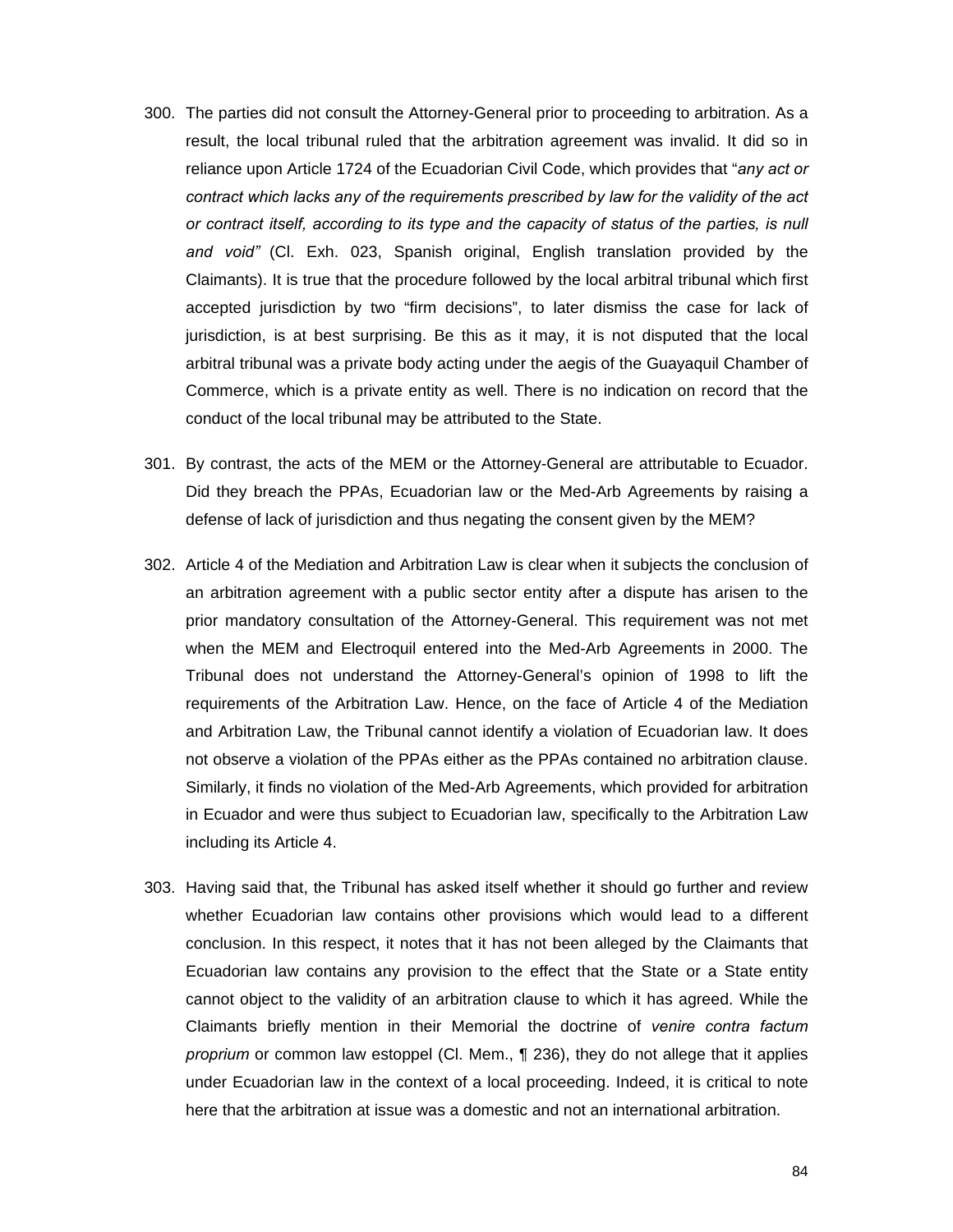- 304. Because of the parties' contractual choice of law, which includes "*the applicable principles of International Law",* the Tribunal has further asked itself whether it should resort to the widely accepted international principle that a State cannot invoke its own law to resist international arbitration<sup>22</sup>. The parties' choice of law leaves broad discretion to the Tribunal to determine which of the chosen legal systems shall govern a specific issue<sup>23</sup>. In the present instance, the issue hinges upon the validity of an arbitration clause providing for domestic arbitration under municipal law. It appears in conformity with the nature of the issue to submit it to Ecuadorian rather than to international law.
- 305. Therefore, the Tribunal concludes that the Attorney-General and the MEM did not breach the PPAs, Ecuadorian law and the Med-Arb Agreements. This conclusion does not foreclose the possibility of a violation under the BIT discussed below (¶¶ 384-404).

### *4.1.5 Did Ecuador fail to act in good faith?*

#### *a) Parties' positions*

- 306. The Claimants allege in their Memorial in Chief that by not implementing the Payment Trusts in a timely manner, by breaching the PPAs's penalty regimes, by defaulting on its payment obligations, by imposing customs duties and by breaching the Med-Arb Agreements, Ecuador at the same time breached its obligation of good faith.
- 307. The Claimants argue that Article 1562 of the Ecuadorian Civil Code provides for performance of contracts in good faith. This obligation to perform in good faith also stems "*from a general duty of the administration and the government to comply with the social policies that support the activities conducted or obtained through contracts*" (Cl. Mem., ¶ 165, referring to the legal opinion filed by Mr. Ponce Martínez). Therefore, the Claimants contend that the duty of good faith is a primary and independent duty under international and Ecuadorian law. The duty to perform in good faith is heightened when the State undertakes obligations towards a private party in furtherance of a public purpose since it is the custodian of the public interest. Accordingly, the PPAs were a

 $22$ 22 See e.g, *Framatome SA et al. v. Atomic Energy Organization of Iran*, (Prof. Berthold Goldman, Pres., Prof. Jacques Robert, Prof. Pierre Lalive), Award on Jurisdiction, 30 April 1982, ICC Case No. 3896, J.D.I. 72 (1984); *Benteler v. Belgium*, Award, 18 November 1983, 1989 Rev. arb. 239 discussed by Jan Paulsson in *May a State Invoke its Internal Law to Repudiate Consent to International Commercial Arbitration?,* ARB. INT'L 90 (1986). See also Pierre Lalive, *Transnational (or Truly International) Public Policy and International Arbitration, Report for the ICCA New York Arbitration Congress 1986*, at p. 295. See also Veijo Heskanen, *May a State invoke its domestic law to evade its international obligations?,* TDM, Vol. 2, November 2005.<br><sup>23</sup> The Tribunal need not discuss here the application of Article 42 of the ICSID Convention since

the choice of law of the parties includes both Ecuadorian law and the applicable principles of international law.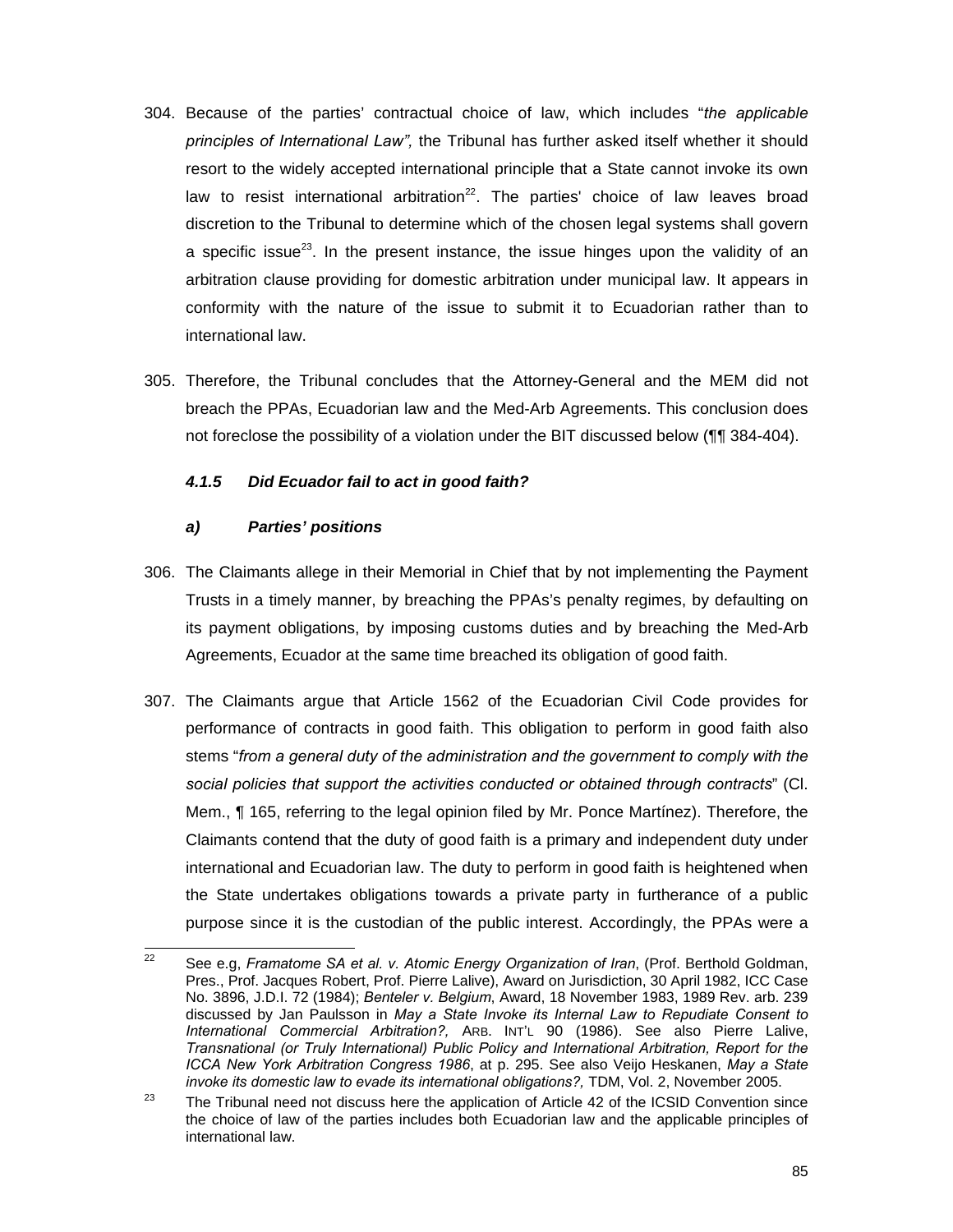means for the State to carry out its legal, social and economic obligations to provide adequate levels of electric power to the people of Ecuador.

308. While its legal expert, Dr. Parraguez Ruiz, acknowledges the existence of the principle of good faith in the Ecuadorian Civil Code, the Respondent denies having breached its duty to act in good faith.

## *b) Tribunal's determination*

- 309. With regard to the performance of the PPAs and the subsequent agreements pursuant to Ecuadorian law, the Tribunal found no indication in the record according to which Ecuador would not have complied with the principle of good faith.
- 310. The position is less evident with respect to the Med-Arb Agreements. The conduct of the Attorney-General could be deemed an improper interference in Ecuador's performance of the Agreements. However, since it concluded that the Attorney-General acted in accordance with Ecuadorian law and did not breach the Med-Arb Agreements, the Tribunal rules out any bad faith conduct in this context as well.

### **4.2 Did Ecuador violate the BIT?**

#### *4.2.1 Issues to be determined*

- 311. The Tribunal has found that INECEL and Ecuador violated the PPAs provisions and Ecuadorian law by the late establishment and the poor implementation of the Payment Trusts, the irregular imposition of certain fines and penalties, and the non-payment of interest in connection with the amounts due under the 96 Liquidation Agreement. In this section, the Tribunal will determine whether such violations, together with Ecuador's conduct in relation to the claims covered by the Arbitration Agreement, constitute breaches of the applicable principles of international law and, in particular, of the BIT standards.
- 312. In doing so, the Tribunal will pay close attention to the State's conduct in light of its contractual and international undertakings. Accordingly, the Tribunal will establish whether said conduct resulted in (i) a breach of Ecuador's obligations with regard to the Claimants' investments pursuant to Article II(3)(c) of the BIT  $(4.2.2)$ ; (ii) unfair and inequitable treatment of the investment pursuant to Article II(3)(a) of the BIT (4.2.3); (iii) arbitrary treatment pursuant to Article  $II(3)(b)$  of the BIT (4.2.4); and (iv) a denial of justice for having failed to arbitrate disputes locally pursuant to Article II(7) of the BIT  $(4.2.5)$ .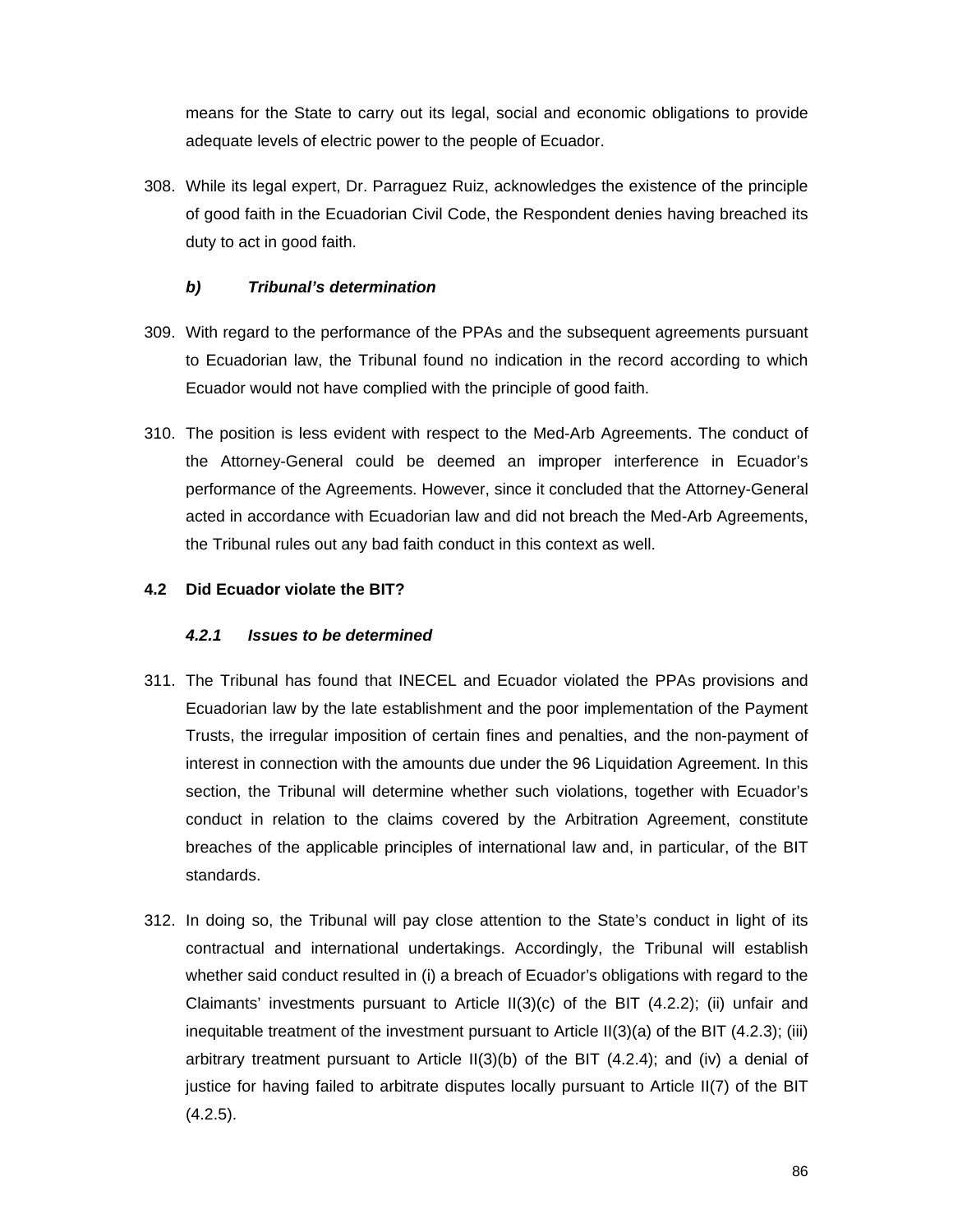- 313. Before turning to the analysis of these issues, the Tribunal will recall the content of the relevant provisions of the BIT, i.e. Articles II(3) and II(7):
	- *3. (a) Investment shall at all times be accorded fair and equitable treatment, shall enjoy full protection and security and shall in no case be accorded treatment less than that required by international law.* 
		- *(b) Neither Party shall in any way impair by arbitrary or discriminatory measures the management, operation, maintenance, use, enjoyment, acquisition, expansion, or disposal of investments. For purposes of dispute resolution under Articles VI and VII, a measure may be arbitrary or discriminatory notwithstanding the fact that a party has had or has exercised the opportunity to review such measures in the courts or administrative tribunals of a Party.*
		- *(c) Each Party shall observe any obligation it may have entered into with regard to investments.*
	- $\lceil$ ...]
	- *7. Each Party shall provide effective means of asserting claims and enforcing rights with respect to investment, investment agreements, and investment authorizations.*

# *4.2.2 Did Ecuador violate the duty to observe obligations entered into with respect to the investment (Art. II(3)(c) of the BIT)?*

### *a) Parties' positions*

- 314. The Claimants submit that Ecuador has breached the Payment Guarantee Decree, the Payment Trusts, the PPAs and the Med-Arb Agreements and that these instruments embody obligations in connection with the investment within the meaning of Article II(3)(c) of the BIT.
- 315. According to the Claimants, the Tribunal must identify Ecuador's obligations in connection with their investment. For the purpose of such identification, the Claimants rely on *Eureko B.V. v. Republic of Poland* to claim that any and all obligations entered into with regard to the investment fall under the umbrella clause. They add that cases concerning the scope of an umbrella clause, such as *Noble Ventures, Inc. v. Romania*, uphold the view that all host-State obligations are covered by the umbrella clause, not only acts performed in the exercise of sovereign powers. Such conclusion is said to be further supported by the interpretation of umbrella clauses derived from the 1992 US Model BIT.
- 316. By contrast, Ecuador contends that mere contractual disputes should not be decided in accordance with the principles of international law by virtue of an umbrella clause such as Article II(3)(c) of the BIT. For the latter to apply, the Claimants would have to show that Ecuador either interfered with the contractual obligations at stake in its sovereign capacity and thus altered the legal framework of the investment, or disregarded in any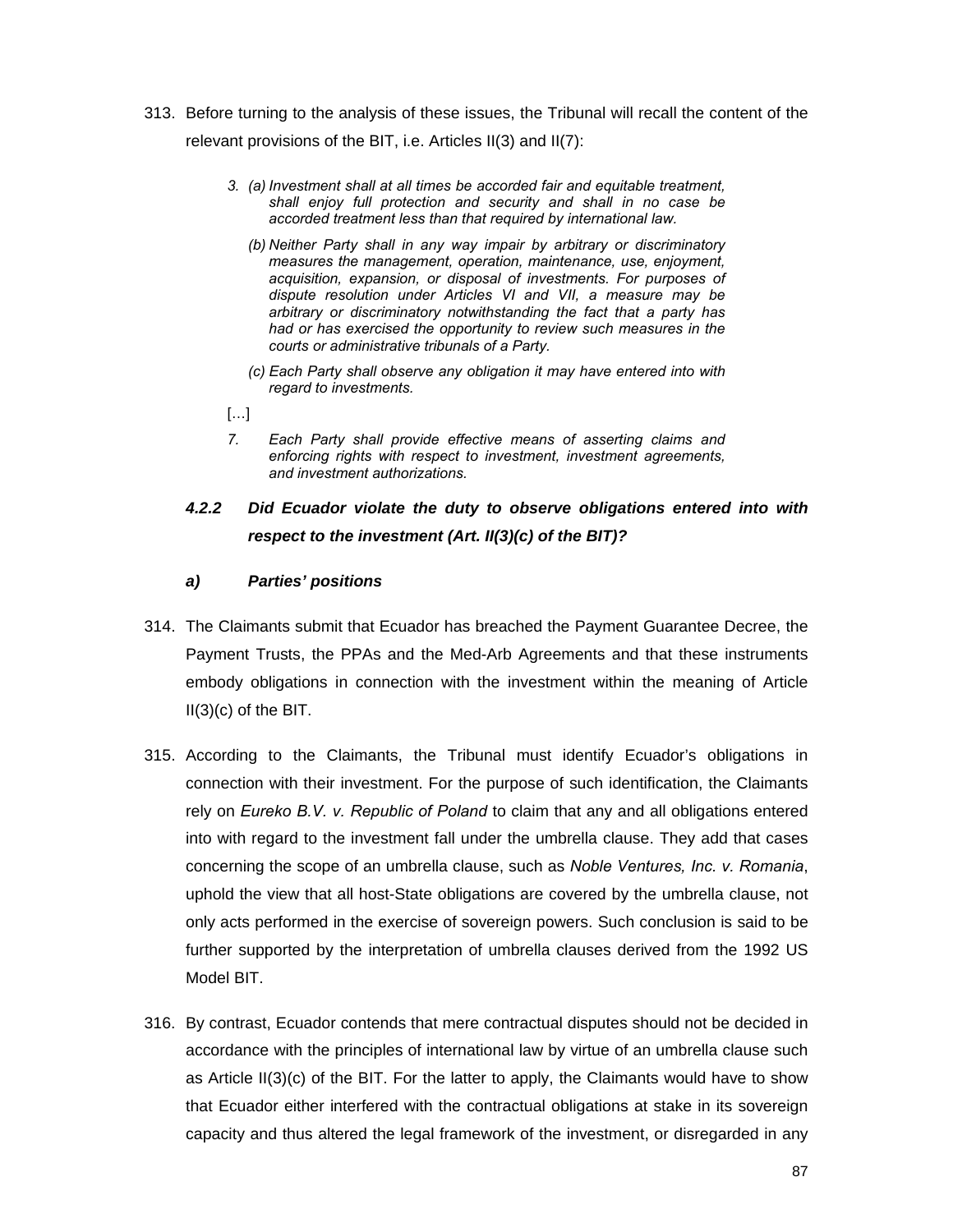way such obligations. In light of *El Paso v. Argentine Republic*, Ecuador denies any extensive interpretation of the BIT umbrella clause and thus of its obligations (R. Reply,  $\P\P$  217-218, R. 2<sup>nd</sup> PHB,  $\P$  46).

#### *b) Tribunal's determination*

317. Art. II(3)(c) reads as follows:

*Each party shall observe any obligation it may have entered into with regard to investments.* 

- 318. On its face and bearing in mind Article 31(1) of the Vienna Convention, which requires interpretation to be "*in good faith in accordance with the ordinary meaning to be given to the terms of the treaty*", the conditions for a breach of this article are that (i) there exists an "*obligation*" of the State which is (ii) "*entered into with regard to investments*" and which (iii) has not been observed.
- 319. The significance of umbrella clauses has been heavily debated since *SGS Société Générale de Surveillance SA v. Pakistan* and no consistent view has emerged from cases so far. Whether an umbrella clause in a BIT necessarily elevates any breach of contract by a State to the level of a breach of treaty is a controversial question. Indeed, some tribunals have included into the scope of an umbrella clause contractual obligations such as payment $24$  when others have favored obligations assumed through law or regulation $^{25}$ .
- 320. Another open question is whether sovereign interference is needed to constitute a breach of an umbrella clause. While, as indicated by Respondent, language to that effect appears in some cases such as *CMS v. Argentina*26 and *Pan American Energy & BP v. Argentina* and *El Paso v. Argentina*<sup>27</sup> a majority of decisions do not formulate such distinction.

 $24$ 24 See *e.g. Fedax N.V. v. Venezuela,* ICSID Case No. ARB/96/3, Award, 9 March 1998, ¶ 29 and *SGS Société Générale de Surveillance S.A. v. Republic of the Philippines,* ICSID Case No.

ARB/02/6, Decision on Jurisdiction, 29 January 2004, ¶¶ 127-128.<br><sup>25</sup> See e.g. *SGS Société Générale de Surveillance S.A. v. Pakistan,* ICSID Case No. ARB/01/13, Decision on Jurisdiction, 6 August 2003, ¶ 166; and *LG&E v. Argentine Republic,* ICSID Case No. ARB/02/1, Decision on Liability, 3 October 2006, ¶ 175. 26 *CMS Gas Transmission Company v. Argentine Republic,* ICSID Case No. ARB/01/8, Award, 12

May 2005, ¶¶ 299-300.<br><sup>27</sup> *Pan American Energy LLC & BP Argentina Exploration Company v. Argentine Republic, ICSID* Case No. ARB/03/13, Decision on Preliminary Objections, 27 July 2006, ¶¶ 108, 109*; El Paso Energy Company v. Argentine Republic,* ICSID Case No. ARB/03/15, Decision on Jurisdiction, 27 April 2006, ¶¶ 79-81.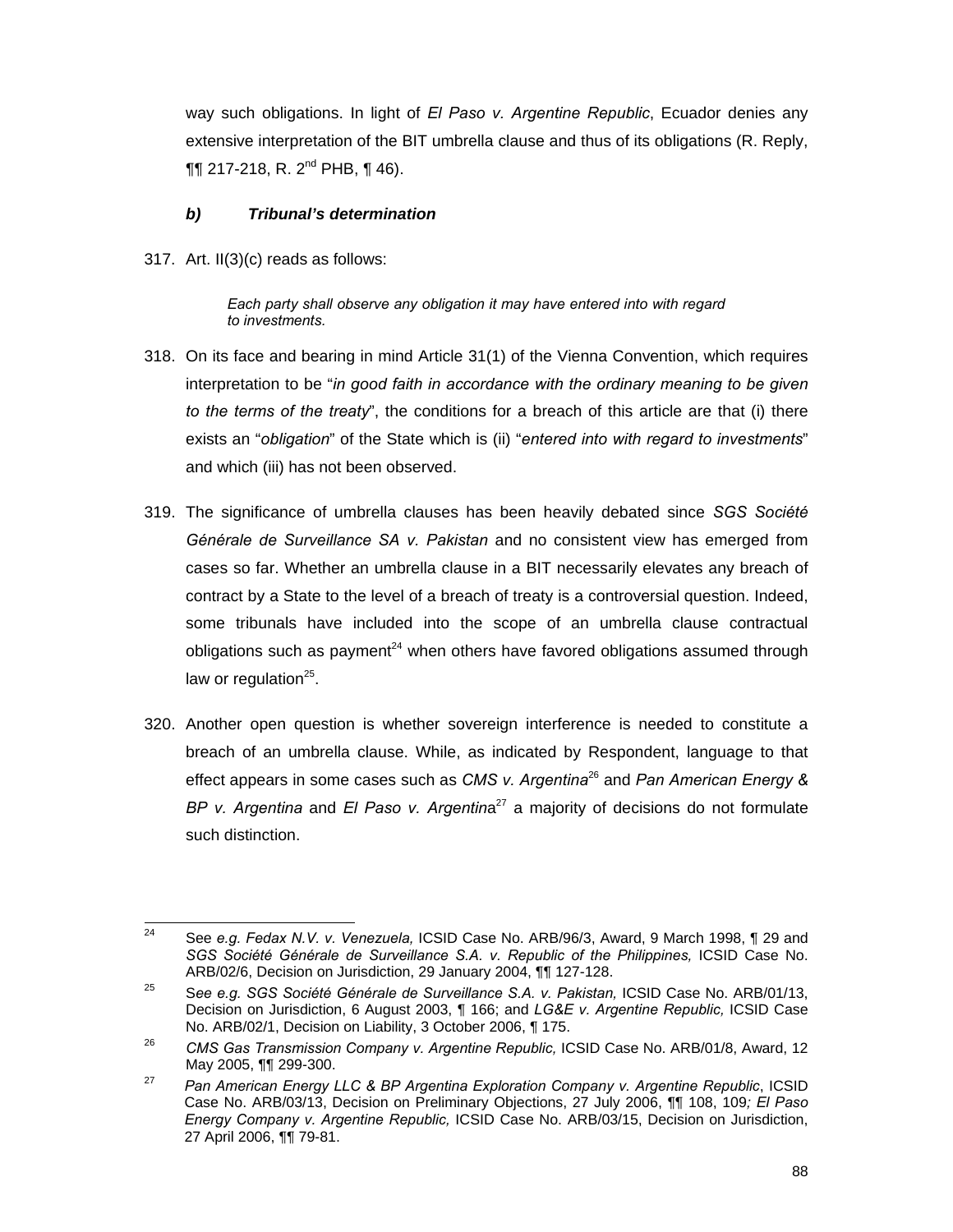- 321. Given the circumstances of this case, this Tribunal need not address such issues here. First, it notes that the wording of Article II(3)(c) is broad as it refers to "any obligation". Second, there is an express agreement by the parties in the Arbitration Agreement that the BIT applies to contract disputes relating to the imposition of fines and claims during the execution of the PPAs.
- 322. Third, an executive decree was specifically issued when Ecuador decided to assume INECEL's rights and obligations under the PPAs. By Presidential Decree No. 506 of 28 January 1999, the Ecuadorian State, through the MEM, subrogated INECEL in the sales agreements concluded with Electroquil, EcuaPower and Energy Corp. The preamble of such decree insists on the existence of an obligation of the State:

*It is an obligation of the State to honor the obligations contracted with the generators described in this Decree, concerning the performance bonds of the state of Ecuador contained in the trust agreements that were signed as backup for the power and electric energy purchase agreements executed with each of these companies.* 

(Cl. Exh. 016, emphasis added, Spanish original, English translation provided by the Claimants)

- 323. Accordingly, there is no doubt that there exists an obligation of the State vis-a-vis Electroquil in the present case. The first requirement for the application of Article II(3)(c) is thus met. Having said that, the Tribunal notes that Ecuador's obligation under Decree No. 506 was towards Electroquil and not towards Duke Energy, as Ecuador had not undertaken any obligation, be it of a contractual or another nature, to the benefit of the latter.
- 324. Turning to the second requirement, i.e. that the obligation of the State relates to an investment, the words "*with regard to [an investment]*" in their ordinary meaning denote a link, a relation between the obligation and the investment that also seems broad in effect. In this case, the link between the obligations assumed by the Respondent and the investment is clear. For the purpose of the ICSID Convention and the Arbitration Agreement, an investment is defined at paragraph 5 of the Arbitration Agreement as including the PPA 95 and the PPA  $96^{28}$ . The primary obligation of the parties, including

<sup>28</sup> Article I of the BIT further defines investment as:

*<sup>(</sup>a) investment" means every kind of investment in the territory of one Party owned or controlled directly or indirectly by nationals or companies of the other Party, such as equity, debt, and service and investment contracts; and includes:* 

*<sup>(</sup>i) tangible and intangible property, including rights, such as mortgages, liens and pledges;* 

*<sup>(</sup>ii) a company or shares of stock or other interests in a company or interests in the assets thereof;*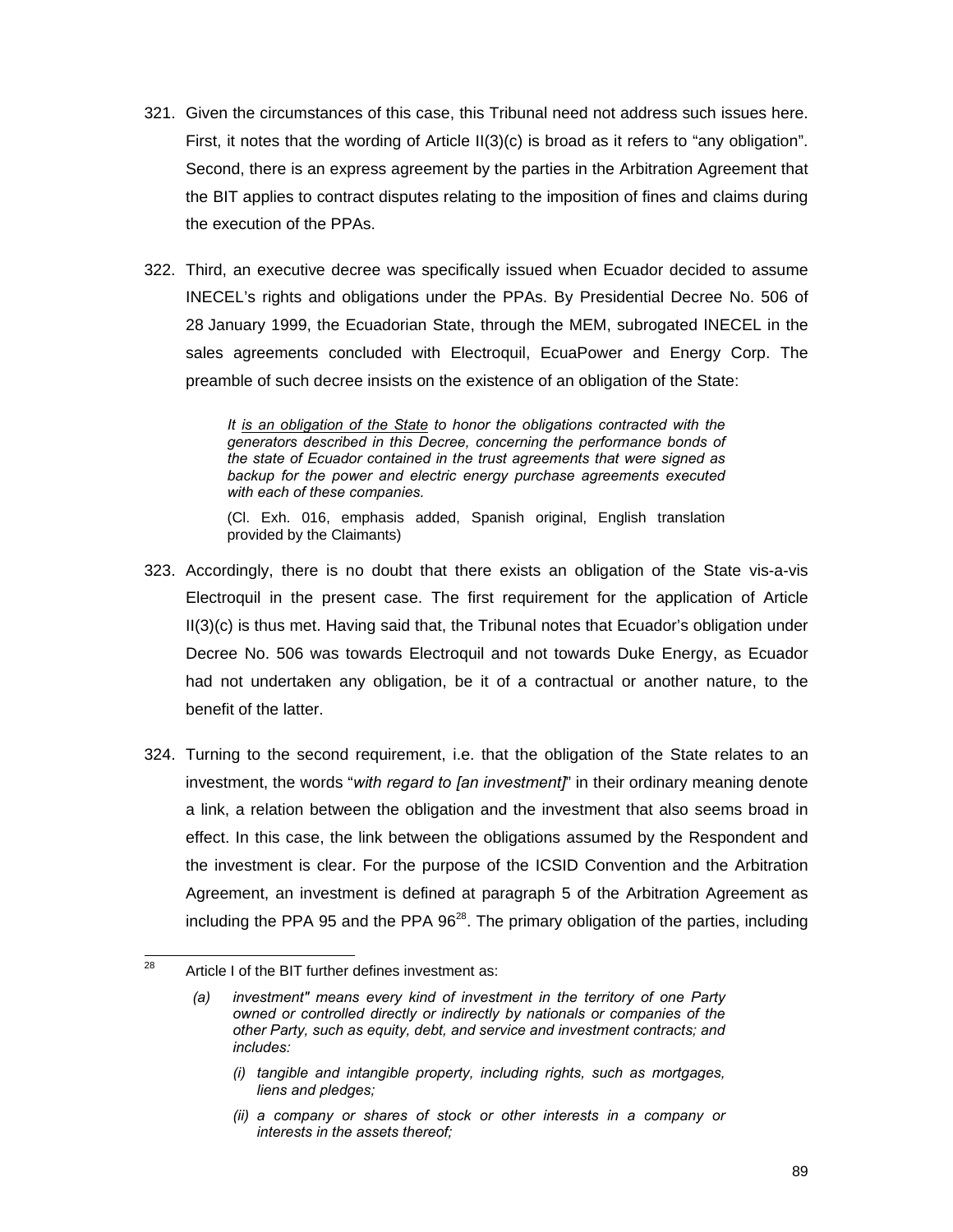INECEL and later the State, is to perform the PPAs in accordance with their terms. It follows that the second requirement is equally met.

325. In connection with the third requirement, the Tribunal finds that the Respondent violated its obligations vis-à-vis Electroquil under the PPAs and Ecuadorian law in respect of the late establishment of the Payment Trusts, their poor implementation, the irregular imposition of fines and the non-payment of interest for late payment arising under the 96 Liquidation Agreement. In this manner, the Respondent breached its obligations under the umbrella clause of Article II(3)(c).

# *4.2.3 Did Ecuador violate the duty of fair and equitable treatment (Art. II(3)(a) of the BIT)?*

326. After recalling the position of the parties (a), the Tribunal will determine the standard it will apply to assess whether Ecuador breached Article II(3)(b) of the BIT (b), and decide if there is a breach thereof (c).

#### *a) Parties' positions*

l

- 327. According to the Claimants, it is obvious that Ecuador failed to act fairly and equitably with regard to their investment. This is whether the Tribunal concludes that Ecuador failed to maintain a stable and predictable framework for the Claimants' investment, or failed to act transparently and in accordance with the Claimants' reasonable and legitimate expectations. The Claimants submit that they made their investment with the reasonable and legitimate expectations that the Government of Ecuador would act strictly in accordance with its laws and contractual obligations. Ecuador's commitments to the Claimants were echoed in written and oral assurances which were provided by high-ranking government officials prior to the investment and were not complied with.
- 328. The legal framework for the Claimants' investment encompassed Ecuador's 1997 Law on the Promotion and Guarantee of Foreign Investments, the Payment Decree, the Payment Trusts, the PPAs, the Ecuadorian Constitution and the Civil Code. Ecuador's failure to implement the law by refusing to act in accordance with its contractual commitments or its own Payment Decree constituted a change in the applicable legal structure in violation of international law. Ecuador's failure to pay Electroquil in

- *(iv) intellectual property which includes, inter alia, rights relating to* […]*; and*
- *(v) any right conferred by law or contract, and any licenses and permits pursuant to law.*

*<sup>(</sup>iii) a claim to money or a claim to performance having economic value, and associated with an investment;*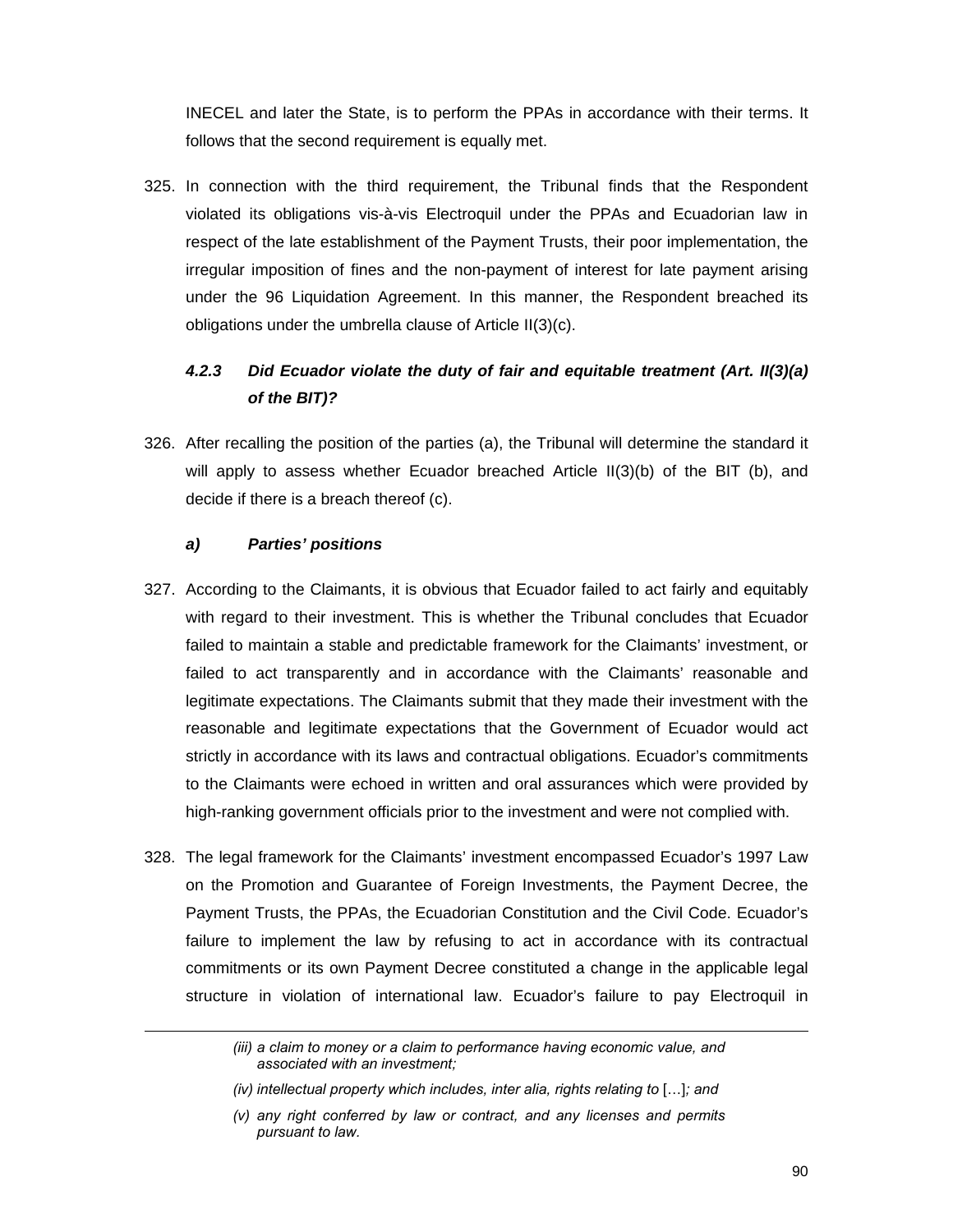accordance with the Payment Decree, the Payment Trusts and the PPAs, as well as its failure to adhere to the contractually-prescribed penalty regime, and the Med-Arb Agreements, clearly constitutes unfair and inequitable treatment in violation of international law.

- 329. Ecuador denies any such violation of Article II(3)(a) of the BIT. It submits that the facts of the case do not establish that it took any regulatory measures in its sovereign capacity which altered the legal framework surrounding the investment and maintains that it observed its contractual commitments.
- 330. As to the investor's alleged expectations, the Respondent argues that the Claimants distort the conditions imposed by international law in order to protect the Claimants against commercial risk. The Claimants have neither shown that their expectations were based upon the State's conduct, nor that such expectations were destroyed as opposed to merely upset, nor that this was the result of obscure State conduct, nor that the Treaty seeks to protect against the consequences of poor business decisions.
- 331. The Respondent claims that, during and after the performance of the PPAs, it maintained a stable framework for the Claimants' investment and adopted a transparent approach. In any event, the Respondent alleges that the duty to grant fair and equitable treatment under the BIT cannot be extended beyond what customary international law provides with respect to foreign investment.

#### *b) Applicable standard*

- 332. The Tribunal will first address whether the standard contained in the Treaty is an autonomous standard or merely reflects customary international law (i). It will then determine its content (ii).
	- *(i) Nature of the standard*
- 333. As to this first aspect, the Tribunal is of the opinion that the discussion about the autonomous character of the standard is irrelevant given the circumstances of the case. It also appears overtaken by the evolution in the latest ICSID decisions.
- 334. As a first element, the Respondent's reliance on *Occidental v. Ecuador*, in which the same provision of the US-Ecuador BIT was at stake, is of little assistance. The Occidental tribunal found Ecuador in breach of Article II(3)(a) of the US-Ecuador BIT for not refunding VAT whilst such refund was a legitimate expectation of the Claimant. The Occidental tribunal further determined whether the relevant legal and business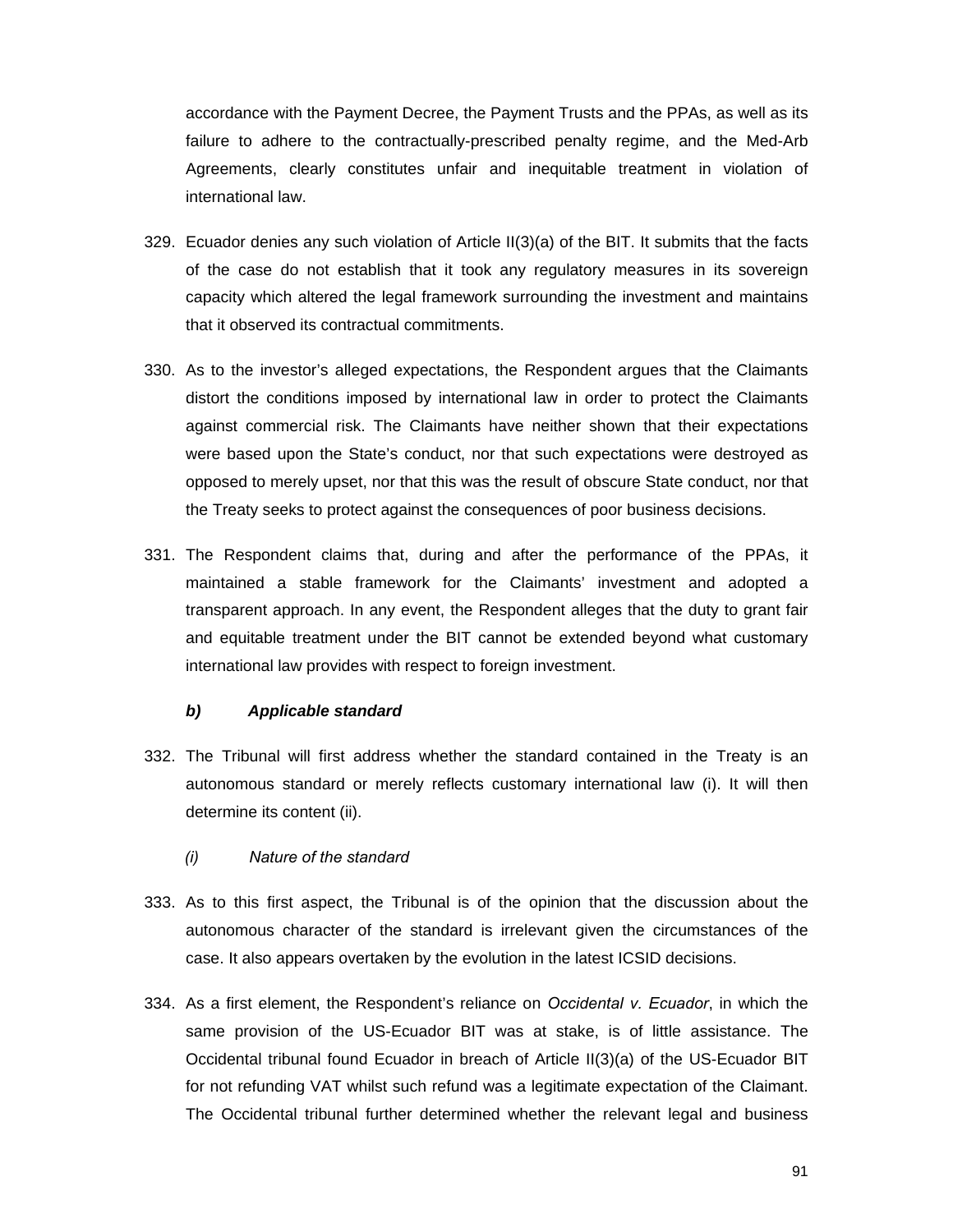framework met the requirements of stability and predictability under international law. It found that "*there is certainly an obligation not to alter the legal business environment in*  which the investment has been made<sup>"29</sup> leaving aside the question of whether a treaty standard may be more demanding than customary law. The Respondent's arguments based on Occidental are therefore of no help.

- 335. Second, the Tribunal finds useful guidance in *Azurix v. Argentina*<sup>30</sup>*.* The Azurix tribunal analyzed Article II.2(a) of the US-Argentina BIT, which is similar to Article II(3)(a) of the BIT and reads as follows: "*Investment shall at all times be accorded fair and equitable treatment, shall enjoy full protection and security and shall in no case be accorded treatment less than required by international law*". It thus sought to determine whether such language entailed obligations additional to those required by the minimum standard of treatment of aliens under customary international law.
- 336. In proceeding to this determination, it considered the treaty language as a floor and not a ceiling and held that the standards under the treaty and under customary international law were substantially similar:

*361. [...]. The last sentence ensures that, whichever content is attributed to the other two standards, the treatment accorded to investment will be no less than required by international law. The clause, as drafted, permits to interpret fair and equitable treatment and full protection and security as higher standards than required by international law. The purpose of the third sentence is to set a floor, not a ceiling, in order to avoid a possible interpretation of these standards below what is required by international law. While this conclusion results from the textual analysis of this provision, the Tribunal does not consider that it is of material significance for its application of the standard of fair and equitable treatment to the facts of the case. As it*  will be explained below, the minimum requirement to satisfy this standard *has evolved and the Tribunal considers that its content is substantially similar whether the terms are interpreted in their ordinary meaning, as required by the Vienna Convention, or in accordance with customary international law.* (Footnote omitted, emphasis added)

337. The Tribunal concurs with this statement and with the conclusion that the standards are essentially the same<sup>31</sup>. This conclusion was also reached by the CMS tribunal in the following terms:

> *284. While the choice between requiring a higher treaty standard and that of equating it with the international minimum standard might have relevance in the context of some disputes, the Tribunal is not persuaded that it is relevant in this case. In fact, the Treaty standard of fair and equitable treatment and its connection with the required stability and predictability of the business environment, founded on solemn legal and contractual commitments, is not*

<sup>29</sup> 

<sup>29</sup>*OEPC* v*. Republic of Ecuador*, *op. cit.*, ¶ 191. 30 *Azurix Corp.* v. *Argentine Republic*, ICSID Case No. ARB/0/12, Award of 4 July 2006. 31 *Ibid.* ¶ 364.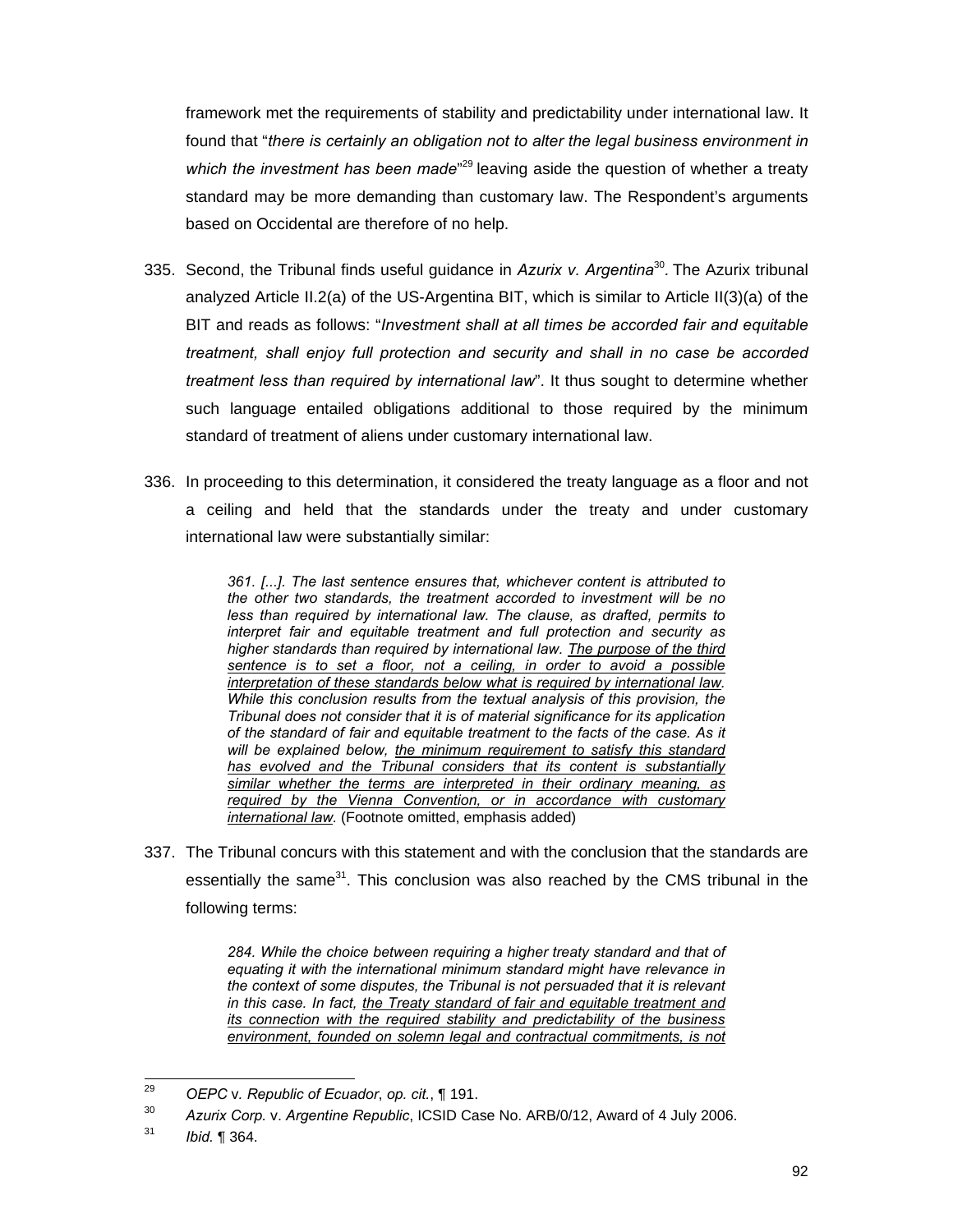*different from the international law minimum standard and its evolution under customary law*<sup>32</sup>*.* (Emphasis added)

*(ii) Content of the standard* 

*.* 

- 338. Turning to the content of the standard, the Preamble of the Treaty specifies that *"fair and equitable treatment of investment is desirable in order to maintain a stable framework for investment and maximum effective utilization of economic resources*".
- 339. The Tribunal concurs with the findings of the tribunals in *CMS, Tecmed, Occidental v. Ecuador*, discussed by the parties, pursuant to which a stable and predictable legal and business environment is considered an essential element of the fair and equitable treatment standard. It is also in agreement with the decision in *LG&E v. Argentina*<sup>33</sup> and finds that a standard of fair and equitable treatment in international law has indeed emerged in the following terms:

*125. Several tribunals in recent years have interpreted the fair and equitable treatment standard in various investment treaties in light of the same or similar language as the Preamble of the Argentina – U.S. BIT. These tribunals have repeatedly concluded based on the specific language concerning fair and equitable treatment, and in the context of the stated objectives of the various treaties, that the stability of the legal and business framework in the State party is an essential element in the standard of what is fair and equitable treatment. As such, the Tribunal considers this interpretation to be an emerging standard of fair and equitable treatment in international law.* (Footnotes omitted, emphasis added)

340. The stability of the legal and business environment is directly linked to the investor's justified expectations. The Tribunal acknowledges that such expectations are an important element of fair and equitable treatment. At the same time, it is mindful of their limitations. To be protected, the investor's expectations must be legitimate and reasonable at the time when the investor makes the investment $3<sup>4</sup>$ . The assessment of the reasonableness or legitimacy must take into account all circumstances, including not only the facts surrounding the investment, but also the political, socioeconomic, cultural and historical conditions prevailing in the host State. In addition, such

 $32$ 32 *CMS Gas Transmission Company* v. *Argentine Republic*, ICSID Case No. ARB/01/8, Award of 12 May 2005. 33 *LG&E Energy Corp. et al.* v. *Argentine Republic*, ICSID Case No. ARB/02/1, Decision on

Liability, 3 October 2006. 34 See *Tecmed,* ¶ 154. *See also*, *Occidental,* ¶185, and *LG&E,* ¶ 127*.*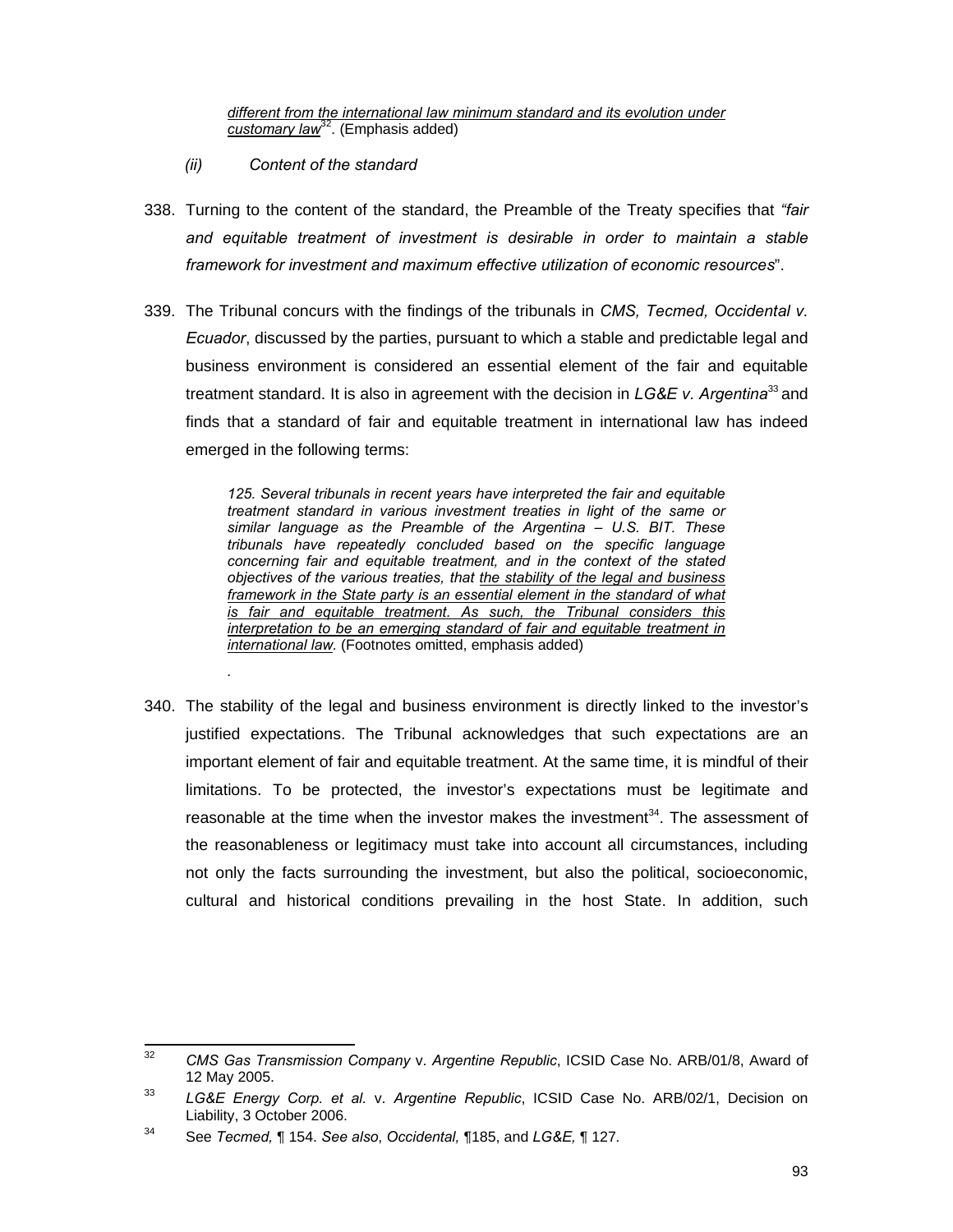expectations must arise from the conditions that the State offered the investor and the latter must have relied upon them when deciding to invest $35$ .

- 341. The Tribunal also notes that it appears from a consistent line of cases that a breach of fair and equitable treatment does not presuppose bad faith on the part of the State $36$ .
- 342. In the present case, most of the Claimants' allegations under Article II(3)(a) deals with the non-compliance of the Respondent's contractual obligations. At least in the context of provisions other than the umbrella clause, it is now a well-established principle that in and of itself the violation of a contract does not amount to the violation of a treaty. This is only natural since treaty and contract breaches are different things, responding to different tests, subject to different rules. This is true even in this case, in which the parties have agreed on the BIT as the law governing their contractual relationship.
- 343. Numerous tribunals have held that a State may breach a contract like an ordinary party without incurring international responsibiity. As a consequence, as was for instance held in *RFCC v. Morocco*<sup>37</sup>*,* "[*p]our que la violation alléguée du contrat constitue un traitement injuste ou inéquitable au sens de l'Accord bilatéral, il faut qu'elle résulte d'un comportement exorbitant de celui qu'un contractant ordinaire pourrait adopter*" or, in English, "*in order for the alleged contract violation to constitute unfair or inequitable treatment within the meaning of the bilateral Agreement, it must result from conduct exorbitant from the one which a regular contractor could have adopted*" (Tribunal's translation).
- 344. Similarly, when the *Impregilo<sup>38</sup>* tribunal reviewed a claim in respect of unforeseen geological conditions, it stressed that the claim did not raise issues beyond the application of a contract:

*268.* Claims in Respect of Unforeseen Geological Conditions: *Applying the approach outlined above, the Tribunal considers that Impregilo's claims in respect of unforeseen geological conditions, which were the subject of DRB Recommendation 14, and which have since been referred to the Lahore arbitration pursuant to the dispute resolution provisions of the Contracts, are* 

<sup>35</sup> 35 See *Southern Pacific Properties (Middle East) and Southern Pacific Properties Ltd v. The Arab Republic of Egypt*, ICSID Case No. ARB/84/3, Award of 20 May 1992, ¶ 82; *LG&E v. Argentine Republic*, ¶¶ 127-130 and *Tecmed*, ¶ 154.<br><sup>36</sup> See *CMS Gas Transmission Company v. Argentine Republic, op. cit., ¶ 280; Azurix Corp v.* 

*Argentine Republic*, *op. cit.,* ¶ 372 referring to *Mondev International Ltd* v. *United States of America*, *Loewen* v. *United States of America*, *Waste Management Inc.* v. *United Mexican States*, *TECMED* v. *United Mexican States.* 

<sup>37</sup> *Consortium RFCC* v. *Kingdom of Morocco*, ICSID Case No. ARB/00/6, Award, 22 December 2003, ¶ 51. 38 *Impregilo S.p.A. v. Islamic Republic of Pakistan*, ICSID Case No. ARB/03/03, Decision on

Jurisdiction, 22 April 2005.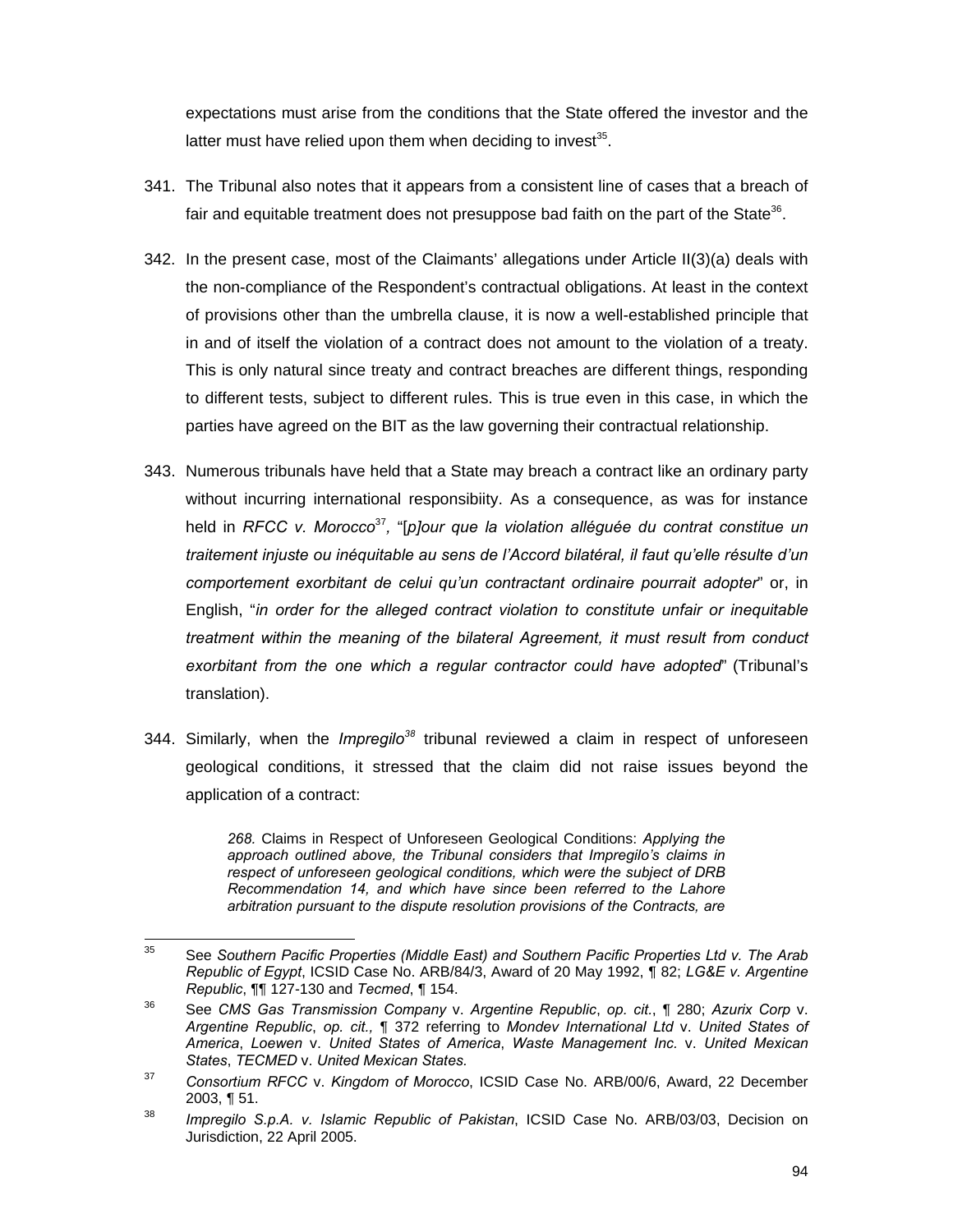*not capable of constituting "unfair or inequitable treatment" or "unjustified or discriminatory measures" for the purposes of Article 2 of the BIT. These are matters that concern the implementation of the Contracts, and do not involve*  any issue beyond the application of a contract, and the conduct of *contracting parties. In particular, the matter does not concern any exercise of '*puissance publique*' by the State.* (Emphasis added)

345. The Tribunal concurs with these statements. Establishing a treaty breach is a different exercise from showing a contract breach. Subject to the particular question of the umbrella clause, in order to prove a treaty breach, the Claimants must establish a violation different in nature from a contract breach, in other words a violation which the State commits in the exercise of its sovereign power.

#### *c) Tribunal's determination*

- 346. The Tribunal will review whether Ecuador was in breach of the guarantee of fair and equitable treatment from three perspectives: in the context of the PPAs (i), in the context of the poor implementation of the payment guarantee (ii), and with regard to the Med-Arb Agreements (iii).
- 347. The Tribunal will examine whether Ecuador failed to secure a stable and predictable legal framework and whether the expectations held by the Claimants when making their investment were reasonable. To identify such expectations and to assess their reasonableness, it may be useful to recall that the investment was made in the political and economic context of Ecuador's energy crisis and national shortage.
	- *(i) Did Ecuador violate the fair and equitable treatment in the context of the PPAs?*
	- **The performance of the PPAs**
- 348. The Tribunal is of the opinion that the delay in the establishment of the Payment Trusts, their poor implementation, the irregular imposition of contract fines and the nonpayment of interest on late payments due under the PPAs did not involve the exercise of sovereign power on the part of INECEL or of the State. These acts constitute conduct which any contract party could adopt; they are thus not capable of amounting to a breach of fair and equitable treatment.
	- \* *Duke Energy and the penalties*
- 349. Duke Energy argues that it had reasonable expectations regarding the fines which were deceived and that it was denied its right of due process.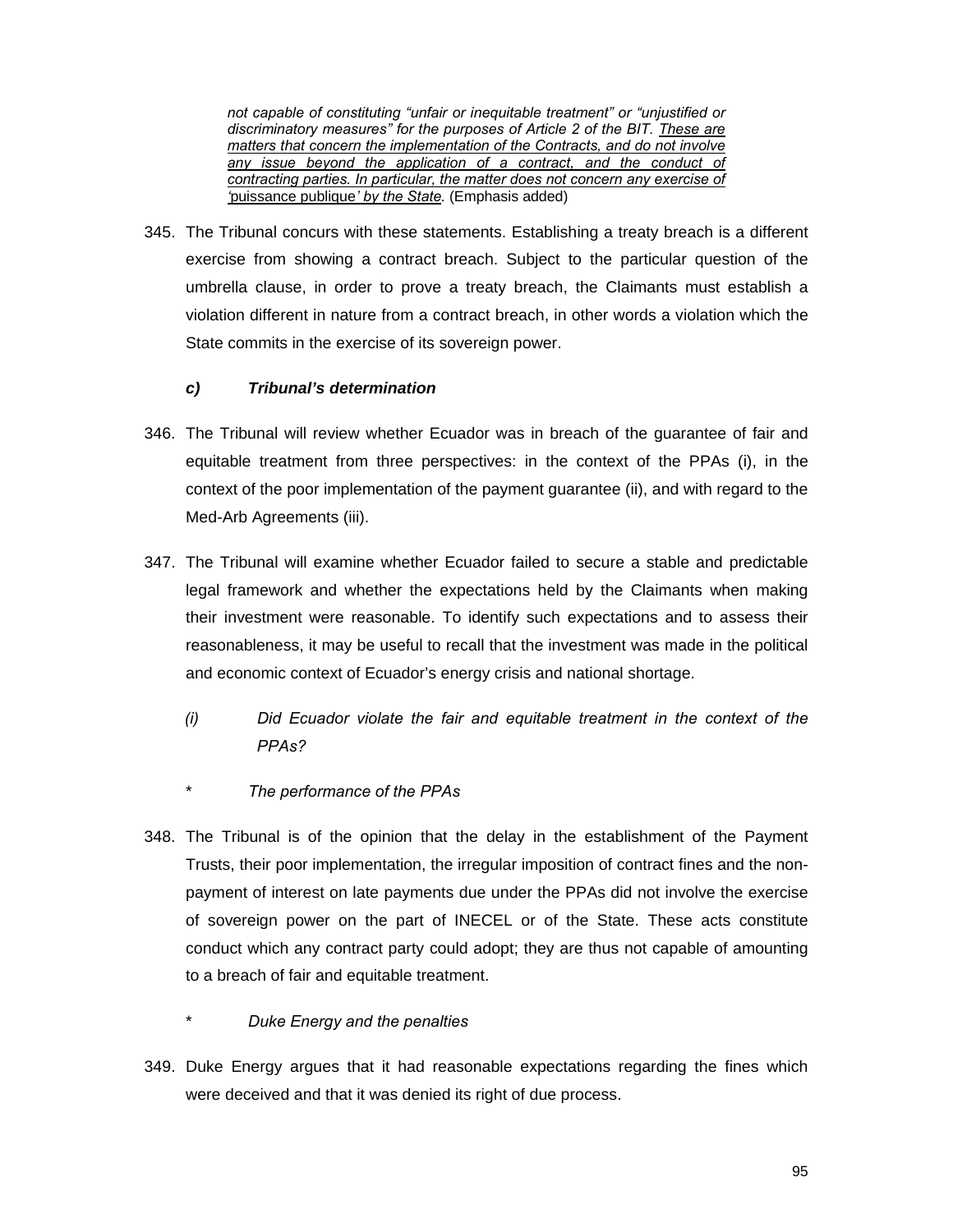- 350. First, Duke Energy insisted that it had reasonable expectations that there would be no outstanding penalties under the PPAs when it made its investment. As pointed out by the Respondent's expert, it is clear that Duke Energy knew that Ecuador's payments were regularly delayed when it made the investment. At that time, the PPAs for the years 1995 and 1996 had already reached 46.7% and 30% completion respectively and substantial delays in payment had already occurred ( $1<sup>st</sup> ER$  Mancero Samán,  $\P$  43-44). Equally, Electroquil had already been fined six times for a total of USD 1.5 million (idem, ¶ 45). In other words, Duke Energy was aware of past penalties when it invested. The Claimants' expert Mr. Kaczmarek testified that "*the fines that had been imposed prior to the investment were taken into account in the capital subscription agreement*" (Tr., p. 904). Mr. Larrea, for his part, stated that at the time of the negotiation "*Duke had already done the complete due diligence of the company, and so it was aware of the situation and how things stood financially, technically with the contracts, so everything entered into the negotiation package*" (Tr., p. 289).
- 351. Duke Energy was thus aware of the risk that Electroquil could be fined for nonperformance and it assumed the related business risk $^{39}$ . It appears, however, to have expected that no fines were yet to be imposed on account of facts that predated the investment<sup>40</sup>. The Tribunal does not believe that this expectation can be viewed as reasonable when one bears in mind the manner in which payments were handled and the opacity that prevailed in the administration of the contract prior to Duke Energy's investment. In view of the contract history, the expectation could only have been deemed reasonable if it had been based on clear assurances from the Government.

*Q: But there was a risk that you could incur penalties for non performance?* 

*A: Yes, of course.* 

40 *Ibid.*, Tr. pp. 362-363:

 $\overline{a}$ 

*Q: So, this would have been a condition precedent of your investment, that there were no penalties outstanding?* 

*<sup>39</sup>* See cross-examination of Mickey Peters (PanEnergy's Project Manager (a company acquired by Duke Power Corporation) and Duke Energy's Managing Director of Business Development of Northern Latin America and Vice President of North Latin America responsible for Ecuador), Tr. pp. 362-363:

*Q: Your economic model does allow, however, for penalties to be imposed after your investment?* 

*A: The assumption that we make is that we never assumed that you're not going to be able to comply with your contractual commitments. You assume that you will be able to comply, and you don't assume penalties. We knew the contract. We didn't assume that we were going to incur penalties.* 

*A: I'm not sure we had that as a condition precedent to our investment, specifically that there were no penalties outstanding, but we made the assumption in our economic model there were no penalties outstanding, no penalties that were yet to be assessed.*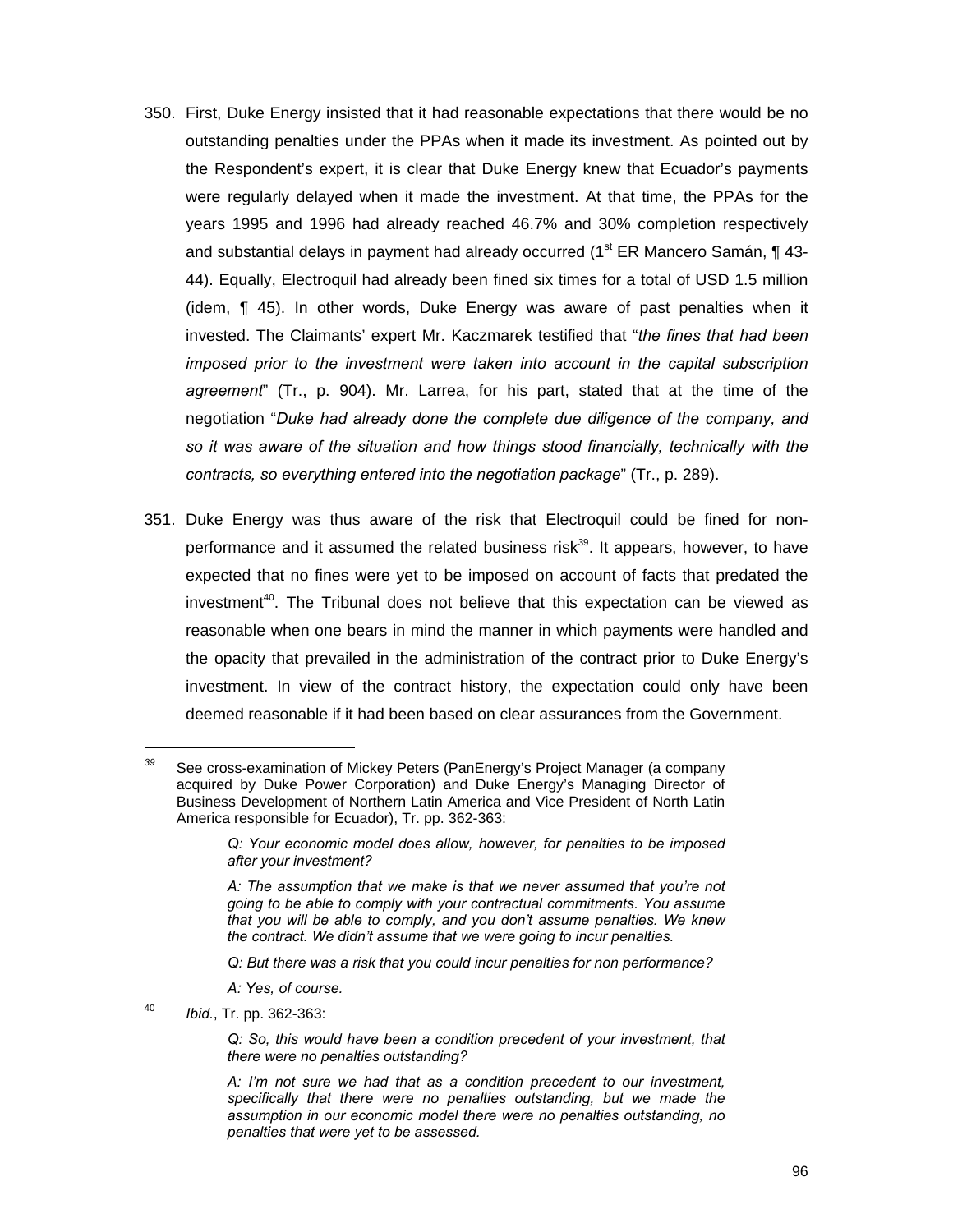- 352. The Tribunal has found no assurances on record concerning outstanding penalties. It is true that the Claimants refer to assurances given in meetings held with the Government (see Reply,  $\P$  177, 2<sup>nd</sup> WS Gustavo Larrea Real,  $\P$  6-16; 1<sup>st</sup> WS Mickey Peters,  $\P$  22 and WS John Sickman, ¶ 26). However, the former Minister of Energy and Mines, as well as the Minister of Finance, categorically deny having given such assurances. In the meetings they only explained the economic difficulties faced by Ecuador and expressed their satisfaction with Duke's intention to invest in the country. (WS Raúl Baca Carbo, former Minister of Energy and Mines and WS of Fidel Jaramillo, former Minister of Finance). In view of such contradictory declarations and of the lack of contemporaneous written evidence, the Tribunal cannot but conclude that the existence of assurances is not established.
- 353. Second, Duke Energy also argues that the State violated its obligation of fair and equitable treatment when the contract administrator imposed fines for alleged past wrongdoing after the Liquidation Agreements had been executed (Cl. Mem., ¶ 197). It does not develop this argument further.
- 354. In the two instances just referred to, it has not been established that either INECEL or the State imposed the fines under the PPAs in a capacity other than that of a "normal" contract partner. Indeed, the record does not show any use of sovereign power in the fine process. Private contract parties can agree to empower one of them to impose sanctions on the other for unlawful performance of the contract. Such mutually agreed delegation of power derives from the parties' autonomy under the law of contracts. It must be distinguished from the power of the State to impose sanctions in the exercise of its sovereign power. The Tribunal thus concurs with the Respondent when it states that there was no use of the State's *"imperium*" in this context (R. Answer, ¶ 465). Accordingly, such a contract breach is not susceptible of rising to the level of a violation of fair and equitable treatment.

# *(ii) Did Ecuador violate the fair and equitable treatment by not implementing the payment guarantee?*

355. It is correct that Ecuador did not take any regulatory measures or legislative actions in its sovereign capacity that altered the existing framework. The State did not interfere directly with the contract. On the contrary, the Claimants complain of Ecuador's lack of intervention, which allegedly destroyed the Claimants' expectations<sup>41</sup>. To assess the

 $41$ The Claimants do complain, however, of active measures taken by INECEL (Cl. Reply ¶ 131). These are, however, irrelevant in the present context.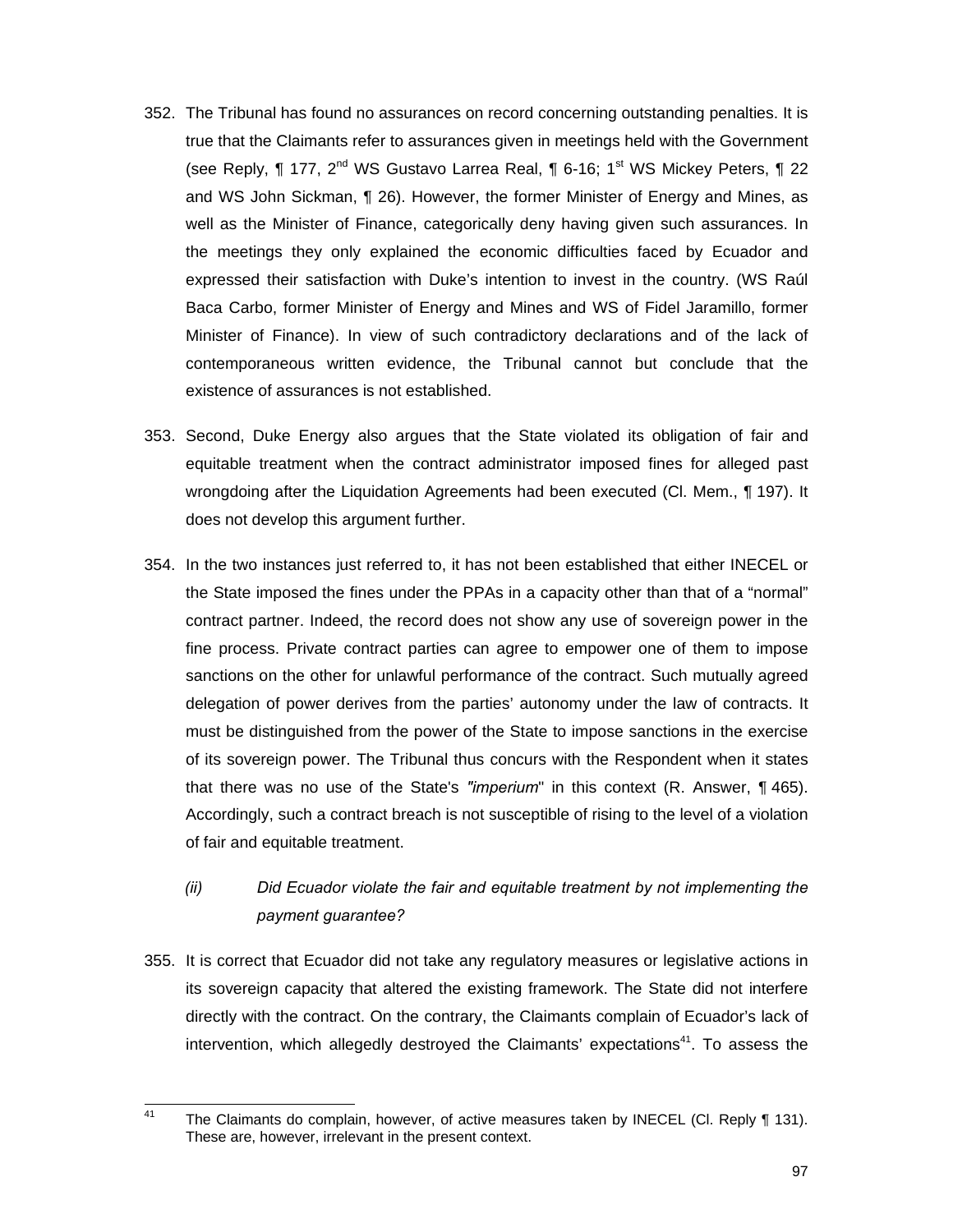merits of this claim, one must distinguish between the expectations of Electroquil and those of Duke Energy, as they are not necessarily identical.

## $E$ *lectroquil's expectations*

- 356. According to the Claimants' expert, Electroquil posted losses until  $1995^{42}$ . It then signed the PPAs with INECEL with guaranteed revenues of USD 114 million. Electroquil's expectations can thus be said to be embodied in the text of the PPAs.
- 357. At the time of the PPA 95, Electroquil's expectations were that INECEL would establish and implement the 95 Payment Trust. Contrary to what the Claimants assert, the text of the PPA 95 does not contain any undertaking of a payment guarantee on the part of the Ministry of Finance. The Tribunal understands that the undertaking of the Ministry of Finance applied to payments under the PPA 95 at a later date. It did not apply at the time when Electroquil made its first investment.
- 358. In addition, here again, it does not appear that INECEL behaved vis-à-vis Electroquil in a manner different from a "normal" contract party. The establishment of the Payment Trust did not imply the exercise of sovereign power. As the Tribunal understands it, any private contractor can undertake to establish a payment trust. It results from these considerations that Electroquil's expectations under the PPA 95 must be regarded as "mere" contractual expectations which are not protected under the BIT.
- 359. The issue is different with respect to the PPA 96. Indeed, here it appears that Electroquil entered into the PPA 96 with the expectation that the Ministry of Finance would comply with the payment mechanism provided in Clause 8.6 of PPA 96. The Ministry of Finance was to take part in the 96 Payment Trust and to provide a payment guarantee. In the Tribunal's opinion, the Ministry of Finance engaged the responsibility of the State at this juncture and it was reasonable for Electroquil to rely on the Ministry's express commitment.
- 360. The expectations which this commitment created cannot be deemed "mere" contractual expectations. The Ministry of Finance was not Electroquil's regular contract counterpart. It intervened in the contract framework for the sole purpose of providing the State's payment guarantee. That guarantee entailed the exercise of sovereign power as it implied that funds would be drawn from the Ministry and Public Credit's account.

 $42$ 1st ER Kaczmarek, page 7.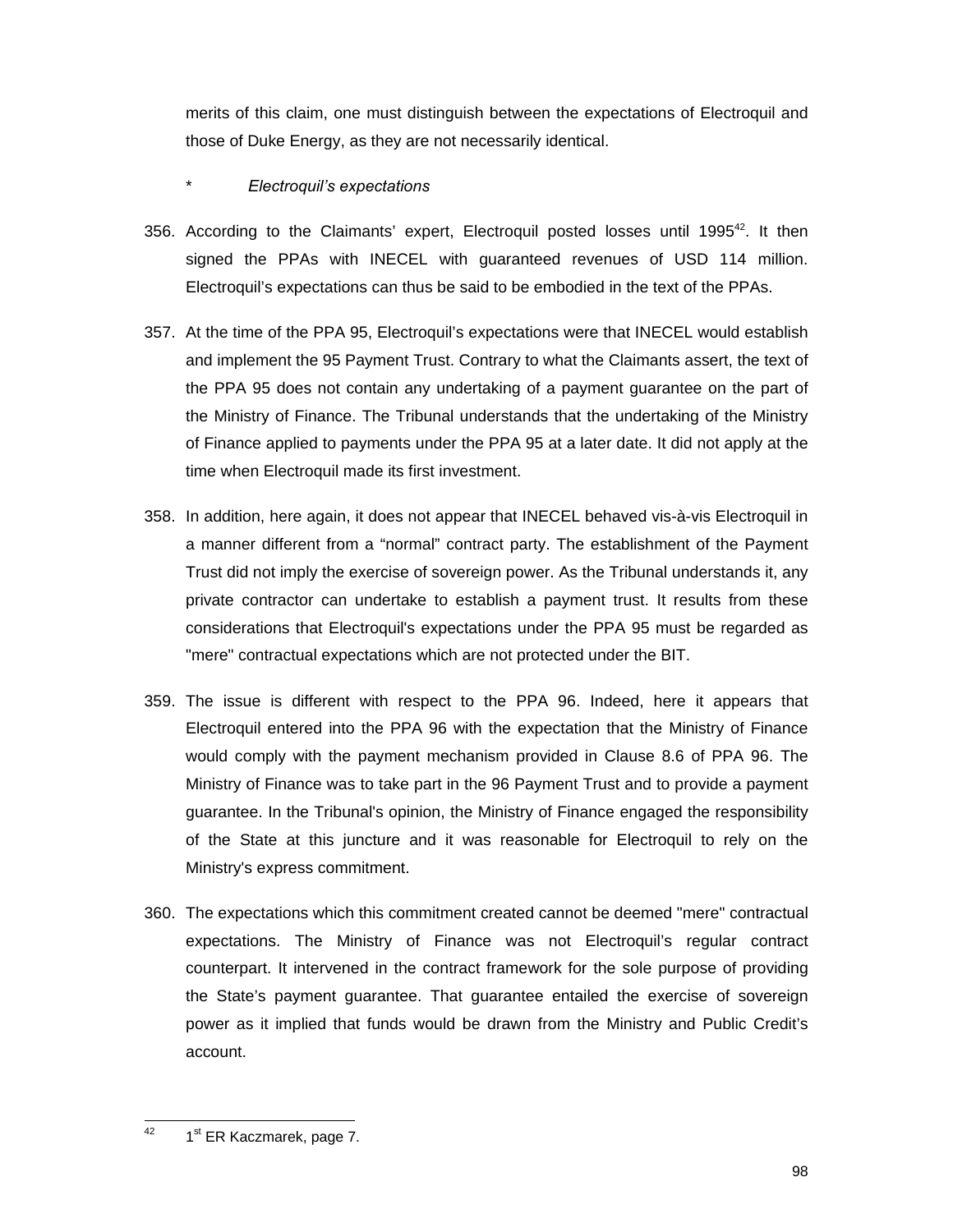- 361. One could ask whether Electroquil's expectation that the Ministry comply with the guarantee was reasonable, considering that payments required INECEL's approval. The Claimants' expert considers that the risk involved in the payment procedure was nil since the invoicing system was "*fairly simple*" (Tr. p. 950). Be this as it may, the Tribunal finds that Electroquil could reasonably rely on the State's representation that it would guarantee INECEL's payments under the 96 Payment Trust. Accordingly, the Tribunal is of the opinion that the Respondent failed to grant fair and equitable treatment to Electroquil's investment by not implementing the payment guarantee.
	- \* *Duke Energy's expectations*
- 362. Duke Energy invested in a different context than Electroquil. It was aware of the circumstances surrounding the performance of the PPAs, in particular of the late payments and the imposition of heavy fines. As a result, it appears that Duke Energy requested certain guarantees from the State as a condition precedent to its investment, notably the Payment Decree and the establishment of the Payment Trusts (M. Peters, Tr. p. 305). In fact, it was only after the adoption of the Payment Decree on 10 November 1997 that Duke signed the Letter of Intention on 18 November 1997. Thereafter, it was only after the Payment Trust Agreements had been executed on 17 February 1998 that Duke acquired its stake in Electroquil on 23 February 1998. The Payment Trust Agreements included the express guarantee that the State would pay Electroquil's invoices should INECEL's funds be insufficient.
- 363. Duke Energy's alleged expectations were that the overdue balance of USD 7.2 million would promptly be "eliminated" through the establishment of the Payment Trusts (Cl. Mem.,  $\P$  71, 1<sup>st</sup> ER Kaczmarek,  $\P$  43). When seeking to determine whether these expectations were reasonable in the circumstances, one might ask whether an experienced investor such as Duke Energy should not have paid closer attention to the procedure set up to implement the payment guarantee. In light of the clear terms of the Payment Trust Agreements and of the Payment Decree, which Duke Energy considered as conditions precedent to its investment, the Tribunal finds that the latter was reasonably entitled to rely on the commitment of the Government. In other words, Duke Energy's expectations must be deemed reasonable<sup>43</sup>.
- 364. The Tribunal therefore reaches the conclusion that, by not implementing the payment guarantee, the Respondent deceived Duke Energy's reasonable expectations and thus

 $43$ Whether Duke Energy made a prudent business judgment is a distinct issue that will be discussed in the damages section.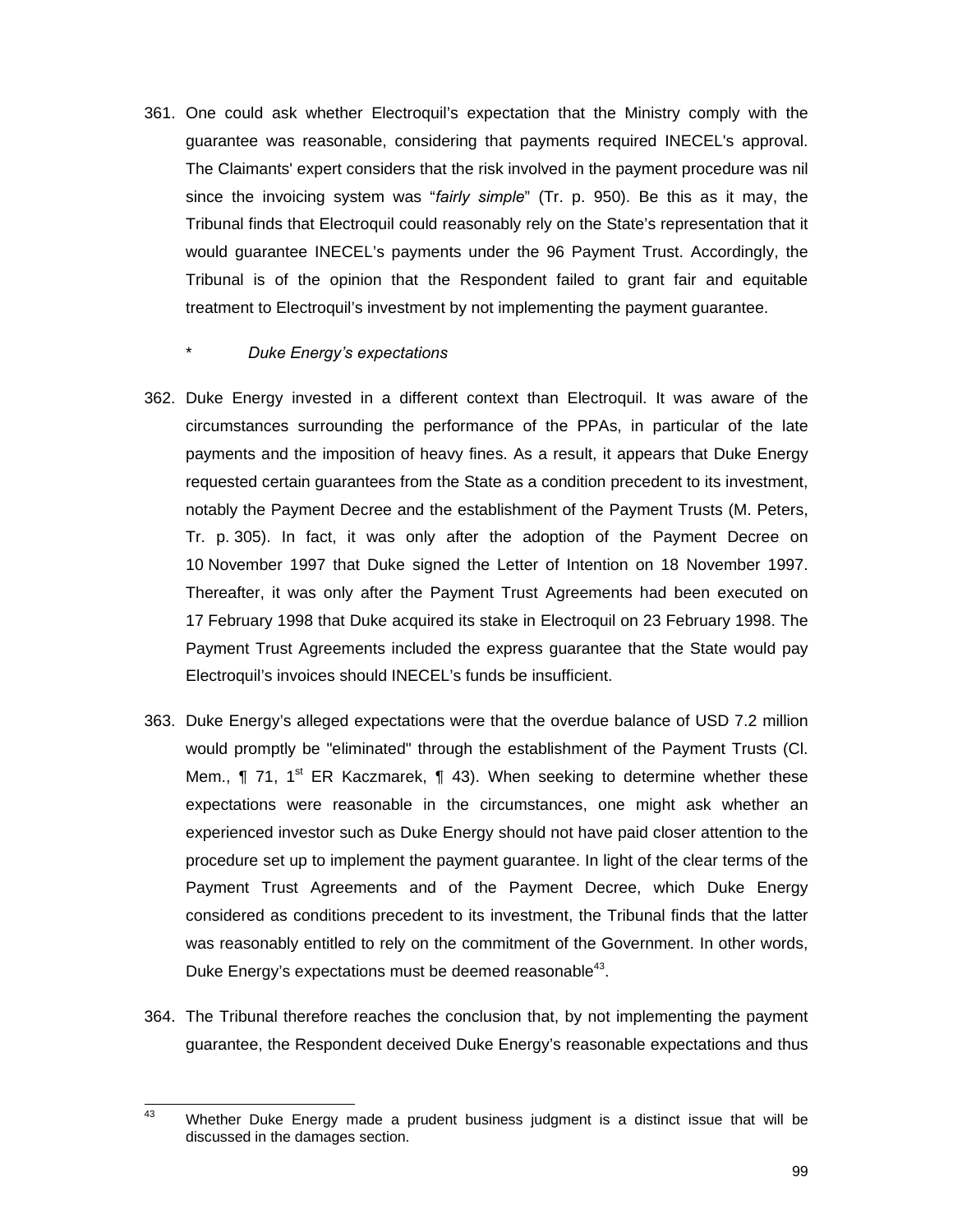breached the guarantee of fair and equitable treatment with respect to the Payment Trusts.

## *(iii) Claimants' expectations with regard to the Med-Arb Agreements*

- 365. In the context of the Med-Arb Agreements, one could question that the conduct of the Attorney-General and the MEM was in line with Electroquil's legitimate expectations. This being said, it is true that such conduct was adopted in conformity with Ecuadorian law. It is also true that there is an agreement to say that the Claimants should have been more cautious in their interpretation of the terms of the Mediation and Arbitration Law. Be this as it may, the legitimate expectations which are protected are those on which the foreign party relied when deciding to invest $44$ . The Med-Arb Agreements were concluded more than two years later and can thus in no event give rise to expectations protected under the fair and equitable treatment standard.
- 366. Hence, the Tribunal holds that there has been no breach of the guarantee of fair and equitable treatment in relation to the Med-Arb Agreements.

# *4.2.4 Did Ecuador violate the duty not to impair the investment by arbitrary conduct (Art. II(3)(b) of the BIT)?*

367. After recalling the position of the parties (a), the Tribunal will determine the applicable standard under Article II(3)(b) of the BIT (b), before deciding whether Ecuador breached such standard (c).

## *a) Parties' positions*

- 368. The Claimants submit that Article II(3)(b) of the BIT is a stand-alone provision independent from the fair and equitable treatment guarantee. They claim that the Respondent breached Article II(3)(b) because it impaired the Claimants' management, operation, maintenance, use, enjoyment, acquisition, expansion, or disposal of the investment through arbitrary measures.
- 369. To support such claim, the Claimants put forward that the ordinary meaning of the term "arbitrary" is "*lacking in proper foundation or restraint"* (Cl. Mem., ¶ 201) and refer to the ELSI case to further define the concept of arbitrariness. They further explain that impairment consists of an interference with an investment, or a disruption which proximately causes an injury to the investment (idem, ¶ 202, Cl. Reply, ¶ 193), but

 $44$ See citations in footnote 34 above.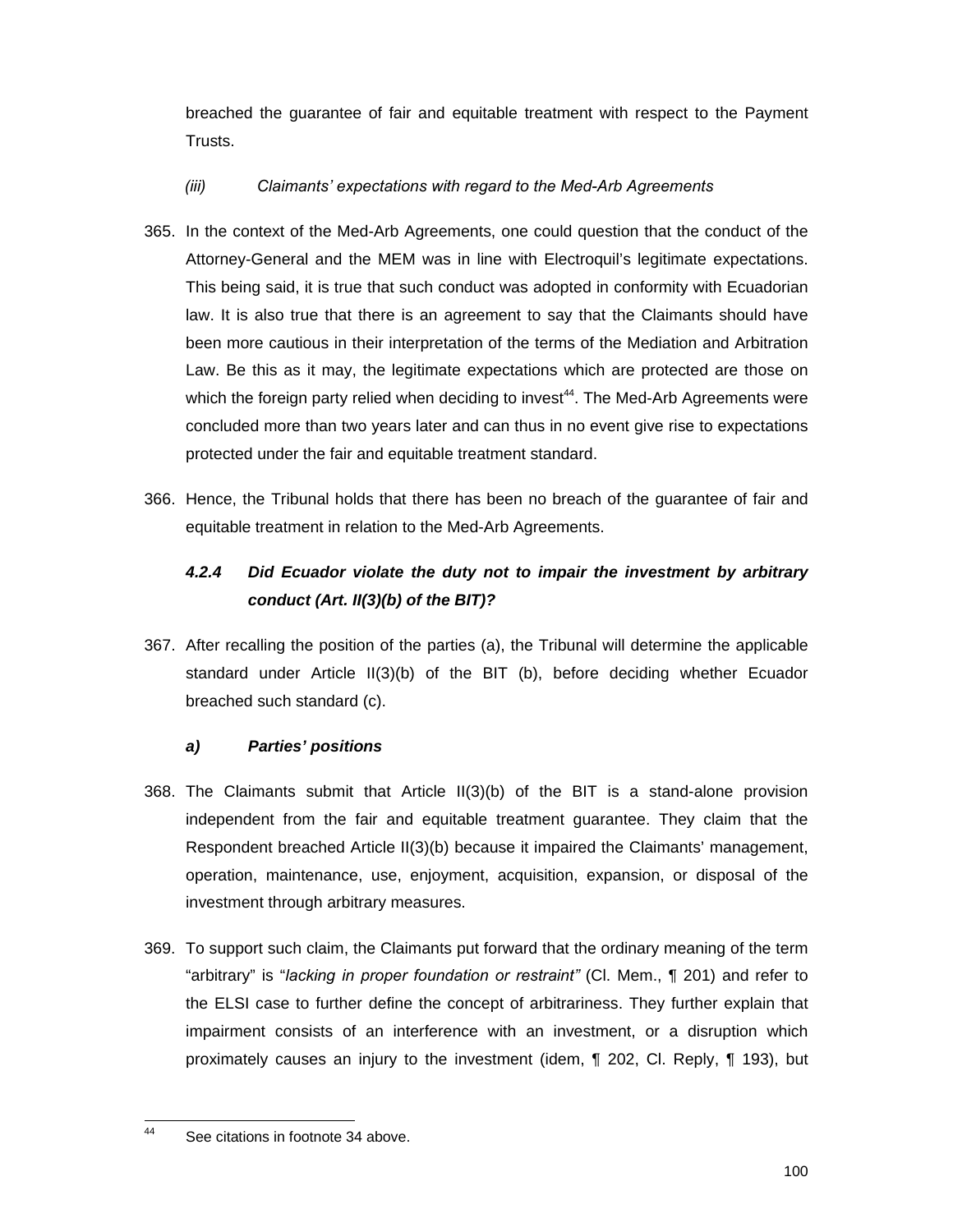which does not require complete dispossession of the investment. They add that the impairment standard provides far greater protection than general law.

- 370. The Claimants contend that Ecuador's capricious and persistent conduct was arbitrary under the BIT. Late payments, imposition of fines and failure to provide an adequate and impartial dispute resolution forum demonstrate a blatant disregard for domestic and international law. Ecuador's conduct was also arbitrary because the Respondent acted outside the scope of any discretion. Further, the Respondent's behavior, both in the local arbitration and before this Tribunal, where it challenged the jurisdiction of the Tribunal, demonstrate that Ecuador did not believe that it had to honor its commitments.
- 371. The Respondent's acts hampered Duke's management, operation, maintenance, use and enjoyment of its investment and caused Electroquil to make losses of nearly USD 19 million for Duke. Such acts cannot be excused on the ground of the energy crisis.
- 372. The Respondent considers that there is no separate impairment standard. Relying inter alia on *Saluka*, it argues that the concept of impairment is part of the fair and equitable treatment standard.
- 373. Ecuador denies having engaged in any arbitrary conduct. It argues that it observed its contractual commitments at all times and used its prerogatives in good faith in reliance on clear and legitimate public purposes, including in the context of the energy crisis. It also observes that the fact that the Claimants agreed to the method of payment in the Liquidation Agreements, except for the fines, shows that there was no arbitrariness or discrimination on the part of the Respondent (R. Reply, ¶ 226).
- 374. It further submits that impairment requires complete dispossession, as illustrated in *Occidental v. Ecuador* where no impairment was found because the Claimants continued to exercise their rights in a manner fully compatible with the rights to property ( $\P$  161 of the award, R. Answer,  $\P$  497 and seq.).

#### *b) Applicable standard*

375. Article II(3)(b) of the BIT reads as follows:

*Neither Party shall in any way impair by arbitrary or discriminatory measures the management, operation, maintenance, use, enjoyment, acquisition, expansion, or disposal of investments. For purposes of dispute resolution under Articles VI and VII, a measure may be arbitrary or discriminatory notwithstanding the fact that a party has had or has exercised the opportunity to review such measures in the courts or administrative tribunals of a Party.*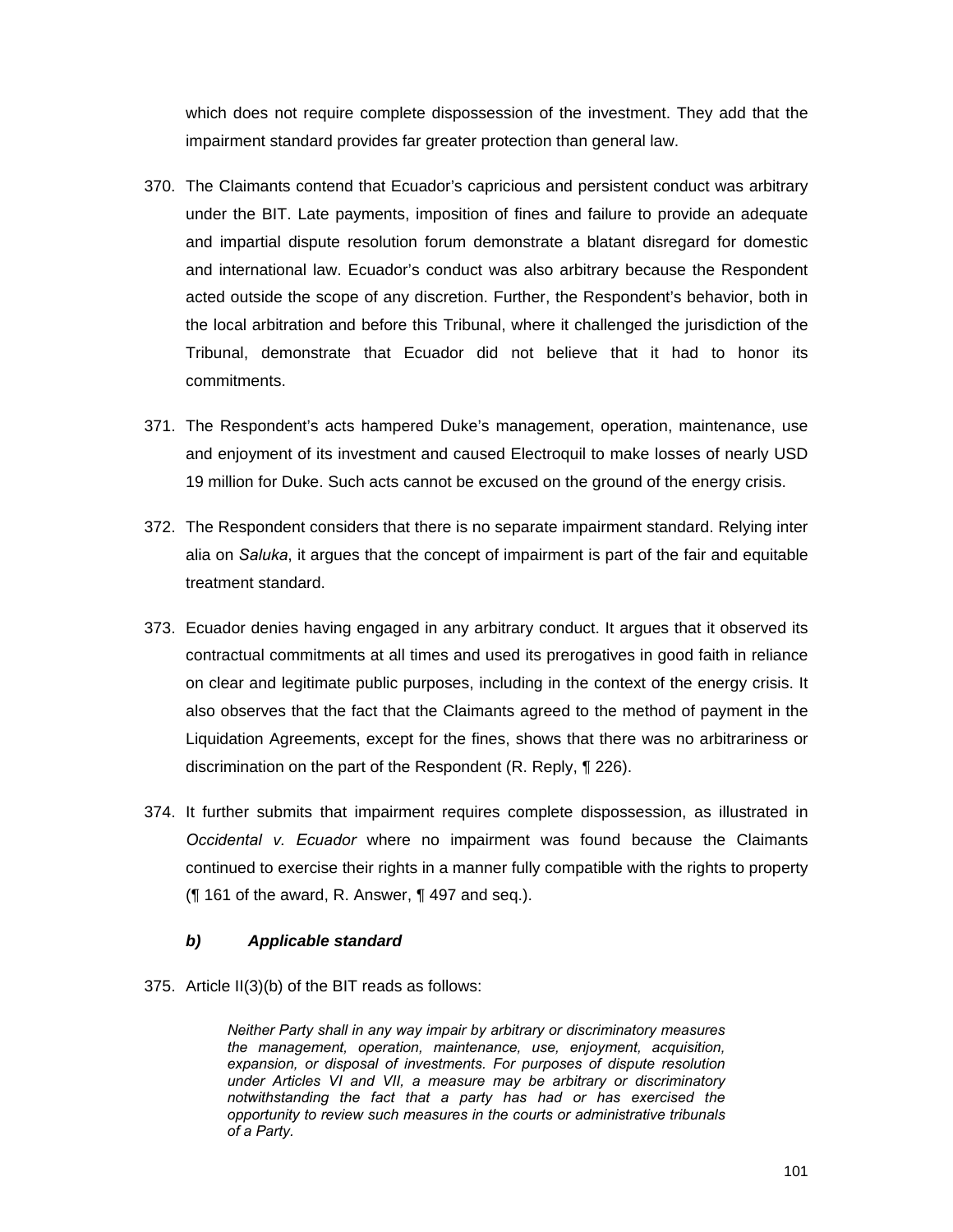- 376. The Tribunal notes that no discrimination has been alleged by the Claimants as such. It will thus limit its inquiry to the issue of arbitrariness.
- 377. In view of the structure of the provisions of the BIT, the Tribunal has difficulty following Ecuador's argument that there is only one concept of fair and equitable treatment which encompasses a non-impairment notion. The Tribunal will thus make a separate determination to decide whether the contested measures were arbitrary and have impaired the Claimants' management, operation, maintenance, use, or enjoyment of the investment.
- 378. For the sake of its determination, the Tribunal will rely on the ICJ's definition of arbitrariness set forth in *ELSI* as being "*not so much something opposed to a rule of law, as something opposed to the rule of law […] willful disregard of due process of law, an act which shocks, or at least surprises, a sense of juridical propriety*" 45.
- 379. It will also refer to the decision rendered in the ICSID case *RFCC v. Morocco*46, in which the tribunal considered the articulation between arbitrary conduct and contract breaches in the following terms:

*Le Tribunal n'a pas à procéder à l'examen détaillé des inexécutions contractuelles dont s'accusent mutuellement les parties. Il doit vérifier si le Royaume du Maroc a respecté ses obligations au titre de l'Accord bilatéral. Dans cette perspective, il relève que le refus par ADM de prolonger les délais d'exécution et, partant, l'application des pénalités de retard, ne sont pas des décisions prises en l'absence de tout motif objectif, de façon unilatérale et arbitraire.* 

*En réalité, le désaccord des parties, en fait et en droit, ne dépasse pas le cadre normal d'un litige purement contractuel entre le maître de l'ouvrage et l'entrepreneur*. (¶ 104)

and in English

*The Tribunal does not need to proceed to a detailed analysis of the contractual non-performance alleged by each party against the other. It must check whether the Kingdom of Morocco complied with its obligations under the Bilateral Agreement. In that sense, it notes that ADM's refusal to extend the time period for the performance of the contract, and, hence, the application of penalties for late performance, are not decisions that were taken without objective grounds, in a unilateral and arbitrary manner.* 

In fact, the parties' factual and legal disagreement does not go beyond a *normal contractual dispute between an owner and a contractor.* (Tribunal's translation)

 $45$ 45 *Elettronica Sicula S.p.A. (ELSI) (United States of America v. Italy)*, Judgment, 20 July 1989, ICJ Reports 1989, ¶ 128. 46 *Consortium RFCC v. Kingdom of Morocco*, *op. cit*.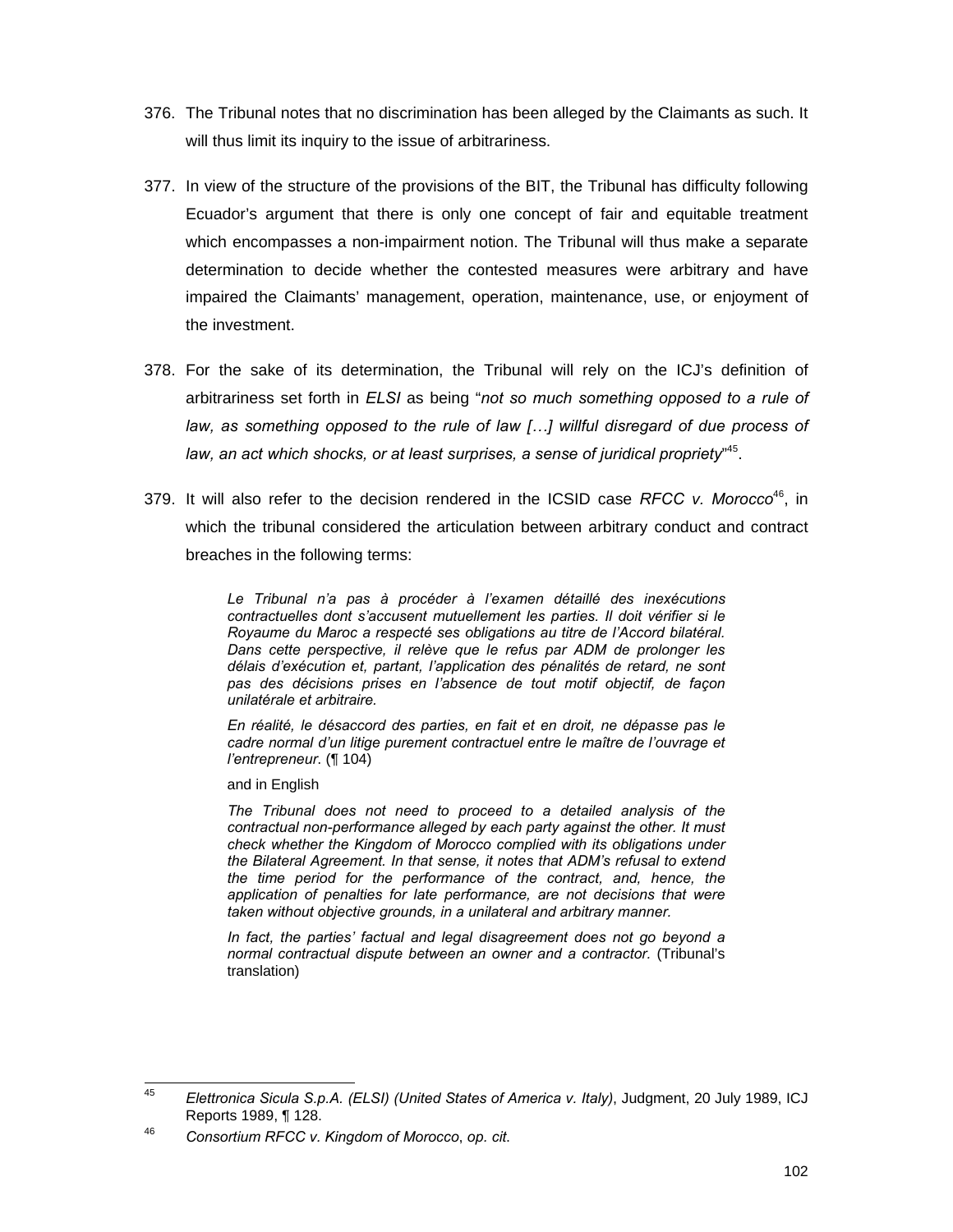#### *c) Tribunal's determination*

- 380. The Tribunal cannot share Duke's view that the Respondent breached Article II(3)(b) of the BIT.
- 381. It is true that INECEL and the Respondent breached the PPAs in certain instances and did not implement its payment guarantee. But contractual breaches do not amount, in themselves, to arbitrary conduct and the Claimants have shown no differences going "*beyond a normal contract dispute*" to use the words of the *RFCC* tribunal. With respect to the payment guarantee of the State, the Tribunal does not consider that Ecuador's behavior "*shocked a sense of juridical propriety*", especially since Electroquil's invoices were paid, albeit late.
- 382. With respect to the local arbitration and the Med-Arb Agreements, it has not been established that the actions of the local arbitral tribunal could be attributed to the Respondents. In addition, the conduct of the Attorney-General and the MEM, though attributable to Ecuador, complied with local law and can thus not be regarded as arbitrary.
- 383. Accordingly, the Tribunal holds that Ecuador has not breached Article II(3)(b) of the BIT.

# *4.2.5 Did Ecuador violate the duty to provide effective means of asserting claims (Article II(7) of the BIT)?*

384. Prior to determining this issue (b), the Tribunal will summarize the positions of the parties (a).

#### *a) Parties' positions*

- 385. The Claimants allege that Ecuador committed a denial of justice by failing to entertain their claims in the local arbitration as well as their tax claims in a timely fashion.
- 386. With respect to the local arbitration, the Claimants essentially put forward the following arguments:
	- − Their "*hopes to avail themselves of a fair dispute resolution mechanism were crushed"* (Cl. Mem., ¶ 226) when the local arbitral tribunal rendered its final award on 11 March 2002, denying jurisdiction and reversing two earlier decisions under the pressure of the Government.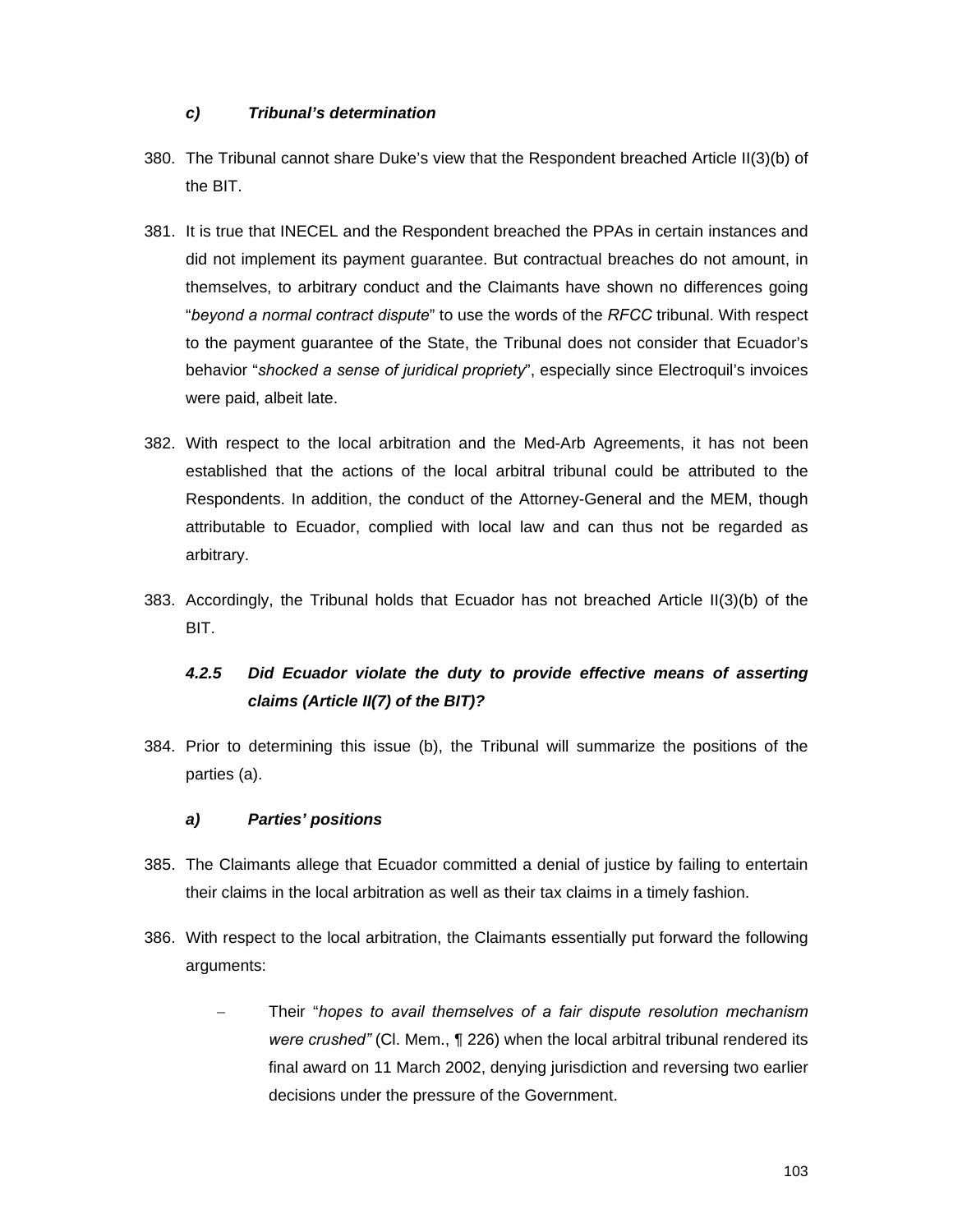- − The argument on which the Government relied to *"obtain the nullification of the Med-Arb Agreements, was that the Attorney-General never authorized the execution of the Med-Arb Agreements*" (Cl. Mem., ¶ 228). This argument shocks the conscience because authorization was not required, and even if authorization had been required, it had in reality been given, and had it not been given, the Attorney-General could have remedied the fault.
- The State participated in the pre-arbitration mediation without raising the issue of the nullity of the Med-Arb Agreements. Any objection to jurisdiction was thus untimely and contrary to the doctrine of *venire contra factum proprium* (Cl. Mem., ¶ 236).
- − As a matter of international law, "*once the Government agreed to arbitrate its dispute with Claimants [sic] through the Med-Arb Agreements, […] it was required to uphold that promise*" and its failure to do so is "*a textbook*  example of the denial of justice" (Cl. Reply, ¶ 212; see also Cl. 1<sup>st</sup> PHB, ¶ 225).
- Ecuador's counterargument that the Claimants failed to exhaust local remedies is irrelevant because the international wrong consisted in the State's frustration of the arbitration agreement. Moreover, no remedies were available in any event.
- 387. With respect to the tax claims, the Claimants recall that on 16 November 2001 Electroquil filed a petition before a local tax court to claim the reimbursement of customs duties (Cl. Exh. 112). That petition was dismissed and Electroquil appealed on 5 March 2004 to the Ecuadorian Supreme Court which was dismantled by a presidential decree in April 2005 and was not reformed by the time of the filing of the ICSID request (Cl. Mem., ¶ 241). The Claimants argue that this delay is in itself a denial of their tax claims. They further submit that the fact that Ecuador's judicial system was decapitated by a presidential decree and left without the ability to fully administer justice, is contrary to the host State's obligation to provide an adequate system of justice to foreign investors under the BIT.
- 388. The Respondent denies any violation of Article II(7) of the BIT. With respect to the local arbitration, it submits essentially the following main arguments: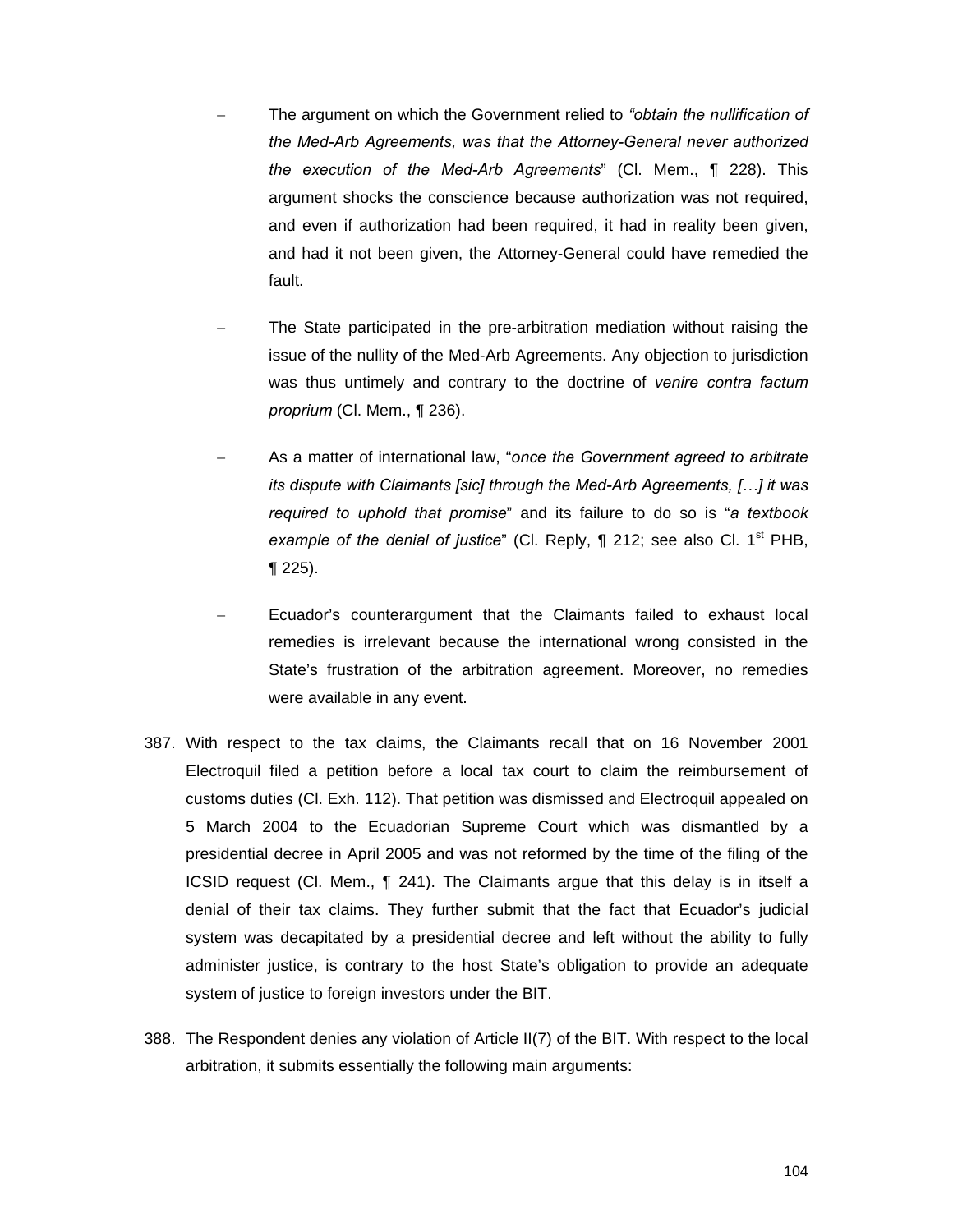- It was not involved in the making of the award of March 2002. The local arbitration was conducted under the auspices of the Guayaquil Chamber of Commerce, a private entity which has no connection with the State.
- − Relying on *Waste Management*, the Respondent submits that a defense raised in local proceedings cannot amount to a denial of justice.
- In any event, the local arbitral tribunal observed the standards of due process. The award of 20 September 2001 was only a preliminary decision and the Claimants could have sought the annulment of the award of March 2002, a remedy existing under Ecuadorian law, of which the Claimants chose not to make use. The Claimants thus failed to exhaust local remedies and cannot allege any denial of justice. In any event, the dispute is now submitted to this Tribunal by consent of both parties, which rules out a denial of justice.
- 389. With respect to the customs duties claim, the Respondent contends that any alleged delay in the local proceedings was due to Electroquil, whose counsel did not appear at the hearing set on 29 January 2005. It further explains that the Ecuadorian Supreme Court was reinstated on 30 November 2005 and that a delay between April and November 2005 cannot amount to a denial of justice.

#### *b) Tribunal's determination*

390. Article II(7) of the BIT reads as follows:

*Each Party shall provide effective means of asserting claims and enforcing rights with respect to investment, investment agreements, and investment authorizations.* 

- 391. Such provision guarantees the access to the courts and the existence of institutional mechanisms for the protection of investments. As such, it seeks to implement and form part of the more general guarantee against denial of justice.
- 392. As a preliminary comment, the Tribunal notes that the existence and availability of the Ecuadorian judicial system and of recourse to arbitration under the Mediation and Arbitration Law are not at issue here. What is at issue and must be reviewed by the Tribunal is how these mechanisms performed, as well as the alleged failure of the State to respect its promise to arbitrate.
- 393. The Tribunal will examine these issues with respect to the local arbitration, which was between the MEM and Electroquil (and not Duke Energy as the Claimants seem to suggest in their Reply, ¶ 212). It will not entertain the same issues in connection with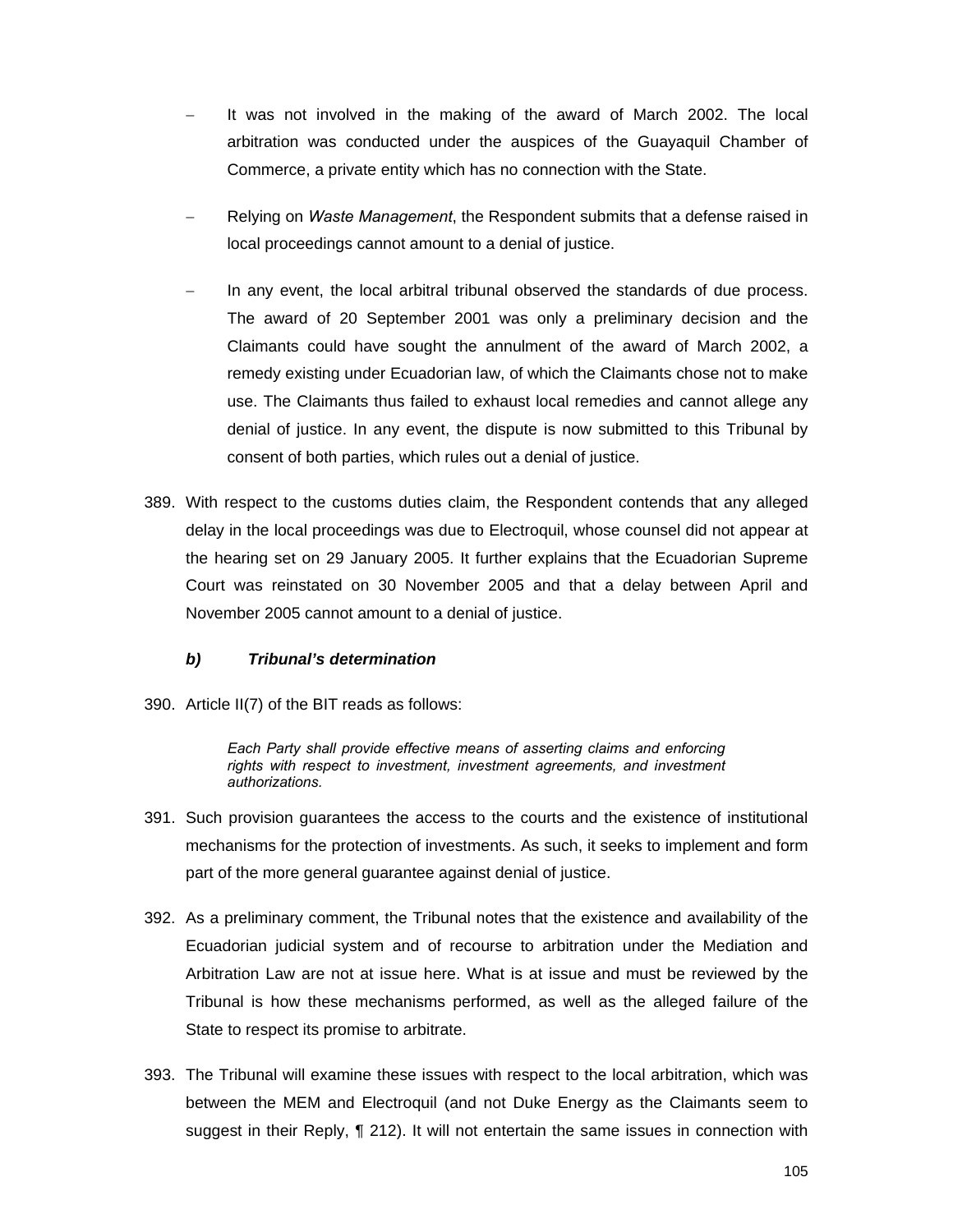the tax claims as it has determined that it has no jurisdiction over tax matters. Admittedly, one might argue that the present claim deals with access to courts primarily and with taxation only secondarily and that it is therefore covered by the BIT. The Tribunal is disinclined to follow this avenue. It is of the opinion that jurisdiction should not be accepted unless the related intent of the Contracting States can be clearly proven, which is not the case here.

- 394. It appears not to be seriously disputed, and rightly so, that the acts of the local arbitral tribunal and of the local arbitral institution cannot be attributed to Ecuador. These are private actors whose conduct does not engage the responsibility of the State. The Tribunal will thus focus its inquiry on the behavior of the MEM and of the Attorney-General. In this respect, it notes that it has not been established that the Government exercised pressure on the local arbitrators to reverse the decisions on jurisdiction. It is true that the sequence of events in the local arbitration is puzzling. After having dismissed the Attorney-General's objection to jurisdiction in two decisions on 3 August 2001 and upon reconsideration again on 20 September 2001, the local arbitral tribunal issued a final award denying jurisdiction six months later on 11 March 2002. The evidence given by the president of the tribunal in the present arbitration failed to convince the Tribunal of the merits of such a course of action. This said, the Tribunal does not find that there are sufficient elements on record to conclude that undue influence was exerted.
- 395. Turning now to the behavior of the MEM and the Attorney-General, the Claimants' argument that the State had participated in the mediation without raising an objection as to the validity of the Med-Arb Agreements does not appear relevant in the present context. Indeed, the rule which is generally accepted in comparative law pursuant to which a defense of lack of jurisdiction must be raised in *limine litis* does not apply to pre-arbitral stages.
- 396. The Claimants argue that it is widely accepted under international law that a State which refuses to respect its promise to arbitrate with a foreign party commits a denial of justice. Doing so, it fails to recognize that Ecuador's promise related to a domestic arbitration with a local company. The arbitration had its seat in the country, was governed by the local arbitration law, and conducted under local institutional rules. The alleged ground for nullity arose under the law governing the arbitration. This situation differs from that in which a State agrees to international arbitration with a foreign party and then raises a defense of lack of jurisdiction arising from an incapacity under its own law while the arbitration agreement is valid under the law governing the arbitration.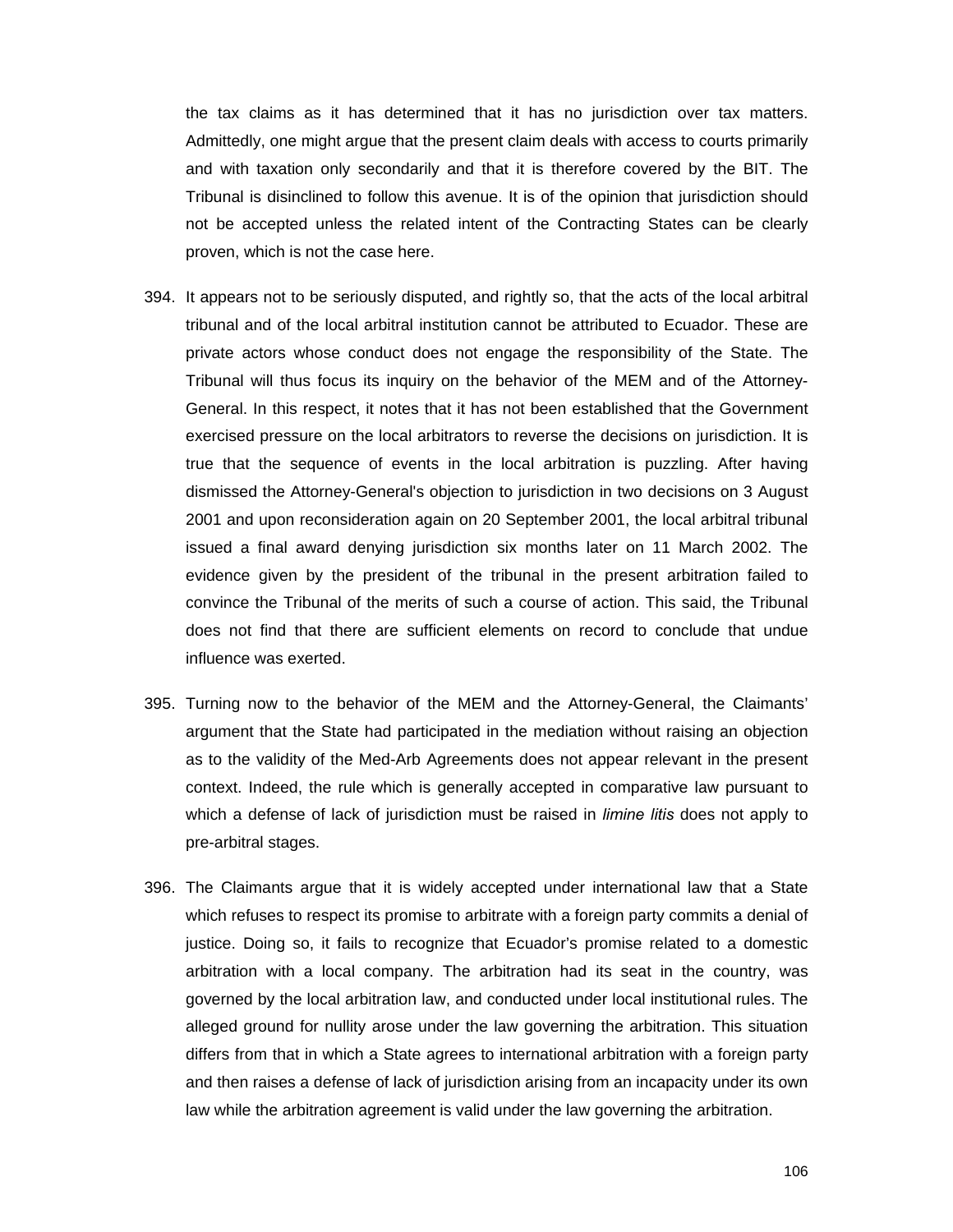- 397. By contrast, the Respondent asserts that the mere fact that a State raises a defense of lack of jurisdiction in a proceeding does not amount to a denial of justice. It relies on *Waste Management II*. As aptly summarized by Paulsson: "*The City [of Acapulco] was clearly entitled to raise jurisdictional objections without being deemed to commit an international delict. Even if the objection had been absurd, the delict would have arisen*  only if the Mexican legal system had upheld it<sup>\*47</sup>. The question therefore is whether the Ecuadorian legal system has upheld the Attorney-General's objection.
- 398. The short answer is that Electroquil did not challenge the final award of 11 March 2002 issued by the local arbitral tribunal before the courts of Ecuador and that, as a consequence, the Ecuadorian legal system never came into play to rule on the award of the local tribunal.
- 399. The Claimants contend that their claim for denial of justice is founded even though they did not challenge the local award because the requirement to exhaust local remedies does not apply when a State reneges on its promise to arbitrate and when no effective and adequate remedies existed in any event. Citing Paulsson, they state that the "*victim of a denial of justice is not required to pursue improbable remedies*" (Cl. Reply, ¶ 217). By contrast, the Respondent insists on the exhaustion of local remedies and contends that Article 31 of the Ecuadorian Mediation and Arbitration Law contains remedies in the event of excess of power or violation of due process.
- 400. The Claimants are right to point out that there is no obligation to pursue "improbable" remedies. Article 31 of the Mediation and Arbitration Law provides for an action for annulment of arbitral awards on several grounds $48$ . The Respondent contends that this

 $47$ 47 See Jan Paulsson, Denial of Justice in International Law, Cambridge, 2006, p.153-154.

*<sup>48</sup> NULIDAD DE LOS LAUDOS* 

*Art. 31.- Cualquiera de las partes podrá intentar la acción de nulidad de un laudo arbitral, cuando:* 

*a) No se haya citado legalmente con la demanda y el juicio se ha seguido y terminado en rebeldía. Será preciso que la falta de citación haya impedido que el demandado deduzca sus excepciones o haga valer sus derechos y, además, que el demandado reclame por tal omisión al tiempo de intervenir en la controversia; o,* 

*b) No se haya notificado a una de las partes con las providencias del tribunal y este hecho impida o limite el derecho de defensa de la parte; o,* 

*c) Cuando no se hubiere convocado, no se hubiere notificado la convocatoria, o luego de convocada no se hubiere practicado las pruebas, a pesar de la existencia de hecho que deban justificarse; o,* 

*d) El laudo se refiera a cuestiones no sometidas al arbitraje o conceda más allá de lo reclamado.* 

and in English translation provided by the Claimants with notes in brackets by the Tribunal.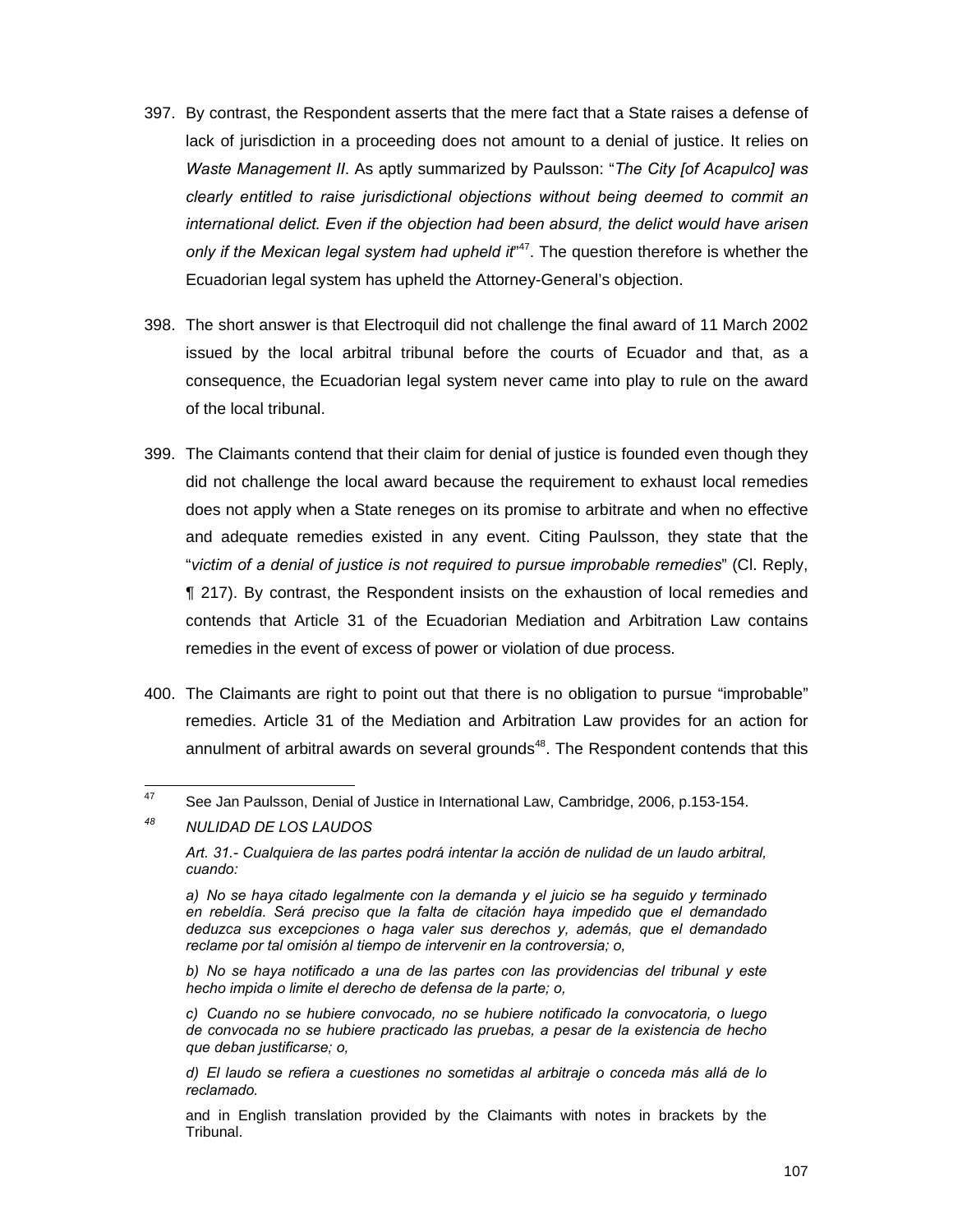provision permits challenges on the ground that a tribunal exceeded its powers by declining jurisdiction (R. Reply, ¶ 247). On the face of the text, none of the grounds expressly address jurisdiction. They appear to deal with instances of breach of due process (a-c) and of excess of powers (d). The decision of the Superior Court of Quito, which the Respondent cites in support of its contention, also deals with an excess of power, the tribunal having ruled on a claim not before it, a situation different from the one at issue.

- 401. In other words, it is established that an award may be annulled on grounds such as excess of power and breach of due process. It is unclear from the record, however, whether Ecuadorian courts would assimilate an erroneous decision dismissing jurisdiction to an excess of power, as would be for instance the case under Art. 52(1)(b) of the ICSID Convention. Yet, lack of clarity it is not sufficient to demonstrate that a remedy is futile. In other words, the Claimants have not established to the satisfaction of the Tribunal that it was improbable that the Ecuadorian courts would have made such an assimilation.
- 402. On this basis, the Tribunal concludes that the Claimants have failed to show that no adequate and effective remedies existed.
- 403. For all these different reasons, the Tribunal concludes that Ecuador has not breached Article II(7) of the Treaty.

#### *NULLITY OF AWARDS*

 $\overline{a}$ 

 *Article 31. Either of the parties may file a nullity appeal against the arbitration award in the following cases:* 

 *a) When a party was not notified of the arbitration request as provided by law, and the arbitration was carried out and concluded in default of appearance; and the lack of notification prevented the respondent from submitting exceptions or enforcing his rights. The respondent must request time to participate in the controversy due to such omission; or* 

 *b) If either of the parties were not notified of the court's decisions, and this fact prevented or restricted the party's right to defense; or* [recte: the procedural actions taken by the tribunal]

 *c) When the hearing was not announced or notification of the announcement was not made or, after notification, evidence was not submitted in spite of the need for justification of events; or* 

 *d) The award refers to questions not submitted to arbitration or goes beyond the arbitration request. [recte: what is claimed or the request for relief] (Exh. C 71)*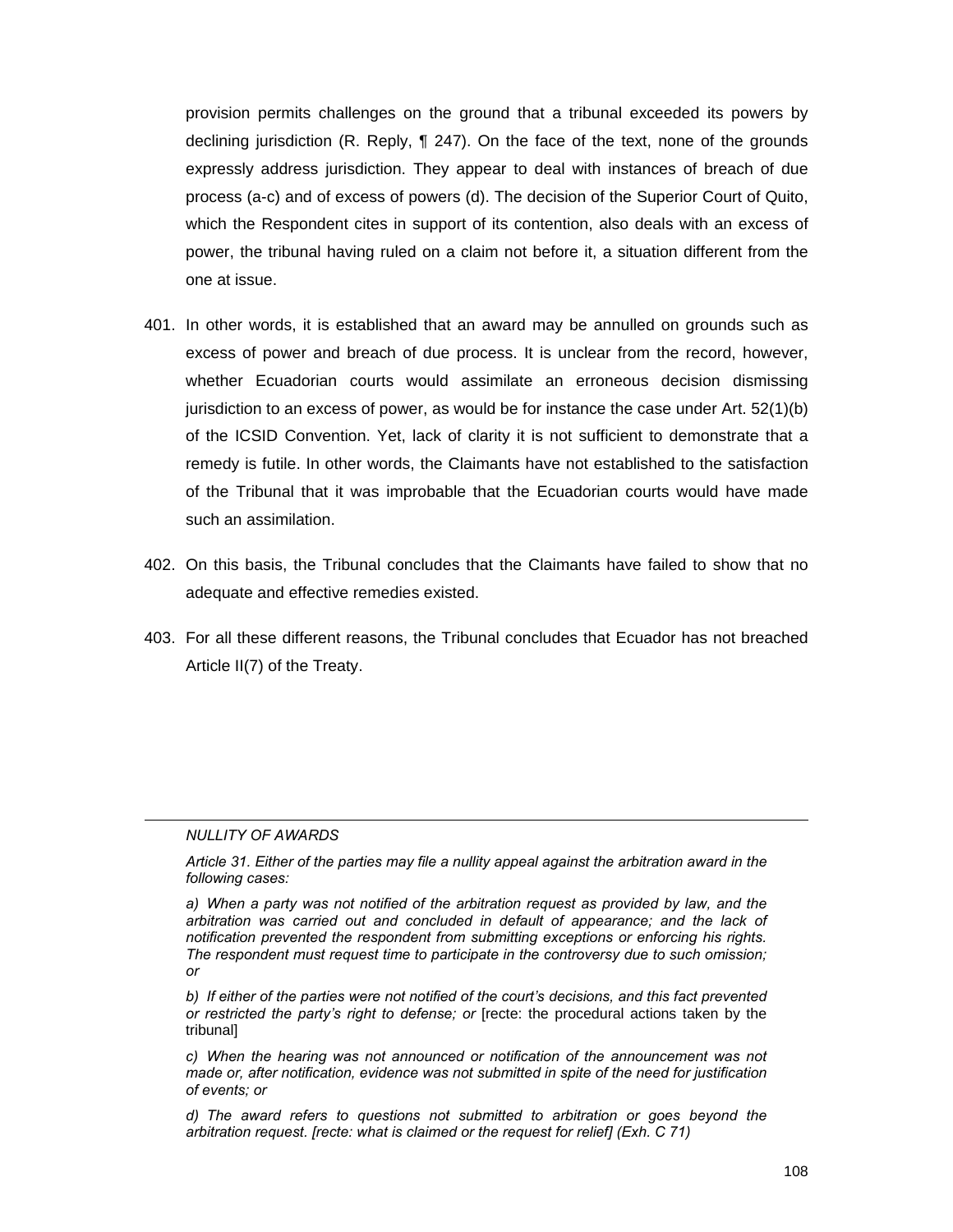#### **4.3 Damages**

- 404. The Tribunal has held that Ecuador did not comply with the payment mechanism provided under the PPAs nor with the Payment Trust Agreements, that it owed Electroquil interest on late payments on the amount of USD 96,980.64, and that it imposed certain unjustified fines, i.e. Fines Nos 3, 4, 5, 6, 8, 9 and 10.
- 405. The Tribunal has also held that such violations resulted in the breach of the umbrella clause with regard to Electroquil and of the principle of fair and equitable treatment with regard to both Claimants.
- 406. Prior to determining whether the Claimants are entitled to compensation, as a result of such violations, the Tribunal will summarize the positions of the parties (4.3.1). It will then establish the applicable principles and assess the amounts due (4.3.2), starting with the Applicable law (a), the consequences of the violation of the PPAs and Ecuadorian law (b), continuing with the consequences of the violation of the BIT (c), and ending with the choice of the currency (d) and with the beneficiary of the award (e).

# *4.3.1 Parties' positions*

## *a) Claimants' position*

#### *(i) Applicable law and measure of damages*

- 407. The position of the Claimants has evolved throughout the proceedings. In their Memorial, the Claimants stated that the amount of damages was dictated by the terms of the applicable law upon which the affected investor relied *"[...] namely, in this case, the U.S.-Ecuador BIT and Ecuadorian law, as well as the general principles of international law*" (Cl. Mem., ¶ 244). In addition, they invoked Article 2229 of the Ecuadorian Civil Code that provides that "*any damage that can be attributed to malice or the negligence of another person must be repaired by the latter*" (Cl. Mem. ¶ 246). However, at the hearing and in their final post-hearing brief, the Claimants submitted that damages must be determined according to international not municipal law (Tr.p. 38, 1st PHB, ¶ 233).
- 408. In any event, and in reliance on *Chorzów Factory* in particular, the Claimants essentially submit that damages should make them whole (Cl. Reply, ¶ 228). With regard to the measure of damages, they note that there is no "*universally accepted measure of damages"* for breach of the standards of fair and equitable treatment or for arbitrary treatment and that the Treaty does not articulate a standard either (Cl. Reply,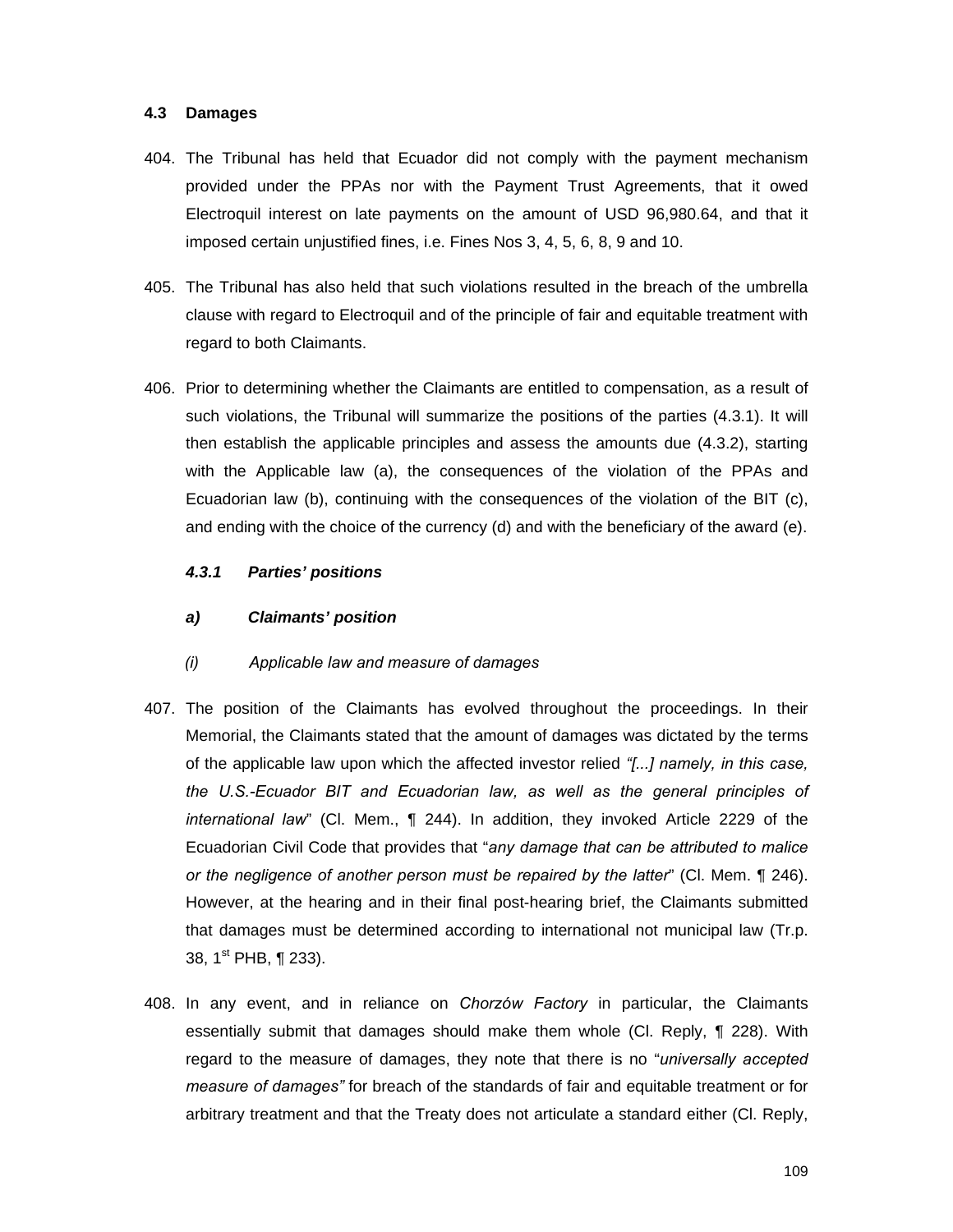¶ 225). In their view, this gap should be filled by international law (Cl. Reply, ¶ 226, Cl. 1<sup>st</sup> PHB, ¶ 233) and the measure of damages should be determined in accordance with international law principles. They conclude that "*whatever measure of damages is used*", the damages should make them whole and *"should be fair, and not result in an unfair outcome*" (Cl. Reply, ¶ 228). On this basis, the Claimants request prompt, full and adequate compensation in US dollars, the currency used in the PPAs.

- *(ii) Compensation for losses suffered*
- 409. The Claimants present two alternative methods of calculation: (i) the losses caused to Electroquil; and (ii) the impairment of Duke Energy's investment. They note that these two measures of economic loss are not "*mutually exclusive*". Since Duke Energy's investment losses are essentially a component of the losses sustained by Electroquil, an award for Electroquil's losses would compensate both Duke Energy and Electroquil for the loss they have collectively suffered (Cl. Mem.,  $\P$  247, 1<sup>st</sup> ER Kaczmarek,  $\P$  81).
	- \* *Losses caused to Electroquil*
- 410. In their Memorial, the Claimants requested USD 24,061,426, which they amended to USD 24,720,904, in their Reply of 31 December 2005. The initial amount of USD 24,061,426 was composed of the following sums ( $1<sup>st</sup> ER Kaczmarek$ , Table 13)<sup>49</sup>:
	- USD 8,421,050 for interest on late payments.
	- USD 14,425,051 for the 11 unjustified fines, i.e. USD 7,292,114 for nominal amount of the fines and USD 7.233,936 for the interest<sup>50</sup>. Fines of USD 4,615,368.83 were imposed under the PPA 95 and fines of USD 2,676,745.35 under the PPA  $96^{51}$ .
	- USD 1,113,326 for customs duties, i.e. USD 1,008,614 for the duties and USD 105,712 for the interest.
- 411. These amounts are said to reflect Electroquil's losses under a commercial damages analysis for breach of the PPAs and of the umbrella clause, which can be summarized as follows:

<sup>49</sup> <sup>49</sup> No breakdown was given with respect to the second figure advanced.

<sup>50</sup> In total, Electroquil was fined USD 8.18 million. USD 883,703 of those fines was settled for USD 523,881 in the Liquidation Agreements and USD 7,292,114 remained in dispute  $(1<sup>st</sup> ER)$ Kaczmarek, ¶ 98).<br> $51$  1<sup>st</sup> ER Kaczmarek, Table 12.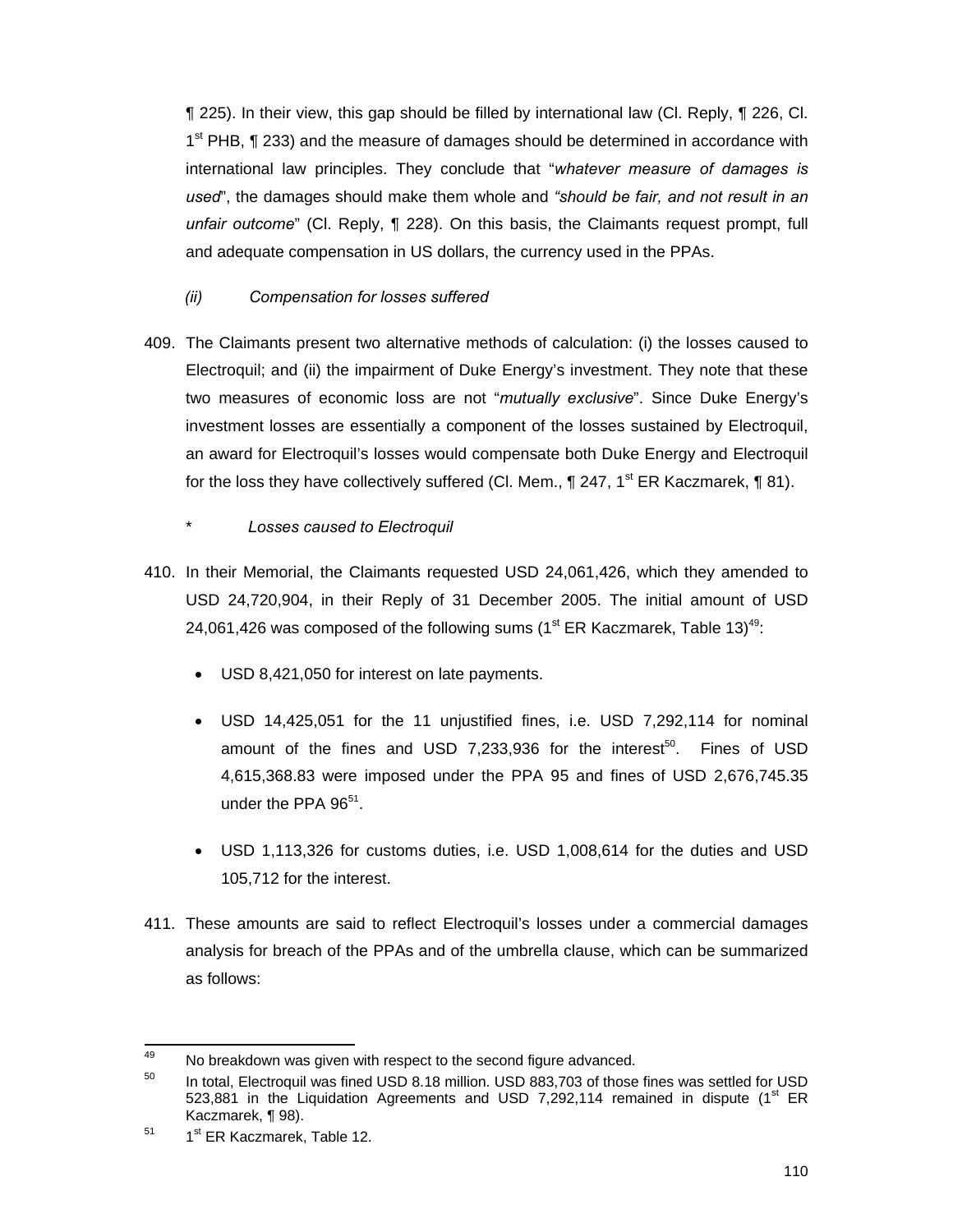- First, to estimate the amount of interest owed, the Claimants' expert adopts a corporate perspective (a commercial damages analysis) rather than an investor perspective (a diminution of value analysis) ( $1<sup>st</sup> ER Kaczmarek, \t{17}$  70). Accordingly, the expert builds an invoicing and payment model taking into account all PPA invoices, accounts receivable records and remittances from Electroquil's accounting department to provide a daily record of the amounts invoiced by Electroquil and the amounts paid to it under the PPAs. The model also computes the daily outstanding receivables owed by Ecuador as well as the daily receivables expected from Ecuador. The difference between the receivables represents the overdue balance owed by Ecuador  $(1<sup>st</sup> ER)$ Kaczmarek, ¶ 72). To determine the interest accrued on the overdue balance, the expert computes the weighted average active rate (i.e. the lending rate by opposition to the borrowing rate) in US dollars (currency stipulated in the PPAs), as quoted monthly by the Central Bank of Ecuador (i.e. an average of 13.9% between 1996 and 2005) (Cl. Mem., ¶ 75). The overdue balance with interest is then carried forward throughout the effective period of the PPAs, accounting for payments made and invoices issued until 10 September 2002. The resulting overdue balance, with interest, reflects the balance of interest owed due to late payment. To calculate its current value, the balance of interest is then carried forward to 31 August 2005 (the date of filing of the first report).
- Second, to calculate the damage resulting from the imposition of the fines, the expert uses the same invoice and payment model and subtracts each fine from the model. This subtraction increases the overdue balance with interest amount as of 31 August 2005. The Claimants insist that the relevant date from which to calculate interest on fines is the date of assessment because Ecuador improperly used the fines to set off its outstanding payment obligations to the Claimants (Cl. Reply,  $\P$  232, 2<sup>nd</sup> ER Kaczmarek,  $\P$  40). The Claimants apply a single interest rate to all the items claimed, namely the Ecuador active US dollar rate.
- Third, in order to estimate the harm caused by the imposition of the USD 1,008,614 customs duty charge, the Claimants' expert applies the same weighted average monthly active rate to this amount from the period beginning 1 July 2004 through to 31 August 2005.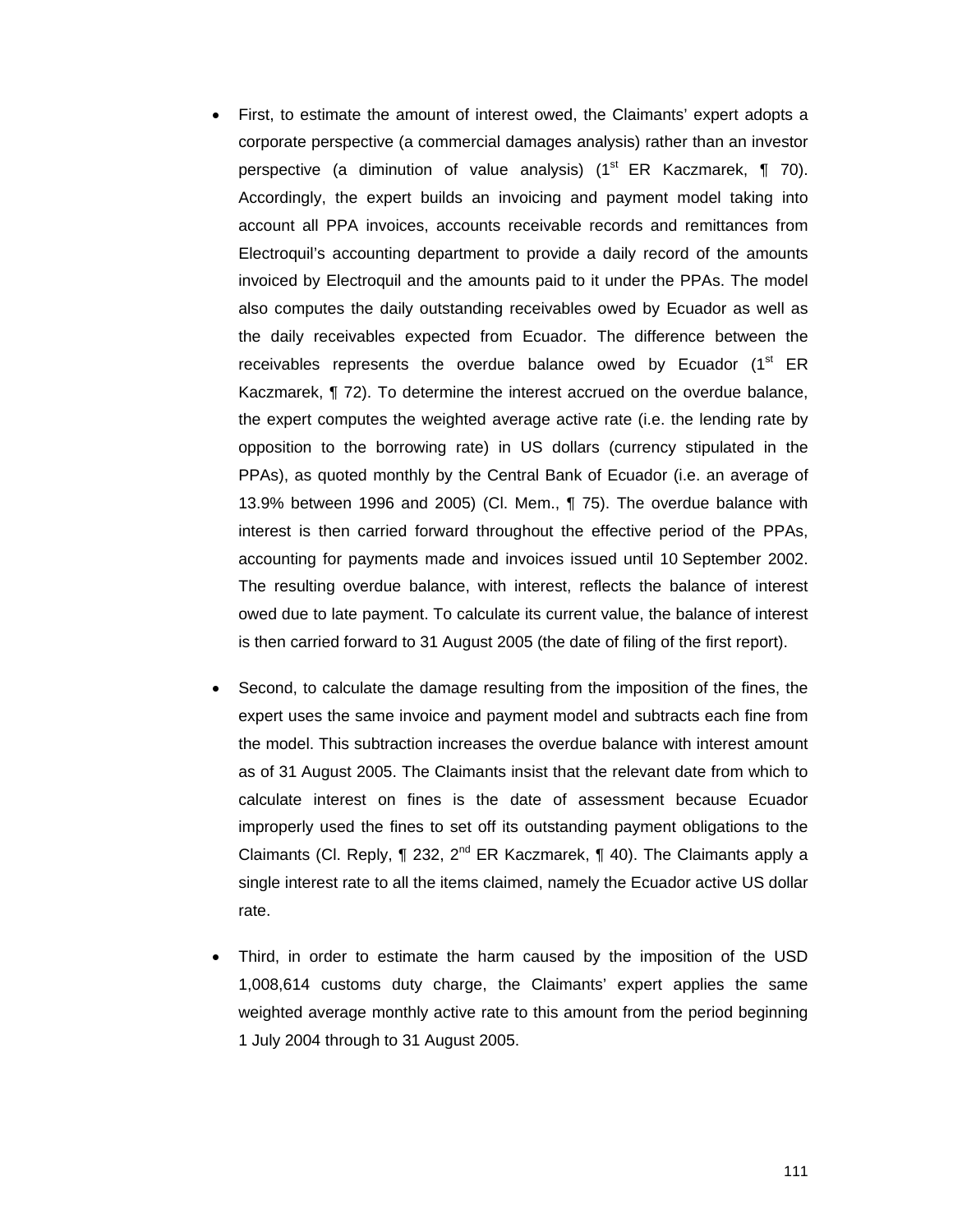# *Impairment model*

- 412. As an alternative, with reference to the violations of Article II(3)(b) and (c) of the BIT, the Claimants seek to recover the value of the impairment of their investment as of 31 December 2005 in an amount of USD 19,263,434.
- 413. This claim is based on an impairment damage analysis based on a scenario of timely payment and absence of fines. The Claimants' expert chose not to apply the standard formula for determining damages by merely calculating the decrease of the fair value of the investment because the amount which Duke Energy invested in Electroquil did not represent the fair market value of the shares acquired ( $2<sup>nd</sup> ER Kaczmarek$ , 148 and seq.) $52$ .
- 414. The formula retained for determining impairment damages is based on the funds committed by Duke Energy to its investment in Electroquil. In other words, it is based on the value of the conditions precedent confirmed by Ecuador prior to Duke's investment (2nd ER, ¶ 52). It relies on the "*difference between Duke's contemporaneous expectations for the investment and Duke's expectations for the investment had Duke known INECEL, MEM, and Ecuador would not pay Electroquil's invoice on 30-day terms and would improperly impose penalties and duties on Electroquil*" (Cl. Mem., ¶ 203,  $1<sup>st</sup>$  ER Kaczmarek,  $\P$  60). This computation is made by comparing Duke's Electroquil investment model (the Base Expectation Model which yields a 12.95% rate of return) and the Adjusted Expectation Model (which yields a 11.68% rate of return) $53$ to determine the loss of return on investment caused by the Respondent's misconduct (Cl. Mem., ¶ 108, 1st ER Kaczmarek, ¶¶ 60-64). "*To account for Ecuador's late payment of invoices, we incorporated the actual net charge in the receivables and payables balance from Electroquil's audited financial statements into the Adjusted Expectation investment Model"* (1<sup>st</sup> ER, ¶ 62).
- 415. This led the Claimants' expert to the following conclusions:

*62. […] Prior to 2000, invoices were paid so late that Electroquil suffered negative cash flows. Part of the negative cash flow was offset by withholding payment to suppliers. However, in 1998 and 1999, Electroquil was unable to stretch its suppliers as much as Ecuador stretched Electroquil. This imbalance created a negative impact on Electroquil's cash flows and Duke's expected return on investment. In 2000 and 2001, this pattern reversed itself because Ecuador began to pay down the overdue amount owed to Electroquil. Therefore, the working capital impact is essentially a shift of* 

<sup>52</sup> If the fair market value were to apply, the Claimants' expert acknowledges that it should be reduced to the 51.5% interest held by Duke Energy ( $2^{nd}$  ER Kaczmarek,  $\P$  47).<br><sup>53</sup> That model includes the unexpected fines after Duke Energy's investment, the unplanned

working capital requirement due to late payments, and the duty charge.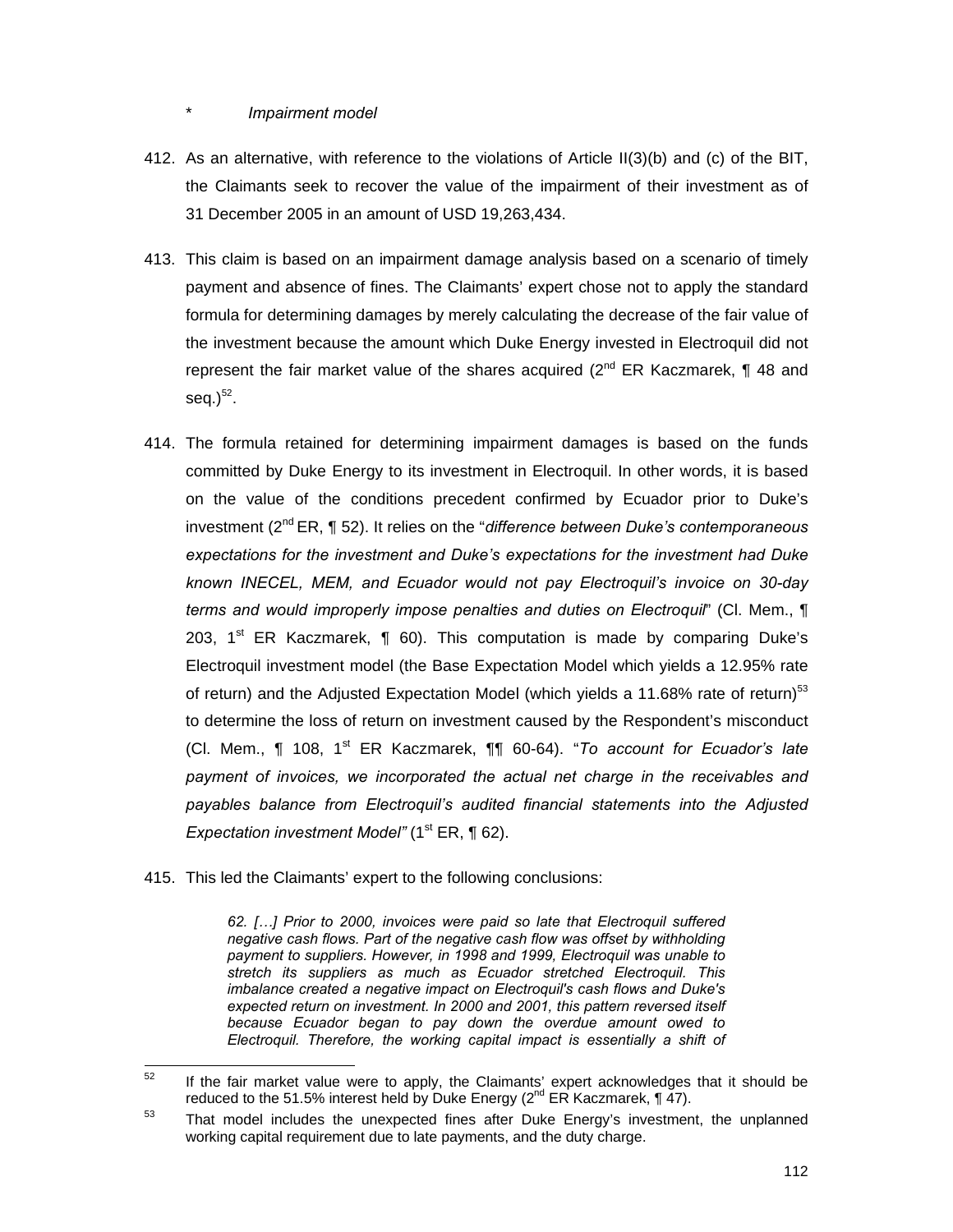*cash flow from earlier years to later years. The shifting of cash flow to later years, however, does have an overall negative impact on Duke's expected return on investment.* 

*63. After adjusting the Base Expectation Model for 1) unplanned and disputed penalties and duties, and 2) actual working capital requirements created by Ecuador's untimely payment of invoices, the return on investment drops from 12.95 percent to 11.68 percent. Therefore, it can be concluded that the penalties, duties and late payment of invoices lowered Duke's expected investment returns by 1.27 percent.* 

(1<sup>st</sup> ER Kaczmarek, footnotes omitted, emphasis added)

- 416. According to the Claimants' expert, two logical methodologies can be employed to calculate the economic impact of the lower rate of return.
- 417. The first approach is based on the assumption that Duke Energy would have reduced its US\$ 38.5 million investment if it had known that the Payment Guarantee and the Trusts would not ensure timely payment and that Electroquil would be improperly fined and charged duties. The reduction of the amount invested would have increased the rate of return on the investment ( $1<sup>st</sup> ER$ , **[** 66). A reduction of the investment of USD 7,271,832 would have restored Duke Energy's expected rate of return of 12.95% ( $1<sup>st</sup> ER$ ,  $\P$  67). Brought to the value of 31 December 2005, this methodology results in an amount of USD 19,263,434 ( $1<sup>st</sup> ER Kaczmarek, \P 67$ ).
- 418. The second methodology that can be employed to measure the impairment to Duke Energy's investment due to the lower expected rate of return is an alteration of the Adjusted Expectation Model to include a cash inflow or payment at the end of 2005 that would restore the expected return on investment to 12.95%. In application of this method, a payment of USD 19,274,106 at the end of 2005 would have restored the expected rate of return. The difference between the two approaches of USD 10,672 being due to a rounding error, as both approaches should yield the same result mathematically ( $1<sup>st</sup> ER Kaczmarek, \P 68$ ).
- 419. The Claimants' expert considers that the sum of USD 19,263,434 represents approximately 91% of Duke's total loss ( $2^{nd}$  ER Kaczmarek, ¶ 54). The portion of the loss not accounted for relates to risks which Duke Energy willingly took, such as the risk involved in converting the plant from diesel to natural gas (Tr., p. 925).
- 420. In the event that the Tribunal decides that certain fines were justified, the Claimants submit that the value of each justified fine can be subtracted from the impairment model (Tr., p. 871).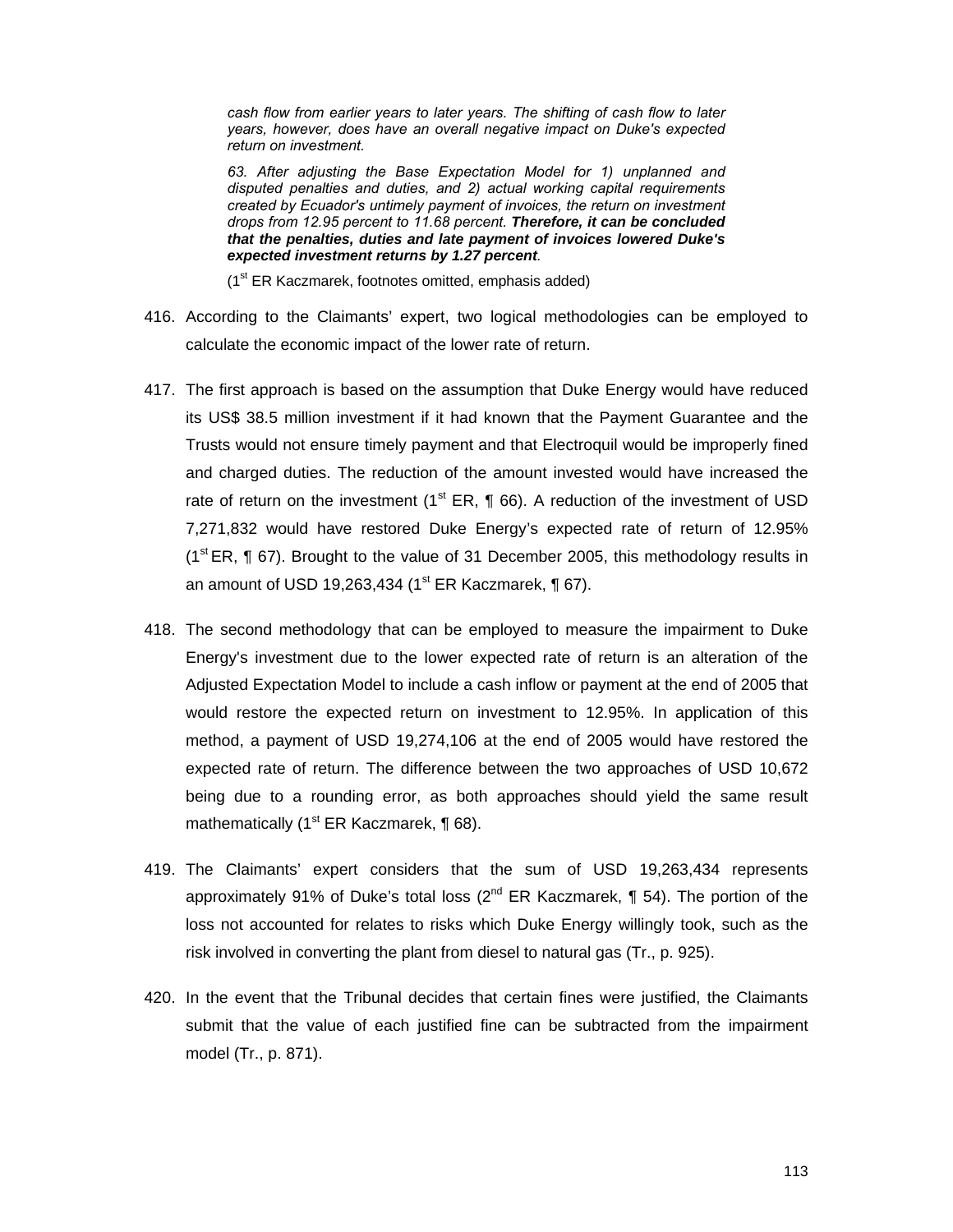#### *(iii) Law applicable to and computation of interest*

421. With respect to interest, the Claimants argue that it is international law, not Ecuadorian law, which ultimately governs the principle, type, and rate of interest. Accordingly, the Claimants consider that an award of compound interest at the active rate would make them whole (Cl. Reply,  $\P$  239, Cl. 1<sup>st</sup> PHB,  $\P$  237). In response to the question posed by the Tribunal during the hearing as to whether the active US dollar interest rate applied equally to Electroquil and Duke, the Claimants answered in their first PHB that such rate applied to the commercial damages analysis, while Duke Energy's rate of return applied to the impairment model computation:

> *If the Tribunal awards damages based on Claimants' Umbrella Clause claim, which utilizes a commercial damages analysis, the active US dollar interest rate is appropriately applied for this award, which is directed to the company Electroquil as a whole (including Duke Energy's ownership interest in Electroquil). If the Tribunal awards damages based on Claimants fair and equitable treatment claim and/or arbitrary impairment claim, which utilizes an impairment model damages analysis, the multiplier for rendering a presentday value for Duke Energy's losses is not based on a general interest rate, but rather, the IRR for Duke Energy's investment – 12.95%. (¶ 249)*

- *(iv) Claim relating to the local arbitration proceedings*
- 422. Regarding the claim relating to the local arbitration proceedings, the Claimants request an award of USD 271,532.78 plus annual compound interest, i.e. USD 358,954. This amount represents the costs incurred by the Claimants for their participation in the local arbitration proceedings (see Table 5 to  $2^{nd}$  ER Kaczmarek).

# *b) Respondent's position*

- *(i) Applicable law and measure of damages*
- 423. The Respondent contends that damages must be assessed pursuant to Ecuadorian contract law because the Claimants' allegations fall within the contractual framework and because the BIT contains no standards as to assessment of damages, except for cases of expropriation, which are inapplicable here. They add that Ecuadorian contract law also governs damages for breach of treaty based on the umbrella clause (R. Answer,  $\P$  548, R. Reply,  $\P$  $\P$  256-257, R. 2<sup>nd</sup> PHB,  $\P$  84 and seq.).
- 424. As to Ecuadorian law, the Respondent alleges that the relevant provisions are those of contractual responsibility and not those wrongly invoked by the Claimants relating to extra-contractual responsibility, notably Article 2229 of the Ecuadorian Civil Code (R. Answer, ¶ 548).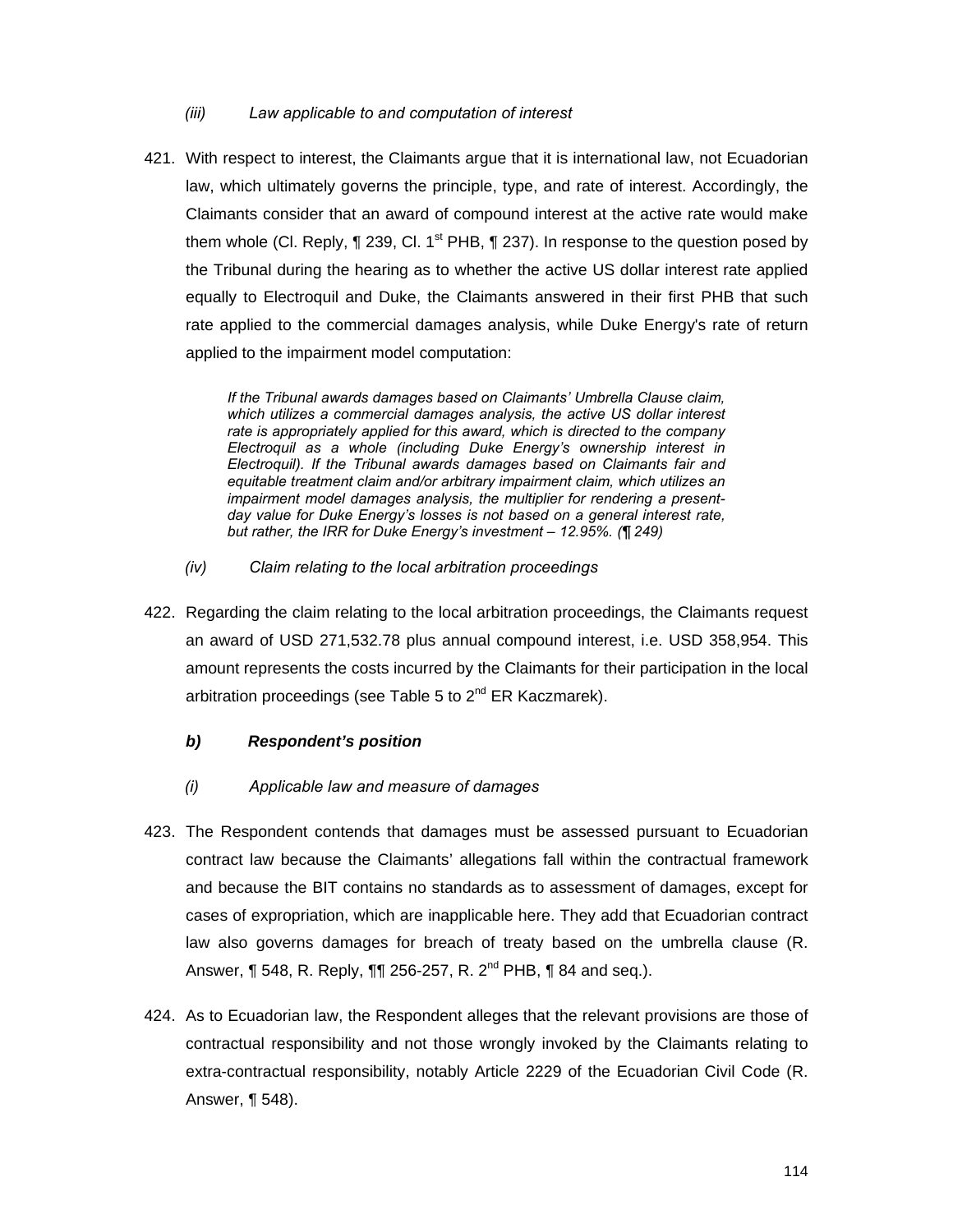- 425. In any event, the Claimants cannot obtain higher compensation under the BIT than under Ecuadorian law (R.  $2^{nd}$  PHB, ¶ 58). The Respondent also asserts that no claims can be raised under the BIT which arose before the Treaty entered into force, such as the customs duties (R. Reply, ¶ 563 (a)).
	- *(ii) Compensation for losses suffered*
	- $E$ *lectroquil's losses*
- 426. First, in the Respondent's opinion, the Claimants' expert report is irrelevant and lacks impartiality because it fails to consider the facts and legal arguments presented by the Respondent and wrongly quantifies the Claimants' claims, assuming that they are all well-founded (R. Answer, ¶ 549).
- 427. The Respondent's second objection deals with the interest claims. The Respondent's expert argues that damages based on improper fines and customs duties should not include an award of interest since these claims cannot give rise to default interest (*intereses de mora*) but only to an adjustment of the face of the amount of the fine or to a duty to compensate for the loss of value during the time of retention. Indeed, they cannot be considered as a commercial debt paid late but must be deemed a revocation of penalty ( $2<sup>nd</sup>$  ER Mancero Samán,  $\P$  21.1). Therefore, the interest rate should be different.
- 428. If any of the fines had been unjustified, the compensation would be:

*An adjustment of their nominal amount to compensate for the loss of value during the time of retention, and, accordingly, the application of the active interest rate in dollars and the calculation of interest over interest would be inapposite. This adjustment of the nominal amount of the fines, with the dollar inflation rate, would amount to US\$ 1,125 ,433 and the present value of all retentions would amount to US\$8,417,546 (at 31 Dec 2005)*. 54

| ltem                 | <b>Nominal Amount</b> | Adjustment | Total     |
|----------------------|-----------------------|------------|-----------|
| Fines PPA 95 y PP 96 | 7,292,113             | 1,125,433  | 8,417,545 |

*Table 2* 

(R. 2nd PHB, Annex D, ¶ 1.2, Spanish original, Tribunal's translation)

429. As it is evident from the quotation above, the Respondent also objects to the use of the active interest rate (*tasa activa*), which only applies to loans by private banks to the Corporate sector (Annex D, R.  $2^{nd}$  PBH, ¶ 3.2). The application of an active interest

<sup>54</sup> This position was also explained by the Claimant's expert during his expert report (Tr., vol 4, 27 April 2006, p. 984-985).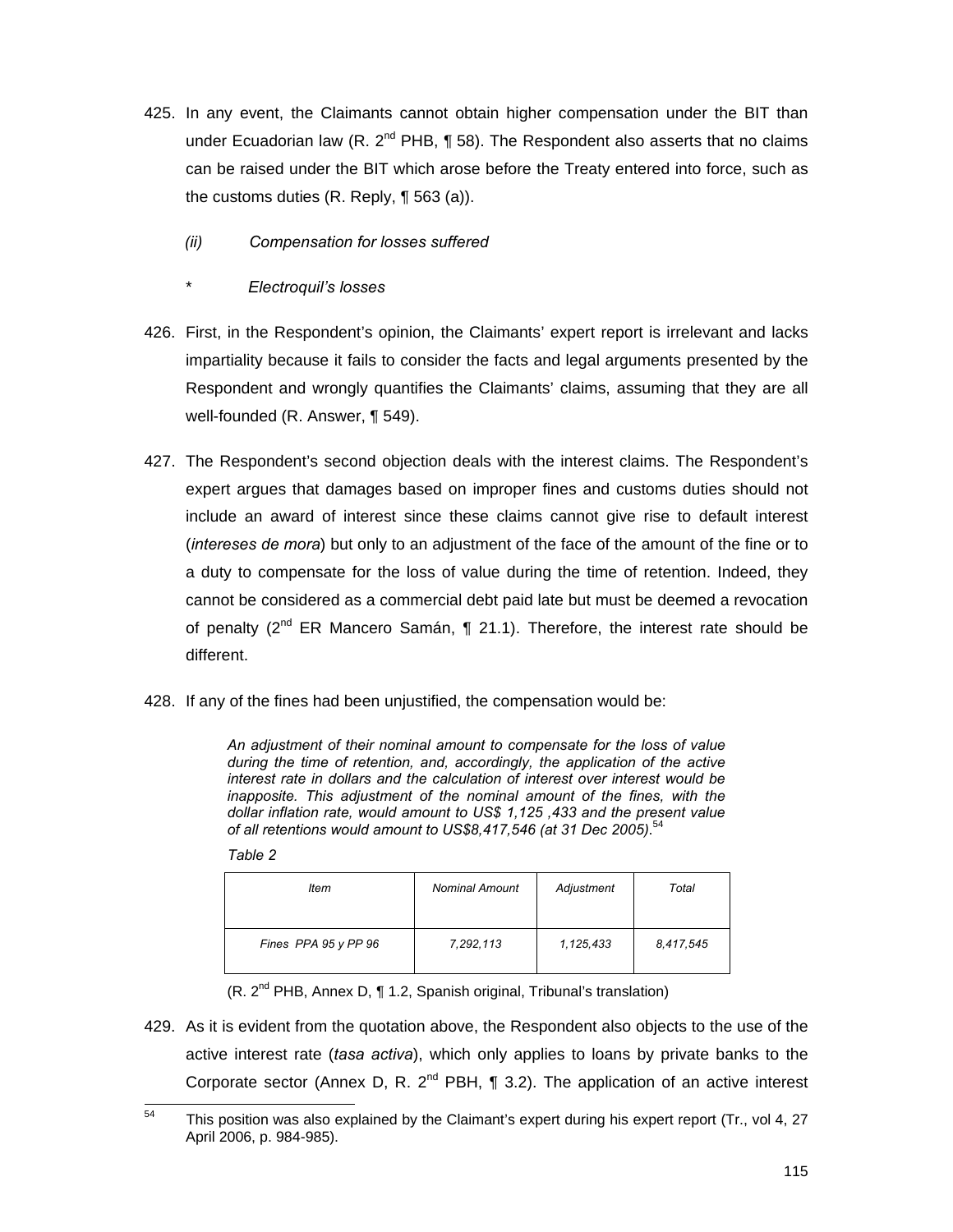rate would result in another unjust enrichment on the part of the Claimants (R. 2d PHB, ¶ 124). Under Ecuadorian law, unless the parties agree otherwise, the applicable rate is the "legal interest rate" (R. Answer, ¶ 558). This rate corresponds to the "risk free rate" established weekly by the Central Bank on the basis of the "basic rate" of the average return of public bonds ( $2^{nd}$  ER, ¶ 25.3), or in other terms to the passive rate ("*tasa pasiva preferencial*"). "*Tasa pasiva preferencial*" was available before and after the dollarization of the Ecuadorian economy; it generally exceeds the inflation rate of the US dollar (Annex D, R.  $2^{nd}$  PHB,  $\P$  6.4). Indeed, the applicable rate should at least maintain the value of the disputed amounts and should reflect the lost value caused by the passing of time. Since the PPAs were to be paid in US dollars and damages are to be calculated in the same currency, the inflation of the US dollar is therefore the best measure of such deterioration. In the Respondents' view, the preferential passive rate is the rate that most accurately reflects the deterioration caused by the inflation and, in consequence, should be the applicable rate  $(2^{nd}$  ER Mancero Samán,  $\P\P$  24, 25, R.  $2^{nd}$ PHB, ¶ 125). Indeed,

*If there is something to reimburse with interest, the rate to be used, should reflect value for money, in terms that at least the capital value of the judgment remains intact,* i.e. *the interest rate chosen shall not be less than the inflation rate that best reflects the deterioration of the value of the currency.* 

*(R. 2nd PHB, ¶ 125, Spanish original, Tribunal's translation)* 

- 430. In the event that the Tribunal decides that fines have been wrongly imposed, the Respondent considers that interest should be calculated as of the date of payment collection rather than the date of assessment, as held by Claimants (R. Answer, ¶ 554).
- 431. As for interest on late payment, the Respondent argues that it can give rise to default interest (R. Answer, ¶ 560), which should be capped at 10% as provided by the Central Bank's regulations (R.  $1<sup>st</sup>$  PHB, Annex D, 11.1).
- 432. Finally, the Respondent objects to the use of compound interest on the ground that it is prohibited under Ecuadorian law. (R. Answer, ¶ 559, R. Reply, ¶ 261, R. 1<sup>st</sup> PHB, ¶ 207). It adds that, even under international law, an award of compound interest would not be in conformity with earlier decisions in investment disputes. In reliance on *Santa Elena*, in particular, as well as on *Aucoven* and *Marvin Feldman*, it notes that compound interest may be awarded for expropriation but not for contract claims. With reference to writings by John Gotanda, it also argues that an award of compound interest would result in unjust enrichment  $(R, 2<sup>nd</sup> PHB, \P 105$  and seq.). In addition, compound interest may only apply as of the date of the Request for Arbitration (R.  $2<sup>nd</sup>$ PHB, ¶ 117).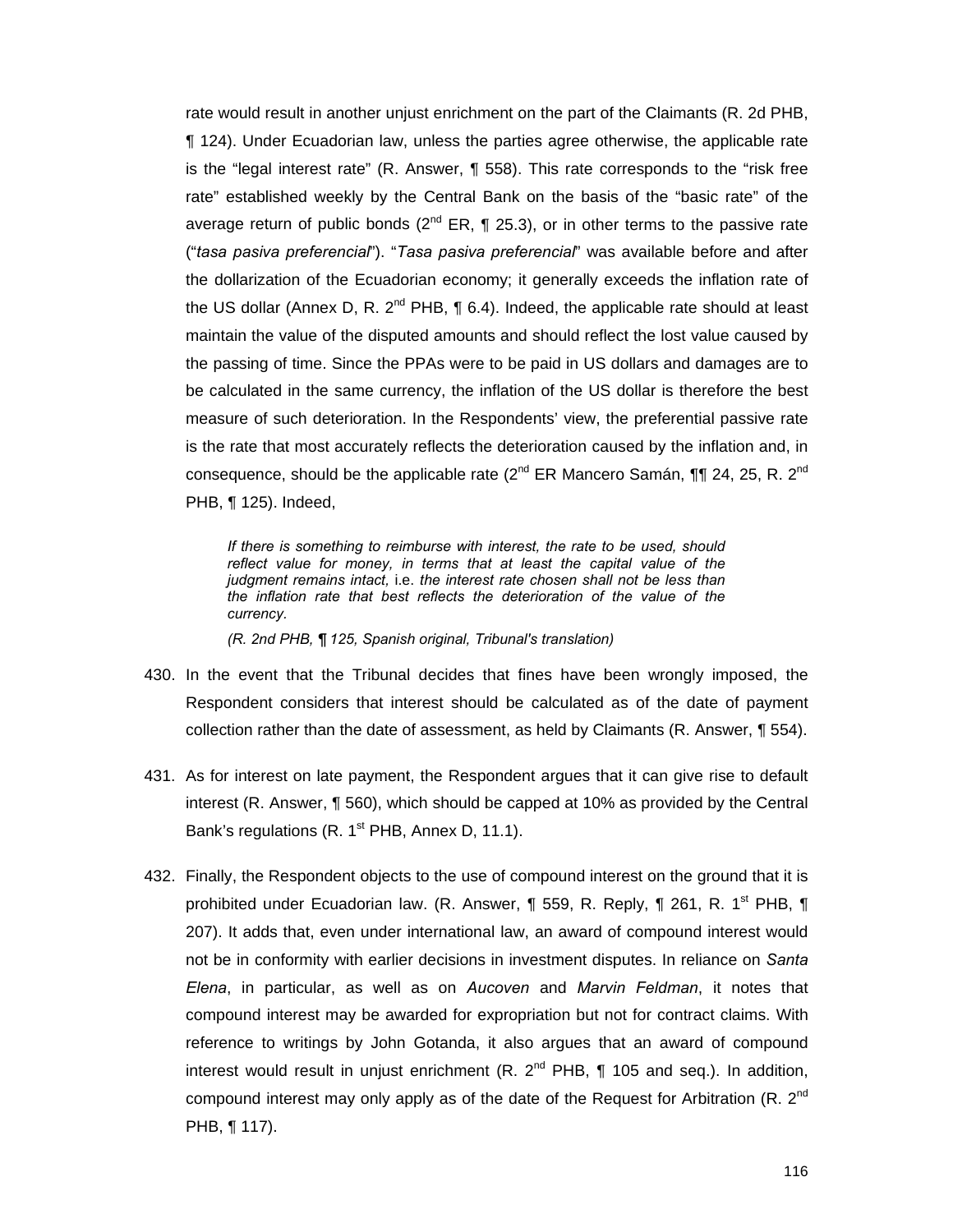433. The Respondent's last objection refers to the currency of the debt. It contends that the claim computation fails to distinguish between "*the period within which the obligation to pay must be fulfilled in sucres […] and a second period beginning with the substitution of the monetary regime and the adoption of the dollar as legal currency* [...]" (R. Reply, ¶ 556, Spanish original, Tribunal's translation). Indeed, prior to the dollarization in January 2000, Electroquil collected its invoices at the conversion rate of the date of payment. Considering the loss of value of the sucre vis-à-vis the dollar, this payment system resulted in an advantage to Electroquil (R. Reply, ¶ 557). Moreover, certain of the fines at stake were imposed under the sucre regime (44.08%), while the rest were assessed after the dollarization in January 2000 ( $1<sup>st</sup> ER$  Mancero Samán, ¶ 32). If any of the fines should be held unfounded, the damage calculation should take account of the effects of the abandonment of the sucre in favor of the dollar.

**Impairment of Duke Energy's investment** 

- 434. The Respondent further contests the impairment model used by the Claimants' expert in terms of methodology and underlying assumptions. It especially disputes the assumption about Duke Energy's expectations, since the latter had knowledge of the administration of the PPAs.
- 435. For the Respondent's expert, there is no impairment related to the fines and the arrears accumulating in paying the invoices and there is therefore no need to provide an alternative calculation (Tr., p. 976). Duke Energy should have calculated its expected rate of return on the basis of the then current contingencies, including fines and delays (Tr., p. 981). The Respondent's expert recalls that in its letter of intent for the acquisition of a controlling interest in Electroquil of 12 November 1997, Duke Energy had mentioned a rate of return of 11.79% for an investment of USD 45 million ( $1<sup>st</sup> ER$ Mancero Samán, ¶ 40). He also puts forward that no further loss of profits could arise after the liquidation of the PPAs since there were no further operations.
- 436. In addition, Ecuador contends that Duke Energy's entitlement is limited to its participation in the share capital of Electroquil at the time when the acts that were complained about occurred, which amounted to 51% (R. Reply, ¶ 563 (b)). Any compensation in excess of this amount would be speculative and would make Ecuador liable for commercial risks which Duke Energy had assumed.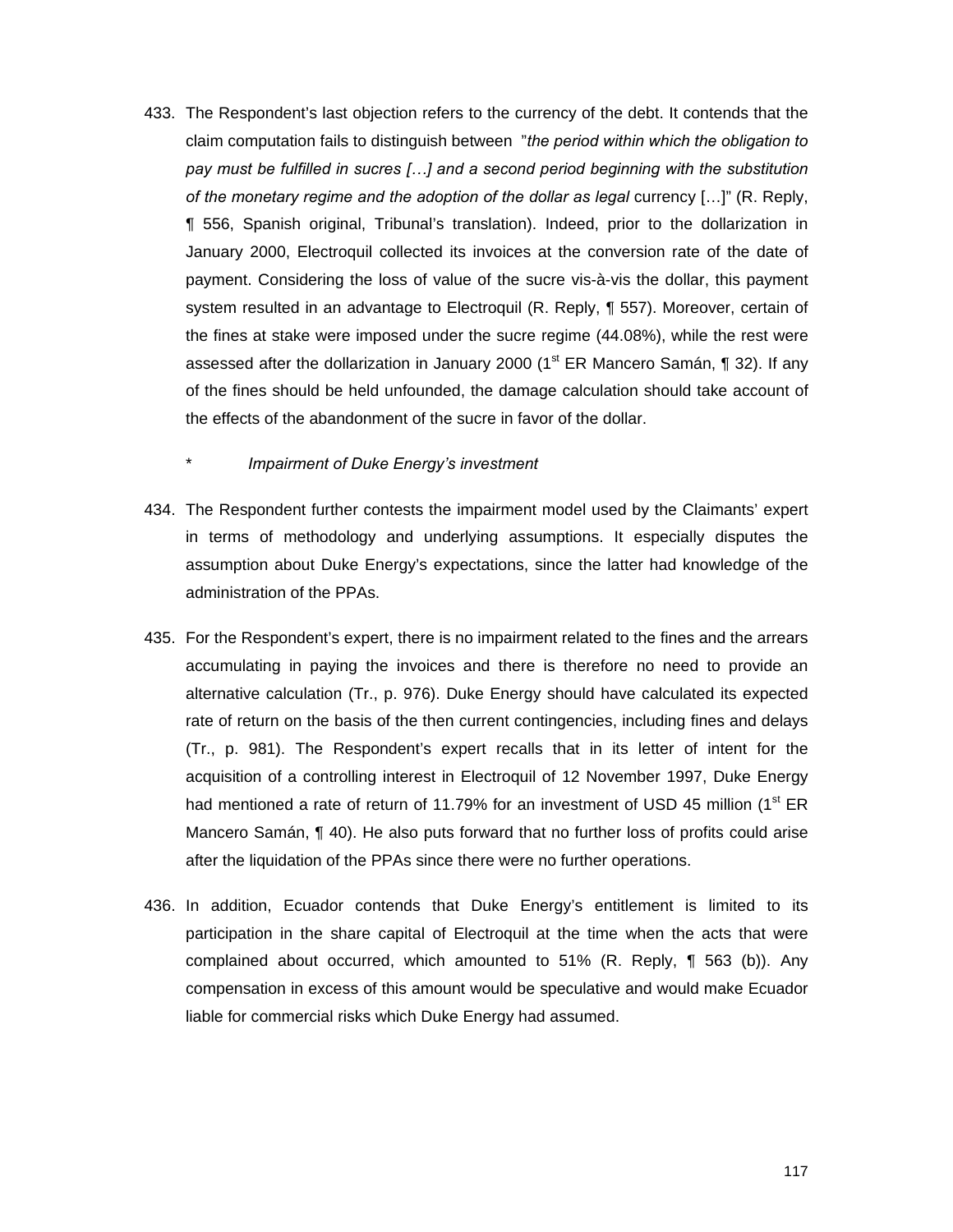- *(iii) Law applicable to and computation of interest*
- 437. For the Respondent, interest is governed by Ecuadorian law, which allows only simple interest. As already mentioned in detail above (¶429), Ecuador contends that the relevant rate is the *tasa pasiva preferencial*.
	- *(iv) Damages arising out of the local arbitration proceedings*
- 438. Aside from its general objection against compound interest, the Respondent has not expressed a position as to the quantum of this particular claim.

## *4.3.2 The Tribunal's analysis*

439. The determination of damages will follow the analysis of the claims on the merits. The Tribunal will first address the issues relating to the breach of the PPAs and Ecuadorian law (b) and subsequently the breaches of the BIT standards (c). It will first deal with the applicable law (a).

## *a) Applicable law*

- 440. Having reviewed the parties' arguments, the Tribunal sees no reason to depart from its ruling on the law governing the merits of this dispute in general. Hence, it will assess the damages by application of the law of Ecuador as well as by application of the relevant principles of international law. It will discuss which rules to apply if and when the issue arises, including with regard to interest.
- 441. The question is not about the preeminence of one rule over the other but about applying the relevant rule depending on the type of norm that has been breached. It is the Tribunal's task to identify the specific rules that dictate the consequences for each of these breaches. Once these rules have been identified and their consequences established, the Tribunal will address the question of possible overlapping claims for reparation in such a fashion as to avoid double recovery.

# *b) Consequences of the violation of the PPAs and Ecuadorian law*

442. The Tribunal found that the Respondent has violated its obligations with regard to the Payment Trusts and the imposition of certain fines and owes Electroquil interest on late payments. As rightly noted by the Respondent, these breaches primarily derive from the PPAs and it is therefore the contractual regime that applies to determine the consequences of such breaches. In light of the PPAs' silence in this respect, the general contractual regime of the Ecuadorian Civil Code applies.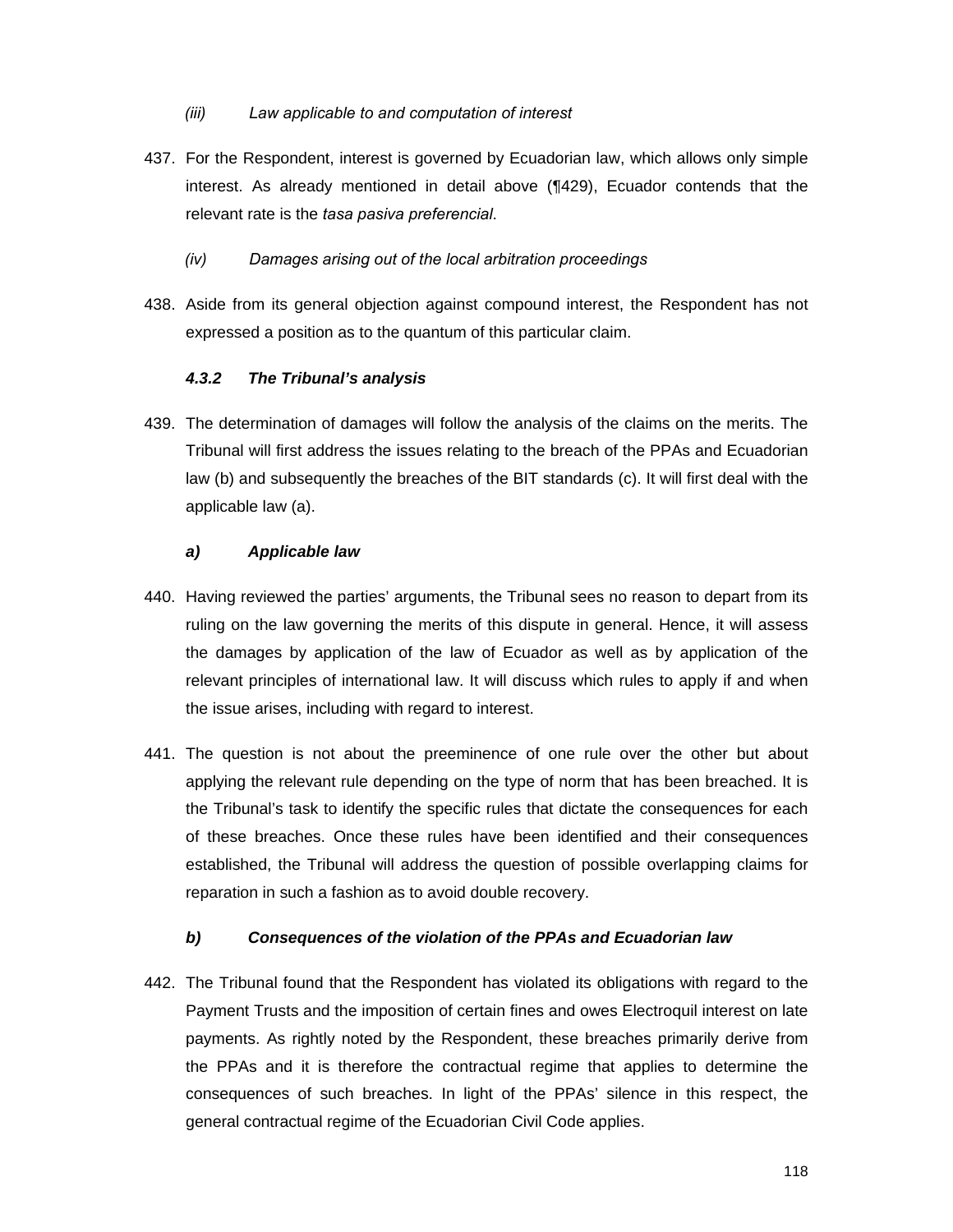443. The starting point is Article 1599 of the Ecuadorian Civil Code, which provides that compensation for unlawful contract performance includes actual costs and lost profits:

> *Art. 1599.- Compensation for damages includes damages and loss of profits, whether they arise from not having performed the obligation, or from faulty performance, or from delay in performance.*

(Spanish original, Tribunal's translation)

- 444. Accordingly, the failure to fulfill an obligation or its late fulfillment entitles the creditor to compensation ("*indemnización*"). This compensation includes *damnum emergens* and *lucrum cessans*. Additional provisions of the Ecuadorian Civil Code provide that the debtor is only responsible for the damages that were or could have been foreseen at the time of conclusion of the contract if the inobservance of the obligation does not result from willful misconduct ("*dolo*")<sup>55</sup>. Further, when the obligation is an obligation to pay an amount of money, the creditor need not provide proof of any harm. The harm is presumed by the passage of time and reflected in the rate of interest agreed by the parties. If the rate has not been agreed, "legal interest" is due from the date when the wrongful conduct occurred<sup>56</sup>.
- 445. The Tribunal also notes that this regime includes the notion of "*mora*", a notion that has been extensively discussed by the parties. It refers to the situation in which the debtor has not fulfilled its obligations on time. When the compensation is owing to late performance, it must be paid as from the time when the "*mora*" occurs<sup>57</sup>.
- 446. After careful examination, the Tribunal reaches the conclusion that to quantify the contractual damages, the Tribunal will resort to the method based on commercial losses incurred by Electroquil, which is the most appropriate method at this juncture.
	- *(i) Payment Trusts*
- 447. The Tribunal has found that the Payment Trusts were not established prior to commercial operation and were poorly implemented. Having said that, the Tribunal must review whether this caused any injury to Electroquil.

<sup>55</sup> Art. 1601.- If wrongful conduct (dolus) cannot be attributed to the debtor, he will only be responsible for the damages that were foreseen or could have been foreseen at the time of the contract. (Spanish original, Tribunal's translation)<br><sup>56</sup> Art. 1600.- Compensation for damages is owed from the time of the debtor's default or, if the

obligation is to refrain from doing something, from the moment of the contravention. (Spanish original, Tribunal's translation)

<sup>57</sup> Ibid.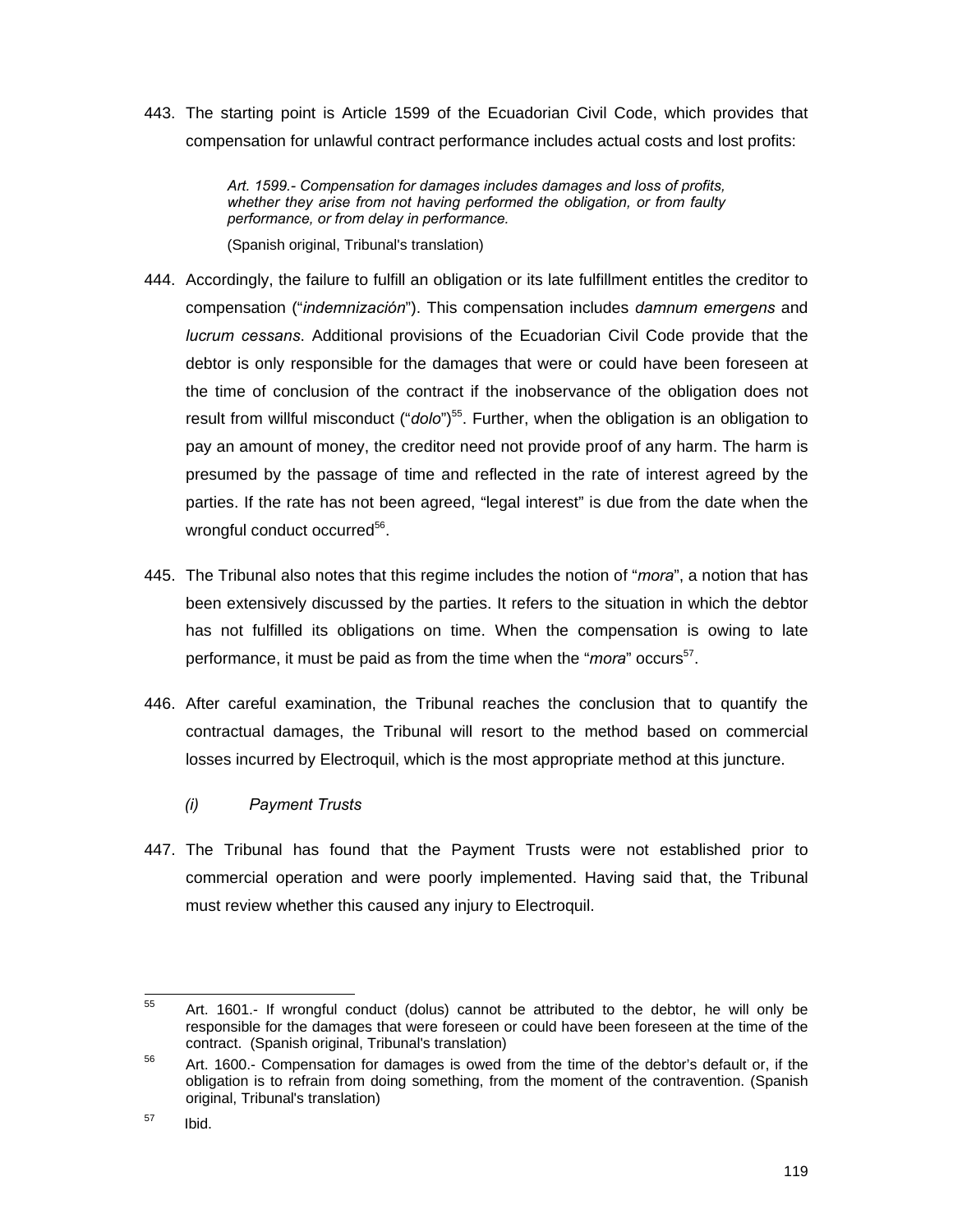- 448. It should be borne in mind that the establishment of the Payment Trusts and their subsequent implementation were substantial obligations on the part of INECEL and the State. The record shows that the violation of this obligation resulted in the late payment of Electroquil's invoices. Indeed, according to Mr. Tumbaco, the poor operation of the Payment Trusts and the late payment of the invoices significantly reduced the income and cash flow of Electroquil, which resulted in the latter posting losses in all fiscal years from 1996 to 1999 (1<sup>st</sup> WS,  $\P$  31). Mr. Tumbaco alleged that the late payments resulted in four specific categories of damages (i) expenses incurred to refinance the liabilities, (ii) loss of income, (iii) imposition of additional fines on behalf of the Government, and (iv) outstanding interest (idem, ¶ 51). The Tribunal notes that part of these four categories of damages is compensated by interest for late payments and by the repayment of unjustified fines (see (ii) and (iii) below). For the rest, no corresponding figures were presented in the report of the Claimants' expert. Indeed, Electroquil's additional working capital costs incurred due to late payments have not been claimed by Electroquil but by Duke Energy in the form of a claim of reduced return on its investment. These items will thus be analyzed when assessing the alleged impairment of Duke Energy's investment.
- 449. Beyond these damages, the record contains no evidence of other damages resulting from the late establishment and subsequent inadequate implementation of the Payment Trusts.
	- *(ii) Compensation for late payments*
- 450. The Tribunal has held that no interest was due for late payment except on the amount of USD 96,980.64 arising out of the 96 Liquidation Agreement (see ¶ 279 above).
- 451. The Tribunal must now determine the applicable interest rate, whether interest must be simple or compound, and the period during which interest accrues.
- 452. With respect to the applicable interest rate, pursuant to Article 2110 of the Ecuadorian Civil Code, interest is to be paid at the rate quoted by the Central Bank. The Ecuadorian Central Bank quotes weekly an active and a passive rate. The Tribunal is of the opinion that the applicable rate should be the active rate of the Ecuadorian Central Bank quoted in dollars. Indeed, the active rate was the one to apply to the Claimants' borrowings and the Tribunal does not see any reason to choose the passive rate in such circumstances. The Tribunal is mindful that the rate of conversion in US dollars is high but it is the rate that applied in Ecuador before and after the dollarization to local companies (see Annex D, R.  $2^{nd}$  PHB,  $\P$  4.2).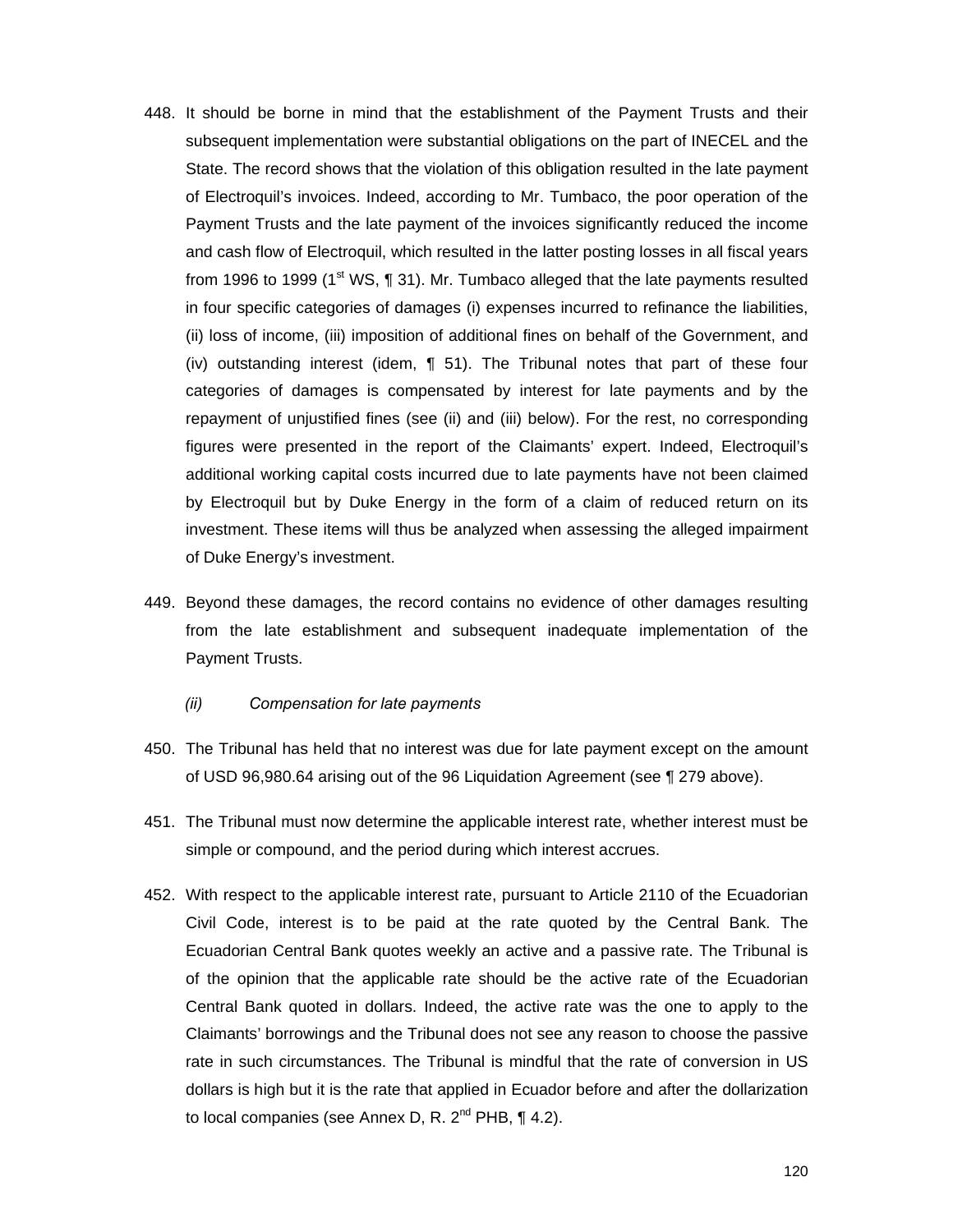453. In its second post hearing brief, the Respondent invoked Article 5 of the *Regulaciones del Directorio del Banco Central de Ecuador, Título VI, Sistema de Tasas de Interés; Capítulo VI, Tasas de interés de mora y sanción por desvio* (Spanish original, Tribunal's translation) which reads as follows:

> *Article 5 .- For acts or contracts that have been agreed outside the financial system, incurred in arrears, the rate of arrears will be obtained by applying a surcharge of up to 10% (0.1 times) to the stipulated rate. Such surcharge, plus the agreed interest rate, will constitute the arrears to be applied from the date of maturity of the obligation, which will run only until the date on which payment is made.*

*(Annex D, R. 2nd PHB,* Spanish original, Tribunal's translation)

- 454. The Respondent concluded that *"if the Tribunal decides to grant compensation with default interest, it should consider that the maximum surcharge of "up to 10%" would apply to the TPR stipulated in the award, as from the expiration date of the obligations*" (R. 2nd PHB, Annex D, ¶ 11.4, Spanish original, Tribunal's translation).
- 455. The Tribunal notes that the Respondent's allegations were made in its last written pleading and thus remain unanswered, a situation which may raise concerns of due process. It further recalls that the Parties had not agreed on an interest rate in the PPAs. Hence, in this case, there is no "*tasa estipulada*" or "*tasa convenida*" to which the maximum 10% "*recargo*" may apply. As a result, the Tribunal will not rely on Article 5 of the Central Bank Regulation quoted above.
- 456. The Respondent also argues that the appropriate interest rate should be equivalent to the correction of the inflation on the U.S. dollar  $(R. 2<sup>nd</sup> PHB, Annex D, \P 1.2)$ . The Tribunal cannot follow this argument. The inflation in the U.S. does not appear to be the appropriate measure of late interest for debts owing in Ecuador even though the Ecuadorian economy is dollarized. Indeed, mere compensation for inflation would not make the creditor whole for the deprivation of the money unduly withheld. To compensate for the lack of funds, the creditor will have to borrow at a rate that includes an inflation component but also comprises a price for the use of the funds lent.
- 457. The Tribunal must further decide whether simple or compound interest should be awarded. It agrees with the Respondent's argument in favor of simple interest. Indeed, Ecuadorian law prohibits compound interest in the present case. Specifically, Article 244 of the Ecuadorian Constitution prohibits compound interest in the context of credits. Similarly, Article 2140 of the Civil Code provides that "*it is prohibited to stipulate interest on interest*" (Spanish original, Tribunal's translation). The same prohibition is contained in the Code of Commerce (R. 2<sup>nd</sup> PHB, Annex C, ¶ 2.3).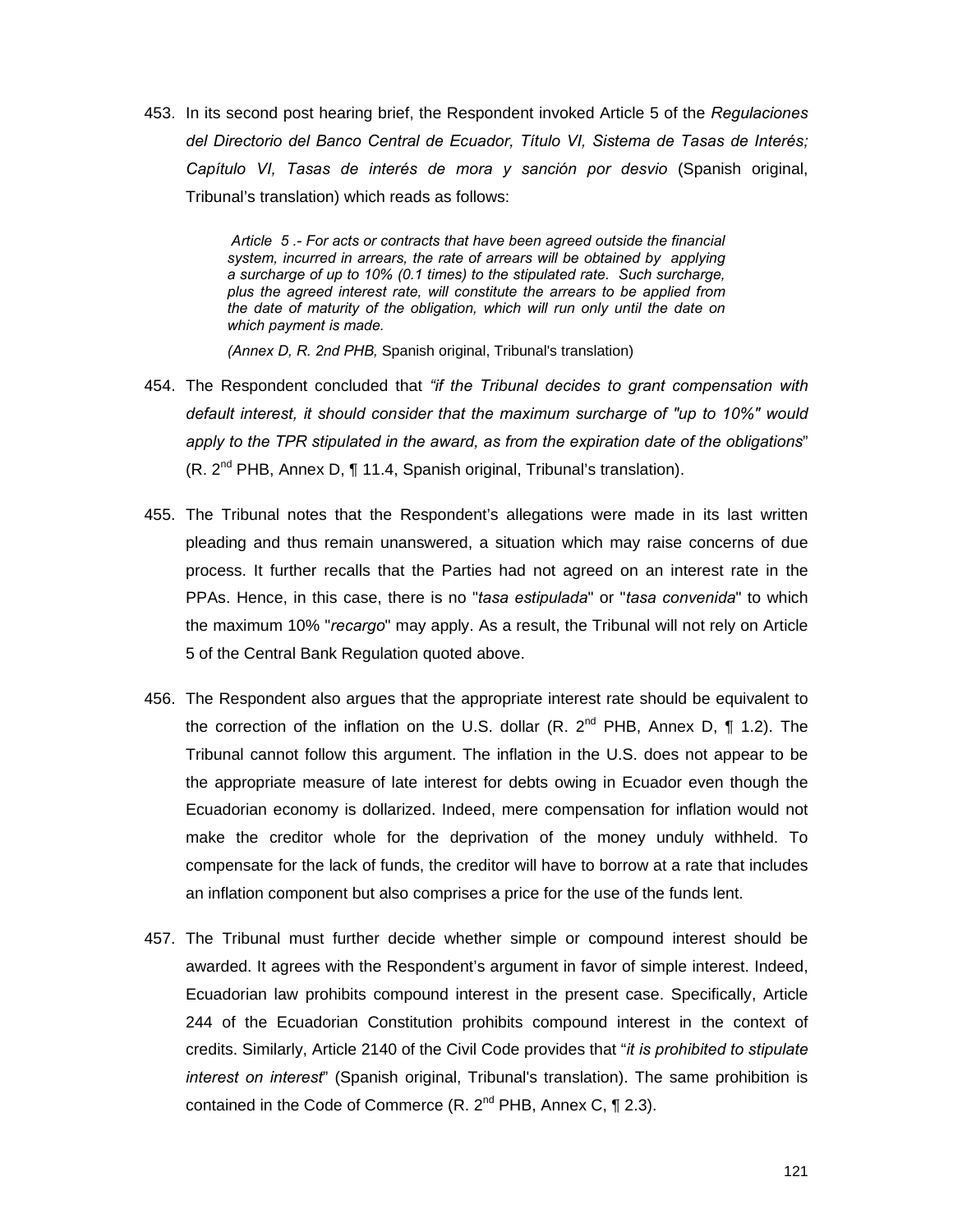- 458. Finally, the Tribunal must establish the date from which interest is to be applied. It considers that interest on late payments should begin to be applied as from 28 August 2002, i.e. from the date of execution of the 96 Liquidation Agreement, until payment of that sum had been made. Whilst the payment is said to have been made (R. Answer., ¶ 278) –and this has not been disputed – the exact date of the payment of that sum does not appear to be on record. The only recorded mention of such payment seems to appear in a letter of 3 September 2002, in which the MEM requested the Central Bank of Ecuador to proceed with that payment (R. Exh. 108).
	- *(iii) Fines and penalties*
- 459. While the parties are in agreement as to how to calculate compensation for the wrong imposition of fines, which is to be determined by the nominal amount of the wrongly imposed fine plus interest, they disagree on the type and rate of interest.
- 460. The wrongful imposition of fines and penalties resulted from the wrongful application of the contractual provisions. Therefore, the consequences must be measured by application of the contractual regime. The compensation for the non-compliance with the contractual provisions must thus include the amount of the fine imposed and the interest on such amount from the date on which the fine was set off by INECEL, i.e. from the date on which the Claimants were effectively deprived of the use of the monies.
	- $Principle$
- 461. According to the Claimants, the principal amount of the alleged damages based on fines and duties was USD 8,300,727 ( $1<sup>st</sup> ER Kaczmarek$ , Table 13, p. 30).
- 462. Taking into account its determinations on liability, the Tribunal considers that the principal amount due is USD 5,578,566. It reaches this amount by deducting from the amount claimed the claims for customs duties (USD 1,008,614) and the fines which it deemed unjustified, namely fines No. 1 (USD 400,000), No. 2 (USD 550,000), No. 7 (USD 29,181) and No. 11 (USD 734,366).
	- $Interest$
- 463. Having established the principal amount owing, the Tribunal must now determine the applicable interest, specifically the rate, whether interest must be simple or compound, and the period during which interest must accrue.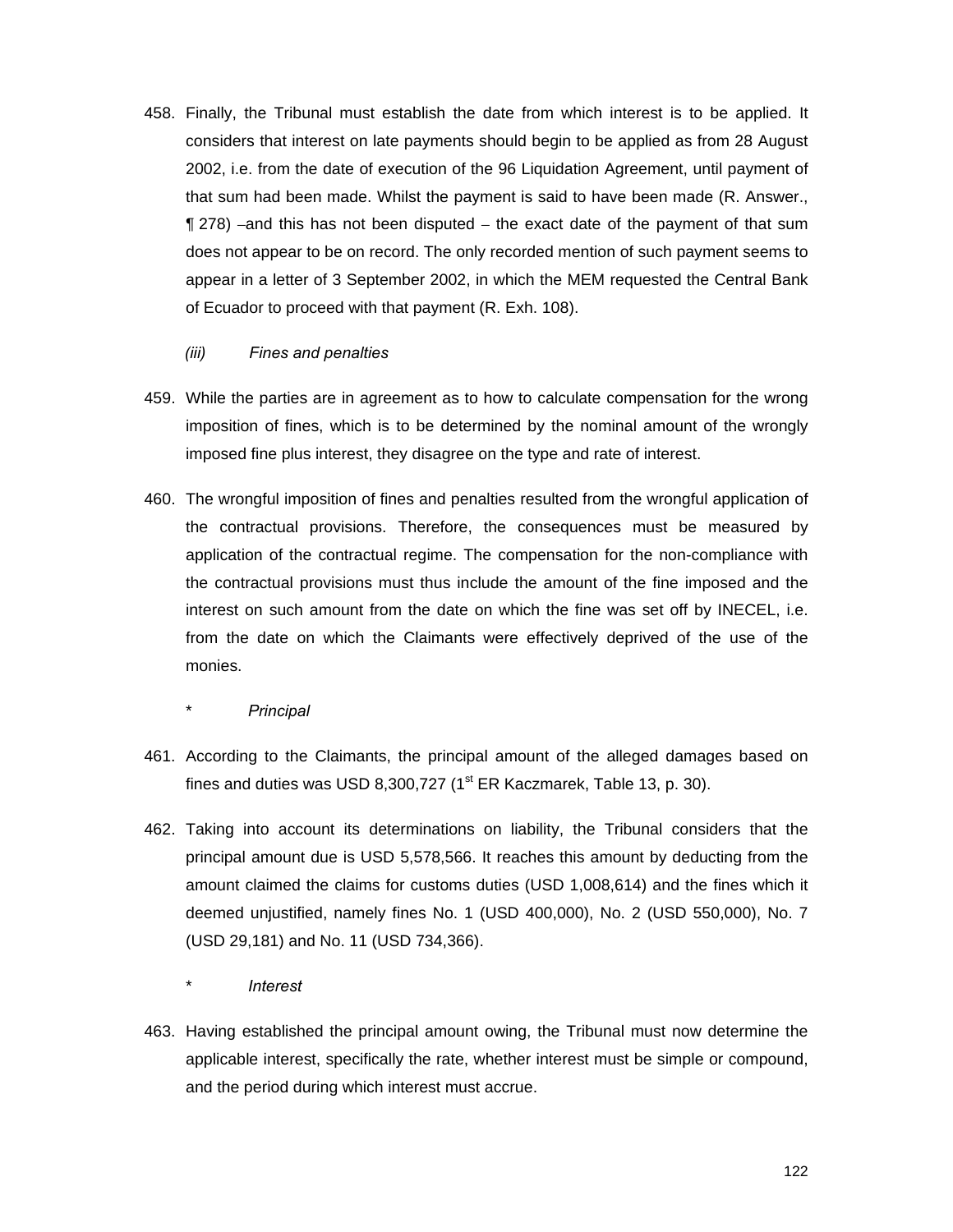- 464. The total amount of interest claimed amounts to USD 7,233,936 ( $1<sup>st</sup> ER Kaczmarek$ , Table 13, p. 30).
- 465. The considerations set forth above with respect to the calculation of interest on late payments apply equally to the computation of interest on the fines.
- 466. As for the starting date, interest must run from the date on which INECEL proceeded to setting off the fines, when the date of set-off can be established, or from the date of the liquidation of the fines when the alleged set-off date cannot be established on the basis of the record. Thus interest shall run from:
	- 15 March 1998 for fine No. 3;
	- 20 May 1998 for fine No. 4;
	- 29 June 1998 for fines No. 5 and No. 6;
	- 27 November 2001 for fines No. 8, No. 9 and No. 10.

# *c) Consequences of the violations of the BIT standards*

- *(i) Standard of reparation*
- 467. The Claimants are correct in stating that the consequences of the breach of an international obligation should be determined by recourse to international law. Under international law, it is well established that the principal consequence of committing a wrongful act is the obligation for the party to repair the injury caused by that  $act^{58}$ . However, controversy remains regarding the applicable standard and measure of compensation as well as the proper method of calculating such compensation.
- 468. In the circumstances, the Tribunal considers that the principle of the *Factory at Chorzów* according to which any award should "*as far as possible wipe out all the consequences of the illegal act and re-establish the situation which would, in all probability, have existed if that act had not been committed*" 59 constitutes good guidance. The Tribunal notes that the principle of "full" compensation has been further codified in Article 31 of the International Law Commission Articles on Responsibility of States for Internationally Wrongful Acts and sees no reason not to apply this provision by analogy to investor-state arbitration. Having said that, the Tribunal wishes to

<sup>58</sup> 58 *Case concerning the Factory at Chorzów (Germany v. Poland)*, 1928, PCIJ, Series A No. 17,  $p.21.$ <sup>59</sup> Ibid. p. 47.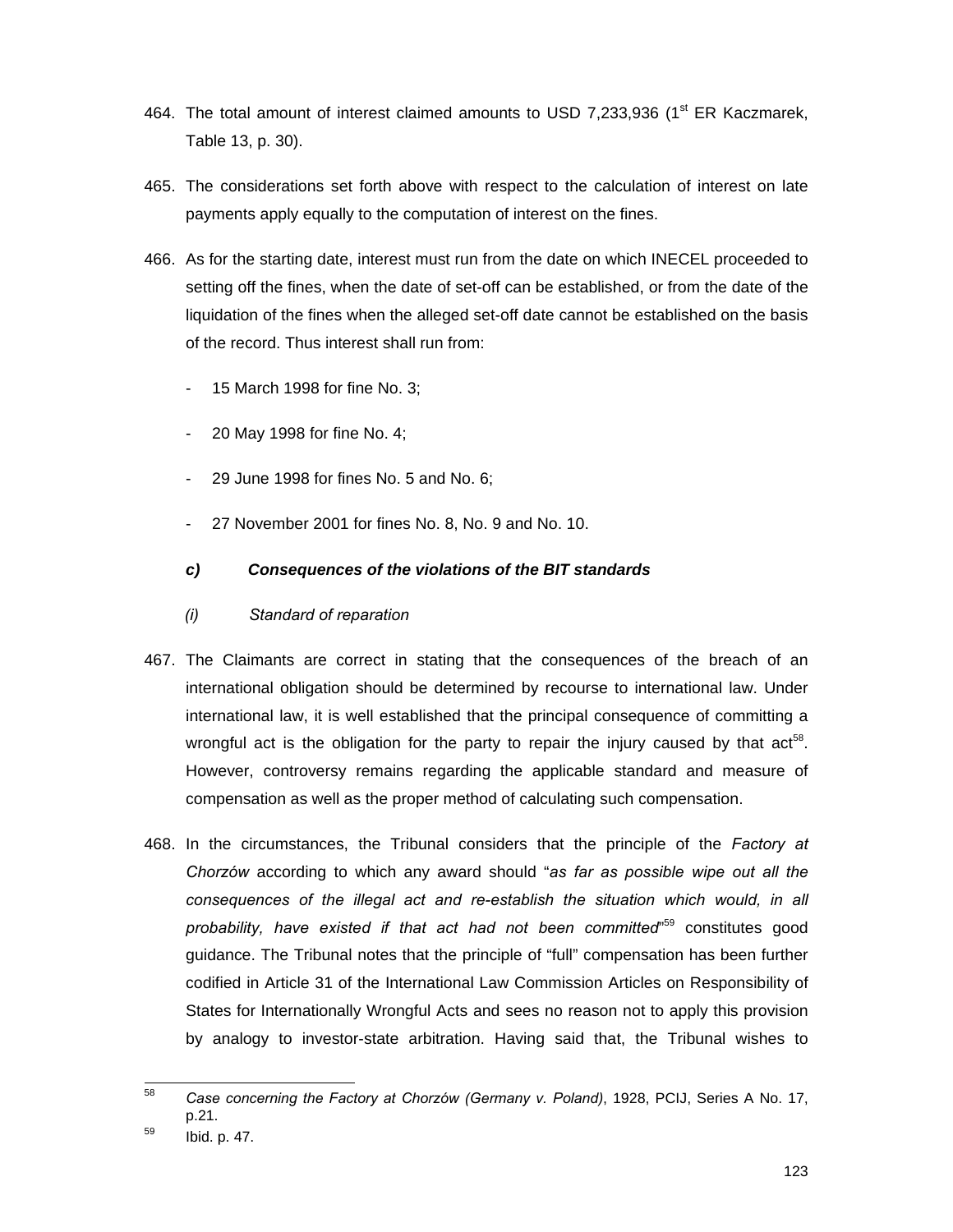emphasize that compensation will only be awarded if there is a sufficient causal link between the breach of the BIT and the loss sustained by the Claimants.

# *(ii) Compensation*

- 469. The Claimants have asked this Tribunal to provide compensation rather than restitution. The Tribunal will thus proceed to determine the principles applicable to determine the measure of compensation. The BIT contains no guidance for evaluating damages arising from breaches other than expropriation. In accordance with relevant case law<sup>60</sup>, the Tribunal must therefore identify the measure of compensation which is most appropriate in the circumstances of this case.
	- \* *Umbrella clause*
- 470. The Tribunal must examine which damages Electroquil is entitled to in respect of the breach of the umbrella clause.
- 471. The Tribunal has decided above that the Respondent has violated its obligations vis-àvis Electroquil under the PPAs and Ecuadorian law in respect of the late establishment of the Payment Trusts, their poor implementation, the irregular imposition of fines and the non-payment of interest for late payment arising under the 96 Liquidation Agreement. On this basis, it has held that Electroquil is owed compensation with regard to (i) its payment of interest on late payments and (ii) its payment of unjustified fines (see ¶¶ 450-466 above).
- 472. The Tribunal is of the opinion that compensation for the breach of the umbrella clause is subsumed in the compensation already awarded. Indeed, Electroquil has suffered the same financial consequences from the violation of the PPAs and Ecuadorian law and the breach of the umbrella clause.
- 473. More precisely, as far as payment of interest on late payments is concerned, the Tribunal finds no reason to depart from the determination it made above as to the applicable rate of interest (see ¶¶ 455-457 above). It considers that the prohibition of compound interest contained in local law must be enforced especially considering Article VIII of the BIT which specifies that the Treaty shall not derogate from the laws and regulations of the host State. In addition, although increasingly common in ICSID practice, the award of compound interest is not a principle of international law.

<sup>60</sup> 60 See for instance *CMS v. Argentine Republic,* ¶ 409. See also *S.D. Myers, Inc v. Government of Canada*, UNCITRAL Rules, Second Partial Award, 21 October 2002, ¶ 309; *Marvin Feldman v. United Mexican States*, ICSID Case No. ARB(AF)/99/1*,* 16 December 2002, ¶ 195.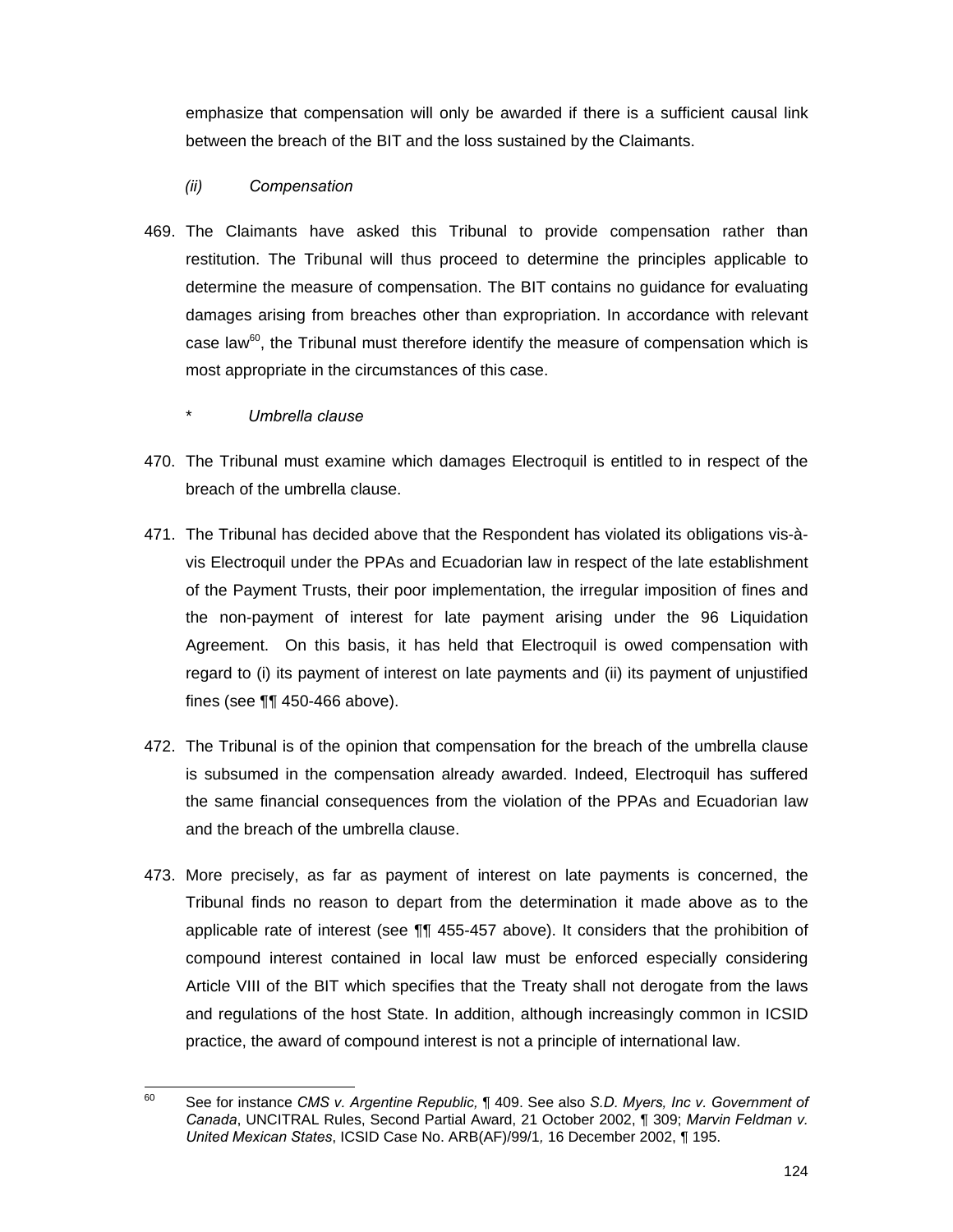- 474. In addition to the amount of the unjustified fines, the Tribunal also awarded to Electroquil interest at a simple rate (¶ 457). The Tribunal considers that this award also adequately compensates Electroquil for the breach of the umbrella clause. The reasoning applied in the foregoing paragraph with regard to interest applies here too.
- 475. As already indicated (¶ 449 above), the only financial consequence that has been claimed with regard to the late establishment of the Payment Trusts and their subsequent inadequate implementation, including the non-implementation of the State's payment guarantee, is working capital costs incurred due to late payments. This said, Electroquil has not claimed any damages in this respect. Indeed, Duke Energy has claimed the additional working capital costs incurred by Electroquil due to late payments in the form of a claim of reduced return on its investment, which will be reviewed below (¶ 482).
- 476. The Tribunal thus concludes that, what was awarded under the PPAs and Ecuadorian law, encompasses the compensation owed with regard to the violation of the umbrella clause of the Treaty, and represents full reparation in light of the *Factory at Chorzów*. In addition, the Tribunal is satisfied that such a decision avoids the risk of double recovery.
	- $$
- 477. The Tribunal must now examine the financial consequences of the violation of fair and equitable treatment under Article II(3)(a) of the BIT with regard to the late establishment of the Payment Trusts, their poor operation and the resulting late payments.
- 478. Electroquil incurred additional working capital costs that have been claimed by Duke Energy in the form of a claim of reduced return on its investment. As seen above, the Claimants' expert concluded that "*the penalties, duties, and late payment of invoices lowered Duke's expected investment returns by 1.27 percent*" (1<sup>st</sup> ER Kaczmarek, ¶ 63). This allegedly yielded an economic loss of USD 19,263,434 million measured at the end of December 2005 ( $1<sup>st</sup> ER Kaczmarek, \P 69$ ).
- 479. The Tribunal cannot rely on the Claimants' figures to assess the damages claimed. The 1.27% decrease of the rate of return is caused by three compounded factors: the penalties, customs duties, and late payments. Now, it has held that Ecuador did not breach the guarantee of fair and equitable treatment with respect to the penalties and it has declined jurisdiction over the customs duties. Hence, the only remaining factor causing the reduction is that of the late payments.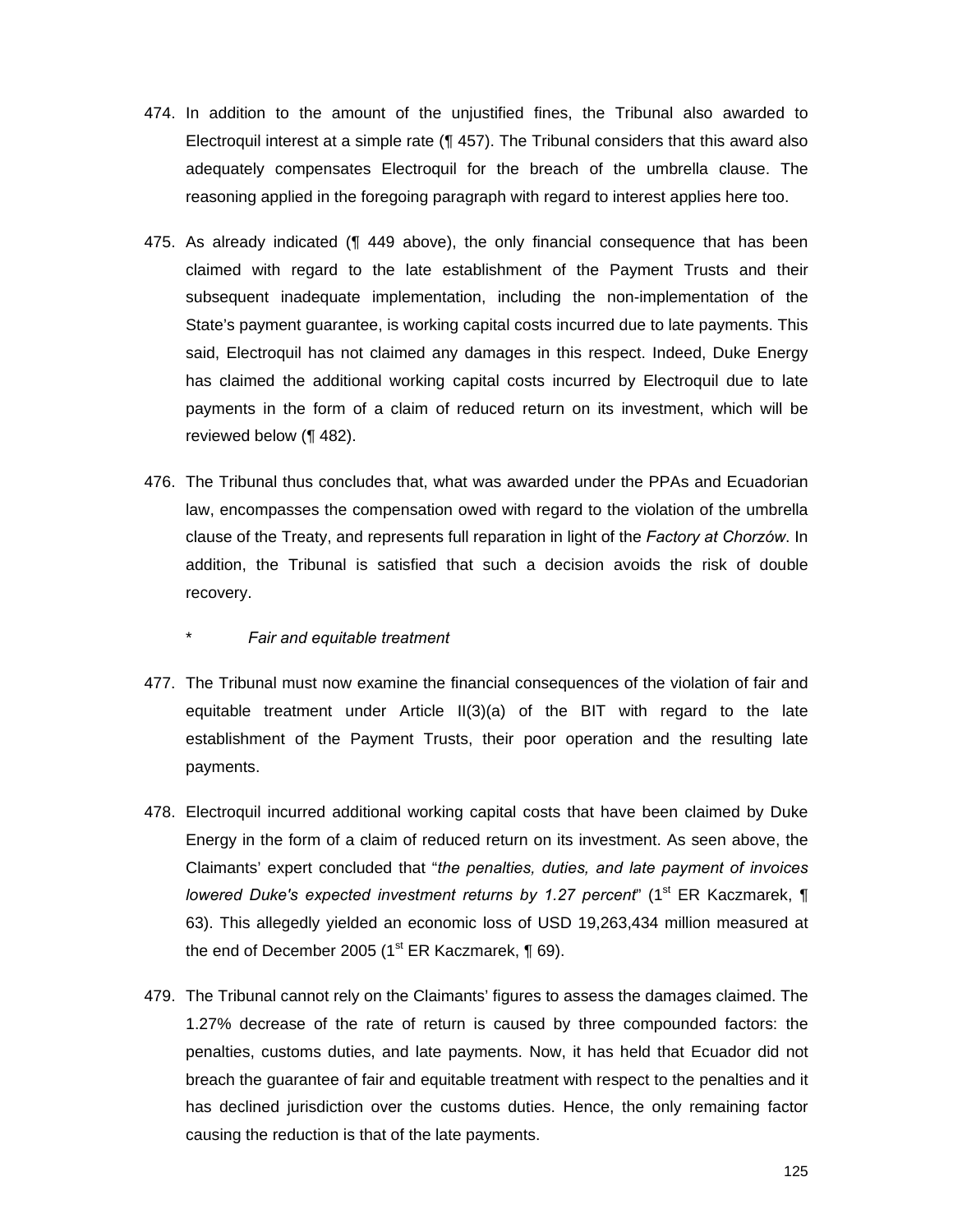- 480. According to the evidence of the Claimant's expert, prior to 2000, invoices were paid so late that Electroquil suffered negative cash flows. These delays altered Electroquil's working capital requirements significantly. This pattern was reversed in 2000 and 2001 with the result that "*the working capital requirement impact is essentially a shift of cash flows from earlier to later years*" (1<sup>st</sup> ER Kaczmarek, ¶ 62). To account for such a reversal, the Claimants' expert incorporated "*the actual net change in the receivables and payable balances from Electroquil's audited financial statements*" into his adjusted expectation model ( $1<sup>st</sup>$  ER Kaczmarek,  $\P$  62), which is one of the tools used to compute the impairment of Duke Energy's investment. This said, the evidence does not show what proportion of the 1.27% reduction in the rate of return was due to the increased working capital requirements. In addition, the Tribunal also stresses that no element on record establishes Duke's Energy's alleged expected rate of return of 12.95%.
- 481. Moreover, when monies are paid late, interest is generally meant to compensate the creditor for the lack of the funds. Admittedly, the creditor may, under certain circumstances, show that its actual damage exceeds the amount of interest incurred and claim additional compensation. Unlike interest, such compensation requires proof of the excess damage. For the reasons stated in the foregoing paragraph, the Tribunal is of the opinion that the excess damage resulting from the late payments and their impact on the working capital and the rate of return has not been proven. At the same time, it recalls that it has found that interest for late payments is due on the amount of USD 96,980.64 on the basis of the 96 Liquidation Agreement entered into between the MEM and Electroquil. The contractual limitations to which Electroquil consented during the course of the performance of the PPAs cannot but apply to Duke Energy's claims under the Treaty.
- 482. Finally, the Tribunal notes that Electroquil has not claimed the additional working capital costs it incurred in relation with late payments, which were claimed by Duke Energy.
- 483. For all the reasons set forth in the preceding paragraphs, the Tribunal concludes that Duke Energy is not entitled to compensation for the alleged impairment of its investment in relation with the late payment of Electroquil's invoices.

#### *d) Currency of the Award*

484. Paragraph 11 of the Arbitration Agreement provides that the award shall be in US currency.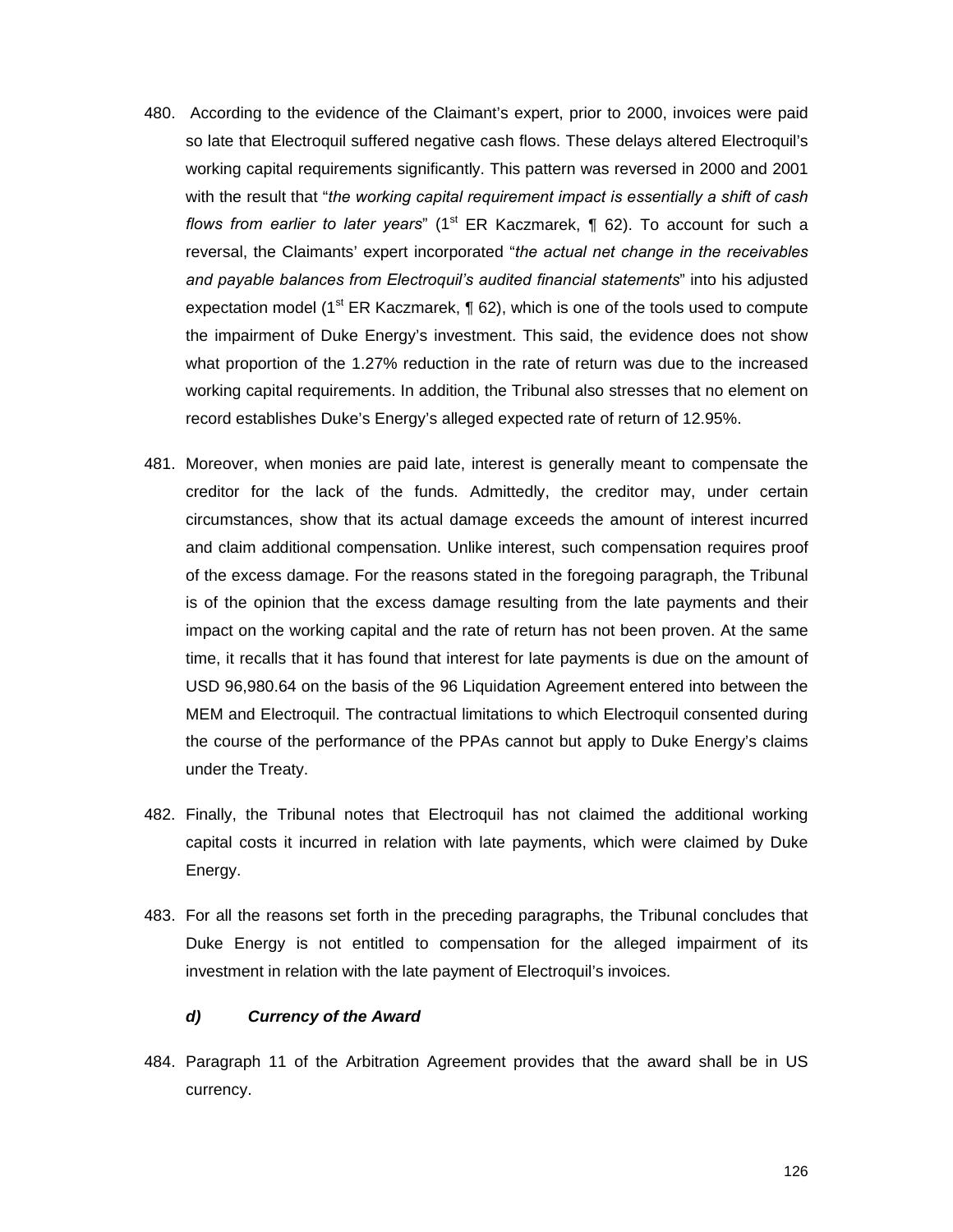- 485. Moreover, the contract currency for accounting purposes was the US dollar. Pursuant to Clause 7.3 of the PPA 95, the "*dollar amounts determined in the preceding sections shall be paid by INECEL to the Contractor in sucres, for the purposes of which the rate of exchange for the purchase of such currency established by the Central Bank of Ecuador on the date of payment shall be used*". Clause 8.7 of the PPA 96 contains a similar provision. Accordingly, amounts were accounted for and invoiced in US dollars but were payable in local currency at the spot market exchange rate according to the Central Bank of Ecuador on the date of payment (1<sup>st</sup> ER Kaczmarek, footnote 83). In addition, the claims have been formulated in US dollars.
- 486. For these reasons, the Tribunal will award the amounts due in US currency.

## *e) Beneficiary of the Award*

- 487. The amounts deriving from the fines and penalties and the non-payment of interest due to late payment arise originally out of the PPAs to which Electroquil, not Duke Energy, was a party. Similarly, the violation of the umbrella clause only related to obligations owed to Electroquil.
- 488. In these circumstances, the Award will only be payable to Electroquil. This does not mean that Duke Energy will not be compensated. It rather means that Duke Energy will be made whole through its shareholding in Electroquil, a fact that Duke Energy has impliedly acknowledged when it stated that "[*b]ecause the loss suffered by Duke (US\$ 19,263.434) is a component of the loss suffered by Electroquil (US\$ 24,061.426), an award of US\$ 24,061.426 would compensate both Duke and Electroquil for the loss they have collectively suffered due to late payment and improper penalties and duties*." (CI. Mem.,  $\P$  247, 1<sup>st</sup> ER Kaczmarek,  $\P$  81).

## **4.4 Costs**

- 489. Paragraph 11 of the Arbitration Agreement provides that the provisions of the ICSID Convention and the Arbitral Award will govern with respect to costs and professional fees incurred in connection with the arbitration.
- 490. In the exercise of its discretion in matters of allocation of costs and considering all circumstances of this case, the Tribunal finds it fair that the parties bear the costs of the arbitration equally and that each party bears its own legal and other costs.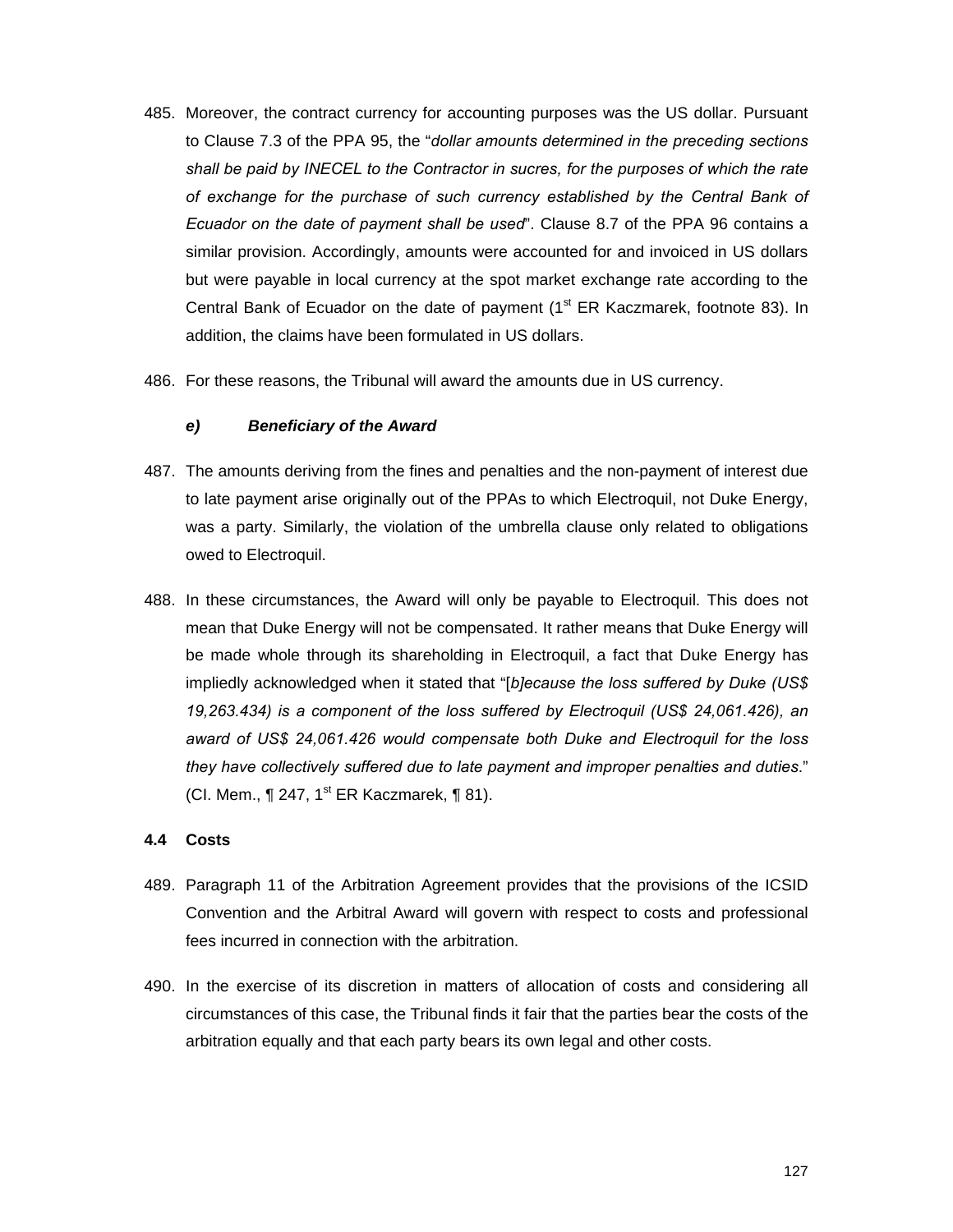# **V. RELIEF**

- 491. On the basis of the foregoing reasons, the Tribunal renders the following decision:
	- **1.** The Tribunal has jurisdiction over all the claims presented in this arbitration, except for the claims on customs duties;
	- **2.** The Respondent breached Article II(3)(a) of the BIT in relation to its guarantee of payment, the PPAs, Ecuadorian law and Article II(3)(c) of the BIT in relation to fines Nos 3, 4, 5, 6, 8, 9 and 10;
	- **3.** Accordingly, the Respondent shall pay to Electroquil a nominal amount of USD 5,578,566, plus interest at the simple active rate quoted by the Central Bank of Ecuador from the date on which each fine became due and payable as established above (¶ 466) until payment in full;
	- **4.** The Respondent breached the PPAs and Article II(3)(c) of the BIT for having paid some of Electroquil's invoices late;
	- **5.** Accordingly, the Respondent shall pay to Electroquil interest at a simple active rate as quoted by the Central Bank of Ecuador on the sum of USD 96,980.64 between 28 August 2002 and the date on which this sum was actually paid by the Respondent;
	- **6.** The Respondent did not breach Articles II(3)(b) and II(7) of the BIT;
	- **7.** The parties shall bear the costs of the arbitration in equal shares;
	- **8.** Each party shall bear its own costs and legal fees;
	- **9.** All other claims are dismissed.